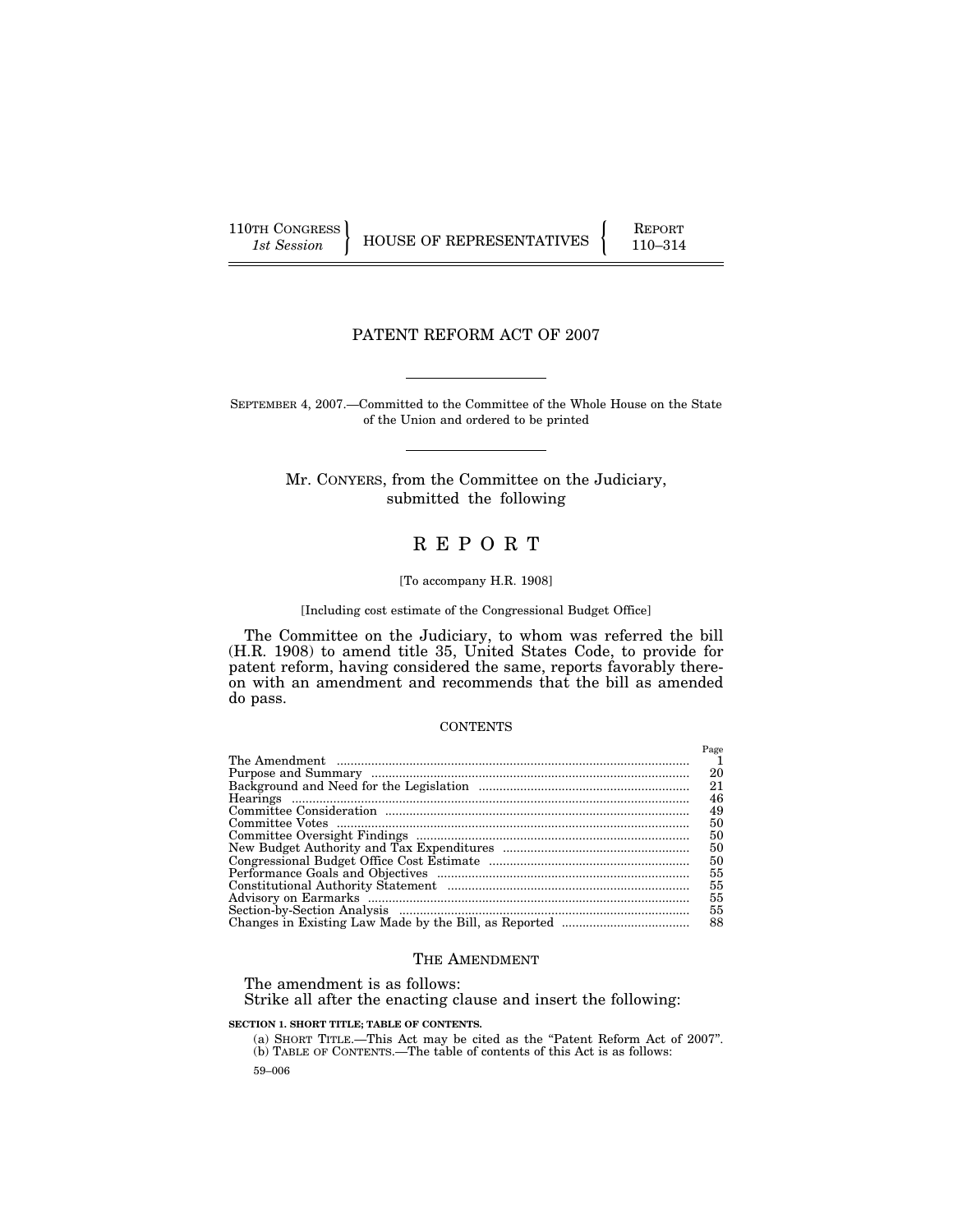Sec. 1. Short title; table of contents. Sec. 2. Reference to title 35, United States Code.

Sec. 3. Right of the first inventor to file.<br>Sec. 4. Inventor's oath or declaration.<br>Sec. 5. Right of the inventor to obtain damages.<br>Sec. 6. Post-grant procedures and other quality enhancements.<br>Sec. 7. Definitions; paten

Sec. 8. Study and report on reexamination proceedings. Sec. 9. Submissions by third parties and other quality enhancements. Sec. 10. Tax planning methods not patentable.

Sec. 11. Venue and jurisdiction. Sec. 12. Additional information; inequitable conduct as defense to infringement. Sec. 13. Best mode requirement.

Sec. 14. Regulatory authority. Sec. 15. Technical amendments. Sec. 17. Rule of construction.

16. Study of special masters in patent cases.

#### **SEC. 2. REFERENCE TO TITLE 35, UNITED STATES CODE.**

Whenever in this Act a section or other provision is amended or repealed, that amendment or repeal shall be considered to be made to that section or other provision of title 35, United States Code.

#### **SEC. 3. RIGHT OF THE FIRST INVENTOR TO FILE.**

(a) DEFINITIONS.—Section 100 is amended by adding at the end the following: ''(f) The term 'inventor' means the individual or, if a joint invention, the individuals collectively who invented or discovered the subject matter of an invention.

''(g) The terms 'joint inventor' and 'coinventor' mean any one of the individuals who invented or discovered the subject matter of a joint invention.

''(h) The 'effective filing date of a claimed invention' is—

 $''(1)$  the filing date of the patent or the application for patent containing the claim to the invention; or

" $(2)$  if the patent or application for patent is entitled to a right of priority of any other application under section 119, 365(a), or 365(b) or to the benefit of an earlier filing date in the United States under section 120, 121, or 365(c), the filing date of the earliest such application in which the claimed invention is disclosed in the manner provided by section  $112(a)$ .

''(i) The term 'claimed invention' means the subject matter defined by a claim in a patent or an application for a patent.

(j) The term 'joint invention' means an invention resulting from the collaboration of inventive endeavors of two or more persons working toward the same end and producing an invention by their collective efforts.''.

(b) CONDITIONS FOR PATENTABILITY.—

(1) IN GENERAL.—Section 102 is amended to read as follows:

#### **''§ 102. Conditions for patentability; novelty**

''(a) NOVELTY; PRIOR ART.—A patent for a claimed invention may not be obtained if—

''(1) the claimed invention was patented, described in a printed publication, in public use, or on sale—

"(A) more than one year before the effective filing date of the claimed invention; or

''(B) one year or less before the effective filing date of the claimed invention, other than through disclosures made by the inventor or a joint inventor or by others who obtained the subject matter disclosed directly or indirectly from the inventor or a joint inventor; or

''(2) the claimed invention was described in a patent issued under section 151, or in an application for patent published or deemed published under section 122(b), in which the patent or application, as the case may be, names another inventor and was effectively filed before the effective filing date of the claimed invention.

"(b) EXCEPTIONS.-

''(1) PRIOR INVENTOR DISCLOSURE EXCEPTION.—Subject matter that would otherwise qualify as prior art based upon a disclosure under subparagraph (B) of subsection  $(a)(1)$  shall not be prior art to a claimed invention under that subparagraph if the subject matter had, before such disclosure, been publicly disclosed by the inventor or a joint inventor or others who obtained the subject matter disclosed directly or indirectly from the inventor or a joint inventor.

''(2) DERIVATION, PRIOR DISCLOSURE, AND COMMON ASSIGNMENT EXCEP-TIONS.—Subject matter that would otherwise qualify as prior art only under subsection  $(a)(2)$  shall not be prior art to a claimed invention if-

''(A) the subject matter was obtained directly or indirectly from the inventor or a joint inventor;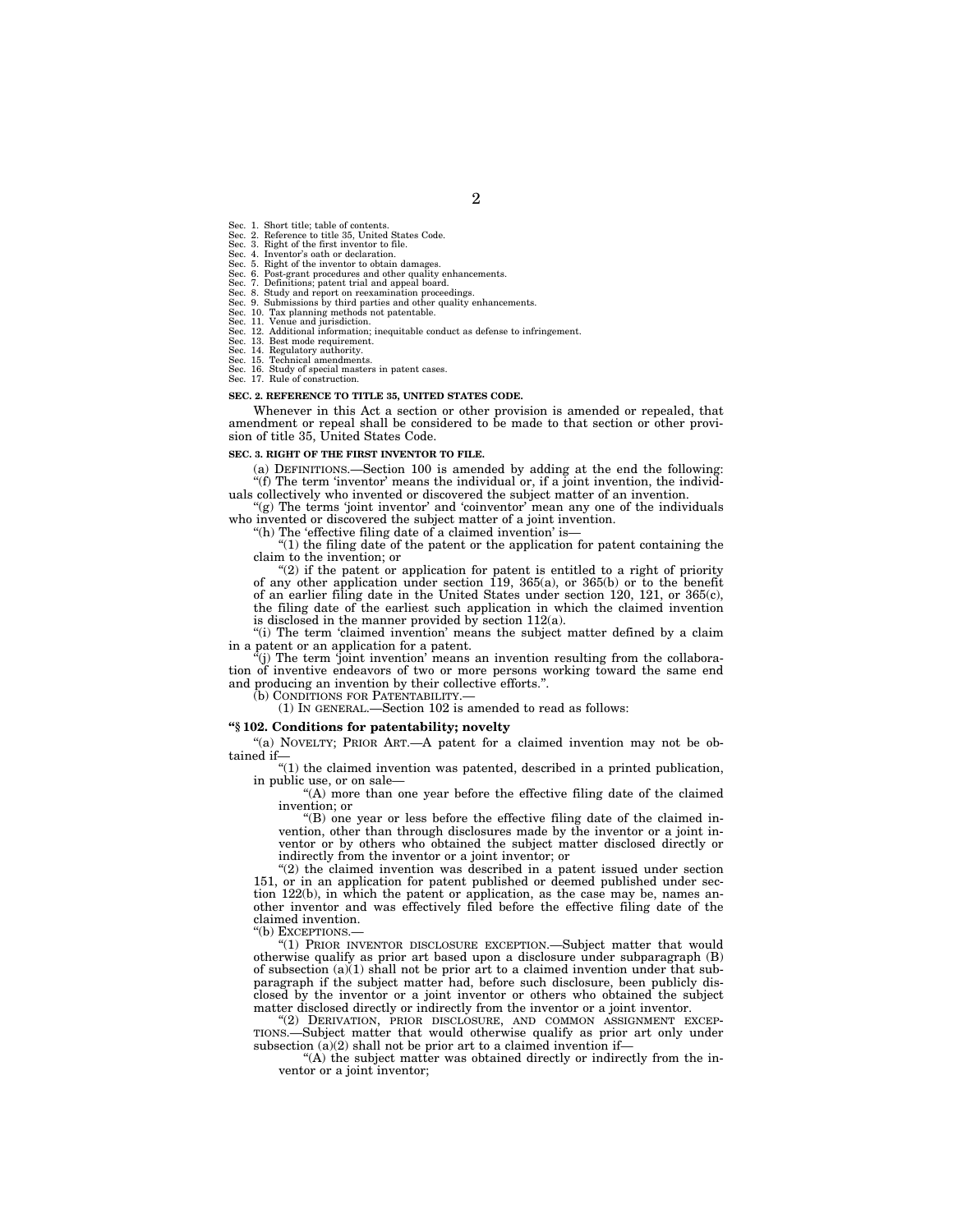''(B) the subject matter had been publicly disclosed by the inventor or a joint inventor or others who obtained the subject matter disclosed directly or indirectly from the inventor or a joint inventor before the date on which the application or patent referred to in subsection  $(a)(2)$  was effectively filed; or

 $C^{\prime\prime}(C)$  the subject matter and the claimed invention, not later than the effective filing date of the claimed invention, were owned by the same person or subject to an obligation of assignment to the same person.

"(3) JOINT RESEARCH AGREEMENT EXCEPTION.

''(A) IN GENERAL.—Subject matter and a claimed invention shall be deemed to have been owned by the same person or subject to an obligation of assignment to the same person in applying the provisions of paragraph  $(2)$  if— $\overline{)}$ 

''(i) the claimed invention was made by or on behalf of parties to a joint research agreement that was in effect on or before the effective filing date of the claimed invention;

(ii) the claimed invention was made as a result of activities undertaken within the scope of the joint research agreement; and

''(iii) the application for patent for the claimed invention discloses or is amended to disclose the names of the parties to the joint research agreement.

''(B) For purposes of subparagraph (A), the term 'joint research agreement' means a written contract, grant, or cooperative agreement entered into by two or more persons or entities for the performance of experimental, developmental, or research work in the field of the claimed invention.

''(4) PATENTS AND PUBLISHED APPLICATIONS EFFECTIVELY FILED.—A patent or application for patent is effectively filed under subsection  $(a)(2)$  with respect to any subject matter described in the patent or application—

''(A) as of the filing date of the patent or the application for patent; or ''(B) if the patent or application for patent is entitled to claim a right of priority under section 119, 365(a), or 365(b) or to claim the benefit of an earlier filing date under section 120, 121, or 365(c), based upon one or more prior filed applications for patent, as of the filing date of the earliest such application that describes the subject matter.''.

 $(2)$  CONFORMING AMENDMENT.—The item relating to section 102 in the table of sections for chapter 10 is amended to read as follows:

''102. Conditions for patentability; novelty.''.

(c) CONDITIONS FOR PATENTABILITY; NON-OBVIOUS SUBJECT MATTER.—Section 103 is amended to read as follows:

## **''§ 103. Conditions for patentability; nonobvious subject matter**

''A patent for a claimed invention may not be obtained though the claimed invention is not identically disclosed as set forth in section 102, if the differences between the claimed invention and the prior art are such that the claimed invention as a whole would have been obvious before the effective filing date of the claimed invention to a person having ordinary skill in the art to which the claimed invention pertains. Patentability shall not be negated by the manner in which the invention was made."

(d) REPEAL OF REQUIREMENTS FOR INVENTIONS MADE ABROAD.—Section 104, and the item relating to that section in the table of sections for chapter 10, are repealed.

(e) REPEAL OF STATUTORY INVENTION REGISTRATION.—

(1) IN GENERAL.—Section 157, and the item relating to that section in the table of sections for chapter 14, are repealed.

(2) REMOVAL OF CROSS REFERENCES.—Section  $111(b)(8)$  is amended by striking ''sections 115, 131, 135, and 157'' and inserting ''sections 131 and 135''.

(f) EARLIER FILING DATE FOR INVENTOR AND JOINT INVENTOR.—Section 120 is amended by striking ''which is filed by an inventor or inventors named'' and inserting ''which names an inventor or joint inventor''.

(g) CONFORMING AMENDMENTS.—

(1) RIGHT OF PRIORITY.—Section 172 is amended by striking ''and the time specified in section  $102(d)$ ".

(2) LIMITATION ON REMEDIES.—Section 287(c)(4) is amended by striking ''the earliest effective filing date of which is prior to'' and inserting ''which has an effective filing date before''.

(3) INTERNATIONAL APPLICATION DESIGNATING THE UNITED STATES: EF-FECT.—Section 363 is amended by striking "except as otherwise provided in section 102(e) of this title''.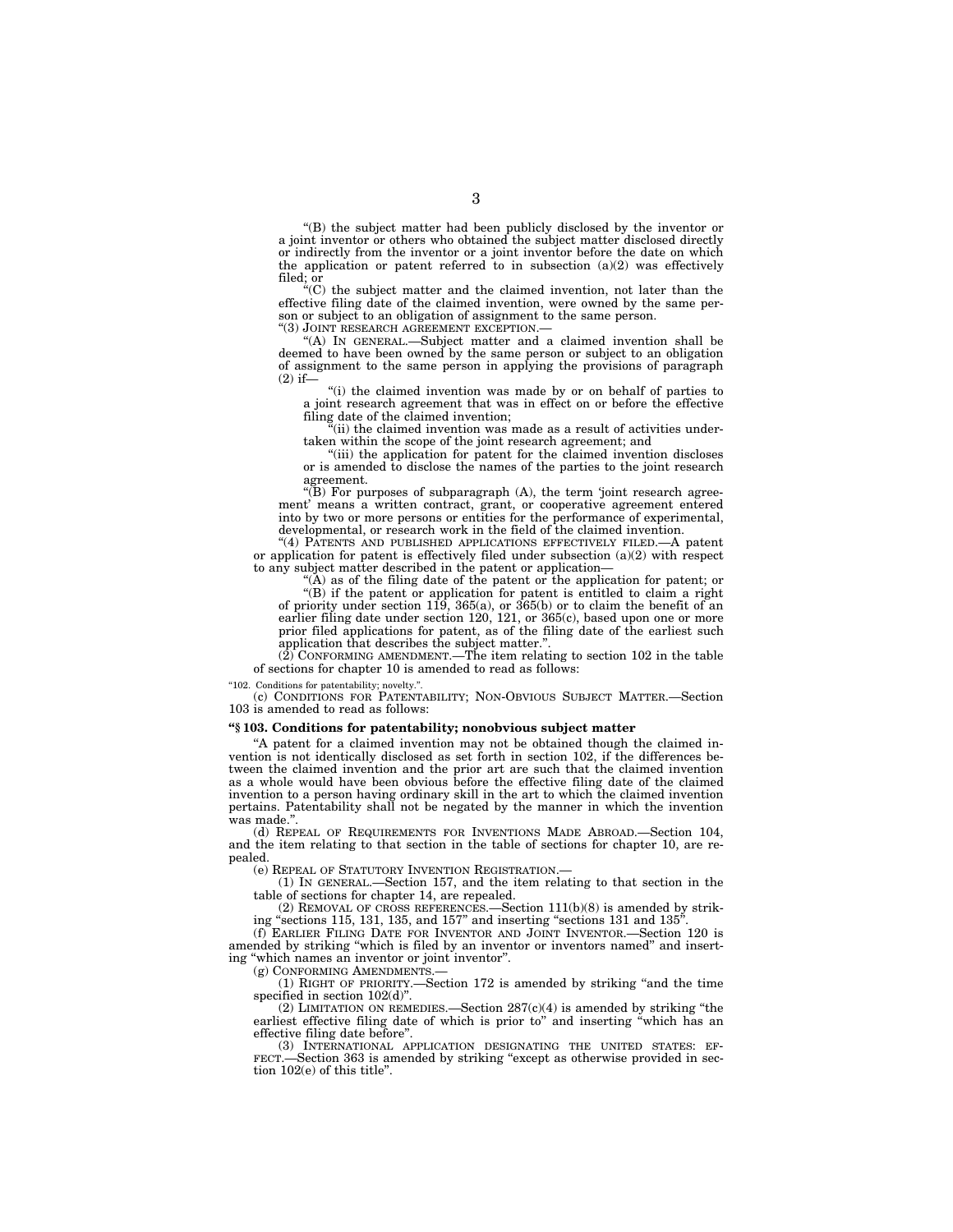(4) PUBLICATION OF INTERNATIONAL APPLICATION: EFFECT.—Section 374 is amended by striking "sections 102(e) and 154(d)" and inserting "section 154(d)".<br>(5) PATENT ISSUED ON INTERNATIONAL APPLICATION: EFFECT.—The second

sentence of section 375(a) is amended by striking "Subject to section 102(e) of this title, such" and inserting "Such".<br>
(6) LIMIT ON RIGHT OF PRIORITY.—Section 119(a) is amended by striking ";

but no patent shall be granted" and all that follows through "one year prior to such filing".

(7) INVENTIONS MADE WITH FEDERAL ASSISTANCE.—Section  $202(c)$  is amended—

ed—<br>
(A) in paragraph (2)—<br>
(i) by striking "publication, on sale, or public use," and all that fol-<br>
lows through "obtained in the United States" and inserting "the 1-year period referred to in section 102(a) would end before the end of that 2-year period''; and

(ii) by striking ''the statutory'' and inserting ''that 1-year''; and (B) in paragraph (3), by striking ''any statutory bar date that may occur under this title due to publication, on sale, or public use" and inserting "the expiration of the 1-year period referred to in section  $102(a)$ ".

expiration of the 1-year period referred to in section 102(a)''. (h) REPEAL OF INTERFERING PATENT REMEDIES.—Section 291, and the item re-lating to that section in the table of sections for chapter 29, are repealed.

(i) ACTION FOR CLAIM TO PATENT ON DERIVED INVENTION.—

(1) IN GENERAL.—Section 135(a) is amended to read as follows:

''(a) DISPUTE OVER RIGHT TO PATENT.—

''(1) INSTITUTION OF DERIVATION PROCEEDING.—

''(A) REQUEST FOR PROCEEDING.—An applicant may request initiation of a derivation proceeding to determine the right of the applicant to a patent by filing a request that sets forth with particularity the basis for finding that another applicant derived the claimed invention from the applicant requesting the proceeding and, without authorization, filed an application claiming such invention. Any such request—

''(i) may only be made within 12 months after the earlier of—

''(I) the date on which a patent is issued containing a claim that is the same or substantially the same as the claimed invention; or

''(II) the date of first publication of an application containing a claim that is the same or is substantially the same as the claimed invention; and

"(ii) must be made under oath, and must be supported by substantial evidence.

''(B) DETERMINATION OF DIRECTOR.— Whenever the Director determines that patents or applications for patent naming different individuals as the inventor interfere with one another because of a dispute over the right to patent under section 101 on the basis of a request under subparagraph (A), the Director shall institute a derivation proceeding for the purpose of determining which applicant is entitled to a patent.

''(2) DETERMINATION BY PATENT TRIAL AND APPEAL BOARD.—In any proceeding under this subsection, the Patent Trial and Appeal Board—

"(A) shall determine the question of the right to patent;

''(B) in appropriate circumstances, may correct the naming of the inventor in any application or patent at issue; and

''(C) shall issue a final decision on the right to patent.

''(3) DERIVATION PROCEEDING.—The Patent Trial and Appeal Board may defer action on a request to initiate a derivation proceeding for up to three months after the date on which the Director issues a patent to the applicant that filed the earlier application.

 $(4)$  EFFECT OF FINAL DECISION.—The final decision of the Patent Trial and Appeal Board in a derivation proceeding, if adverse to the claim of an applicant, shall constitute the final refusal by the Patent and Trademark Office on the claims involved. The Director may issue a patent to an applicant who is determined by the Patent Trial and Appeal Board to have the right to a patent. The final decision of the Board, if adverse to a patentee, shall, if no appeal or other review of the decision has been or can be taken or had, constitute cancellation of the claims involved in the patent, and notice of such cancellation shall be endorsed on copies of the patent distributed after such cancellation by the Patent and Trademark Office.

(2) CONFORMING AMENDMENTS.—(A) Section 135 is further amended—

(i) in subsection (b)—

(I) by striking  $\degree$ (b)(1) A claim" and inserting the following: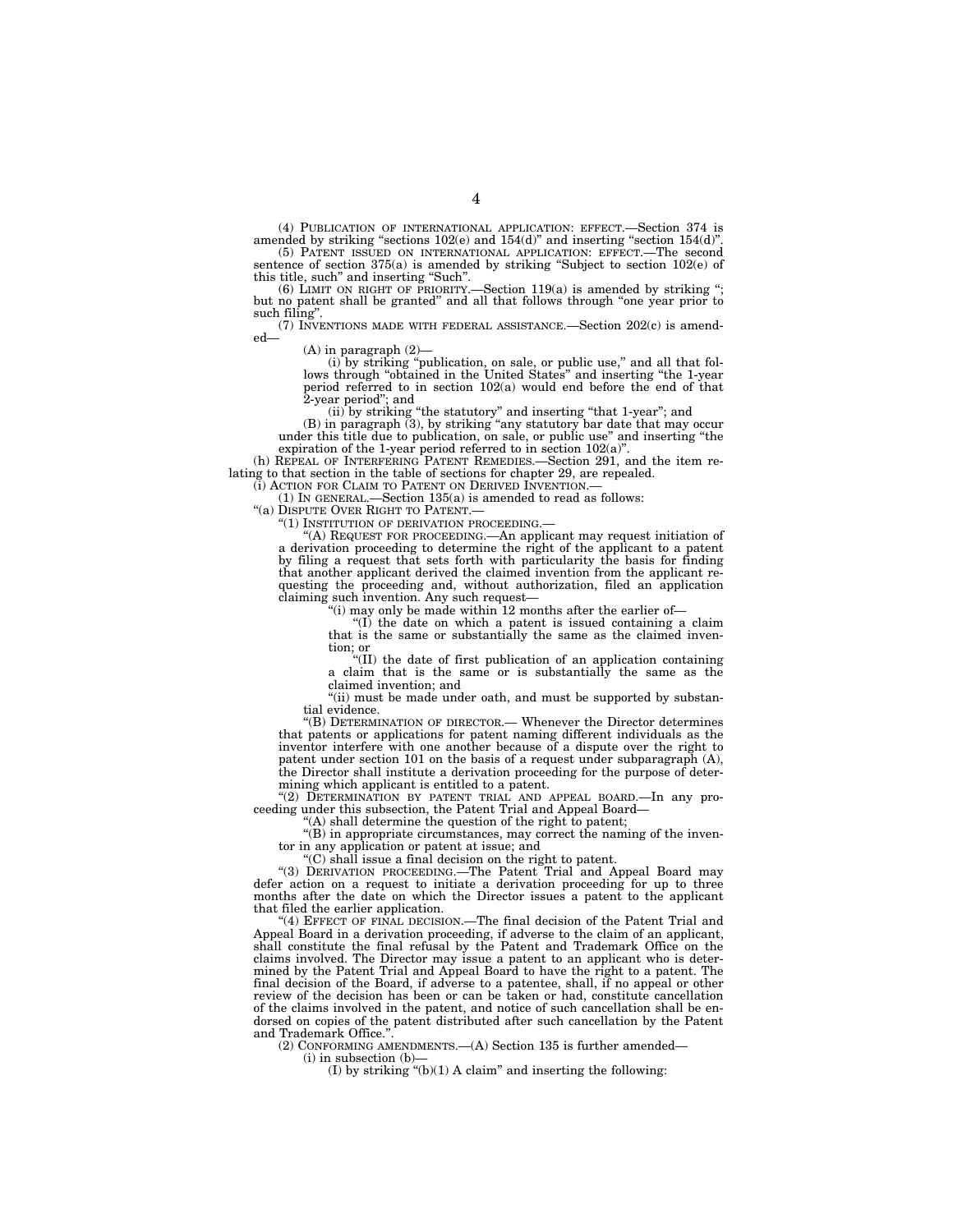"(b) SAME CLAIMS.-

''(1) ISSUED PATENTS.—A claim''; and

(II) by striking  $(2)$  A claim" and inserting the following:

''(2) PUBLISHED APPLICATIONS.—A claim''; and

(III) moving the remaining text of paragraphs (1) and (2) 2 ems to the right;

(ii) in subsection (c)—

(I) by striking ''(c) Any agreement'' and inserting the following:

''(c) AGREEMENTS TO TERMINATE PROCEEDINGS.—

''(1) IN GENERAL.—Any agreement'';

(II) by striking ''an interference'' and inserting ''a derivation proceeding

(III) by striking ''the interference'' each place it appears and inserting "the derivation proceeding";

(IV) in the second paragraph, by striking ''The Director'' and inserting the following:

"(2) NOTICE.—The Director"

(V) by amending the third paragraph to read as follows:

''(3) JUDICIAL REVIEW.—Any discretionary action of the Director under this subsection shall be reviewable under chapter 7 of title 5.''; and

(VI) by moving the remaining text of paragraphs (1) and (2) of subsection (c) 2 ems to the right; and

 $(iii)$  in subsection  $(d)$ 

(I) by striking ''(d) Parties'' and inserting ''(d) ARBITRATION.—Parties"

(II) by striking ''a patent interference'' and inserting ''a derivation proceeding''; and

(III) by striking ''the interference'' and inserting ''the derivation proceeding<sup>'</sup>

(j) ELIMINATION OF REFERENCES TO INTERFERENCES.—(1) Sections  $41(a)(6)$ , 134, 141, 145, 146, 154, 305, and 314 are each amended by striking ''Board of Patent Appeals and Interferences'' each place it appears and inserting ''Patent Trial and Appeal Board''.

(2) Section 141 is amended—

(A) by striking "an interference" and inserting "a derivation proceeding"; and

(B) by striking ''interference'' each additional place it appears and inserting ''derivation proceeding''.

(3) Section 146 is amended—

(A) in the first paragraph—

(i) by striking ''Any party'' and inserting ''(a) IN GENERAL.—Any party''; (ii) by striking ''an interference'' and inserting ''a derivation proceeding''; and

(iii) by striking "interference" each additional place it appears and inserting "derivation proceeding"; and

(B) in the second paragraph, by striking ''Such suit'' and inserting ''(b) PRO-CEDURE.—A suit under subsection (a)''

(4) The section heading for section 134 is amended to read as follows:

### **''§ 134. Appeal to the Patent Trial and Appeal Board''.**

(5) The section heading for section 135 is amended to read as follows:

## **''§ 135. Derivation proceedings''.**

(6) The section heading for section 146 is amended to read as follows:

#### **''§ 146. Civil action in case of derivation proceeding''.**

(7) Section 154(b)(1)(C) is amended by striking ''INTERFERENCES'' and inserting ''DERIVATION PROCEEDINGS''.

(8) The item relating to section 6 in the table of sections for chapter 1 is amended to read as follows:

''6. Patent Trial and Appeal Board.''.

(9) The items relating to sections 134 and 135 in the table of sections for chapter 12 are amended to read as follows:

"134. Appeal to the Patent Trial and Appeal Board.<br>"135. Derivation proceedings.".

(10) The item relating to section 146 in the table of sections for chapter 13 is amended to read as follows:

''146. Civil action in case of derivation proceeding.''.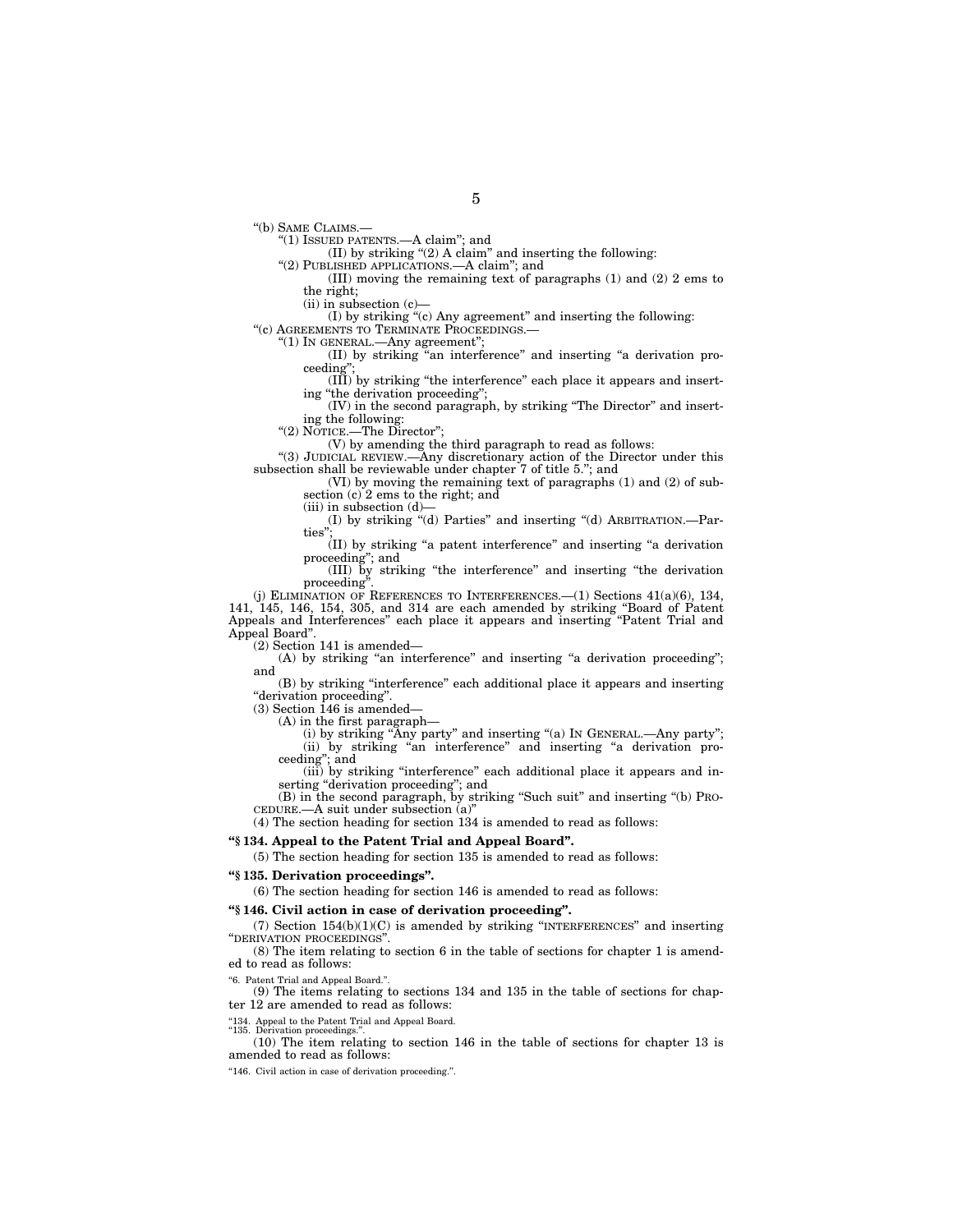(11) CERTAIN APPEALS.—Subsection  $1295(a)(4)(A)$  of title 28, United States Code, is amended to read as follows:

"(A) the Patent Trial and Appeal Board of the United States Patent and Trademark Office with respect to patent applications, derivation proceedings, and post-grant review proceedings, at the instance of an applicant for a patent or any party to a patent interference (commenced before the effective date provided in section 3(k) of the Patent Reform Act of 2007), derivation proceeding, or post-grant review proceeding, and any such appeal shall waive any right of such applicant or party to proceed under section  $145$  or  $146$  of title  $35$ ."

(k) EFFECTIVE DATE.—<br>(1) IN GENERAL.—The amendments made by this section—<br>(A) shall take effect 90 days after the date on which the President transmits to the Congress a finding that major patenting authorities have adopted a grace period having substantially the same effect as that con-

tained under the amendments made by this section; and (B) shall apply to all applications for patent that are filed on or after the effective date under subparagraph (A). (2) DEFINITIONS.—In this subsection:

(A) MAJOR PATENTING AUTHORITIES.—The term ''major patenting au-thorities'' means at least the patenting authorities in Europe and Japan.

(B) GRACE PERIOD.—The term ''grace period'' means the 1-year period ending on the effective filing date of a claimed invention, during which disclosures of the subject matter by the inventor or a joint inventor, or by oth-ers who obtained the subject matter disclosed directly or indirectly from the inventor or a joint inventor, do not qualify as prior art to the claimed invention.

(C) EFFECTIVE FILING DATE.—The term ''effective filing date of a claimed invention" means, with respect to a patenting authority in another country, a date equivalent to the effective filing date of a claimed invention<br>as defined in section 100(h) of title 35, United States Code, as add subsection (a) of this section.

(l) REVIEW EVERY 7 YEARS.—Not later than the end of the 7-year period beginning on the effective date under subsection (k), and the end of every 7-year period thereafter, the Under Secretary of Commerce for Intellectual Property and Director of the United States Patent and Trademark Office (in this subsection referred to as the "Director") shall—<br>(1) conduct a study on the effectiveness and efficiency of the amendments

made by this section; and

(2) submit to the Committees on the Judiciary of the House of Representatives and the Senate a report on the results of the study, including any recommendations the Director has on amendments to the law and other recommendations of the Director with respect to the first-to-file system implemented under the amendments made by this section.

**SEC. 4. INVENTOR'S OATH OR DECLARATION.** 

(a) INVENTOR'S OATH OR DECLARATION.— (1) IN GENERAL.—Section 115 is amended to read as follows:

## **''§ 115. Inventor's oath or declaration**

''(a) NAMING THE INVENTOR; INVENTOR'S OATH OR DECLARATION.—An application for patent that is filed under section 111(a), that commences the national stage under section 363, or that is filed by an inventor for an invention for which an application has previously been filed under this title by that inventor shall include, or be amended to include, the name of the inventor of any claimed invention in the application. Except as otherwise provided in this section, each individual who is the inventor or a joint inventor of a claimed invention in an application for patent shall execute an oath or declaration in connection with the application.

''(b) REQUIRED STATEMENTS.—An oath or declaration by an individual under subsection (a) shall contain statements that—

''(1) the application was made or was authorized to be made by individual; and

''(2) the individual believes himself or herself to be the original inventor or an original joint inventor of a claimed invention in the application.

''(c) ADDITIONAL REQUIREMENTS.—The Director may specify additional information relating to the inventor and the invention that is required to be included in an oath or declaration under subsection (a).

"(d) SUBSTITUTE STATEMENT.

"(1) IN GENERAL.—In lieu of executing an oath or declaration under subsection (a), the applicant for patent may provide a substitute statement under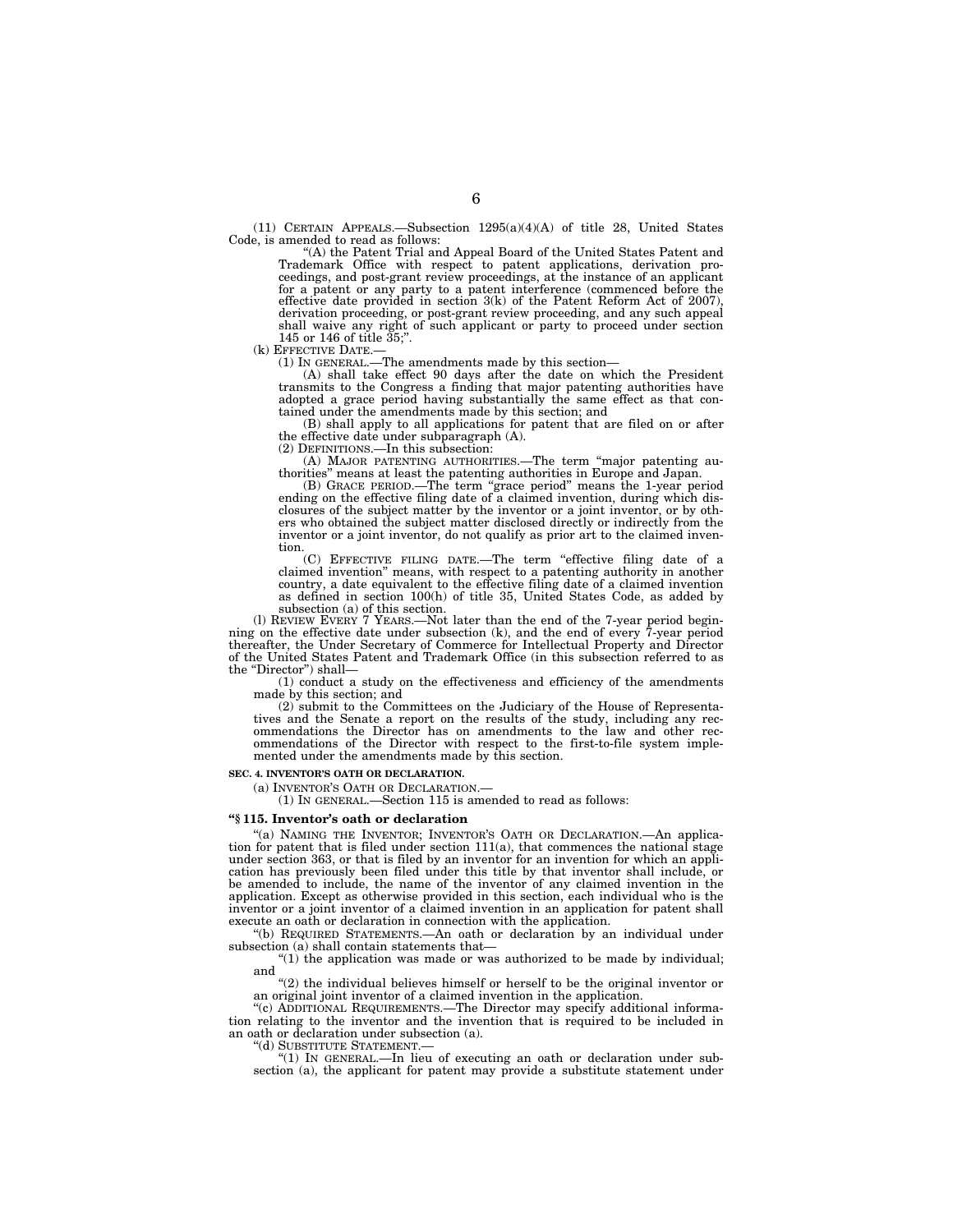the circumstances described in paragraph (2) and such additional circumstances

that the Director may specify by regulation.<br>
"(2) PERMITTED CIRCUMSTANCES.—A substitute statement under paragraph<br>
(1) is permitted with respect to any individual who—

"(A) is unable to file the oath or declaration under subsection (a) because the individual—<br>"(i) is deceased;

''(ii) is under legal incapacity; or

" $(B)$  is under an obligation to assign the invention and has refused to make the oath or declaration required under subsection (a).

''(3) CONTENTS.—A substitute statement under this subsection shall— ''(A) identify the individual with respect to whom the statement applies; ''(B) set forth the circumstances representing the permitted basis for the filing of the substitute statement in lieu of the oath or declaration

under subsection (a); and<br>
"(C) contain any additional information, including any showing, required by the Director.

"(e) MAKING REQUIRED STATEMENTS IN ASSIGNMENT OF RECORD.—An individual who is under an obligation of assignment of an application for patent may include the required statements under subsections (b) and (c) in the assignment executed by the individual, in lieu of filing such statements separately.<br>"(f) TIME FOR FILING.—A notice of allowance under section 151 may be provided

to an applicant for patent only if the applicant for patent has filed each required oath or declaration under subsection (a) or has filed a substitute statement under subsection (d) or recorded an assignment meeting the requirements of subsection (e). "(g) EARLIER-FILED APPLICATION CONTAINING REQUIRED STATEMENTS OR SUB-

STITUTE STATEMENT.—The requirements under this section shall not apply to an individual with respect to an application for patent in which the individual is named as the inventor or a joint inventor and that claims the benefit of an earlier filing date under section 120 or 365 $(c)$ , if—

 $f(1)$  an oath or declaration meeting the requirements of subsection (a) was executed by the individual and was filed in connection with the earlier-filed ap-

"(2) a substitute statement meeting the requirements of subsection (d) was filed in the earlier filed application with respect to the individual; or

filed in the earlier filed application with respect to the individual; or<br>"(3) an assignment meeting the requirements of subsection (e) was executed<br>with respect to the earlier-filed application by the individual and was r in connection with the earlier-filed application.

''(h) SUPPLEMENTAL AND CORRECTED STATEMENTS; FILING ADDITIONAL STATE- MENTS.—

" $(1)$  In GENERAL.—Any person making a statement required under this section may withdraw, replace, or otherwise correct the statement at any time. If a change is made in the naming of the inventor requiring the filing of 1 or more additional statements under this section, such additional statements shall be filed in accordance with regulations established by the Director.

''(2) SUPPLEMENTAL STATEMENTS NOT REQUIRED.—If an individual has executed an oath or declaration under subsection (a) or an assignment meeting the requirements of subsection (e) with respect to an application for patent, the Director may not thereafter require that individual to make any additional oath, declaration, or other statement equivalent to those required by this section in connection with the application for patent or any patent issuing thereon.

''(3) SAVINGS CLAUSE.—No patent shall be invalid or unenforceable based upon the failure to comply with a requirement under this section if the failure is remedied as provided under paragraph (1).

''(i) ACKNOWLEDGMENT OF PENALTIES.—Any declaration or statement filed under this section must contain an acknowledgment that any willful false statement is punishable by fine or imprisonment, or both, under section 1001 of title 18.

(2) RELATIONSHIP TO DIVISIONAL APPLICATIONS.—Section 121 is amended by

striking "If a divisional application" and all that follows through "inventor. (3) REQUIREMENTS FOR NONPROVISIONAL APPLICATIONS.—Section 111(a) is amended—

 $(A)$  in paragraph  $(2)(C)$ , by striking "by the applicant" and inserting "or declaration

(B) in the heading for paragraph (3), by striking ''AND OATH''; and

(C) by striking "and oath" each place it appears.<br>(4) CONFORMING AMENDMENT.—The item relating to section 115 in the table of sections for chapter 11 is amended to read as follows:

''115. Inventor's oath or declaration.''.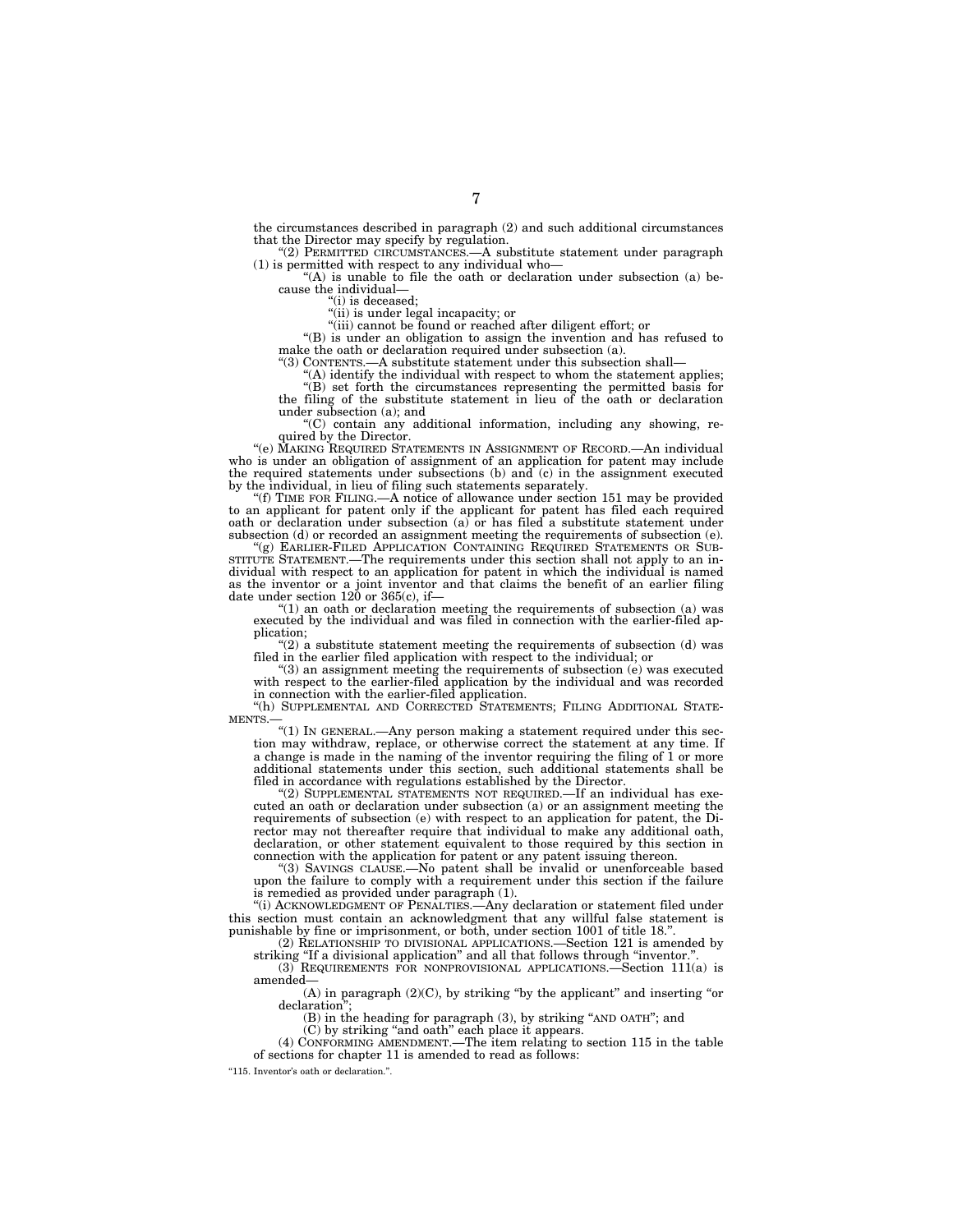(b) FILING BY OTHER THAN INVENTOR.—Section 118 is amended to read as follows:

#### **''§ 118. Filing by other than inventor**

"A person to whom the inventor has assigned or is under an obligation to assign the invention may make an application for patent. A person who otherwise shows sufficient proprietary interest in the matter may make an application for patent on behalf of and as agent for the inventor on proof of the pertinent facts and a showing that such action is appropriate to preserve the rights of the parties. If the Director grants a patent on an application filed under this section by a person other than the inventor, the patent shall be granted to the real party in interest and upon such notice to the inventor as the Director considers to be sufficient.".<br>
(c) SPECIFICATION.—Section 112 is amended—<br>
(1) in the first paragraph——<br>
(A) by striking "The specification" and inserting "(a) IN GENERAL.—The

specification''; and

(B) by striking "of carrying out his invention" and inserting "or joint inventor of carrying out the invention''; and

(2) in the second paragraph— (A) by striking ''The specification'' and inserting ''(b) CONCLUSION.—The specification''; and

(B) by striking ''applicant regards as his invention'' and inserting ''in-

ventor or a joint inventor regards as the invention";<br>
(3) in the third paragraph, by striking "A claim" and inserting "(c) FORM.—<br>
A claim";

(4) in the fourth paragraph, by striking "Subject to the following paragraph," and inserting "(d) REFERENCE IN DEPENDENT FORMS.—Subject to sub $section (e),$ 

(5) in the fifth paragraph, by striking ''A claim'' and inserting ''(e) REF- ERENCE IN MULTIPLE DEPENDENT FORM.—A claim"; and (6) in the last paragraph, by striking "An element" and inserting "(f) ELE-

MENT IN CLAIM FOR A COMBINATION.—An element".<br>
(d) EFFECTIVE DATE.—The amendments made by this section—<br>
(1) shall take effect at the end of the 1-year period beginning on the date

of the enactment of this Act; and

(2) shall apply to any application for patent, or application for reissue patent, that is filed on or after the effective date under paragraph (1).

#### **SEC. 5. RIGHT OF THE INVENTOR TO OBTAIN DAMAGES.**

(a) DAMAGES.—Section 284 is amended—<br>
(1) in the first paragraph, by striking "Upon" and inserting "(a) IN GEN-<br>
ERAL.—Upon";<br>
(2) by designating the second undesignated paragraph as subsection (c);<br>
(3) by inserting afte

subsection) the following:<br>"(b) REASONABLE ROYALTY.—

" $(1)$  In GENERAL.— An award pursuant to subsection (a) that is based upon a reasonable royalty shall be determined in accordance with this subsection. Based on the facts of the case, the court shall determine whether paragraph (2), (3), or (5) will be used by the court or the jury in calculating a reasonable royalty. The court shall identify the factors that are relevant to the determination of a reasonable royalty under the applicable paragraph, and the court or jury, as the case may be, shall consider only those factors in making the determination. ''(2) RELATIONSHIP OF DAMAGES TO CONTRIBUTIONS OVER PRIOR ART.—The

court shall conduct an analysis to ensure that a reasonable royalty under subsection (a) is applied only to that economic value properly attributable to the patent's specific contribution over the prior art. The court shall exclude from the analysis the economic value properly attributable to the prior art, and other features or improvements, whether or not themselves patented, that contribute economic value to the infringing product or process.

''(3) ENTIRE MARKET VALUE.—Unless the claimant shows that the patent's specific contribution over the prior art is the predominant basis for market demand for an infringing product or process, damages may not be based upon the entire market value of the products or processes involved that satisfy that demand.

''(4) COMBINATION INVENTIONS.—For purposes of paragraphs (2) and (3), in the case of a combination invention the elements of which are present individually in the prior art, the patentee may show that the contribution over the prior art may include the value of the additional function resulting from the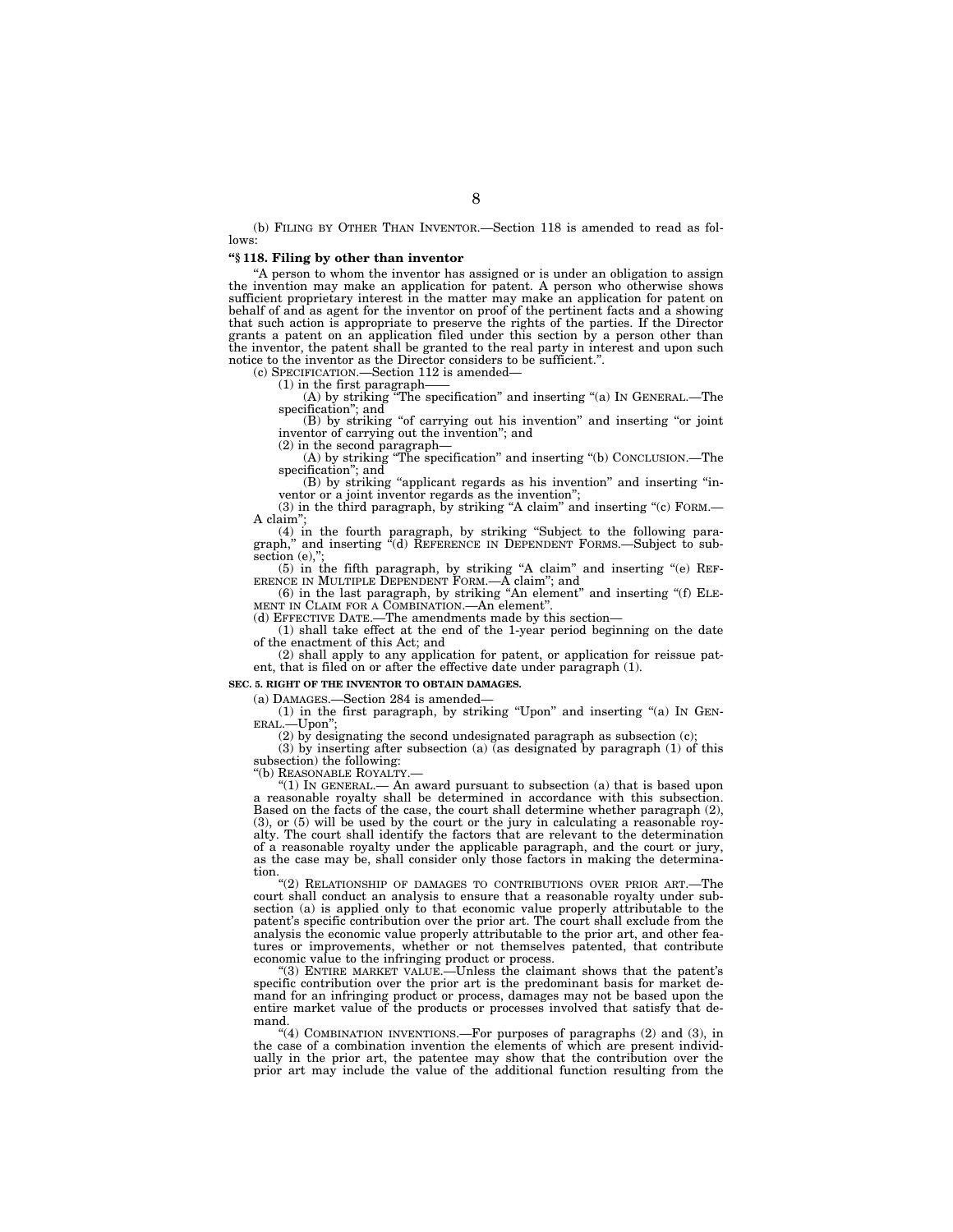combination, as well as the enhanced value, if any, of some or all of the prior

art elements resulting from the combination. ''(5) OTHER FACTORS.—In determining a reasonable royalty, the court may also consider, or direct the jury to consider, the terms of any nonexclusive marketplace licensing of the invention, where appropriate, as well as any other relevant factors under applicable law.'

(4) by amending subsection (c) (as designated by paragraph (1) of this subsection) to read as follows:

''(c) WILLFUL INFRINGEMENT.— ''(1) INCREASED DAMAGES.—A court that has determined that the infringer has willfully infringed a patent or patents may increase the damages up to three times the amount of damages found or assessed under subsection (a), except that increased damages under this paragraph shall not apply to provisional

rights under section 154(d).<br>"(2) PERMITTED GROUNDS FOR WILLFULNESS.—A court may find that an infringer has willfully infringed a patent only if the patent owner presents clear

and convincing evidence that—<br>
"(A) after receiving written notice from the patentee—<br>  $($ i) alleging acts of infringement in a manner sufficient to give the infringer an objectively reasonable apprehension of suit on such patent, and

"(ii) identifying with particularity each claim of the patent, each product or process that the patent owner alleges infringes the patent, and the relationship of such product or process to such claim,

the infringer, after a reasonable opportunity to investigate, thereafter performed one or more of the alleged acts of infringement;

''(B) the infringer intentionally copied the patented invention with knowledge that it was patented; or

''(C) after having been found by a court to have infringed that patent, the infringer engaged in conduct that was not colorably different from the conduct previously found to have infringed the patent, and that resulted in

a separate finding of infringement of the same patent.<br>"(3) LIMITATIONS ON WILLFULNESS.—(A) A court may not find that an infringer has willfully infringed a patent under paragraph (2) for any period of time during which the infringer had an informed good faith belief that the patent was invalid or unenforceable, or would not be infringed by the conduct later shown to constitute infringement of the patent.

''(B) An informed good faith belief within the meaning of subparagraph (A) may be established by—

''(i) reasonable reliance on advice of counsel;

"(ii) evidence that the infringer sought to modify its conduct to avoid infringement once it had discovered the patent; or

''(iii) other evidence a court may find sufficient to establish such good faith belief.

 $C^{\prime\prime}(C)$  The decision of the infringer not to present evidence of advice of counsel is not relevant to a determination of willful infringement under paragraph (2).

"(4) LIMITATION ON PLEADING.—Before the date on which a court determines that the patent in suit is not invalid, is enforceable, and has been infringed by the infringer, a patentee may not plead and a court may not determine that an infringer has willfully infringed a patent. The court's determination of an infringer's willfulness shall be made without a jury.''; and

(5) in the third undesignated paragraph, by striking ''The court'' and inserting ''(d) EXPERT TESTIMONY.—The court''.

(b) DEFENSE TO INFRINGEMENT BASED ON EARLIER INVENTOR.—Section 273 is amended—

 $(1)$  in subsection  $(a)$ 

(A) in paragraph (1)—

(i) by striking ''of a method''; and

(ii) by striking "review period;" and inserting "review period; and"; (B) in paragraph  $(2)(B)$ , by striking the semicolon at the end and inserting a period; and

 $(\overline{C})$  by striking paragraphs  $(3)$  and  $(4)$ ;

 $(2)$  in subsection  $(b)$ 

 $(A)$  in paragraph  $(1)$ -

(i) by striking ''for a method''; and

(ii) by striking ''at least 1 year before the effective filing date of such patent, and" and all that follows through the period and inserting "and commercially used, or made substantial preparations for commer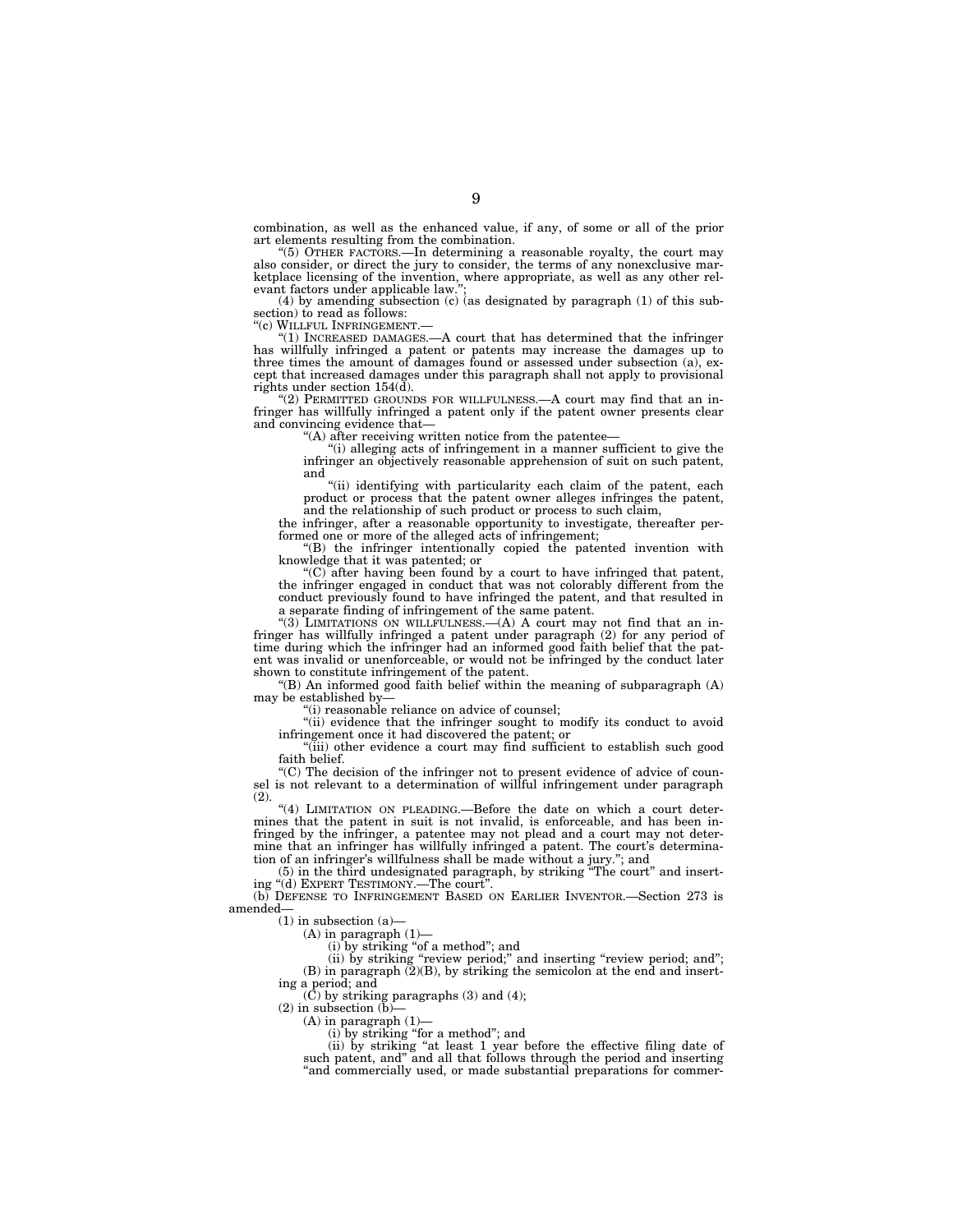cial use of, the subject matter before the effective filing date of the claimed invention.'';

(B) in paragraph (2)— (i) by striking ''The sale or other disposition of a useful end product produced by a patented method'' and inserting ''The sale or other disposition of subject matter that qualifies for the defense set forth in this section''; and

(ii) by striking ''a defense under this section with respect to that useful end result" and inserting "such defense";

(C) in paragraph (3)—

(i) by striking subparagraph (A); and

(ii) by redesignating subparagraphs (B) and (C) as subparagraphs (A) and  $(B)$ , respectively; and

(D) in paragraph (7), by striking ''of the patent'' and inserting ''of the claimed invention''; and

(3) by amending the heading to read as follows:

### **''§ 273. Special defenses to and exemptions from infringement''.**

(c) TABLE OF SECTIONS.—The item relating to section 273 in the table of sections for chapter 28 is amended to read as follows:

''273. Special defenses to and exemptions from infringement.''. (d) EFFECTIVE DATE.—The amendments made by this section shall apply to any civil action commenced on or after the date of the enactment of this Act.

(e) REVIEW EVERY 7 YEARS.—Not later than the end of the 7-year period beginning on the date of the enactment of this Act, and the end of every 7-year period thereafter, the Under Secretary of Commerce for Intellectual Property and Director of the United States Patent and Trademark Office (in this subsection referred to as the "Director") shall-

(1) conduct a study on the effectiveness and efficiency of the amendments made by this section; and

(2) submit to the Committees on the Judiciary of the House of Representatives and the Senate a report on the results of the study, including any recommendations the Director has on amendments to the law and other recommendations of the Director with respect to the right of the inventor to obtain damages for patent infringement.

#### **SEC. 6. POST-GRANT PROCEDURES AND OTHER QUALITY ENHANCEMENTS.**

(a) CITATION OF PRIOR ART.—

(1) IN GENERAL.—Section 301 is amended to read as follows:

#### **''§ 301. Citation of prior art**

"(a) IN GENERAL.—Any person at any time may cite to the Office in writing-" $(1)$  prior art consisting of patents or printed publications which that person believes to have a bearing on the patentability of any claim of a particular pat-

ent; or  $(2)$  written statements of the patent owner filed in a proceeding before a Federal court or the Patent and Trademark Office in which the patent owner takes a position on the scope of one or more patent claims.

''(b) SUBMISSIONS PART OF OFFICIAL FILE.—If the person citing prior art or written submissions under subsection (a) explains in writing the pertinence and manner of applying the prior art or written submissions to at least one claim of the patent, the citation of the prior art or written submissions (as the case may be) and the explanation thereof shall become a part of the official file of the patent.

''(c) PROCEDURES FOR WRITTEN STATEMENTS.—

''(1) SUBMISSION OF ADDITIONAL MATERIALS.—A party that submits written statements under subsection  $(a)(2)$  in a proceeding shall include any other documents, pleadings, or evidence from the proceeding that address the patent owner's statements or the claims addressed by the written statements.

''(2) LIMITATION ON USE OF STATEMENTS.—Written statements submitted under subsection  $(a)(2)$  shall not be considered for any purpose other than to determine the proper meaning of the claims that are the subject of the request in a proceeding ordered pursuant to section 304 or 313. Any such written statements, and any materials submitted under paragraph (1), that are subject to an applicable protective order shall be redacted to exclude information subject to the order.

''(d) IDENTITY WITHHELD.—Upon the written request of the person citing prior art or written statements under subsection (a), the person's identity shall be excluded from the patent file and kept confidential.

(b) REEXAMINATION.—Section 303(a) is amended to read as follows: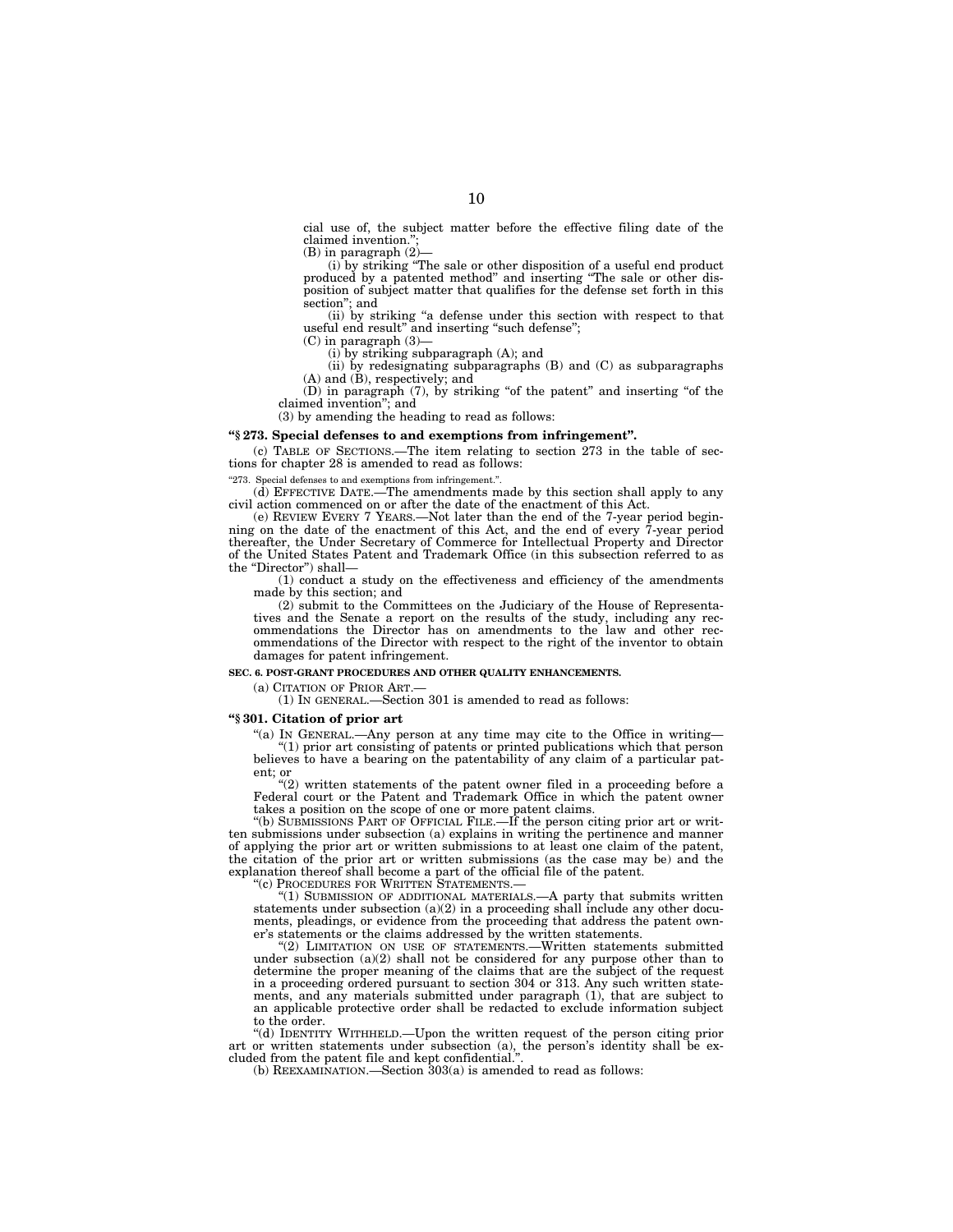"(a) Within three months after the owner of a patent files a request for reexamination under section 302, the Director shall determine whether a substantial new question of patentability affecting any claim of the patent concerned is raised by the request, with or without consideration of other patents or printed publications. On the Director's own initiative, and at any time, the Director may determine whether a substantial new question of patentability is raised by patents and publications discovered by the Director, is cited under section 301, or is cited by any person other than the owner of the patent under section 302 or section 311. The existence of a substantial new question of patentability is not precluded by the fact that a patent or printed publication was previously cited by or to the Office or considered by the Office.'

(c) CONDUCT OF INTER PARTES PROCEEDINGS.—Section 314 is amended—

(1) in the first sentence of subsection (a), by striking ''conducted according to the procedures established for initial examination under the provisions of sections 132 and 133'' and inserting ''heard by an administrative patent judge in accordance with procedures which the Director shall establish'';

(2) in subsection (b), by striking paragraph (2) and inserting the following: ''(2) The third-party requester shall have the opportunity to file written comments on any action on the merits by the Office in the inter partes reexamination proceeding, and on any response that the patent owner files to such an action, if those written comments are received by the Office within 60 days after the date of service on the third-party requester of the Office action or patent owner response, as the case may be.''; and

(3) by adding at the end the following:

''(d) ORAL HEARING.—At the request of a third party requestor or the patent owner, the administrative patent judge shall conduct an oral hearing, unless the judge finds cause lacking for such hearing.''.

(d) ESTOPPEL.—Section 315(c) is amended by striking ''or could have raised''.

(e) REEXAMINATION PROHIBITED AFTER DISTRICT COURT DECISION.—Section 317(b) is amended—

(1) in the subsection heading, by striking ''FINAL DECISION'' and inserting ''DISTRICT COURT DECISION''; and

(2) by striking ''Once a final decision has been entered'' and inserting ''Once the judgment of the district court has been entered''.

(f) POST-GRANT OPPOSITION PROCEDURES

(1) IN GENERAL.—Part III is amended by adding at the end the following new chapter:

#### **''CHAPTER 32—POST-GRANT REVIEW PROCEDURES**

- 
- 
- 
- 
- "Sec.<br>"321. Petition for post-grant review.<br>"322. Timing and bases of petition.<br>"323. Requirements of petition.<br>"324. Prohibited filings.<br>"325. Submission of additional information; showing of sufficient grounds.<br>"325. Sub
- 
- 
- ''329. Amendment of the patent. ''330. Decision of the Board.
- ''331. Effect of decision.
- 
- 
- ''332. Settlement. ''333. Relationship to other pending proceedings. ''334. Effect of decisions rendered in civil action on post-grant review proceedings. ''335. Effect of final decision on future proceedings.
- ''336. Appeal.

## **''§ 321. Petition for post-grant review**

''Subject to sections 322, 324, 332, and 333, a person who is not the patent owner may file with the Office a petition for cancellation seeking to institute a postgrant review proceeding to cancel as unpatentable any claim of a patent on any ground that could be raised under paragraph (2) or (3) of section 282(b) (relating to invalidity of the patent or any claim). The Director shall establish, by regulation, fees to be paid by the person requesting the proceeding, in such amounts as the Director determines to be reasonable.

#### **''§ 322. Timing and bases of petition**

''A post-grant proceeding may be instituted under this chapter pursuant to a cancellation petition filed under section 321 only if—

" $(1)$  the petition is filed not later than 12 months after the grant of the patent or issuance of a reissue patent, as the case may be; or

 $(2)$  the patent owner consents in writing to the proceeding.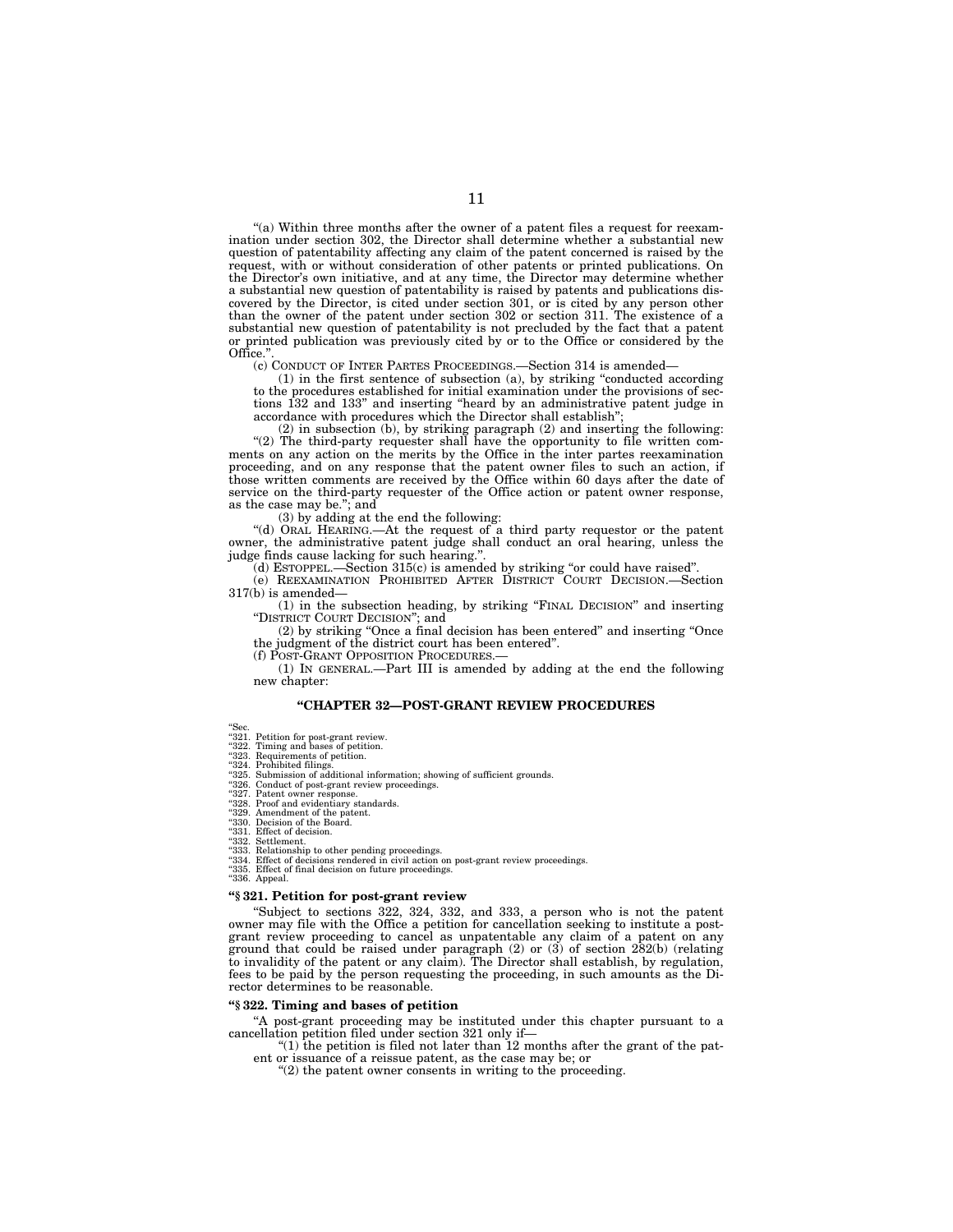### **''§ 323. Requirements of petition**

''A cancellation petition filed under section 321 may be considered only if—

 $(1)$  the petition is accompanied by payment of the fee established by the Director under section 321;

''(2) the petition identifies the cancellation petitioner; and

''(3) the petition sets forth in writing the basis for the cancellation, identifying each claim challenged and providing such information as the Director may require by regulation, and includes copies of patents and printed publications that the cancellation petitioner relies upon in support of the petition; and

''(4) the petitioner provides copies of those documents to the patent owner or, if applicable, the designated representative of the patent owner.

#### **''§ 324. Prohibited filings**

''A post-grant review proceeding may not be instituted under section 322 if the petition for cancellation requesting the proceeding identifies the same cancellation petitioner and the same patent as a previous petition for cancellation filed under such section.

## **''§ 325. Submission of additional information; showing of sufficient grounds**

"(a) IN GENERAL.—The cancellation petitioner shall file such additional information with respect to the petition as the Director may require. For each petition submitted under section 321, the Director shall determine if the written statement, and any evidence submitted with the request, establish that a substantial question of patentability exists for at least one claim in the patent. The Director may initiate a post-grant review proceeding if the Director determines that the information presented provides sufficient grounds to believe that there is a substantial question of patentability concerning one or more claims of the patent at issue.

''(b) NOTIFICATION; DETERMINATIONS NOT REVIEWABLE.—The Director shall notify the patent owner and each petitioner in writing of the Director's determination under subsection (a), including a determination to deny the petition. The Director shall make that determination in writing not later than 60 days after receiving the petition. Any determination made by the Director under subsection (a), including whether or not to institute a post-grant review proceeding or to deny the petition, shall not be reviewable.

## **''§ 326. Conduct of post-grant review proceedings**

''(a) IN GENERAL.—The Director shall prescribe regulations, in accordance with section 2(b)(2)—

''(1) establishing and governing post-grant review proceedings under this chapter and their relationship to other proceedings under this title;

''(2) establishing procedures for the submission of supplemental information after the petition for cancellation is filed; and

''(3) setting forth procedures for discovery of relevant evidence, including that such discovery shall be limited to evidence directly related to factual assertions advanced by either party in the proceeding, and the procedures for obtaining such evidence shall be consistent with the purpose and nature of the proceeding.

"(b) POST-GRANT REGULATIONS.—Regulations under subsection  $(a)(1)$ —

 $''(1)$  shall require that the final determination in a post-grant proceeding issue not later than one year after the date on which the post-grant review proceeding is instituted under this chapter, except that, for good cause shown, the Director may extend the 1-year period by not more than six months;

"(2) shall provide for discovery upon order of the Director;

''(3) shall provide for publication of notice in the Federal Register of the filing of a petition for post-grant review under this chapter, for publication of the petition, and documents, orders, and decisions relating to the petition, on the website of the Patent and Trademark Office, and for filings under seal exempt from publication requirements;

 $(4)$  shall prescribe sanctions for abuse of discovery, abuse of process, or any other improper use of the proceeding, such as to harass or to cause unnecessary delay or unnecessary increase in the cost of the proceeding;

''(5) may provide for protective orders governing the exchange and submission of confidential information; and

"(6) shall ensure that any information submitted by the patent owner in support of any amendment entered under section 329 is made available to the public as part of the prosecution history of the patent.

 $\mathcal{C}(\mathbf{c})$  CONSIDERATIONS.—In prescribing regulations under this section, the Director shall consider the effect on the economy, the integrity of the patent system, and the efficient administration of the Office.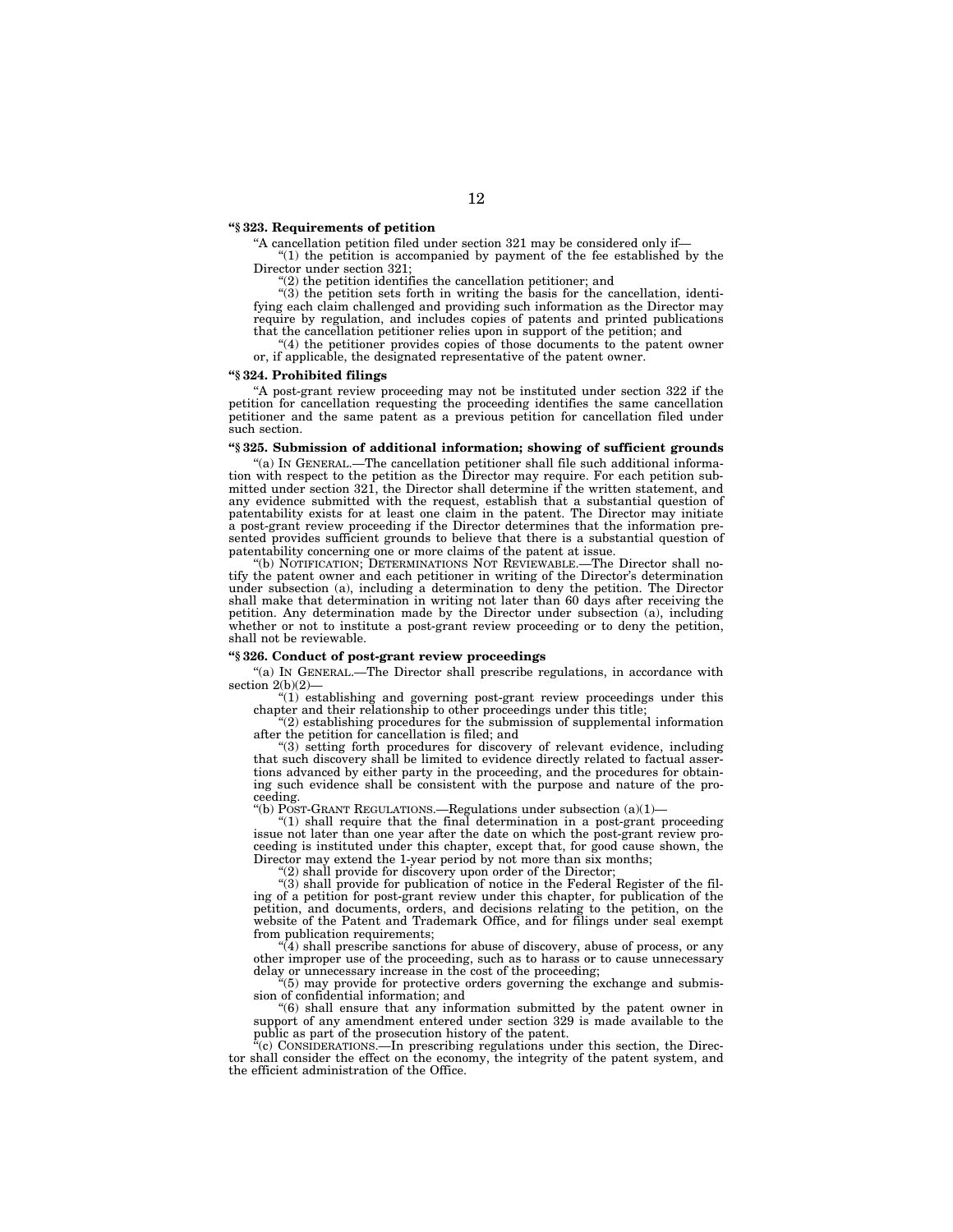"(d) CONDUCT OF PROCEEDING.—The Patent Trial and Appeal Board shall, in accordance with section 6(b), conduct each post-grant review proceeding authorized by the Director.

#### **''§ 327. Patent owner response**

''After a post-grant proceeding under this chapter has been instituted with respect to a patent, the patent owner shall have the right to file, within a time period set by the Director, a response to the cancellation petition. The patent owner shall file with the response, through affidavits or declarations, any additional factual evidence and expert opinions on which the patent owner relies in support of the response.

### **''§ 328. Proof and evidentiary standards**

''(a) IN GENERAL.—The presumption of validity set forth in section 282 shall not apply in a challenge to any patent claim under this chapter.

''(b) BURDEN OF PROOF.—The party advancing a proposition under this chapter shall have the burden of proving that proposition by a preponderance of the evidence.

## **''§ 329. Amendment of the patent**

''(a) IN GENERAL.—In response to a challenge in a petition for cancellation, the patent owner may file one motion to amend the patent in one or more of the following ways:

''(1) Cancel any challenged patent claim.

''(2) For each challenged claim, propose a substitute claim.

''(3) Amend the patent drawings or otherwise amend the patent other than the claims.

''(b) ADDITIONAL MOTIONS.—Additional motions to amend may be permitted only for good cause shown.

''(c) SCOPE OF CLAIMS.—An amendment under this section may not enlarge the scope of the claims of the patent or introduce new matter.

## **''§ 330. Decision of the Board**

''If the post-grant review proceeding is instituted and not dismissed under this chapter, the Patent Trial and Appeal Board shall issue a final written decision with respect to the patentability of any patent claim challenged and any new claim added under section 329.

#### **''§ 331. Effect of decision**

''(a) IN GENERAL.—If the Patent Trial and Appeal Board issues a final decision under section 330 and the time for appeal has expired or any appeal proceeding has terminated, the Director shall issue and publish a certificate canceling any claim of the patent finally determined to be unpatentable and incorporating in the patent by operation of the certificate any new claim determined to be patentable.

''(b) NEW CLAIMS.—Any new claim held to be patentable and incorporated into a patent in a post-grant review proceeding shall have the same effect as that specified in section 252 for reissued patents on the right of any person who made, purchased, offered to sell, or used within the United States, or imported into the United States, anything patented by such new claim, or who made substantial preparations therefor, before a certificate under subsection (a) of this section is issued.

## **''§ 332. Settlement**

"(a) IN GENERAL.—A post-grant review proceeding shall be terminated with respect to any petitioner upon the joint request of the petitioner and the patent owner, unless the Patent Trial and Appeal Board has issued a written decision before the request for termination is filed. If the post-grant review proceeding is terminated with respect to a petitioner under this paragraph, no estoppel shall apply to that petitioner. If no petitioner remains in the proceeding, the panel of administrative patent judges assigned to the proceeding shall terminate the proceeding.

''(b) AGREEMENT IN WRITING.—Any agreement or understanding between the patent owner and a petitioner, including any collateral agreements referred to in the agreement or understanding, that is made in connection with or in contemplation of the termination of a post-grant review proceeding, must be in writing. A postgrant review proceeding as between the parties to the agreement or understanding may not be terminated until a copy of the agreement or understanding, including any such collateral agreements, has been filed in the Office. If any party filing such an agreement or understanding requests, the agreement or understanding shall be kept separate from the file of the post-grant review proceeding, and shall be made available only to Government agencies on written request, or to any person on a showing of good cause.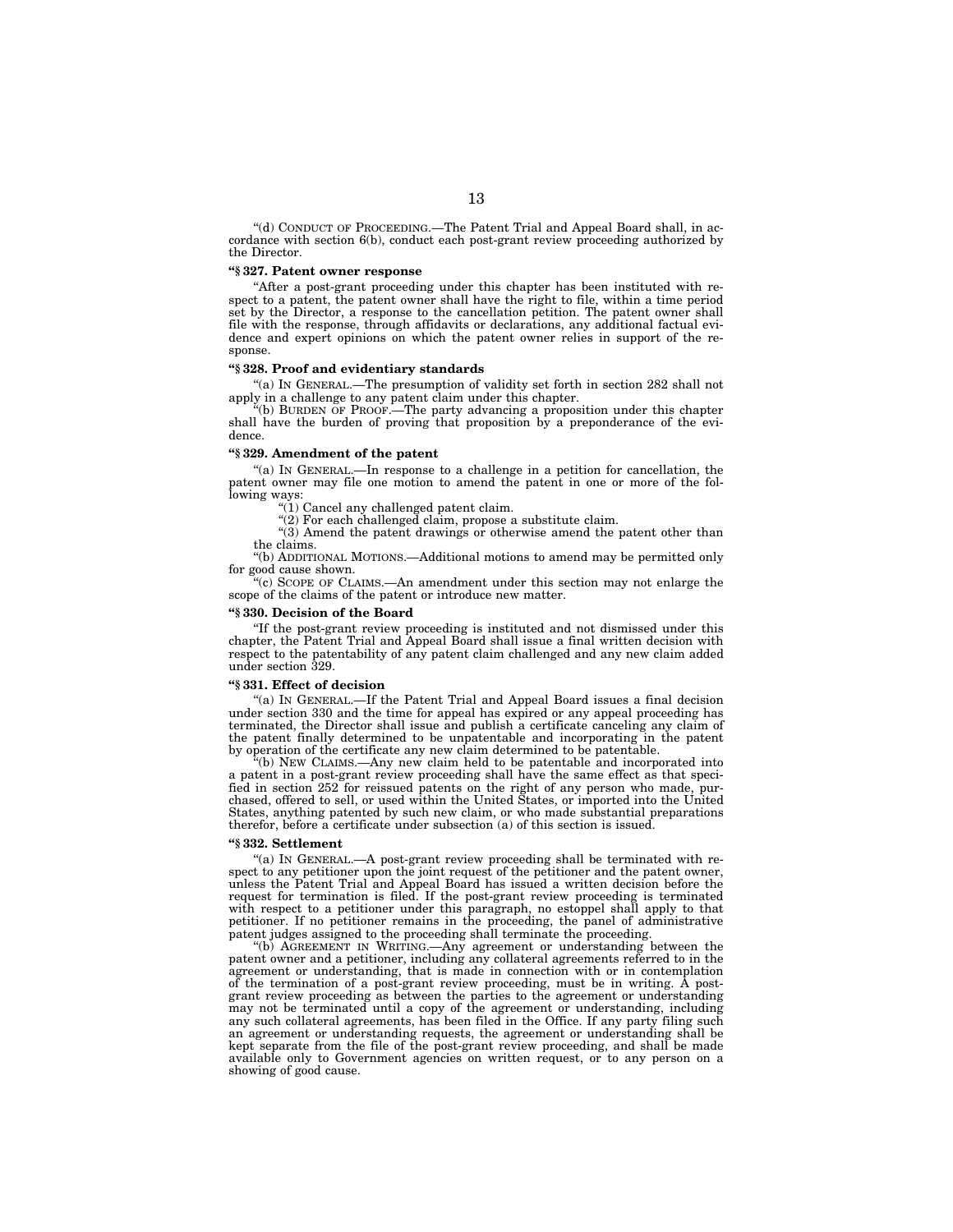## **''§ 333. Relationship to other pending proceedings**

 $\text{``(a)}$  IN GENERAL.—Notwithstanding subsection 135(a), sections 251 and 252, and chapter 30, the Director may determine the manner in which any reexamination proceeding, reissue proceeding, interference proceeding (commenced before the effective date provided in section 3(k) of the Patent Reform Act of 2007), derivation proceeding, or post-grant review proceeding, that is pending during a post-grant review proceeding, may proceed, including providing for stay, transfer, consolidation, or termination of any such proceeding.

''(b) STAYS.—The Director may stay a post-grant review proceeding if a pending civil action for infringement addresses the same or substantially the same questions of patentability.

## **''§ 334. Effect of decisions rendered in civil action on post-grant review proceedings**

''If a final decision is entered against a party in a civil action arising in whole or in part under section 1338 of title 28 establishing that the party has not sustained its burden of proving the invalidity of any patent claim—

"(1) that party to the civil action and the privies of that party may not thereafter request a post-grant review proceeding on that patent claim on the basis of any grounds, under the provisions of section 321, which that party or the privies of that party raised or could have raised; and

''(2) the Director may not thereafter maintain a post-grant review proceeding that was requested, before the final decision was so entered, by that party or the privies of that party on the basis of such grounds.

#### **''§ 335. Effect of final decision on future proceedings**

''If a final decision under section 330 is favorable to the patentability of any original or new claim of the patent challenged by the cancellation petitioner, the cancellation petitioner may not thereafter, based on any ground that the cancellation petitioner raised during the post-grant review proceeding—

 $(1)$  request or pursue a reexamination of such claim under chapter 31;

''(2) request or pursue a derivation proceeding with respect to such claim; ''(3) request or pursue a post-grant review proceeding under this chapter with respect to such claim; or

" $(4)$  assert the invalidity of any such claim in any civil action arising in whole or in part under section 1338 of title 28.

## **''§ 336. Appeal**

''A party dissatisfied with the final determination of the Patent Trial and Appeal Board in a post-grant proceeding under this chapter may appeal the determination under sections 141 through 144. Any party to the post-grant proceeding shall have the right to be a party to the appeal.''.

(g) CONFORMING AMENDMENT.—The table of chapters for part III is amended by adding at the end the following:

**''32. Post-Grant Review Proceedings** ............................................................................................................ **321''.**  (h) REPEAL.—Section 4607 of the Intellectual Property and Communications Omnibus Reform Act of 1999, as enacted by section  $1000(a)(9)$  of Public Law 106– 113, is repealed.

(i) EFFECTIVE DATES.—

(1) IN GENERAL.—The amendments and repeal made by this section shall take effect at the end of the 1-year period beginning on the date of the enactment of this Act.

(2) APPLICABILITY TO EX PARTE AND INTER PARTES PROCEEDINGS.—Notwithstanding any other provision of law, sections 301 and 311 through 318 of title 35, United States Code, as amended by this section, shall apply to any patent that issues before, on, or after the effective date under paragraph (1) from an original application filed on any date.

(3) APPLICABILITY TO POST-GRANT PROCEEDINGS.—The amendments made by subsection (f) shall apply to patents issued on or after the effective date under paragraph (1).

(j) REGULATIONS.—

(1) REGULATIONS.—The Under Secretary of Commerce for Intellectual Property and Director of the United States Patent and Trademark Office (in this subsection referred to as the ''Director'') shall, not later than the date that is 1 year after the date of the enactment of this Act, issue regulations to carry out chapter 32 of title 35, United States Code, as added by subsection (f) of this section.

(2) PENDING INTERFERENCES.—The Director shall determine the procedures under which interferences under title 35, United States Code, that are com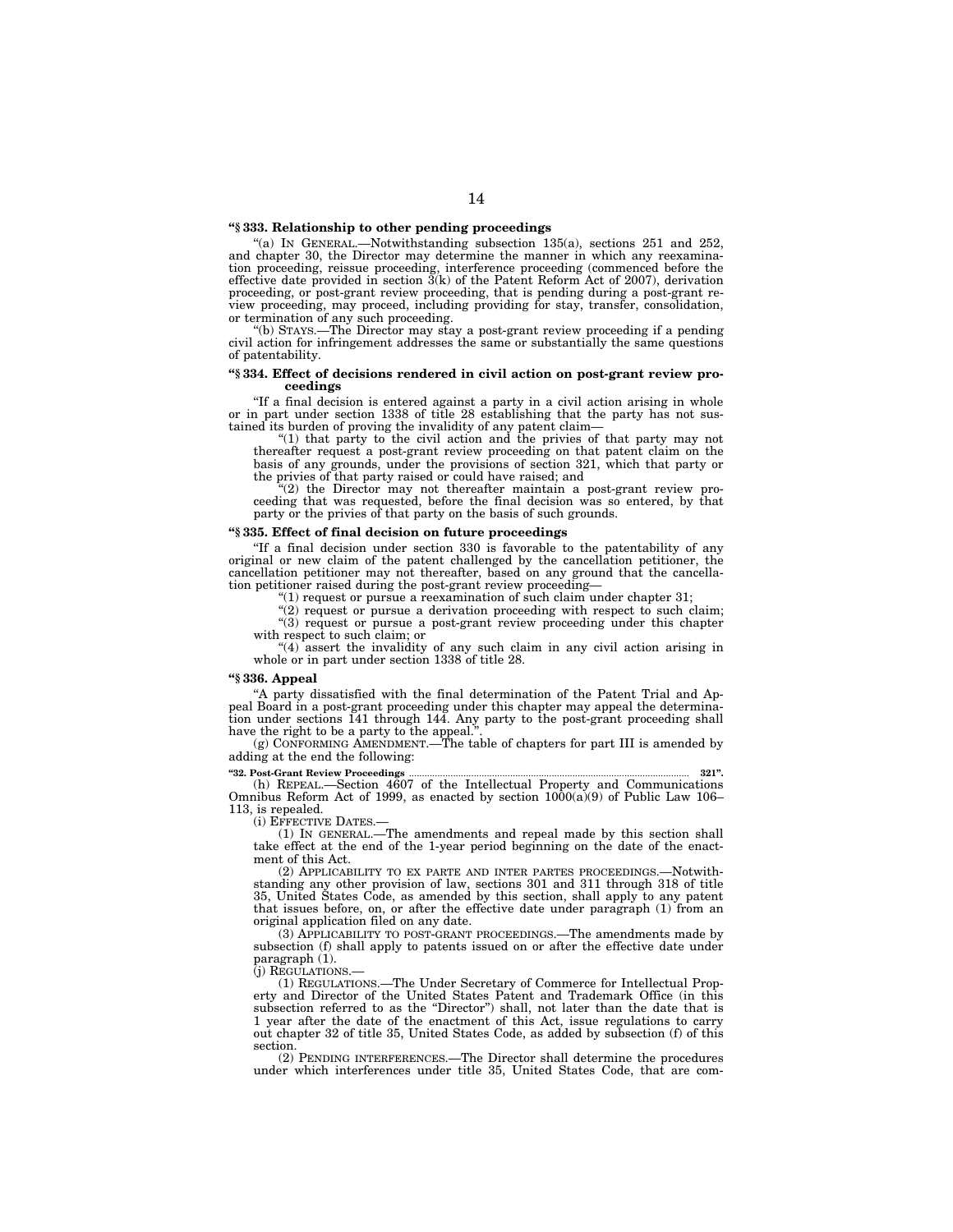menced before the effective date under subsection (i)(1) are to proceed, including whether any such interference is to be dismissed without prejudice to the filing of a cancellation petition for a post-grant opposition proceeding under chapter 32 of title 35, United States Code, or is to proceed as if this Act had not been enacted. The Director shall include such procedures in regulations issued under paragraph (1).

#### **SEC. 7. DEFINITIONS; PATENT TRIAL AND APPEAL BOARD.**

(a) DEFINITIONS.—Section 100 (as amended by this Act) is further amended by adding at the end the following:

" $(k)$  The term 'cancellation petitioner' means the real party in interest requesting cancellation of any claim of a patent under chapter 32 of this title and the privies of the real party in interest.'

(a) PATENT TRIAL AND APPEAL BOARD.—Section 6 is amended to read as follows:

#### **''§ 6. Patent Trial and Appeal Board**

''(a) ESTABLISHMENT AND COMPOSITION.—There shall be in the Office a Patent Trial and Appeal Board. The Director, the Deputy Director, the Commissioner for Patents, the Commissioner for Trademarks, and the administrative patent judges shall constitute the Patent Trial and Appeal Board. The administrative patent judges shall be persons of competent legal knowledge and scientific ability who are appointed by the Director. Any reference in any Federal law, Executive order, rule, regulation, or delegation of authority, or any document of or pertaining to the Board of Patent Appeals and Interferences is deemed to refer to the Patent Trial and Appeal Board.

''(b) DUTIES.—The Patent Trial and Appeal Board shall—

" $(1)$  on written appeal of an applicant, review adverse decisions of examiners upon application for patents;

" $(2)$  on written appeal of a patent owner, review adverse decisions of examiners upon patents in reexamination proceedings under chapter 30;

 $\degree$ (3) review appeals by patent owners and third-party requesters under section 315;

 $''(4)$  determine priority and patentability of invention in derivation proceedings under section 135(a); and

 $\degree$ (5) conduct post-grant opposition proceedings under chapter 32.

Each appeal and derivation proceeding shall be heard by at least 3 members of the Patent Trial and Appeal Board, who shall be designated by the Director. Only the Patent Trial and Appeal Board may grant rehearings. The Director shall assign each post-grant review proceeding to a panel of 3 administrative patent judges. Once assigned, each such panel of administrative patent judges shall have the responsibilities under chapter 32 in connection with post-grant review proceedings.''.

(b) EFFECTIVE DATE.—The amendments made by this section shall take effect at the end of the 1-year period beginning on the date of the enactment of this Act.

#### **SEC. 8. STUDY AND REPORT ON REEXAMINATION PROCEEDINGS.**

The Under Secretary of Commerce for Intellectual Property and Director of the Patent and Trademark Office shall, not later than 2 years after the date of the enactment of this Act—

(1) conduct a study of the effectiveness and efficiency of the different forms of proceedings available under title 35, United States Code, for the reexamination of patents; and

(2) submit to the Committees on the Judiciary of the House of Representatives and the Senate a report on the results of the study, including any of the Director's suggestions for amending the law, and any other recommendations the Director has with respect to patent reexamination proceedings.

## **SEC. 9. SUBMISSIONS BY THIRD PARTIES AND OTHER QUALITY ENHANCEMENTS.**

(a) PUBLICATION.—Section 122(b)(2) is amended—

(1) by striking subparagraph (B); and

(2) in subparagraph (A)—

(A) by striking ''(A) An application'' and inserting ''An application''; and (B) by redesignating clauses (i) through (iv) as subparagraphs (A) through (D), respectively.

(b) PREISSUANCE SUBMISSIONS BY THIRD PARTIES.—Section 122 is amended by adding at the end the following:

''(e) PREISSUANCE SUBMISSIONS BY THIRD PARTIES.— ''(1) IN GENERAL.—Any person may submit for consideration and inclusion in the record of a patent application, any patent, published patent application, or other publication of potential relevance to the examination of the application, if such submission is made in writing before the earlier of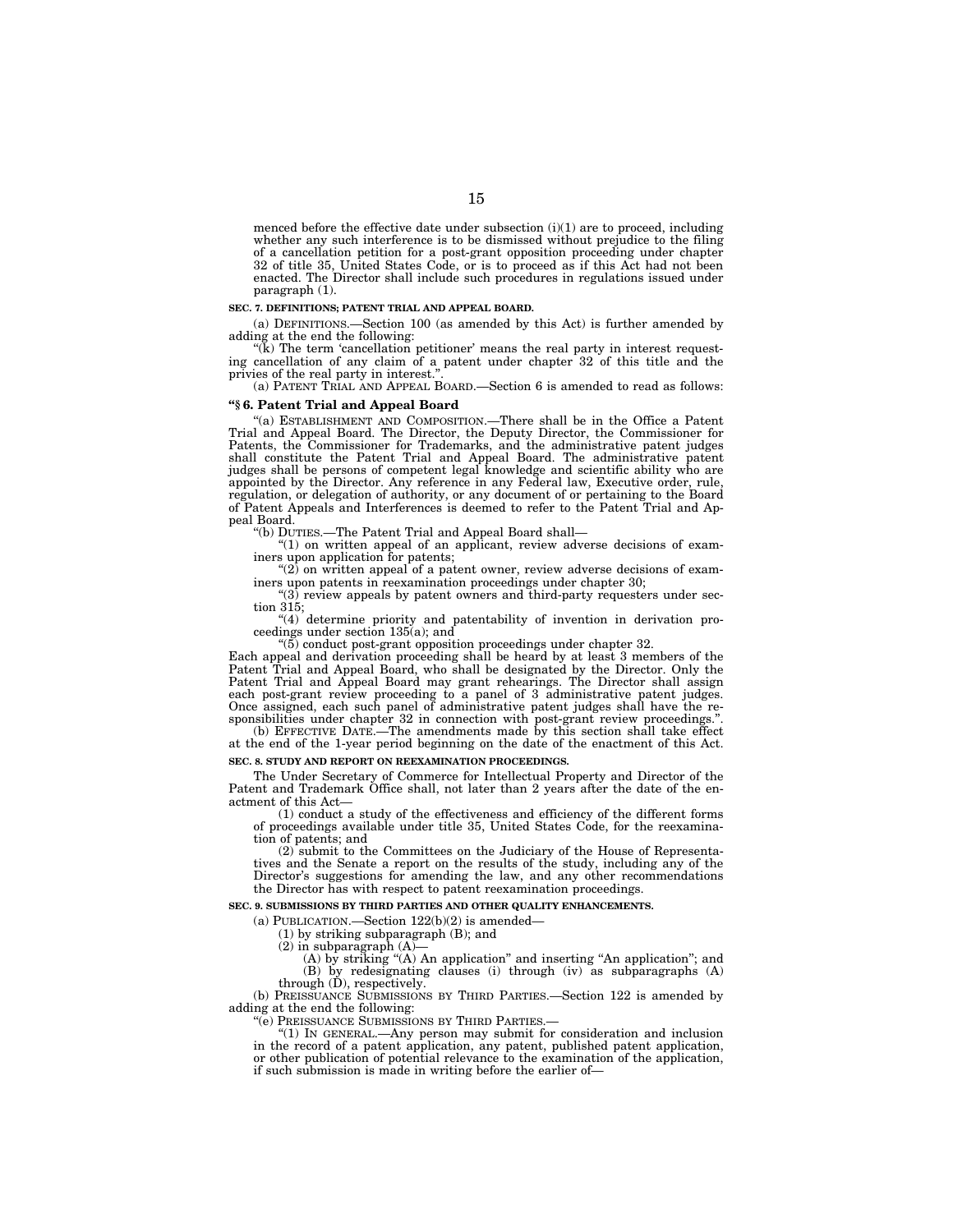$"$ (A) the date a notice of allowance under section 151 is mailed in the application for patent; or

"(B) either—  $\frac{1}{2}$ "(i) 6 months after the date on which the application for patent is published under section 122, or

"(ii) the date of the first rejection under section 132 of any claim by the examiner during the examination of the application for patent, whichever occurs later.

''(2) OTHER REQUIREMENTS.—Any submission under paragraph (1) shall— ''(A) set forth a concise description of the asserted relevance of each

 $\mathrm{``(B)}$  be accompanied by such fee as the Director may prescribe; and

"(C) include a statement by the submitter affirming that the submission was made in compliance with this section.".<br>(c) EFFECTIVE DATE.—The amendments made by this section—

(1) shall take effect at the end of the 1-year period beginning on the date<br>of the enactment of this Act; and

(2) shall apply to any application for patent filed before, on, or after the effective date under paragraph (1).

## **SEC. 10. TAX PLANNING METHODS NOT PATENTABLE.**

(a) IN GENERAL.—Section 101 is amended—<br>
(1) by striking "Whoever" and inserting "(a) PATENTABLE INVENTIONS.—<br>
Whoever''; and inserting "(a) PATENTABLE INVENTIONS.—<br>
(2) by striking "(a) PATENTABLE INVENTIONS.

(2) by adding at the end the following:<br>"(b) TAX PLANNING METHODS.—<br>"(1) UNPATENTABLE SUBJECT MATTER.—A patent may not be obtained for a<br>tax planning method.

 $t^{(2)}$  DEFINITIONS.—For purposes of paragraph (1)—<br>"(A) the term 'tax planning method' means a plan, strategy, technique, or scheme that is designed to reduce, minimize, or defer, or has, when implemented, the effect of reducing, minimizing, or deferring, a taxpayer's tax liability, but does not include the use of tax preparation software or other tools used solely to perform or model mathematical calculations or prepare tax or information returns; or product mathematical calculations or properties (in the term 'taxpayer' means an individual, entity, or other person (as

defined in section 7701 of the Internal Revenue Code of 1986) that is subject to taxation directly, is required to prepare a tax return or information statement to enable one or more other persons to determine their tax liabil-

ity, or is otherwise subject to a tax law;<br>"(C) the terms 'tax', 'tax laws', 'tax liability', and 'taxation' refer to any<br>Federal, State, county, city, municipality, or other governmental levy, assessment, or imposition, whether measured by income, value, or otherwise; and

''(D) the term 'State' means each of the several States, the District of Columbia, and any commonwealth, territory, or possession of the United States."

(b) APPLICABILITY.—The amendments made by this section—

(1) shall take effect on the date of the enactment of this Act;

(2) shall apply to any application for patent or application for a reissue patent that is—

(A) filed on or after the date of the enactment of this Act; or

(B) filed before that date if a patent or reissue patent has not been issued pursuant to the application as of that date; and

(3) shall not be construed as validating any patent issued before the date of the enactment of this Act for an invention described in section 101(b) of title 35, United States Code, as amended by this section.

#### **SEC. 11. VENUE AND JURISDICTION.**

(a) VENUE FOR PATENT CASES.—Section 1400 of title 28, United States Code, is amended by striking subsection (b) and inserting the following:

''(b) Notwithstanding section 1391 of this title, in any civil action arising under any Act of Congress relating to patents, a party shall not manufacture venue by assignment, incorporation, or otherwise to invoke the venue of a specific district court.

"(c) Notwithstanding section 1391 of this title, any civil action for patent infringement or any action for declaratory judgment may be brought only in a judicial district—

''(1) where the defendant has its principal place of business or in the location or place in which the defendant is incorporated, or, for foreign corporations with a United States subsidiary, where the defendant's primary United States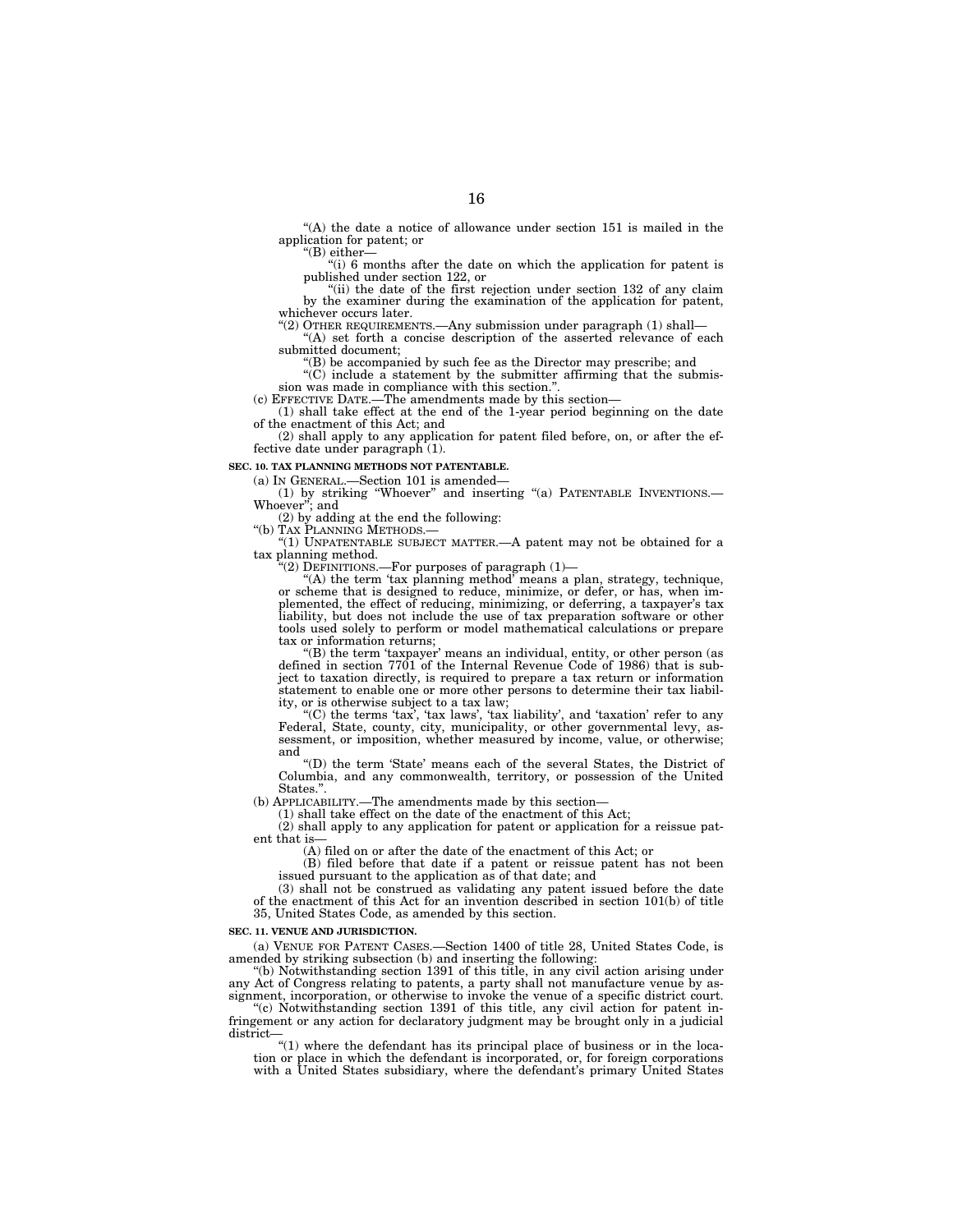subsidiary has its principal place of business or in the location or place in which the defendants primary United States subsidiary is incorporated; ''(2) where the defendant has committed a substantial portion of the acts

of infringement and has a regular and established physical facility that the defendant controls and that constitutes a substantial portion of the operations of

the defendant;<br>
"(3) where the primary plaintiff resides, if the primary plaintiff in the ac-<br>
tion is an institution of higher education as defined under section 101(a) of the

Higher Education Act of 1965 (20 U.S.C. 1001(a)); or ''(4) where the plaintiff resides, if the plaintiff or a subsidiary of the plain-tiff has an established physical facility in such district dedicated to research, development, or manufacturing that is operated by full-time employees of the plaintiff or such subsidiary, or if the sole plaintiff in the action is an individual inventor who is a natural person and who qualifies at the time such action is filed as a micro entity under section 124 of title 35.

''(d) If the plaintiff brings a civil action for patent infringement in a judicial dis-trict under subsection (c), the district court may transfer that action to any other district or division where—<br>"(1) the defendant has substantial evidence or witnesses; and

''(2) venue would be appropriate under section 1391 of this title, if such transfer would be appropriate under section 1404 of this title.''.

(b) INTERLOCUTORY APPEALS.—Subsection (c) of section 1292 of title 28, United States Code, is amended—

(1) by striking ''and'' at the end of paragraph (1);  $(2)$  by striking the period at the end of paragraph  $(2)$  and inserting "; and"; and

(3) by adding at the end the following:

''(3) of an appeal from an interlocutory order or decree determining construction of claims in a civil action for patent infringement under section 271 of title 35.

Application for an appeal under paragraph (3) shall be made to the court within 10 days after entry of the order or decree. The district court shall have discretion whether to approve the application and, if so, whether to stay proceedings in the district court during pendency of the appeal.''.

(c) EFFECTIVE DATE.—The amendments made by this section shall apply to any action commenced on or after the date of the enactment of this Act.

#### **SEC. 12. ADDITIONAL INFORMATION; INEQUITABLE CONDUCT AS DEFENSE TO INFRINGE-MENT.**

(a) DISCLOSURE REQUIREMENTS FOR APPLICANTS.—

(1) IN GENERAL.—Chapter 11 is amended by adding at the end the following new section:

#### **''§ 123. Additional information**

"(a) IN GENERAL.—The Director shall, by regulation, require that applicants submit a search report and other information and analysis relevant to patentability. An application shall be regarded as abandoned if the applicant fails to submit the required search report, information, and analysis in the manner and within the time period prescribed by the Director.

''(b) EXCEPTION FOR MICRO ENTITIES.—Applications from micro-entities shall not be subject to the requirements of regulations issued under subsection (a).

## **''§ 124. Micro entities**

''(a) DEFINITION.—For purposes of this title, the term 'micro entity' means an applicant for patent who makes a certification under either subsection  $(b)$  or  $(c)$ .

''(b) UNASSIGNED APPLICATION.—A certification under this subsection is a certification by each inventor named in the application that the inventor— " $(1)$  qualifies as a small entity as defined in regulations issued by the Direc-

tor;

''(2) has not been named on five or more previously filed patent applications;

''(3) has not assigned, granted, or conveyed, and is not under an obligation by contract or law to assign, grant, or convey, a license or any other ownership interest in the application; and

"(4) does not have a gross income, as defined in section  $61(a)$  of the Internal Revenue Code of 1986, exceeding 2.5 times the median household income, as reported by the Bureau of the Census, for the most recent calendar year preceding the calendar year in which the examination fee is being paid.

''(c) ASSIGNED APPLICATION.—A certification under this subsection is a certification by each inventor named in the application that the inventor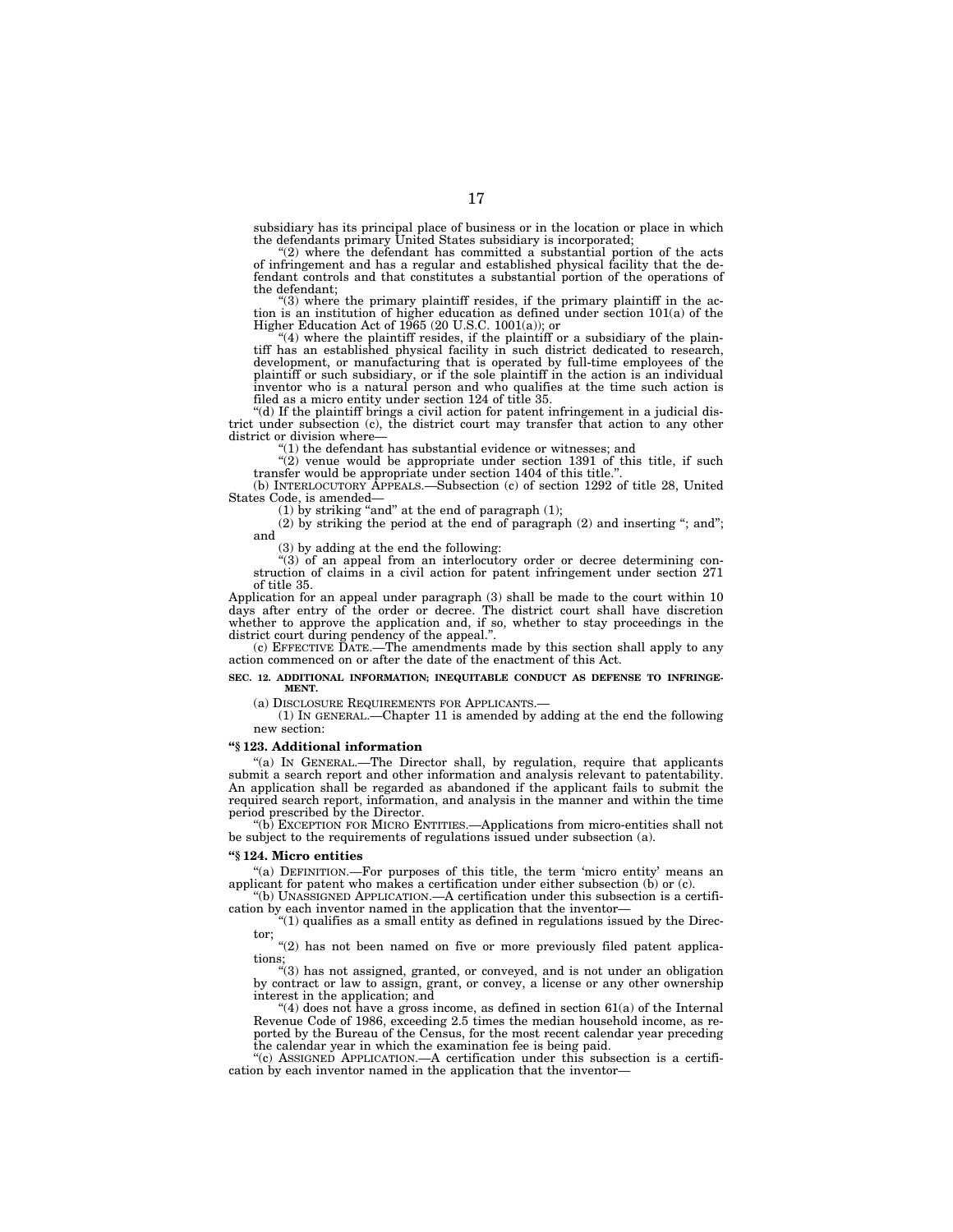$''(1)$  qualifies as a small entity as defined in regulations issued by the Direc-

tor and meets the requirements of subsection  $(b)(4)$ ;  $(2)$  has not been named on five or more previously filed patent applica-

tions; and ''(3) has assigned, granted, conveyed, or is under an obligation by contract or law to assign, grant, or convey, a license or other ownership interest in the or law to assign, grant, or convey, a license or other ownership interest in the application to an entity that has five or fewer employees and has a gross taxable income, as defined in section 61(a) of the Internal Revenue Code of 1986, that does not exceed 2.5 times the median household income, as reported by the Bureau of the Census, for the most recent calendar year preceding the calendar year in which the examination fee is being paid."

year in which the examination fee is being paid.''. (2) CONFORMING AMENDMENT.—The table of sections for chapter 11 is amended by adding at the end the following new items:

''123. Additional information. ''124. Micro entities.''.

(b) INEQUITABLE CONDUCT AS DEFENSE TO INFRINGEMENT.—Section 282 is amended—

(1) in the first undesignated paragraph, by striking ''A patent'' and insert $ing (a)$  In GENERAL.—A patent";

(2) in the second undesignated paragraph—<br>
(3) in the second undesignated paragraph—<br>
(3) by striking "The following" and inserting "(b) DEFENSES.—The following''; and

(B) by striking the comma at the end of each of paragraphs (1), (2), and (3) and inserting a period;

(3) in the third undesignated paragraph—

(A) by striking ''In actions'' and inserting ''(d) NOTICE OF ACTIONS; PLEADING.—In actions'';

(B) by inserting after the second sentence the following: ''In an action involving any allegation of inequitable conduct under subsection (c), the party asserting this defense or claim shall comply with the pleading requirements set forth in Rule 9(b) of the Federal Rules of Civil Procedure.''; and

(C) by striking ''Invalidity'' and inserting ''(e) EXTENSION OF PATENT TERM.—Invalidity''; and

(4) by inserting after subsection (b), as designated by paragraph (2) of this subsection, the following:

"(c) INEQUITABLE CONDUCT.

"(1) DEFENSE.—A patent may be held to be unenforceable, or other remedy imposed under paragraph (3), for inequitable conduct only if it is established, by clear and convincing evidence, that—

''(A) the patentee, its agents, or another person with a duty of disclosure to the Office, with the intent to mislead or deceive the patent examiner, misrepresented or failed to disclose material information concerning a matter or proceeding before the Office; and

 $f(B)$  in the absence of such deception, the Office, acting reasonably, would, on the record before it, have made a prima facie finding of unpatentability.

"(2) INTENT.—In order to prove intent to mislead or deceive under paragraph (1), specific facts beyond materiality of the information submitted or not disclosed must be proven that support an inference of intent to mislead or deceive the Patent and Trademark Office. Facts support an inference of intent if they show circumstances that indicate conscious or deliberate behavior on the part of the patentee, its agents, or another person with a duty of disclosure to the Office, to not disclose material information or to submit materially false information.

''(3) REMEDY.—Upon a finding of inequitable conduct, the court shall bal-ance the equities to determine which of the following remedies to impose:

"( $\vec{A}$ ) Denying equitable relief to the patent holder and limiting the remedy for infringement to damages.

''(B) Holding the claims-in-suit, or the claims in which inequitable conduct occurred, unenforceable.

''(C) Holding the patent unenforceable.

''(D) Holding the claims of a related patent unenforceable.

''(4) ATTORNEY MISCONDUCT.—Upon a finding of inequitable conduct, if there is evidence that the conduct can be attributable to a person or persons authorized to practice before the Office, the court shall refer the matter to the Office for appropriate disciplinary action under section 32, and shall order the parties to preserve and make available to the Office any materials that may be relevant to the determination under section 32.'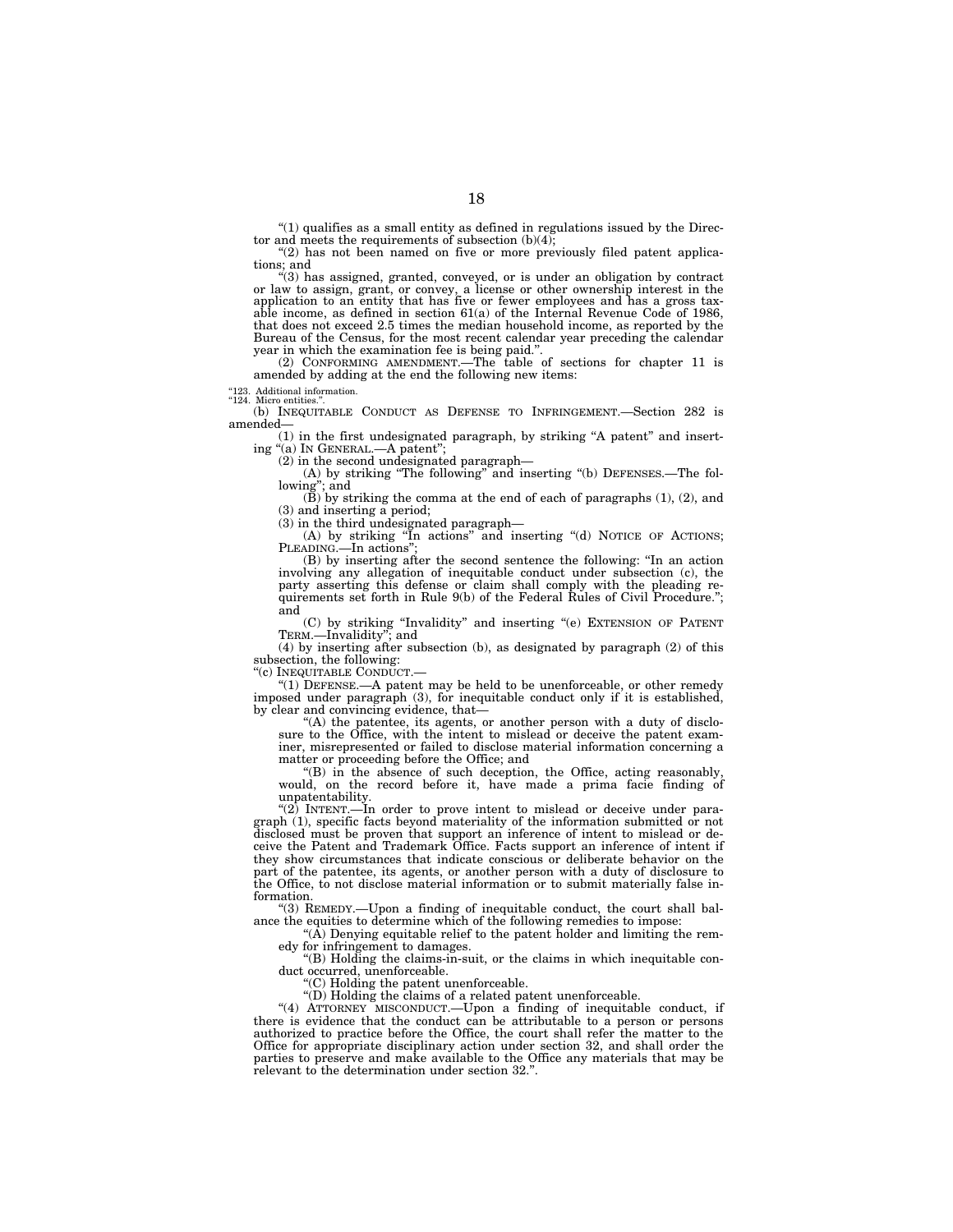(c) EFFECTIVE DATE.—

(1) SUBSECTION (a).—The amendments made by subsection (a)—

(A) shall take effect at the end of the 1-year period beginning on the date of the enactment of this Act; and

(B) shall apply to any application for patent filed on or after the effective date under subparagraph (A).

(2) SUBSECTION (b).—The amendments made by subsection (b) shall apply to any civil action commenced on or after the date of the enactment of this Act.

#### **SEC. 13. BEST MODE REQUIREMENT.**

Section 282(b) (as designated by section 12(b) of this Act) is amended by striking paragraph (3) and inserting the following:

 $\tilde{f}(3)$  Invalidity of the patent or any claim in suit for failure to comply with—  $H(A)$  any requirement of section 112 of this title, other than the require-

ment that the specification shall set forth the best mode contemplated by the inventor of carrying out his invention; or

''(B) any requirement of section 251 of this title.''.

#### **SEC. 14. REGULATORY AUTHORITY.**

(a) REGULATORY AUTHORITY.—Section 2(c) is amended by adding at the end the following:

" $(6)$  The powers granted under paragraph  $(2)$  of subsection  $(b)$  include the authority to promulgate regulations to ensure the quality and timeliness of applications and their examination, including specifying circumstances under which an application for patent may claim the benefit under sections 120, 121 and 365(c) of the filing date of a prior filed application for patent."

(b) CLARIFICATION.—The amendment made by subsection (a) clarifies the scope of power granted to the United States Patent and Trademark Office by paragraph (2) of section 2(b) of title 35, United States Code, as in effect since the enactment of Public Law 106–113.

#### **SEC. 15. TECHNICAL AMENDMENTS.**

(a) JOINT INVENTIONS.—Section 116 is amended—

(1) in the first paragraph, by striking ''When'' and inserting ''(a) JOINT INVENTIONS.—When'

(2) in the second paragraph, by striking ''If a joint inventor'' and inserting ''(b) OMITTED INVENTOR.—If a joint inventor''; and

(3) in the third paragraph, by striking ''Whenever'' and inserting ''(c) CORRECTION OF ERRORS IN APPLICATION.—Whenever''.

(b) FILING OF APPLICATION IN FOREIGN COUNTRY.—Section 184 is amended—

(1) in the first paragraph, by striking "Except when" and inserting "(a) FIL-ING IN FOREIGN COUNTRY.—Except when'';

(2) in the second paragraph, by striking ''The term'' and inserting ''(b) AP-PLICATION.—The term''; and

(3) in the third paragraph, by striking ''The scope'' and inserting ''(c) SUBSE-QUENT MODIFICATIONS, AMENDMENTS, AND SUPPLEMENTS.—The scope''.

(c) REISSUE OF DEFECTIVE PATENTS.—Section 251 is amended—

(1) in the first paragraph, by striking ''Whenever'' and inserting ''(a) IN GENERAL.—Whenever'';

(2) in the second paragraph, by striking ''The Director'' and inserting ''(b) MULTIPLE REISSUED PATENTS.—The Director'';

(3) in the third paragraph, by striking ''The provisions'' and inserting ''(c) APPLICABILITY OF THIS TITLE.—The provisions''; and

(4) in the last paragraph, by striking ''No reissued patent'' and inserting ''(d) REISSUE PATENT ENLARGING SCOPE OF CLAIMS.—No reissued patent''.

(d) EFFECT OF REISSUE.—Section 253 is amended—

(1) in the first paragraph, by striking ''Whenever'' and inserting ''(a) IN GENERAL.—Whenever''; and

(2) in the second paragraph, by striking ''In like manner'' and inserting ''(b) ADDITIONAL DISCLAIMER OR DEDICATION.—In the manner set forth in subsection  $(a)$ ."

(e) CORRECTION OF NAMED INVENTOR.—Section 256 is amended—

(1) in the first paragraph, by striking ''Whenever'' and inserting ''(a) COR-RECTION.—Whenever''; and

(2) in the second paragraph, by striking ''The error'' and inserting ''(b) PAT-ENT VALID IF ERROR CORRECTED.—The error''.

(f) EFFECTIVE DATE.—The amendments made by this section shall take effect on the date of the enactment of this Act.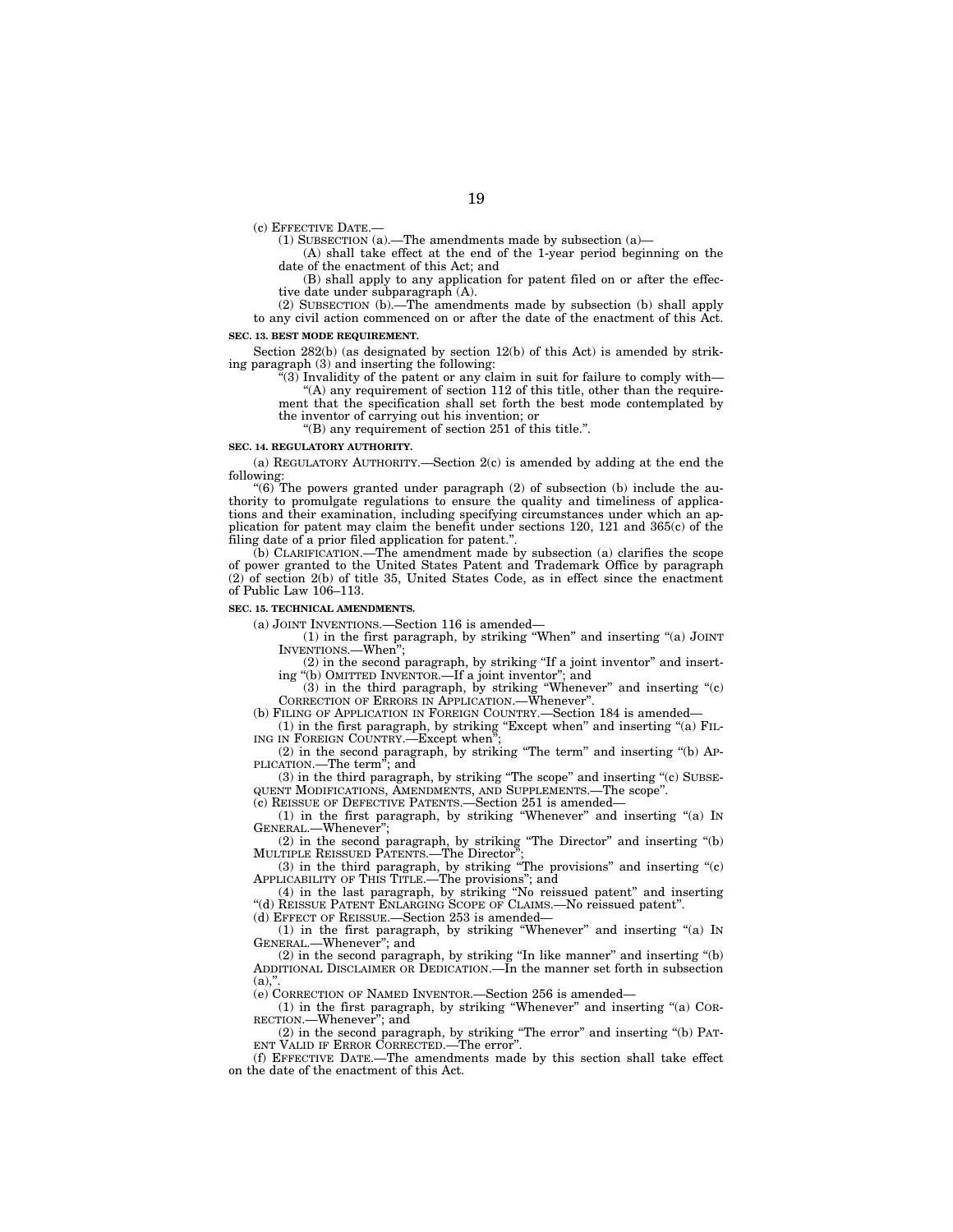**SEC. 16. STUDY OF SPECIAL MASTERS IN PATENT CASES.** 

(a) IN GENERAL.—Not later than 180 days after the date of the enactment of this Act, the Director of the Administrative Office of the United States Courts shall conduct a study of, and submit to the Committee on the Judiciary of the House of Representatives and the Committee on the Judiciary of the Senate a report on, the use of special masters in patent litigation who are appointed in accordance with Rule 53 of the Federal Rules of Civil Procedure.

(b) OBJECTIVE.—In conducting the study under subsection (a), the Director shall consider whether the use of special masters has been beneficial in patent litigation and what, if any, program should be undertaken to facilitate the use by the judiciary of special masters in patent litigation.

(c) FACTORS TO CONSIDER.—In conducting the study under subsection (a), the Director, in consultation with the Federal Judicial Center, shall consider—

(1) the basis upon which courts appoint special masters under Rule 53(b) of the Federal Rules of Civil Procedure;

(2) the frequency with which special masters have been used by the courts; (3) the role and powers special masters are given by the courts;

(4) the subject matter at issue in cases that use special masters;

(5) the impact on court time and costs in cases where a special master is used as compared to cases where no special master is used;

(6) the legal and technical training and experience of special masters;

(7) whether the use of special masters has an impact on the reversal rate of district court decisions at the Court of Appeals for the Federal Circuit; and (8) any other factors that the Director believes would assist in gauging the

effectiveness of special masters in patent litigation.

## **SEC. 17. RULE OF CONSTRUCTION.**

The enactment of section 102(b)(3) of title 35, United States Code, under section (3)(b) of this Act is done with the same intent to promote joint research activities that was expressed, including in the legislative history, through the enactment of the Cooperative Research and Technology Enhancement Act of 2004 (Public Law  $108-453$ ; the "CREATE Act"), the amendments of which are stricken by section  $3(c)$ of this Act. The United States Patent and Trademark Office shall administer section 102(b)(3) of title 35, United States Code, in a manner consistent with the legislative history of the CREATE Act that was relevant to its administration by the Patent and Trademark Office.

## PURPOSE AND SUMMARY

The purpose H.R. 1908, the "Patent Reform Act of 2007," is to address several problems in the patent system that hinder the ability of patents to promote future innovation. These problems deal primarily with the rampant issuance of poor-quality patents, abusive practices particular to patent litigation, and inefficiencies that are a result of the lack of harmonization between patent law in the United States and the rest of the world. Among the many agencies and groups calling for some form of patent reform include the United States Patent and Trademark Office (USPTO), the Federal Trade Commission (FTC), the National Academy of Science, the Intellectual Property Owners Association, the American Bar Association Intellectual Property Division, the American Intellectual Property Law Association, and businesses representing every sector of industry.

The reforms included in H.R. 1908, are the creation of a postgrant review procedure as a check on poor-quality patents, defining how courts are to apportion damages in patent infringement cases so that awards reflect patent value, clarification of when treble damages may be awarded in order to prevent patent hold-ups, updating *inter partes* reexamination to promote greater use of the procedure, eliminating so-called ''submarine patents'' by requiring 18-month publication for all patent applications, allowing third parties to submit prior art during patent prosecution as a further check against poor-quality patents, codifying the doctrine of inequi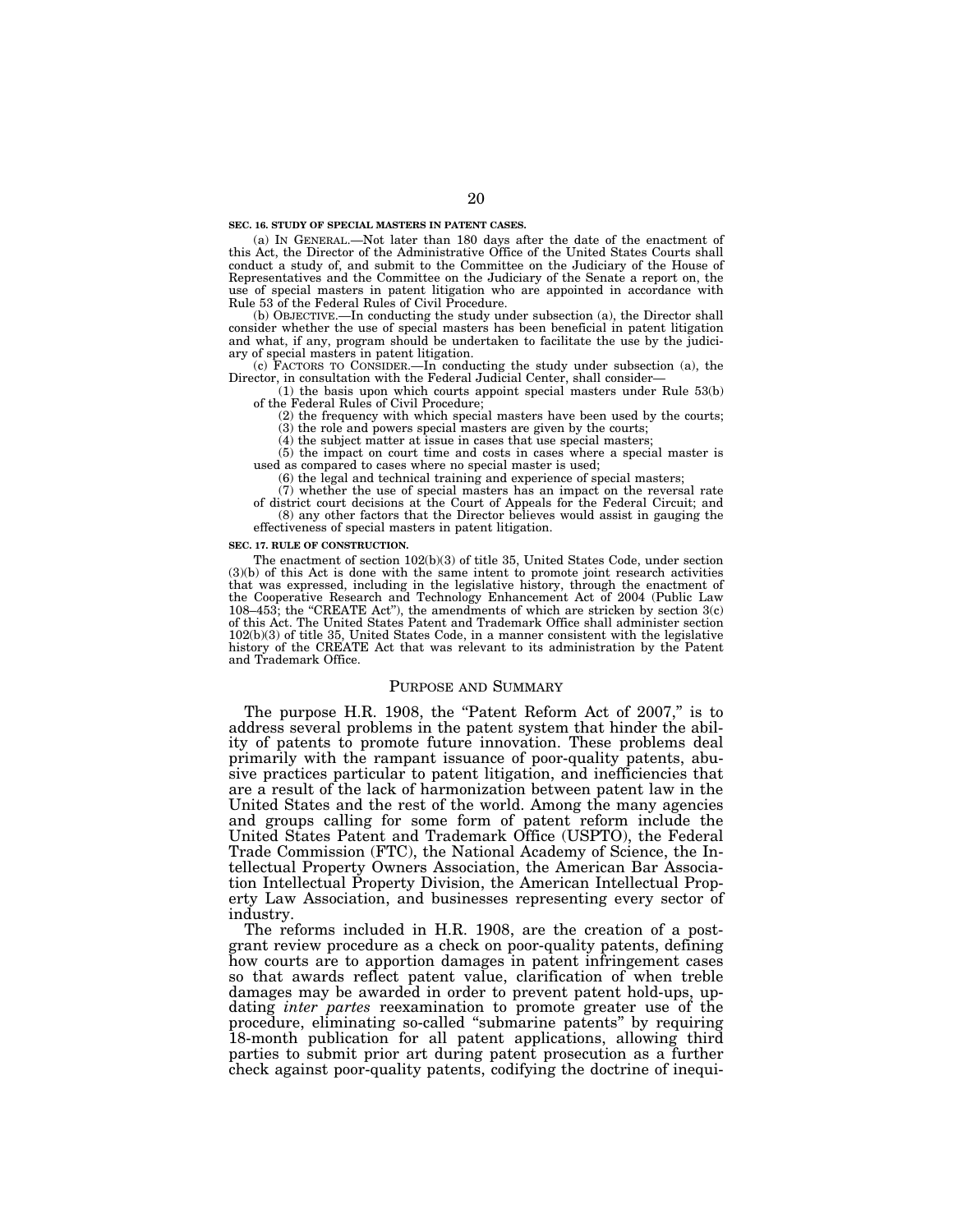table conduct in order to stem its overuse, clarifying the extent the USPTO's regulatory authority, switching the United States patent system to a first-inventor-to-file system in order to promote harmonization, and creating prior user rights as a means to mitigate the change in the scope of prior art required by a first-inventor-to-file system.

## BACKGROUND AND NEED FOR THE LEGISLATION

Patents are provided to inventors as an incentive to advance the state of knowledge and to develop innovative products and services. They do this by granting inventors exclusive rights to their inventions for a limited period. In exchange for the temporary monopoly right, inventors are required to disclose to society the knowledge behind their inventions. This social bargain is enshrined in the Constitution, which empowers Congress to ''promote the progress of . . . science and the useful arts . . . by securing for limited times to . . . inventors the exclusive right to their . . . discoveries."<sup>1</sup>

Over the last several years, agencies like the USPTO and FTC, the National Academy of Science, professional organizations, industry coalitions, economists, academics and others have identified significant problems in the patent system. These problems boil down to two main areas—the issuance of poor-quality patents and abusive practices particular to patent litigation. These problems have hindered the ability of patents to spur innovation today and have put at risk future innovation. H.R. 1908, the Patent Reform Act of 2007, is designed to address several of the problems identified in the United States patent system and modernize it for the 21st Century.

The Patent Reform Act of 2007 affects several parts of our patent law. The most significant changes pertain to the first-inventor-tofile system, the inventor's oath requirement, apportionment of damages, willful infringement, prior user rights, reexamination generally, *ex parte* reexamination, *inter partes* reexamination, postgrant review, 18 month publication of patent applications, prior art submissions by third parties, tax patents, venue, interlocutory appeals, applicant disclosure requirements, inequitable conduct, best mode and USPTO regulatory authority. Background for each of these topics is provided below.

## FIRST-INVENTOR-TO-FILE SYSTEM

The United States is the only major industrialized country to maintain a first-to-invent patent system. In such a system, priority to a patent for an invention is awarded to the first inventor. However, often times, especially in cases of dispute over the invention date or who invented first, two complex issues can arise that leave in doubt whether the applicant has the right to the patent. The first relates to "prior art"—information already available to the public at the time a patent is sought. If the invention already appears in the prior art, or is made obvious by it, then the patentee cannot receive a patent. But if prior art that defeats the patent application is found by the United States Patent and Trademark Office (USPTO) during examination, an applicant may prove that the invention was conceived and reduced to practice at a date earlier

<sup>1</sup> U.S. Const., Art. 1, § 8, Cl. 8.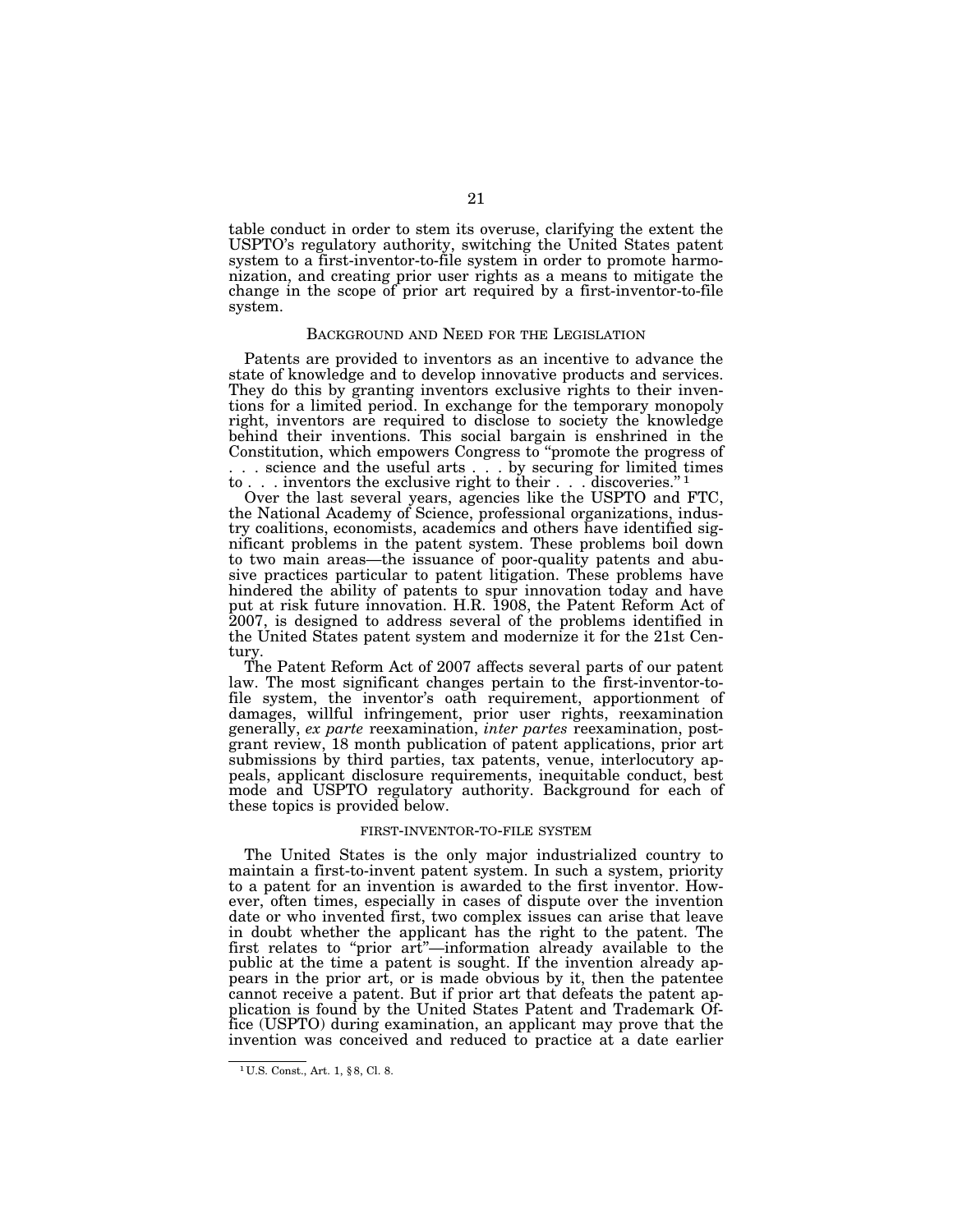than the prior art date, unless the prior art was available more than 1 year before the application filing date. This process is called ''swearing back'' and is intended to allow an inventor to prove he was the first to come up with the invention. Maintaining sufficient proof to swear back requires the inventor to keep detailed records of all activities leading up to the invention and can be quite a burden to demonstrate when required. Second, where there are two or more applications that claim the same invention, priority to the patent is awarded to the inventor who can demonstrate the earliest conception of the invention in an administrative proceeding called an interference. Again, this process permits the first inventor to show that he was indeed the first to come up with the invention. Here again, inventors need to keep detailed records of all activities leading up to invention in order to furnish proof of invention date. These characteristics of a first-to-invent patent system leave in doubt whether an applicant will actually have the right to patent his invention.

In all other countries in the world, priority to a patent for an invention is awarded to the first person to file a patent application for the invention. These systems are aptly referred to as first-tofile systems. In such systems, one need not prove the date of invention. A second or subsequent inventor may secure the patent right in an invention if this person was the first to submit a patent application on the invention. Also, any prior art references adequately discloses the invention and predates that invention's application date will invalidate the patent for the invention. A first-to-file system is not only more streamlined but also gives inventors and the public a clearer idea of whether they have the right to patent their inventions.

There are compelling reasons for the United States to switch to a first-inventor-to-file system.2 As discussed above, maintaining a first-to-invent system requires interference proceedings to determine who among two or more inventors to the same invention is entitled to the patent right. According to a recent study by National Research Council (NRC),<sup>3</sup> these interference proceedings are "costly and very protracted," and in general are not worth maintaining. The NRC estimates that on average it costs between \$750,000 and \$1,000,000 to participate in an interference proceeding. Costs such as these disadvantage small inventors who may not have the resources to initiate an interference proceeding, and thus undermines any argument that a first-to-invent patent system is fairer than a first-inventor-to file patent system. Furthermore, a detailed review of patents issued from 1983 through 2004 showed that greater than  $50\%$  of interference decisions disadvantaged small entities.4

The NRC Report also points out that as a practical matter, most applicants simply use their date of application as their date of invention, and therefore most applicants already operate as if the

<sup>&</sup>lt;sup>2</sup>This report uses the term "first-inventor-to-file," rather than "first-to-file," because a patent applicant who files later than another can be awarded a patent if he demonstrates that the ear-

lier filer was not a true inventor. 3 National Research Council of the National Academies (hereinafter ''NRC''), *A Patent System* 

*for the 21st Century* (2004) at 124. 4*Perspectives on Patents: Harmonization and Other Matters,* Hearings Before the Subcommittee on Intellectual Property, Senate Judiciary Committee, 109th Cong. (2005) (statement<br>of Hon. Gerald Mossinghoff, Former Assistant Secretary of Commerce and Commissioner of Pat-<br>ents and Trademarks and Senior Couns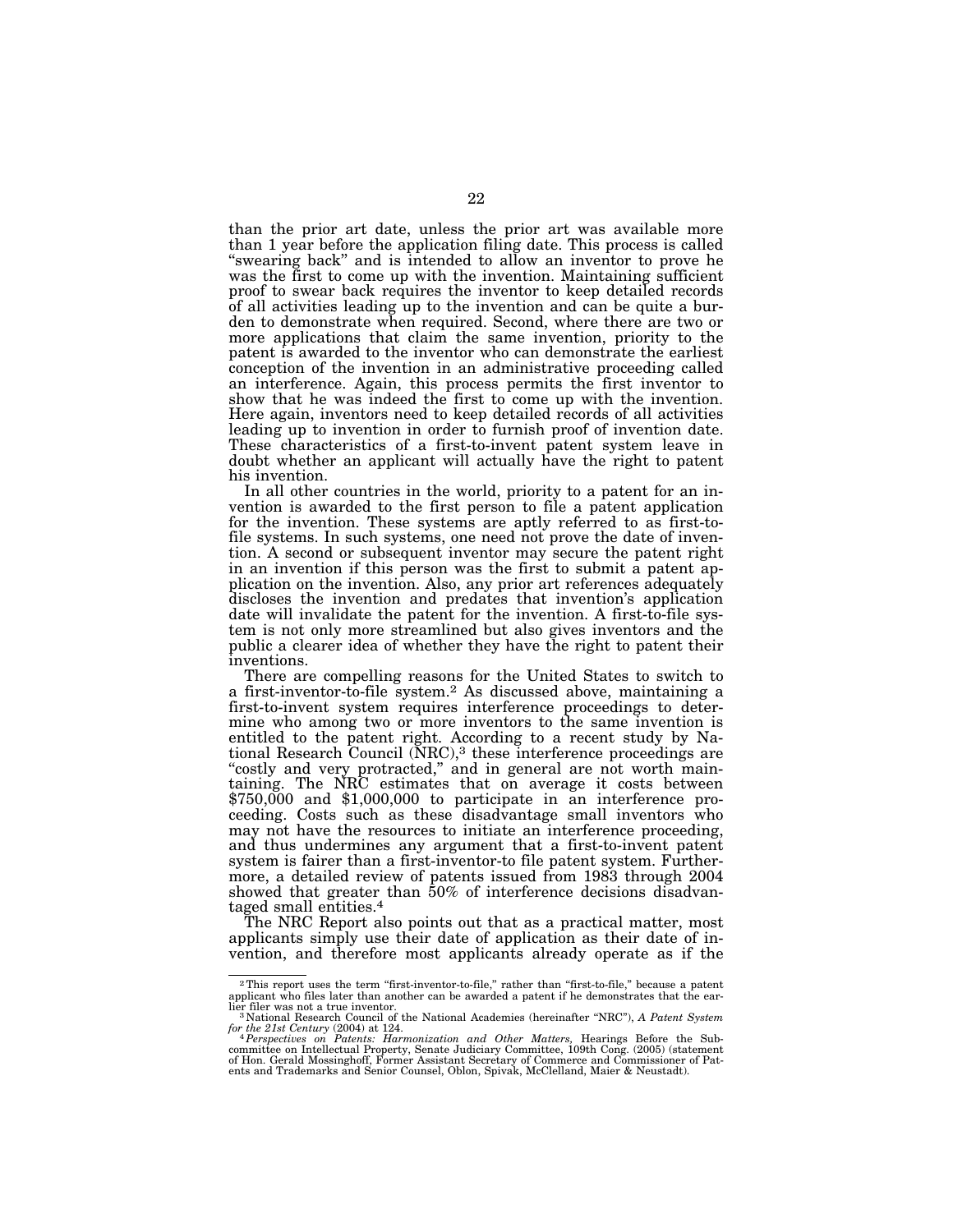United States has a first-inventor-to-file patent system, so there would be little disruption to formally change to such a system. Likewise, statistics show that less than 1 in 1000 patent applications are ever subject to an interference proceeding. Since the firstto-invent aspects of our patent system are rarely used, serious doubt is cast on the need of having a first-to-invent system.

Many businesses have urged that the United States move to a first-inventor-to-file system. Businesses of every size seek to protect their inventions throughout the world and thus they apply for and maintain patents for the same invention in several countries. Because the basic rules relating to priority to invention are different between the United States and the rest of the world, businesses are forced to dedicate more resources to maintaining their patent portfolios than they would otherwise have to if the United States adopted a first-inventor-to-file system.

Lastly, patent harmonization is in the long-run interests of United States inventors. Greater harmonization will make it easier for United States inventors to secure patent rights in other countries. Given the increasing globalization of commerce, international patent protection will be increasingly important to the ability of United States companies to compete. Unfortunately, recent attempts to harmonize patent laws, such as through the Substantive Patent Law Treaty, have stalled, to a large extent, because of the fundamental difference between how the United States and the rest of the world award priority of invention.

The Committee has found persuasive the above reasons to move the United States patent system to a first-inventor-to-file system. As such, the legislation gives priority, in most cases, to the first inventor to file an application for patent on an invention, thus bringing United States patent system into conformity with the practices of the rest of the world. In order to fully implement this new system, changes are made to the definition and scope of prior art. Additionally, to facilitate an easy transition to a first-inventor-to-file system, the 1-year inventor's grace period is maintained and important exceptions to prior art are established, such as a first-to-publish rule that preserves an inventor's priority of application in limited circumstances where he publicly discloses his invention. The grace period and exceptions to prior art will effectively address any lingering concerns that a first-inventor-to-file system will force inventors to patent their inventions before they are ready for patenting, or disadvantage inventors whose first regular means of disclosure is through publication.

Additionally, a derivation proceeding is created to determine the right to patent in cases where an invention may have been misappropriated. There has been some concern that a first-inventor-tofile system will encourage theft of inventions by unscrupulous parties who may be able to file a patent application on the invention before the real inventor has an opportunity to do so. An inventor suffering from misappropriation can make use of the derivation proceeding even if he does not immediately know that his invention has been misappropriated. This derivation proceeding will ensure that only a true inventor, and not someone who misappropriates an invention, will be awarded the patent.

Finally, so that American inventors are not disadvantaged by the lack of an inventor's grace period in other important countries, the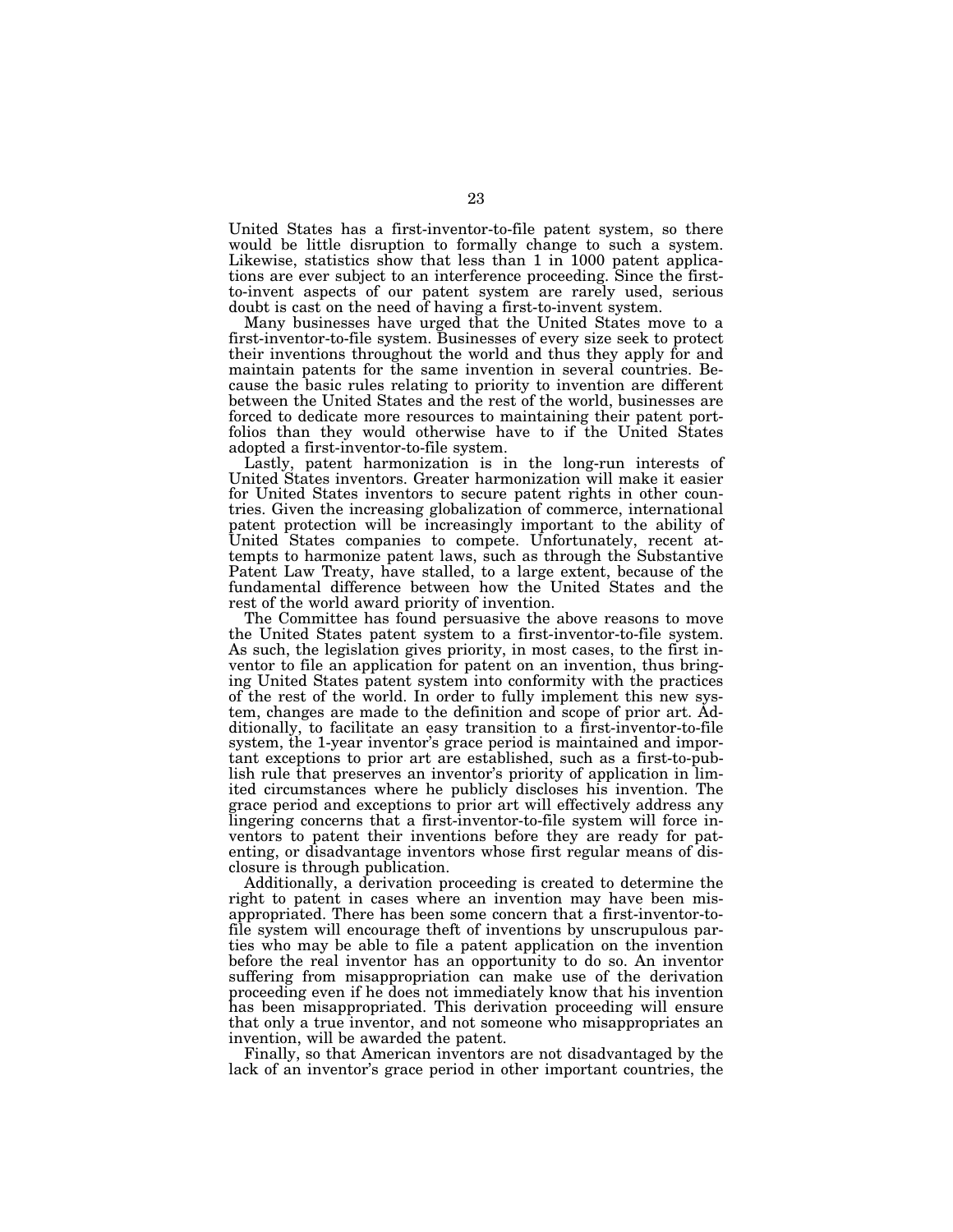implementation of these changes are conditioned on the major patent authorities in Japan and Europe adopting a similar kind of grace period.

## INVENTOR'S OATH

Existing 35 U.S.C. § 115 requires an inventor (or if relevant, joint inventors) to execute an oath stating that he believes himself to be an original inventor of the claimed invention and the country of which he is a citizen. This requirement, however, does not reflect the realities of modern research. The globalization of science and technology has led to an environment of international collaborations and migrating scientists and engineers, in which it is increasingly difficult to obtain the signatures of all the inventors when filing a patent application. Often, it is at the time when the research is developed to the point at which a patent application can be prepared that one or more inventors may no longer reside in the United States.

The legislation amends § 115 to allow a substitute statement to be submitted in lieu of an inventor's oath or declaration. The statement will be required to state why an oath could not be obtained and to have a warning that any false statement would be subject to perjury charges. The amendments will provide more flexibility in completing the oath requirements, particularly in cases where it is difficult to reach an inventor who has already assigned his rights.

Existing § 118 provides that when an inventor refuses to execute an application for a patent, or cannot be found or reached after diligent effort, a person to whom the inventor has assigned or agreed in writing to assign the invention, or a person who otherwise shows sufficient proprietary interest in the matter to justify the action, may apply for a patent on behalf of and as agent for the inventor. As amended, § 118 will allow a person who has an assignment from an inventor to submit a patent application for an invention made by the inventor. If the Director permits such a filing, the patent will issue in the name of the real party in interest.

## APPORTIONMENT OF DAMAGES

The right conferred by a patent on its owner is the right to exclude others from making, using, offering to sell, selling and importing a patented invention, as set forth in § 271. Whoever engages in any of those activities, or induces others to do so, without permission of the patent owner infringes the patent. The remedies for patent infringement include injunction and damages.

The basic goal of damages for infringement is to put the plaintiff patent holder in the same position (economically) as it would have been had the defendant not infringed. In other words, damages are intended to compensate plaintiff for the loss resulting from invasion of his rights; they are not intended to provide windfalls or to punish the infringer. In only limited circumstances (e.g., treble damages for willful infringement) should damages exceed the amount necessary to provide full compensation. Thus, the patent damages statute, § 284, currently provides, in pertinent part:

Upon finding for the claimant the court shall award the claimant damages adequate to compensate for the infringement but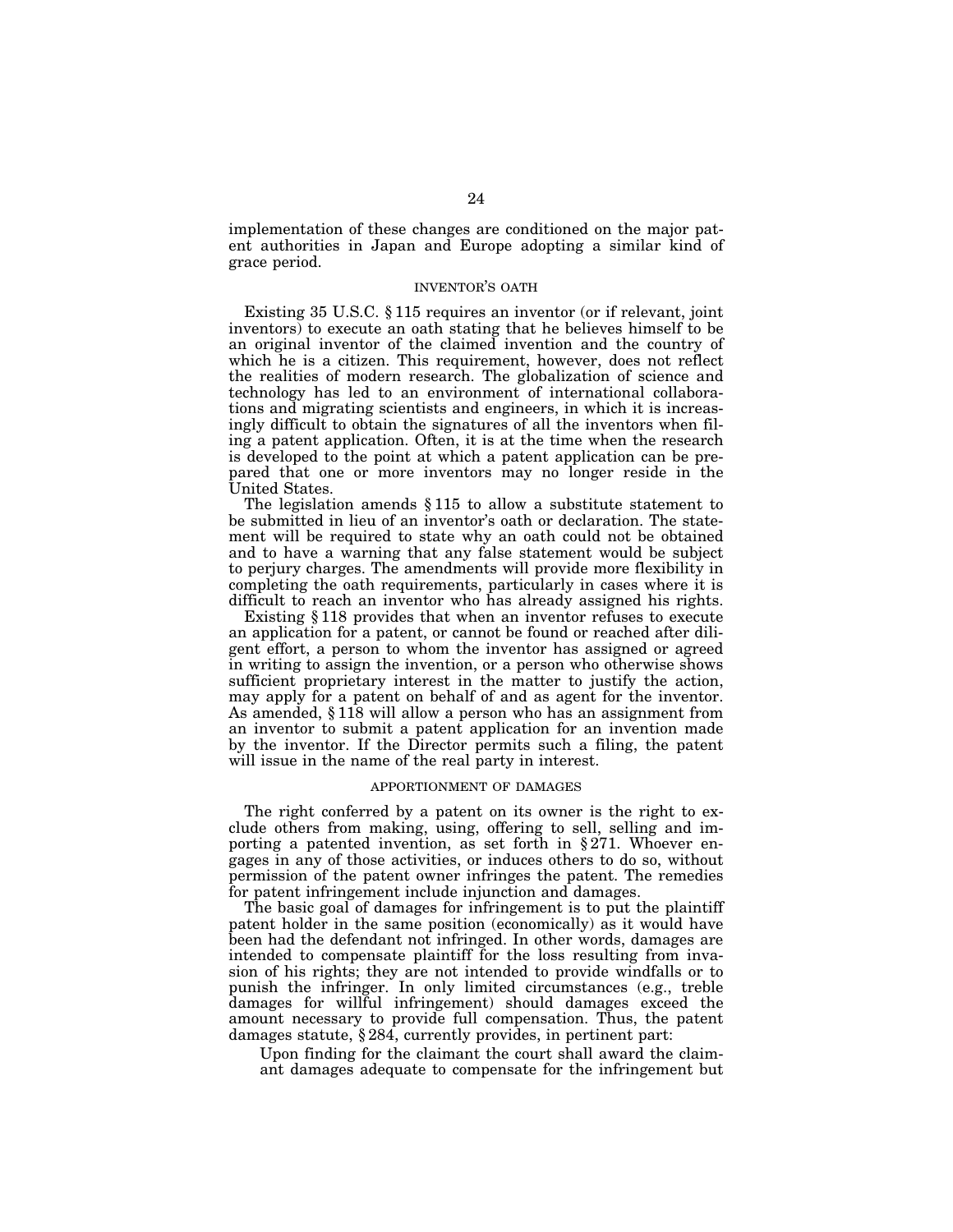in no event less than a reasonable royalty for the use made of the invention by the infringer . . .

Unfortunately, as the Committee has found, courts often have difficulty in assuring that damages are: 1) "to compensate for the infringement" (i.e., compensatory, not punitive); 2) "reasonable;" and  $3$ ) related to "the use made of the invention by the infringer." "Damages adequate to compensate for the infringement" are

plaintiff's loss due to infringement. In some cases, this can be ascertained by applying a lost profits analysis (such as where an infringing competitor diverts sales from plaintiff). However, circumstances often do not allow for a lost profit analysis. For instance, a lost profit analysis cannot be used where a plaintiff is not (yet) engaged in selling its patented product or process, nor has a track record of licensing the patent to others. In these situations, under § 284, the plaintiff is entitled to a ''reasonable royalty'' in lieu of lost profits. A ''reasonableness'' standard allows a fair degree of flexibility, hence uncertainty, in calculating damages.

Courts have endeavored to provide certainty and predictability to the ''reasonable royalty'' analysis by crafting guidelines to be used in calculating awards. In *Georgia-Pacific Corp. v. United States Plywood Corp.,* 5 the court compiled a list of 15 factors to be used as the starting point (and, often, the end point) for most reasonable royalty damage calculations. The 15 factors are complex and are designed to cover a wide range of situations among diverse technologies and market practices. Courts often simply provide juries all of *Georgia-Pacific*'s 15 *possible* factors for assessing a reasonable royalty and then direct the juries to determine a reasonable royalty without much other guidance.<sup>6</sup> This often results in the misapplication of these factors and damage awards that are neither just nor related to the statutory standard—compensation for ''the use made of the invention by the infringer.'' Moreover, damage awards are seldom overturned on appeal. Because the record often fails to reveal which factors the jury used in calculating the award, it is usually hard to identify errors of law. As a result, the Federal Circuit uses a highly deferential standard:

''The jury's award of damages is entitled to deference. Specifically, the jury's damages award must be upheld unless the amount is grossly excessive or monstrous, clearly not supported by the evidence, or based only on speculation or guesswork.'' 7

Fundamentally, the economic value of a patent is determined by the marketplace. Licensing deals are heavily influenced by the consequences of infringement. Damage awards that greatly exceed plaintiff's loss have a recursive effect on license negotiations, and vice versa. A patent holder's fee demand for a license increases as damage awards escalate. Awards, in turn, reflect inflation in license fees. This results in an upward cycle of ever increasing royal-

<sup>&</sup>lt;sup>5</sup> 318 F.Supp. 1116, 1120 (S.D.N.Y. 1970), modified 446 F.2d 295 (2d Cir. 1971).<br><sup>6</sup> See, for example, the American of Intellectual Property Law Association's Model Patent Jury<br>Instructions 12.15 ("In determining the val tions for Patent Litigation. 7*Monsanto Co. v. Ralph,* 382 F.3d 1374, 1383 (Fed. Cir. 2004).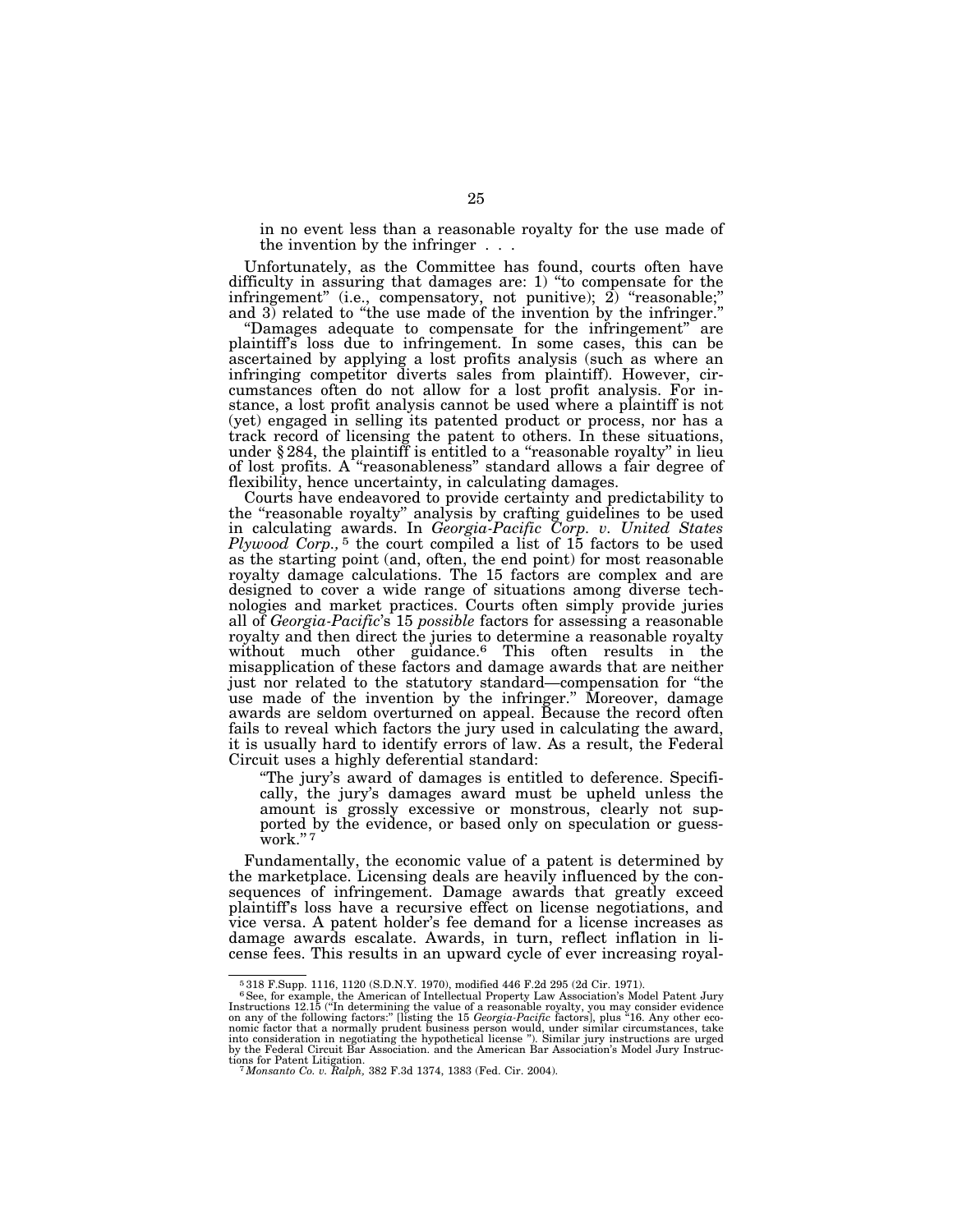ties, both those negotiated in the market and those awarded by juries. Indeed, the Committee was presented with numerous studies showing that current litigation practices often produce a royalty award substantially in excess of a reasonable royalty. This cycle is harmful to our overall economy and especially damaging to technology innovation.

Professor John Thomas of Georgetown University Law Center has pointed to three adverse practical consequences resulting from this trend:

- "excessive awards may promote patent litigation. A rational patent proprietor may be unwilling to make fair royalty demands in the boardroom when they are able to obtain significantly higher damages awards in the courtroom;''
- "the gap between the damages awarded for patent infringement and the marketplace value of a patented invention may also encourage speculation in patents;''
- "high damages awards "may cause the scope of patent protection routinely to extend beyond the scope of its claims.''

And he noted, the threat of these adverse consequences is much greater in today's ''environment where high technology products increasingly embody not merely a single or handful of patented inventions, but hundreds or even thousands of them."<sup>8</sup> As an example, ''literally thousands of patents have been identified as essential to the proposed new standards for 3G cellular telephone systems."<sup>9</sup> Infringement suits typically focus on one or a few patents in isolation, rather than their relative contribution to an overall product. In economic theory, each patentee seeks to capture a share of the licensee (or infringer's) surplus.10 When the user has to pay monopoly rents for each of many patents (called ''royalty stacking ''), the sum of the parts can become greater than the whole. In other words, the net total damage award can be disproportionate to the patent's market utility. In some cases, it can exceed the infringer's total profit.11

Reasonable royalty analysis typically focuses on: 1) what the patentee could obtain in the market as a license fee for the invention, or 2) the amount of defendant's profits from sale of an infringing product. Both mechanisms have their limitations. The first is based either on an "established royalty rate" if the patent-in-suit has been licensed by the patentee or, where licensing history is lacking, on a constructed ''hypothetical negotiation'' between plaintiff and defendant. This can result in excessive royalties where the patent is used to block development or marketing of defendant's products. Thus, in the 3G example, a holdout patentee can extract abovemarket fees from potential licensees (hence, from defendant as a "hypothetical" licensee). The second approach, using the defend-

<sup>&</sup>lt;sup>8</sup>The Patent Reform Act of 2007, Hearings Before the Subcommittee on Courts, the Internet and Intellectual Property, House Judiciary Committee, 110th Cong. (2007) (statement of John

R. Thomas, Professor of Law Georgetown University Law Center Washington, D.C.). 9Mark A. Lemley and Carl Shapiro, *Patent Holdup and Royalty Stacking,* 85 Texas L. Rev.

<sup>1991, 1992 (2007).&</sup>lt;br><sup>10</sup>The FTC describes this as a "complements problem," where multiple patent holders each monopoly rents in exchange for their exclusive rights. Federal Trade Commission, To Proseek monopoly rents in exc

<sup>2003). 11</sup>See *State Indus. Inc. v. Mor-Flo Indus. Inc.,* 883 F.2d 1573, 1580 (Fed. Cir. 1989) (''there is no rule that a royalty be no higher than the infringer's net profit'').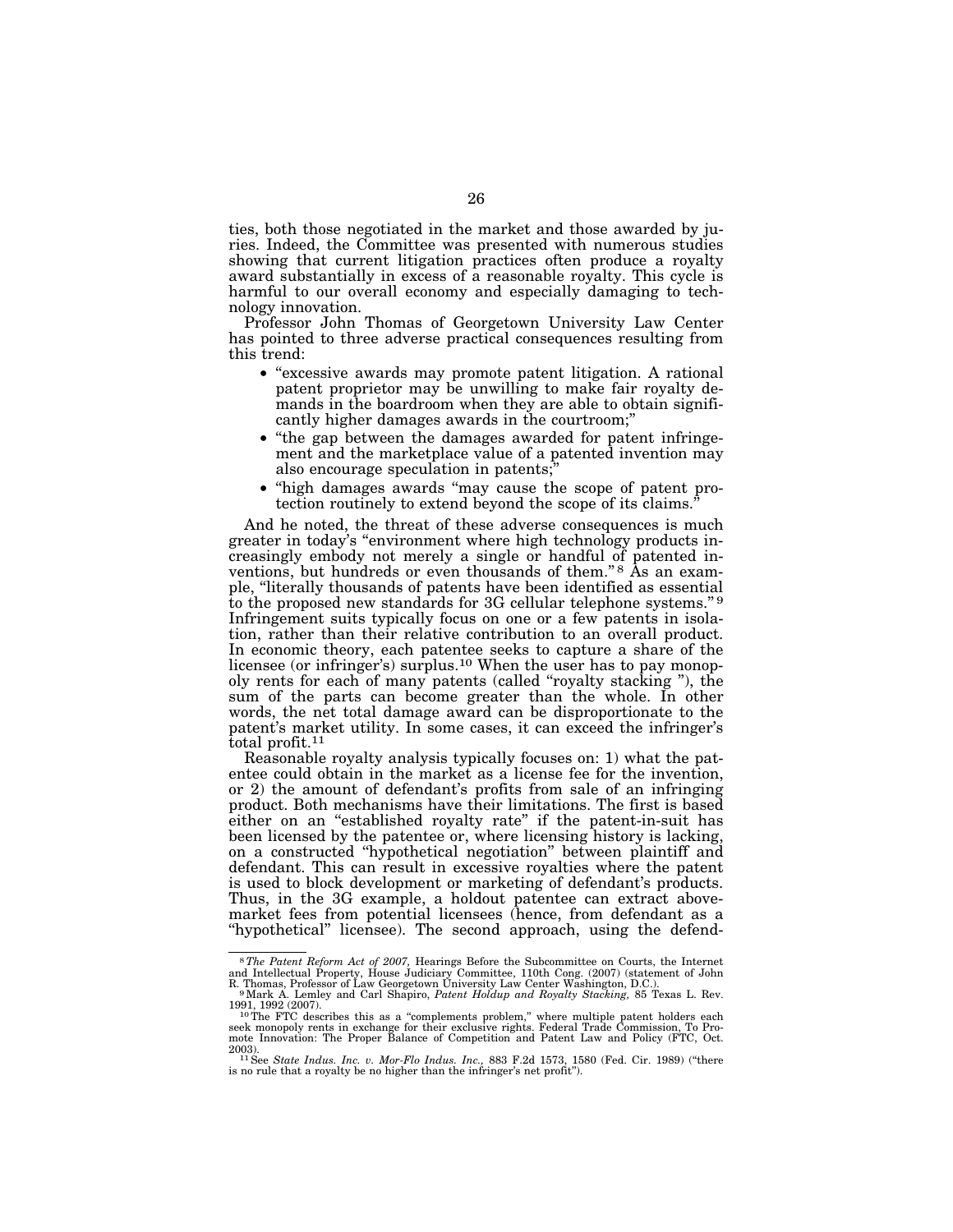ant's profits as a base for reasonable royalty, can also lead to excessive damages due to the difficulty in calculating what portion of defendant's profits resulted from ''the use made of the invention by the infringer.'' 12

Because of the difficulty in evaluating the specific contribution a patented invention makes to defendant's profits on an infringing product, courts often use a rule known as the ''Entire Market Value'' to award the entirety of such profits to the plaintiff. The Entire Market Value rule was judicially created for situations where patented and unpatented components are sold and operate together as a functional unit, or where the infringed patent is the basis for customer demand'' for the entire unit.13 Unless that precondition applies, the Entire Market Value rule is inapplicable, and a court should ''apportion'' the infringer's profits to determine the unique contribution of the infringed patent. Like other economic calculations, apportionment is not an easy task. Despite the fact that apportionment appears as one of the *Georgia-Pacific* factors (number 13), it appears to be under-utilized. This can lead to excessive damage awards. The Committee believes this growing problem can be attributed to the lack of guidance provided to and by the courts in calculating reasonable royalty damages.

In order to ensure that damages awards are just and fairly compensate inventors, § 284 is significantly amended by providing important additional guidance for both courts and juries. First, courts will have the responsibility to determine what factors are most appropriate to use in determining a reasonable royalty in each case. The factors that courts may choose from are defined in further amendments of § 284, and include apportionment of damages, the entire market value rule, and other factors recognized as appropriate.

Apportionment of damages, as specified in the bill, should allow for reasonable royalty calculations that truly reflect the value of the invention being infringed. Apportionment is also particularly appropriate to use to confront ''stacking royalties;'' that is, where a product embodies numerous patented components, each requiring a license and associated royalty payments.

#### WILLFUL INFRINGEMENT

Under current 35 U.S.C. § 284 a "court may increase the damages up to three times the amount found or assessed.'' Nothing in the existing statute explicitly states on what grounds a court may increase damages in an infringement action. But courts have found

<sup>12</sup>The case of *Fonar Corp. v. General Electric,* 107 F.3d 1543 (Fed. Cir. 1997) illustrates the problem courts have had in calculating damages when "reasonable royalty" is premised on defendant's profits. Fonar's patent was for a method of using a Magnetic Resonance Imaging (MRI) machine that reduced the number of scans required to obtain multiple images (called "MAO" imaging). GE's MRI machines were held components and features of the machines. Instead, the court applied the ''Entire Market Value'' rule to award damages based on total sales, rather than the separate value of the MAO feature. A similar result occurred in *Lucent-Alcatel v. Microsoft,* 02CV2060 (SD Cal. 2007), where the<br>jury awarded the patentee of a component piece of MP3 audio compression technology \$1.52 bil-<br>lion in damages, based on world-w the Windows Media Player, which in turn contained an MP3 codec, which ultimately contained the patented component.

On August 6, 2007, the jury award in Lucent-Alcatel was set aside by the trial court on a motion for new trial, ruling that the Entire Market Value rule was inapplicable to the facts of the case.<br><sup>13</sup> See *Rite-Hite Corp.*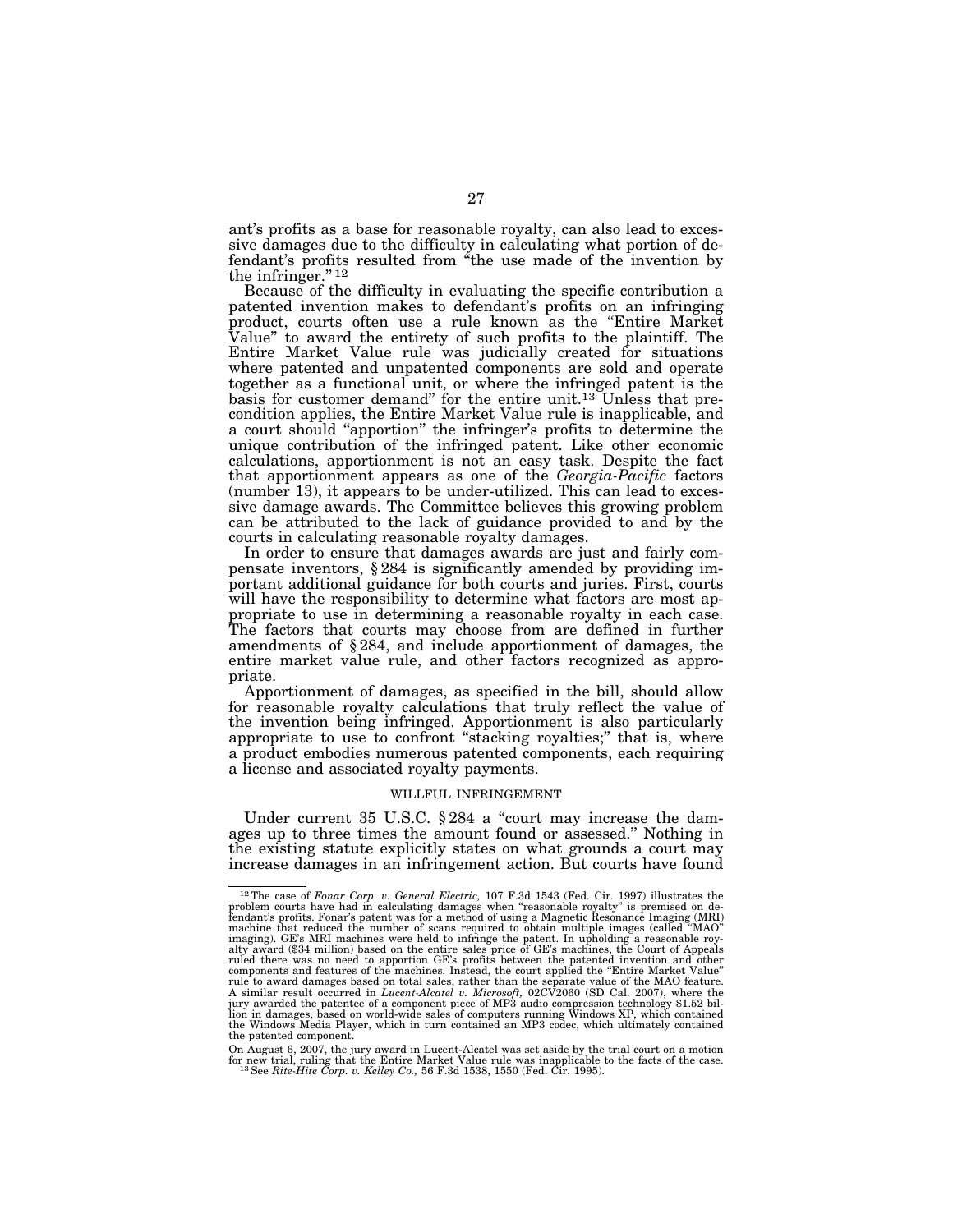that this provision allows for ''punitive'' or exemplary damages in appropriate cases, as in where infringement is found to be willful or in bad faith.14

There is currently no threshold requirement for having a charge of willfulness considered by the court. Thus, given the potential benefits of proving willfulness, it is asserted in most infringement suits. However, there is substantial question as to whether the current standards used by the court to determine willfulness are appropriate. For instance, courts have found that knowledge of a patent can be used as evidence to prove willful infringement of the patent. Further, this knowledge can be established by vague assertions in notice of infringement and "invitation to license" letters.<sup>15</sup>

Businesses have employed various strategies to protect themselves from willful infringement charges. For instance, a company may obtain patent liability opinions from outside counsel when they learn of a patent that may relate to its products or activities.16 This, however, is a very expense means to protect against willful infringement claims. The NRC estimated that an infringement opinion usually costs between \$10,000 and \$100,000.17 Additionally, patent liability opinion letters are not always sufficient to establish there was no willful infringement.18

Another strategy businesses use to protect themselves from a willful infringement charge is to deliberately avoid searching for patents altogether, on the theory that if they are not aware they are infringing a patent, their activity cannot be willful.19 This result, however, is the exact opposite of the intention of the patent system. As part of the social contract underlying the patent system, each patent is made publicly available in order to disseminate the knowledge contained therein. However, because courts have found that where previous knowledge of a patent is evidence of willful infringement, some businesses actively avoid consulting patent records.

This bill addresses these problems concerning willfulness by amending § 284 to codify that treble damages may be awarded when the court has determined that the infringer engaged in willful infringement. This bill also limits the permitted grounds for a finding of willfulness, by enhancing standards for notice of infringement, establishing limitations on the time during which an infringer may be held to have willfully infringed, and establishing limitations on when a pleading of willfulness may be made by the patentee or determined by the courts.20

<sup>14</sup> *Aro Mfg. Co. v. Convertible Top Replacement Co.,* 377 U.S. 476, 508 (1964). 15 Christopher A. Harkins, *Choosing Between the Advice of Counsel Defense to Willful Patent Infringment or the Effective Assistance of Trial Counsel: A Bridge or the Troubled Waters?, 5* Nw. J. of Tech and Intell. Prop. 209, 219 (2007).

Nw. J. of Tech and Intell. Prop. 209, 219 (2007). 16 *Knorr-Bremse Systeme Fuer Nutzfahrzeuge Gmbh v. Dana Corp.,* 383 F.3d 1337 (Fed. Cir. 2004) (en banc)(providing that an adverse inference cannot be imputed if a company seeks a patent liability opinion).<br> $17 \text{ NRC}, \text{supra}$  note 3, at 119.

<sup>&</sup>lt;sup>18</sup> Harkins, *supra* note 6, at 225. <sup>19</sup> *Id.* <sup>20</sup> Just before this Committee Report went to print, the Court of Appeals for the Federal Circuit amended its rule for finding willful patent infringement. See In re Seagate Technology, 2007<br>U.S. App. LEXIS 19768 (Fed. Cir. 2007) ("proof of willful infringement permitting enhanced<br>damages requires at least a showi tive knowledge of infringement).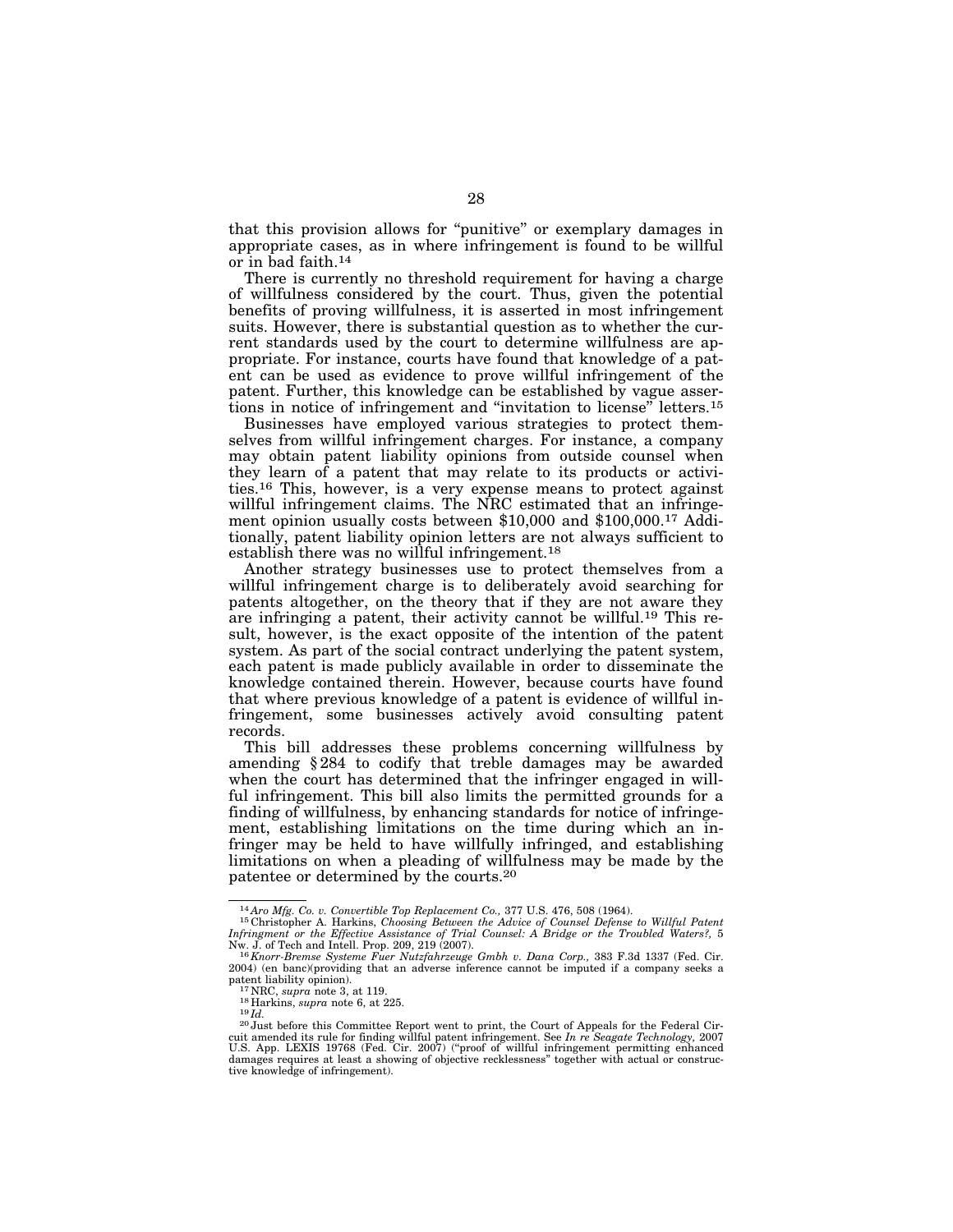## PRIOR USER RIGHTS

Generally, prior user rights allow someone who had been making or using an invention to continue to do so after the invention has been patented by another. Prior user rights are found under current law in § 273. This was added by the American Inventor's Protection Act of 1999 (AIPA), responding in part to the Federal Circuit's decision to allow "business methods patents."<sup>21</sup> In particular, prior to the *State Street* decision, most patent practitioners believed that business methods were unpatentable subject matter, and they did not file for patents in this subject area. After *State Street,* the USPTO experienced a flood of business method patent applications. As with other expansions of patentable subject matter, the USPTO initially had few prior art references to use to judge the novelty and obviousness of business method patent applications. This led to the issuance of a large number of business method patents that were not properly vetted against existing prior art. Lawsuits and threats of lawsuits began to surface where poor-quality business method patents were being enforced against companies who had been practicing the claimed invention for years under the assumption such inventions could not be patented. While in many of these cases there was ample room for defendants to argue that the patents being enforced were invalid, the costs of litigating the matter were thought to be an unproductive drain on the resources of defendants. The defense of prior user rights, which had been considered in amendments to the patent statute since the 1980's, was established only for business method patents. However, the defense as created by the AIPA, may be too narrow, since very few prior users have to date invoked it.

The defense is limited not only in scope—namely, business method patents—but also to a person's prior use of an invention at a particular location at the time of the filing of a patent that may cover some or all of that same use. These limitations were imputed to ensure that incentive to use the patent system (vs. trade secret law) were not diminished while allowing use of something that was used previous to the filing of a patent.

This legislation widens the scope of prior user rights to all patented inventions. Thus, users of all types of inventions, products or processes, will now be able to make use of the defense if the invention is later patented by another. The changes to prior user rights made by this bill do not change the original goal of § 273, but enhance the original purpose for the provision. This goal, however, is secondary to two other goals achieved by the expansion of prior user rights. These goals are to 1) give early users limited protection from patent infringement and 2) reduce the burden on the applicant to file applications on every technology they use (versus choosing to use trade secret law) and as a result reduce the number of patent applications filed at the USPTO on less critical inventions.

Given the definition and scope of prior art under both current law and the modifications of 35 USC § 102 discussed above, an inventor must decide whether or not to seek patent protection for his invention. If an inventor chooses patent protection, the patent system provides the inventor legal recourse to prevent others from making or using his invention for a period of  $20$  years in exchange

<sup>21</sup>*State Street Bank & Trust Co. v. Signature Financial Group,* 149 F.3d 1368 (Fed. Cir. 1998).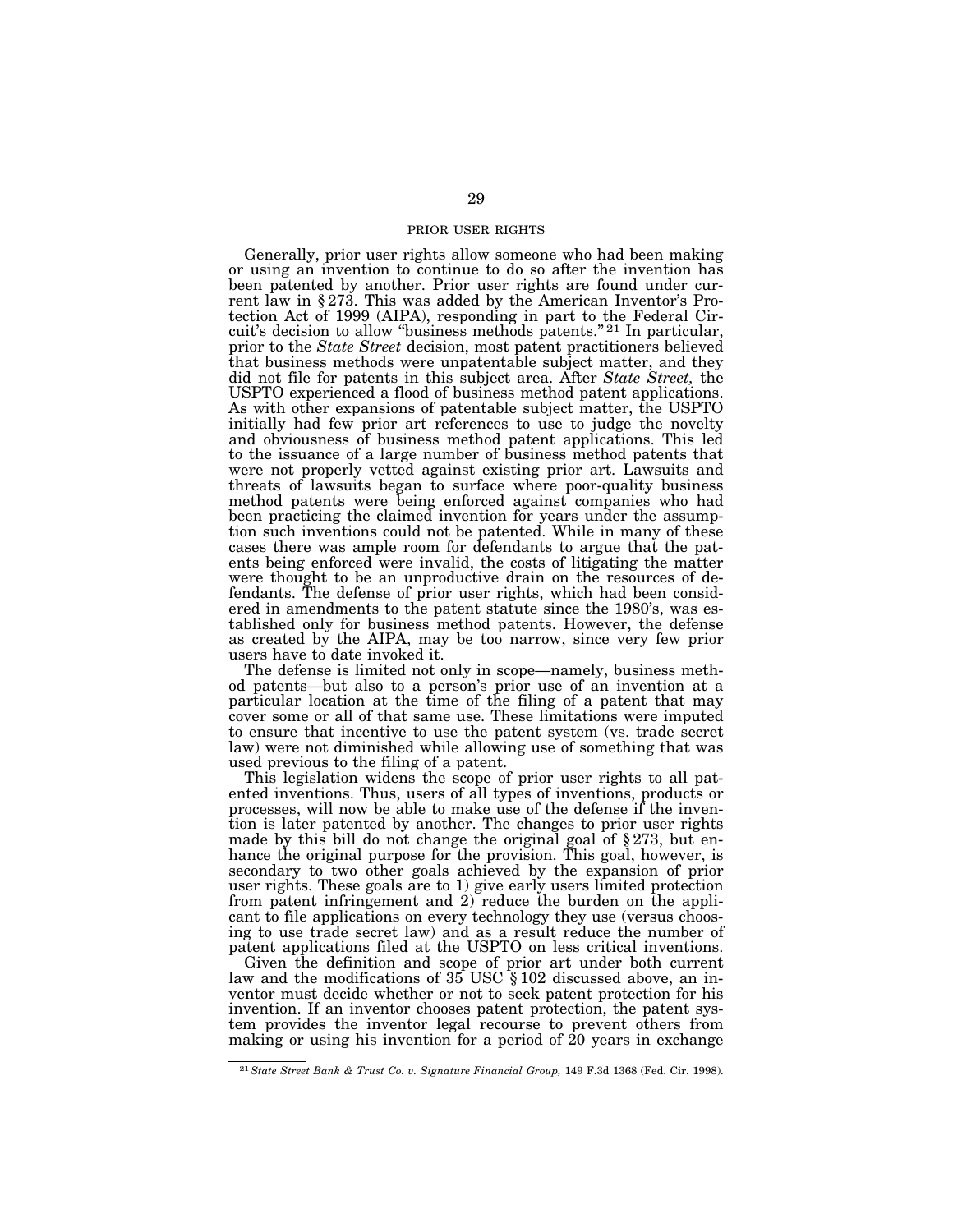for public disclosure of how the invention works. If an inventor chooses not to seek patent protection, he does not have to disclose the invention to the public and may make exclusive use of the invention indefinitely under trade secret law. However, the inventor who seeks trade secret protection also runs the risk of another inventor independently coming up with and patenting the invention. If this were to happen, the first inventor would not only lose his monopoly over the invention, but would be subject to an infringement suit by the later inventor who chose to patent the invention. A limited prior user rights defense, however, ensures that an inventor who chooses to protect his invention through trade secrets will not be barred from using the invention. In this case, a prior user will continue making use of the invention, and the subsequent patent holder is foreclosed from enforcing his patent right against the prior user but may enforce the patent against others.

The other goal of providing prior user rights is to reduce the number of applications filed overall, by removing the burden on applicants to file an application on every invention. Many companies today file patent applications on every aspect of their business, including incremental inventions, in order to shield themselves from potential liability for infringement if someone were to later patent the invention. This practice of defensive patenting has contributed to the increase of patent applications in recent years and the resultant backlog in examinations. Inventions that are patented for defensive reasons are generally not enforced against others and are simply used as a safeguard.

## REEXAMINATION

After a patent issues, a party seeking to challenge the validity and enforceability of the patent has two avenues under current law: a reexamination proceeding at the USPTO or litigation in district court. The former is used sparingly and is considered not very effective; the latter is unwieldy and expensive. The average time between patent application and final outcome in patent litigation is a staggering 12 years, or 60% of a patent's life.<sup>22</sup> The legislation reforms the reexamination procedure to make it more effective and encourage its wider use. It also creates a new post-grant review proceeding that will allow for limited USPTO review of a patent on the basis of patentability.

The Committee believes that the ability to have a quality check on issued patents is important to the integrity of the patent system. Patents of questionable validity may stifle innovation, especially in fast-moving technology industries. Some patent holders have developed strategic methods to game the system based on poor-quality patents, building business plans around leveraging monetary value from patent portfolios.

Reexamination of an issued patent is currently governed by Chapters 30 and 31 Title 35. Reexamination serves as an expedited, low-cost alternative to patent litigation for reviewing limited aspects of patent validity, specifically whether an invention was anticipated or made obvious by documentary prior art.

<sup>22</sup> NRC, *supra* note 3, at 66.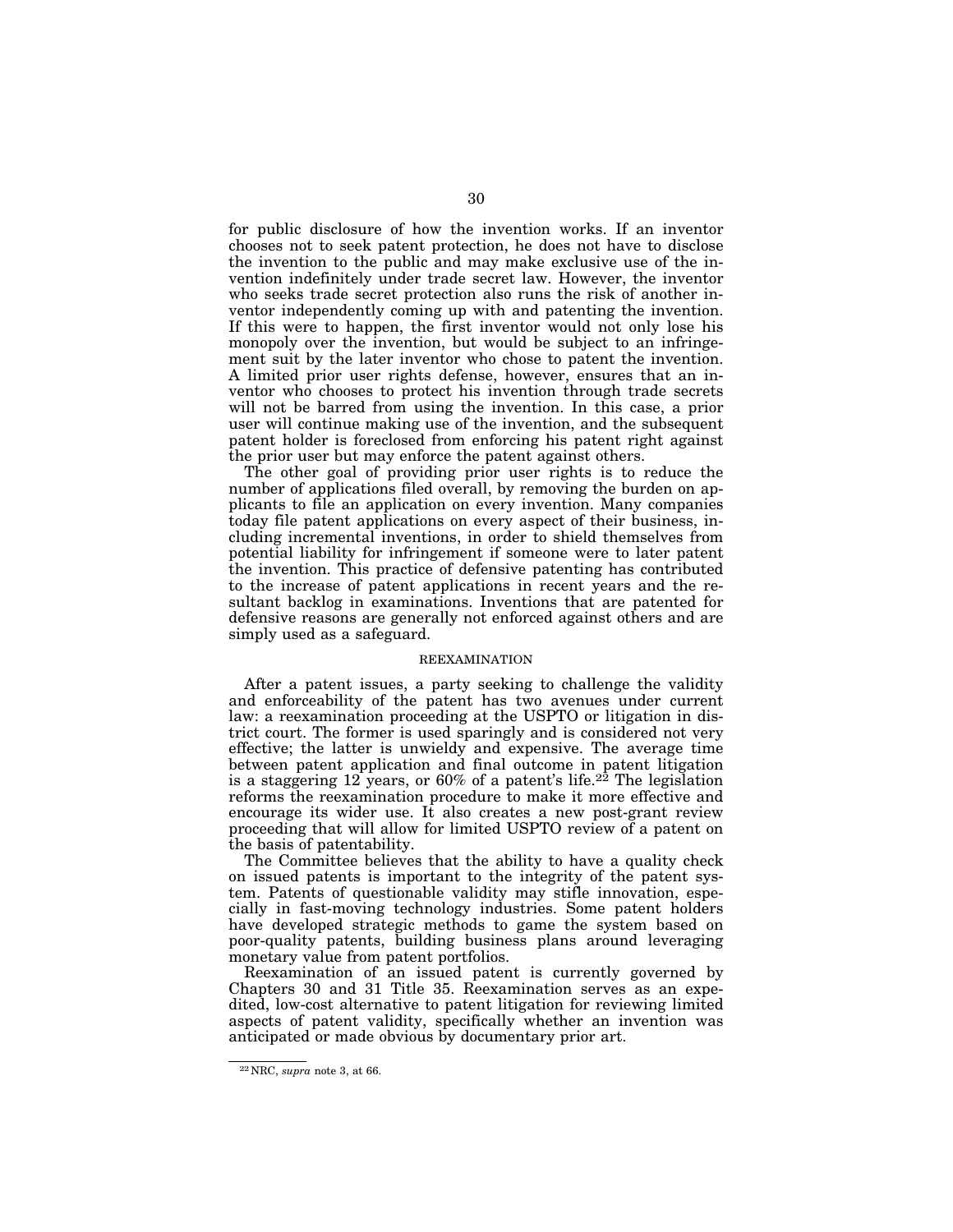Chapter 30 was added in 1980 23 and is codified in 35 U.S.C. §§ 301–307. Under this mechanism, an *ex parte* reexamination can be initiated. Patentees may request *ex parte* reexamination of their own patents. Approximately half of all *ex parte* proceedings have been requested by the patentee, often as a strategy to insulate the patent from late-surfacing prior art by cutting back the claims.

Potential challengers have regarded *ex parte* reexamination as insufficient because:

- (1) after a reexamination is ordered, the third party's participation is limited to one statutory reply prior to the examination process, and only if the patent owner files an optional pre-examination statement;
- (2) reexamination does not permit challenges to enablement, written description, best mode, or utility; and
- (3) there is no opportunity for the challenger to appeal the examiner's decision on reexamination.

Subsequent congressional review indicated infrequent use of *ex parte* reexamination. Interested parties suggested that the volume of lawsuits in the district courts would be reduced if third parties had the opportunity to present their case for patent invalidity at the USPTO during reexamination. To address those concerns and provide such an opportunity, Congress enacted the ''Optional Inter Partes Reexamination Procedure Act of 1999" as Subtitle F of the AIPA. The AIPA retained the existing *ex parte* reexamination procedure intact and separate from the newly enacted *inter partes* reexamination procedure.

Chapter 31 (35 U.S.C. § 311, *et seq.*) governs the *inter partes* reexamination procedure, where third parties can more fully participate than under the *ex parte* procedure. They can:

- (1) submit a written comment each time the patent owner files a response to an ''Office action'' on the merits issued by the USPTO;
- (2) appeal an adverse decision of the patent examiner to the Board of Patent Appeals and Interferences (BPAI); and
- (3) have full participation rights in a patent owner's appeal to the BPAI.

Several infirmities in the reexamination process remained following enactment of the AIPA. Of greatest import were that:

- (1) it did not provide third-party requesters the ability to appeal to the Federal Circuit, nor to participate in the patent owner's appeal to the Court;
- (2) any prior art considered during the initial examination of an application could not serve as the basis for reexamination, since it did not raise ''a substantially new question of patentability."<sup>24</sup>
- (3) there was no opportunity for discovery;
- (4) the requester was ''estopped'' from asserting in subsequent litigation (including as defendant in an infringement case)

<sup>23</sup>Pub. L. 96–517, 94 Stat. 3016, § 1. The rules governing reexamination are found at 37

C.F.R. 1.501–1.570. 24 *In re Portola Packaging Inc.,* 110 F.3d 786 (Fed. Cir. 1997). This was reversed in the 2002 amendments of the Patent Act.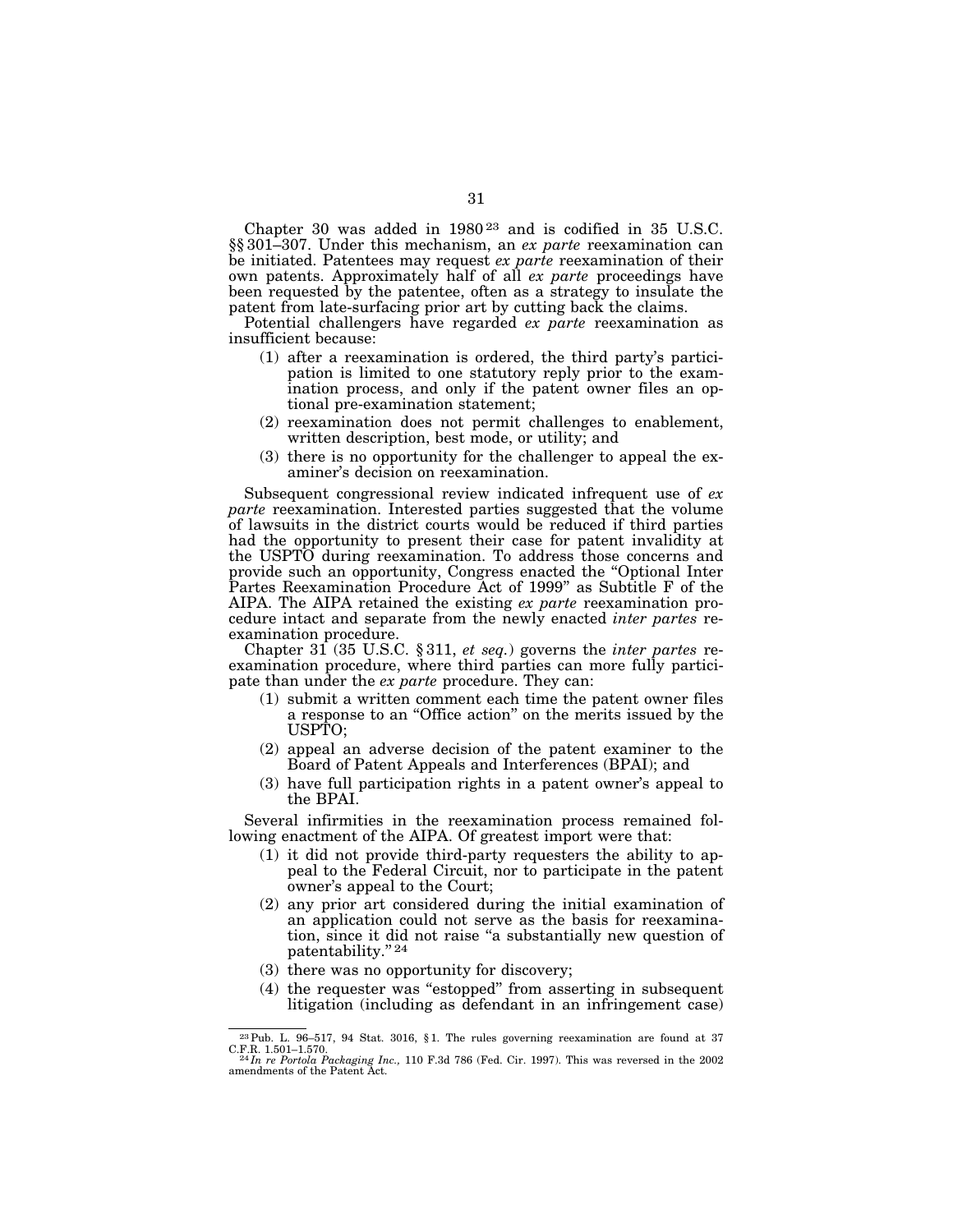patent invalidity based on any ground the requester raised or could have raised in the *inter partes* reexamination; and

(5) the new procedure was available only regarding patents issued on applications filed on or after November 29, 1999, the date of enactment of the statute. All previously issued patents, and all patents based on applications pending on the effective date, were excluded from *inter partes* reexamination.

Whether a ground for invalidity "could have been raised" turned on a fact-intensive analysis of the availability of prior art at the time the reexamination proceeding was conducted. Also, the requester would be estopped from later challenging in a civil action any ''fact'' determined in the *inter partes* reexamination.25 (). At the same time, "the confirmation of a patent in reexamination is accorded a great deal of respect by courts, and hence a reexamination could bolster the 'strength' of a patent."<sup>26</sup>

As a result of the limitations in the *inter partes* reexamination procedure, it was rarely used. Although the USPTO had estimated it would receive approximately 400 *inter partes* reexamination requests in the first year alone, not a single request was filed. In the first 3 years, only five *inter partes* requests were filed, out of approximately 160,000 patents issued.

In 2002, in order to make the optional *inter partes* reexamination procedures a more attractive alternative to litigation, the AIPA's *inter partes* reexamination practice was amended by the Patent and Trademark Office Authorization Act of 2002.27 This act:

- (1) provide third party *inter partes* reexamination requesters with the right to appeal to the Court of Appeals for the Federal Circuit and to participate in the patent owner's appeal to the Court; and
- (2) clarify that reexamination (both *ex parte* and *inter partes*) may be based on a patent or printed publication previously cited by or to the USPTO, or considered by the USPTO, as long as a substantial new question of patentability is raised.

The estoppel provisions were not, however, changed by the 2002 amendments. Another unaddressed limitation was the effective date of the *inter partes* reexamination statute. A large number of patents issued before 2002 remained exempt from the *inter partes*  reexamination procedures.

The AIPA included the requirement that USPTO assist Congress in its continuing oversight of patent operations. The agency was required to submit to Congress, within 5 years of enactment, a report evaluating whether the *inter partes* reexamination proceedings established by the Act were ''inequitable to any of the parties in interest.'' If the agency were to find inequity to exist, the USPTO's report must then contain ''recommendations for changes . . . to remove such inequity.'' In fulfilling this duty, the Director reported to Congress in 2004 that changes needed to be made to reexamina-

 $^{25}$  Optional Inter Partes Reexamination Procedure Act of 1999,  $\S$  4607, uncodified  $^{26}$  Merges & Duffy, Patent Law And Policy: Cases And Materials (2002) at 1210–11.  $^{27}$  Pub. L. 107–273,  $\S$  5–6, amending 35 U.S.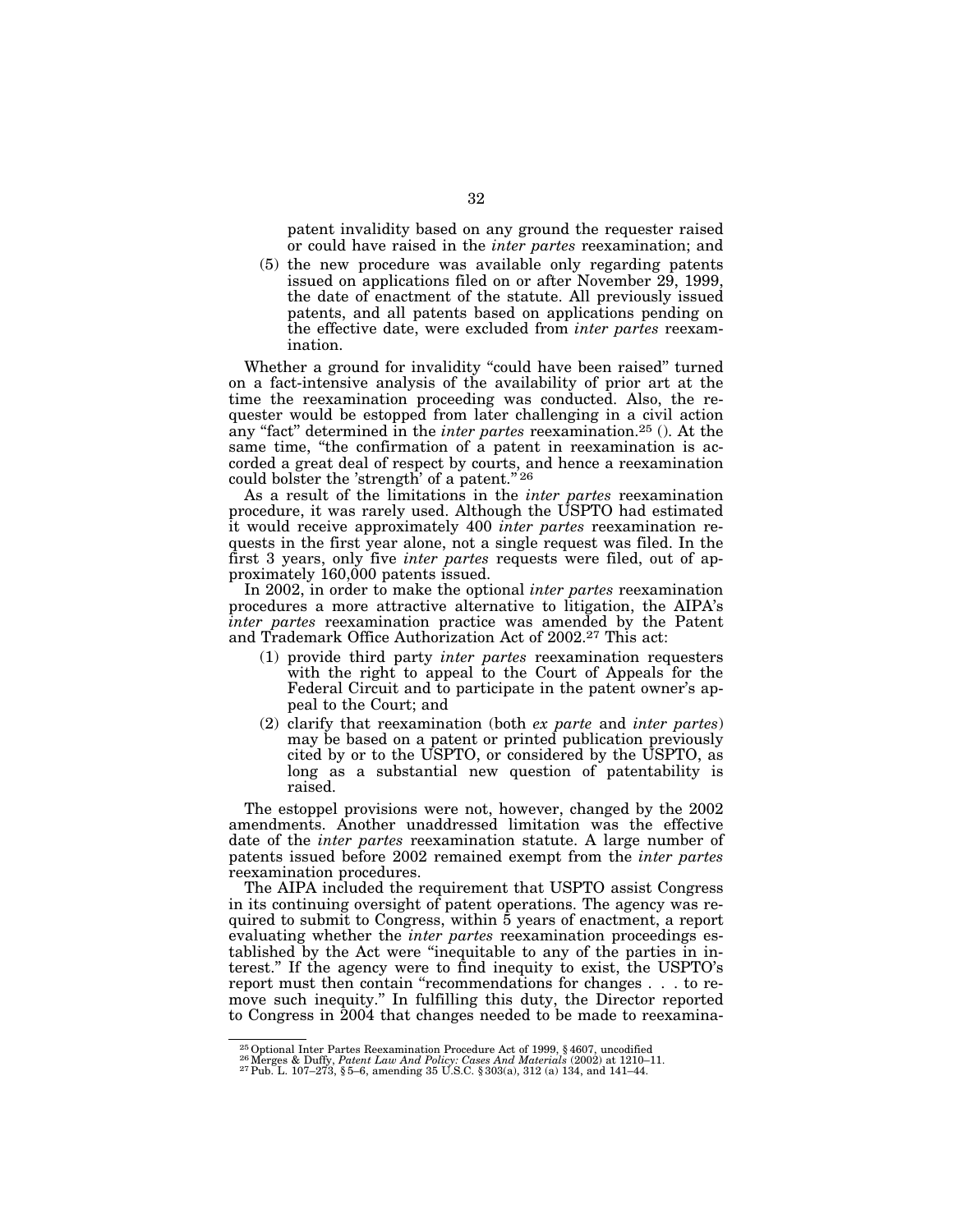tion. The Director provided the following recommendations for postissuance review of patents:

- (1) reducing the estoppel effects on challengers;
- (2) broadening challenger participation (currently limited to replying to patentee reexamination filings), such as independent submissions;
- (3) enlarging the time for challenger responses (current 30 day time frame may affect thoroughness of response);
- (4) enlarging the scope of reexamination (currently limited to novelty and obviousness disclosed by documentary prior art) to include non-documentary prior art or other validityrelated questions (e.g., statutory bars, enablement, utility);
- (5) scaled filing fees for small entity challengers;
- (6) availability of discovery and cross-examination; and
- (7) creation of a special review panel.

The Committee is also mindful of recommendations made 15 years ago by the Advisory Commission on Patent Law Reform:

''An essential relationship [exists] between the value of patent rights . . . and the cost of patent litigation. [Reform should] ensure that transactional costs do not prejudice the rights of patentees or the rights of the public through the process of patent enforcement.'' Increased quality of examination will strengthen the presumption of validity, which in turn will decrease the number of unwarranted challenges to patent validity. This will also increase the confidence of the courts in applying the statutory presumption of validity.'' 28

The amendments to the reexamination procedure address most of the concerns raised by the FTC, the USPTO and the Advisory Committee. They are the result of thorough consideration given to those views as well as other scholarly commentary.29

## CITABLE PRIOR ART

Prior art that may be cited to establish either an *ex parte* and *inter partes* reexamination includes ''. . . patents or printed publications which that person believes to have a bearing on the patentability of any claim of a particular patent."<sup>30</sup> The Committee heard comments that patent owners would, occasionally, offer differing interpretations of cited prior art. They might take one position during litigation or initial examination, and a different one during reexamination. To counteract this practice, the legislation amends 35 U.S.C. § 301 to allow the submission of documents, pleadings, or evidence from another proceeding that addresses the patent owner's statements or the claims addressed by the written statements. Consideration of such statements is limited to determining the proper meaning of any claims that are the subject of the reexam-

<sup>28</sup>The Advisory Commission On Patent Law Reform, *A Report To The Secretary Of Commerce*  (1992). 29 As the Federal Trade Commission noted in its report on the patent system, ''procedures that

third parties can use to challenge questionable patents may be insufficient.'' Federal Trade Commission ("FTC"), *To Promote Innovation: The Proper Balance of Competition and Patent Law 3035 U.S.C. § 301.*<br>*and Policy, Ch. 1, 33 (Oct. 2003).* <sup>30</sup> 35 U.S.C. § 301.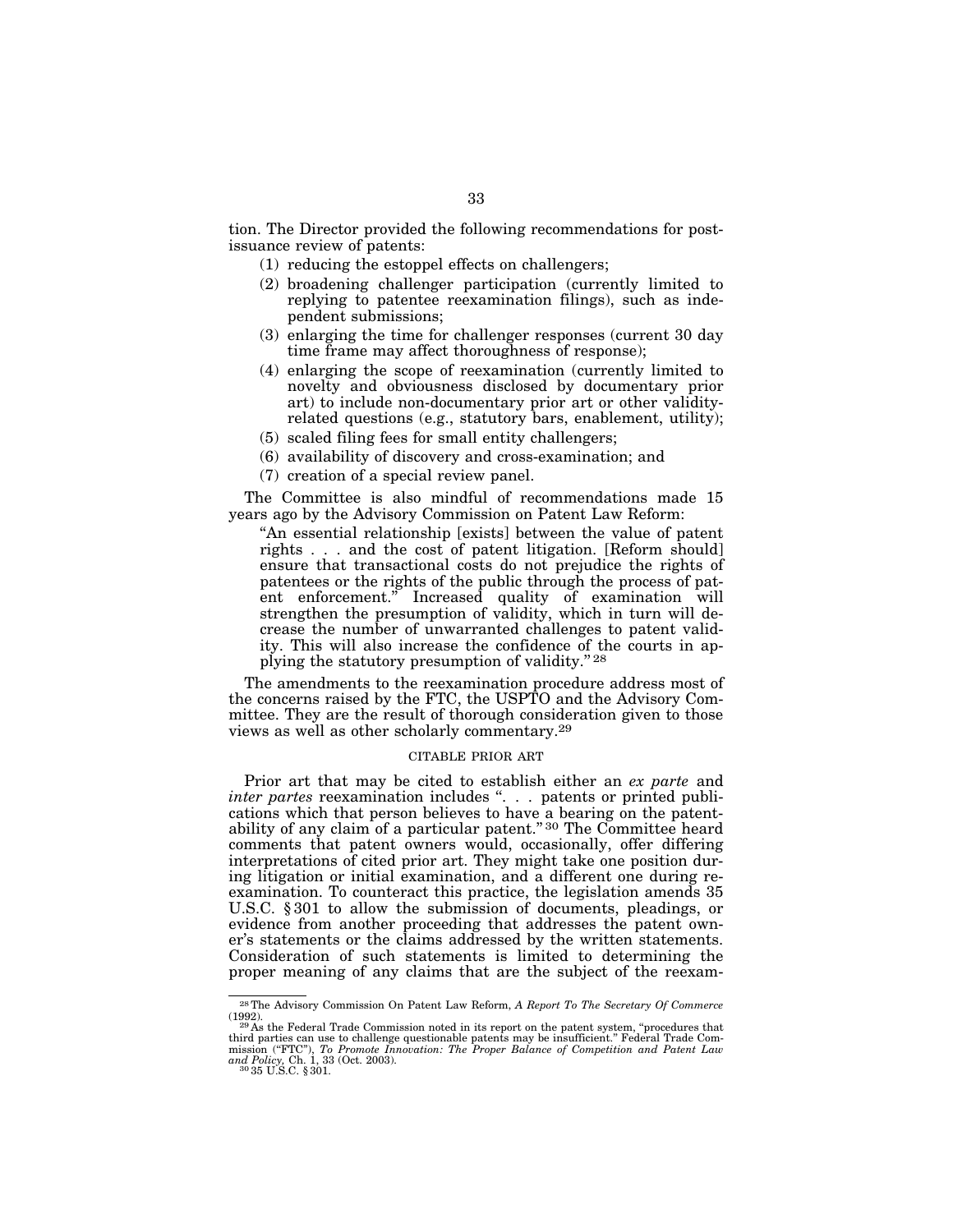ination proceeding. Otherwise the operative language of § 301 is retained.

The legislation retains the types of prior art that can be cited under 35 U.S.C. § 301, namely patents and printed publications. While the term "patents" is self-evident, the term "printed publications'' has become a term of art in case law. This applies not just to § 301, but also to § 102, which also includes printed publications as prior art. As it turns out, a reference does not need literally be "printed" or a "publication." Rather, these terms have evolved, commensurate with advances in technology and public accessibility of information.

In 1966, the President's Commission on the Patent System proposed that § 102 be amended to reflect changes in technology in the intervening 130 years since "printed" first appeared in the patent code.31 The report recommended eliminating the technical requirement of printing, as to include other media of wide distribution, such as microfilm and computer storage.

At the time, the patent office had already begun construing "printed" as including any reproduction "impressed or fixed upon a sheet of paper or other material."<sup>32</sup> This included microfilm and other fixed media. Courts accepted the expanded definition.33

Under current law, if a reference may be obtained through reasonable diligence by a person of ordinary skill in the art, the reference will qualify as a "printed publication." 34 This includes modern forms of communication such as presentation slide shows.35 Even a single copy of a document, such as a doctoral thesis, indexed and catalogued in a library, qualifies as a ''printed publication'' if it is ''sufficiently accessible to a researcher who exercised reasonable diligence.'' 36

The Committee intends that case law will continue to inform the definition of ''printed publication'' for purposes of prior art citation under § 301, as amended by the legislation.

## EX PARTE REEXAMINATION

The legislation amends § 303(a) relating to *ex parte* reexaminations. It allows the Director to institute an *ex parte* reexamination at any time based on certain prior art discovered by the Director, cited under § 301, or cited by any person other than the owner of the patent under § 302 or § 311. It permits the Director to order an *ex parte* reexamination based on art submitted in a request by a third party for an *inter partes* reexamination. This change clarifies the existing authority of the Director, since prior art that accompanies a request under § 311 must be submitted under the provisions of § 301, and is therefore available to the Director to use in

<sup>&</sup>lt;sup>31</sup> President's Commission on the Patent System, *To Promote the Progress of . . . Useful Arts* in an Age of Exploding Technology 7 (1966).<br><sup>32</sup> Gulliksen v. Halberg, 75 USPQ 252 (Pat. Off. Bd. Int'f. 1937).

in an Age of Exploding Technology 7 (1966).<br><sup>32</sup>Gulliksen v. Halberg, 75 USPQ 252 (Pat. Off. Bd. Int'f. 1937).<br><sup>33</sup>See, e.g., In re Wyer, 655 F.2d 221, 226–27 (CCPA 1981) ("traditional dichotomy between<br>'printing' and 'pu

often has little to do with whether or not it is 'printed' in the sense of that word when it was<br>introduced into the patent statutes in 1836 ").<br><sup>34</sup>MIT v. AB Fortia, 774 F.2d 1104 (Fed. Cir. 1985) (oral presentation to t

accompanied by distribution of some copies satisfied "publication" requirement).<br>  $^{35}$ In re Klopfenstein, 380 F.3d 1345 (Fed. Cir. 2004).<br>  $^{36}E$ . I. du Pont de Nemours & Co. v. Cetus Corp., 19 USPQ2d 1174 (N.D. Calif.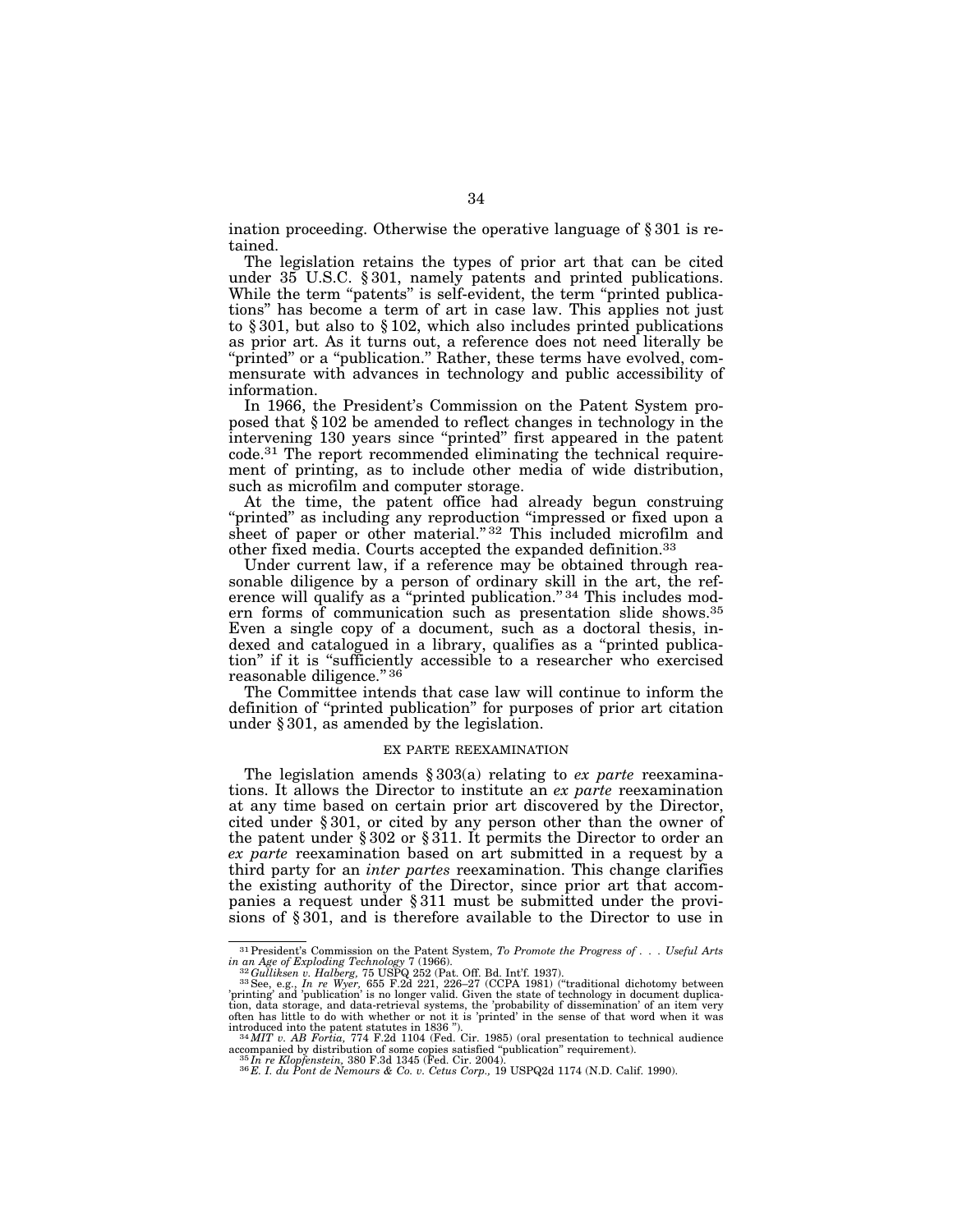determining whether a substantial new question of patentability exists.

The prior art upon which a substantial new question of patentability is raised is the same as that specified in § 301, even though that section uses the term ''printed publication'' rather than simply "publication" as here. As noted above, given the evolving meaning of the term ''publication,'' no operative difference arises between the two terms.

Inter Partes Reexamination

The legislation also amends §§ 314, 315 and 317 relating to the conduct of *inter partes* reexamination proceedings. The changes are aimed at increasing the effectiveness of *inter partes* reexamination and making it a more attractive way to challenge patents without having to resort to litigation. The amendments to §§ 314, 315 and 317 accomplish the following:

- 1. Reexamination will no longer be conducted by a patent examiner. Rather, an administrative patent judge (APJ) will conduct and decide the reexamination.
- 2. The petitoner (or "requestor") may file replies to any office action on the merits or on any submission by the patent owner.
- 3. The APJ may hold an oral hearing upon request ''unless the judge finds cause lacking for such hearing.''
- 4. The scope of estoppel is narrowed. A challenger is still estopped, after decision, from reasserting patent invalidity based on any ground actually raised in an *inter partes* reexamination, but estoppel no longer extends to any ground that "could have [been] raised" during the proceeding.
- 5. The heading and text of § 317(b), relating to preclusion of *inter partes* reexamination following civil action, is changed from "Final Decision" to "District Court Decision" (heading) and "judgment of the district court" (body). By this change, an *inter partes* reexamination may not be instituted after a district court decision.
- 6. *Inter partes* reexamination will be available for all patents, not just those issued after November 29, 1999.

## POST-GRANT REVIEW

The legislation also adds a new post-grant review procedure that can be utilized during the first 12 months after a patent issues, or thereafter with consent of the patent owner. The *ex parte* or *inter partes* reexamination is extremely limited. The post-grant review would allow a time constrained challenge to an issued patent on any ground going to patentability, not just those based on certain prior art (i.e., patents and printed publications under § 301). More specifically, the reexamination process does not allow a patent to be challenged on the basis that the claims were anticipated or made obvious by prior non-documentary knowledge, public uses, sale, or that the disclosure was inadequate to enable others to practice the invention. The new post-grant review procedure is intended to fill this gap in patent review.

Post-grant review offers meaningful opportunities to improve patent quality by drawing upon the information and expertise of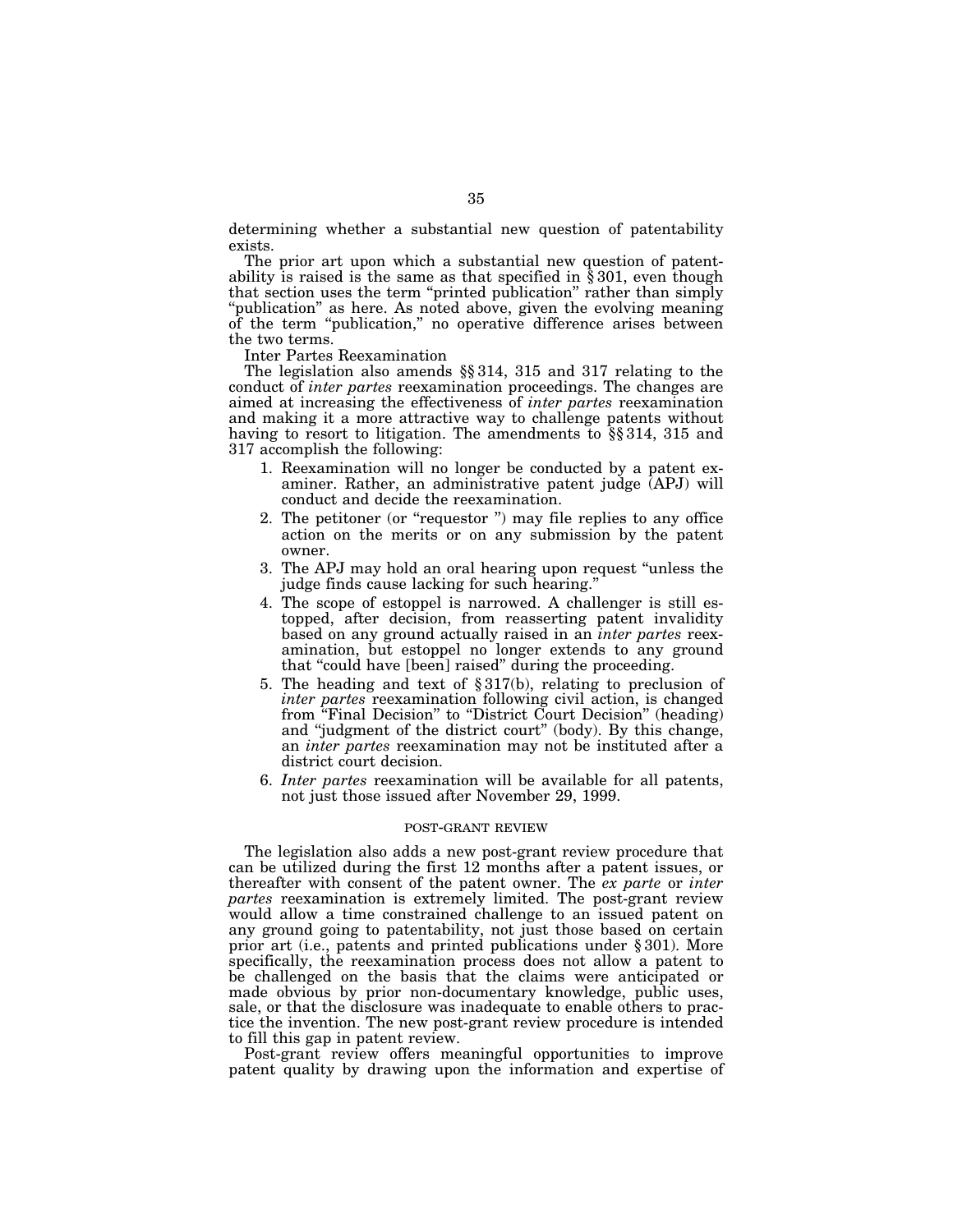those skilled in the art. Under an *ex parte* examination system, access to competitors' knowledge is limited. In contrast, a person skilled in the art engaged in an administrative challenge to a patent will be well-positioned to supply the best prior art, as well as the expertise necessary to probe beneath the surface of an applicant's affidavits and declarations. A post-grant review system channels administrative and public resources in a cost-effective and expeditious way to assure patent quality and validity.

As part of its 21st Century Strategic Plan, the USPTO proposed a new Post-Grant Review system to address patent quality, as well as provide an expeditious alternative to litigation. Post-Grant Review received great support among all major patent interest groups, including the bar, technology companies, academicians, and others seeking patent reform.

### 18-MONTH PUBLICATION OF ALL PATENT APPLICATIONS

United States patent law was fundamentally changed in 1999 with the introduction of pre-grant publication. Prior to this change, all applications filed with the USPTO were maintained in secrecy until a patent issued from the application. The secrecy of a pending application, combined with the ability of applicants to file unlimited numbers of continuing applications, and a patent term that ran for 17 years from the date a patent issued, led to abuse of the system with so-called ''submarine'' patents. These were patents that were deliberately kept under examination for long periods of time while a technology was developed in the market-place, and then allowed to issue and asserted against businesses that had taken the risks and expense of commercializing the technology without knowing that applications to patent that technology had been filed.

The 1999 changes required that certain applications be published 18-months after they were submitted to the USPTO. This requirement eliminated a portion of the submarine patent problem. Pregrant publication also increased the quality of issued patents by making applications available as prior art in a manner that was more effective than procedures then previously available at the USPTO. However, the amended statute gave applicants the opportunity to opt out of pre-grant publication if they agreed not to file an application on the same invention with another national or international patent office or agency, thus leaving open the possibility of submarine patents.

The legislation eliminate that opt-out provision, preventing an application from remaining a secret after 18 months. It is the opinion of the Committee that this will provide better notice to potential users of inventions that have not yet been patented, but may be in the near future, and that the availability of all applications as potential prior art will reduce the number of patents that issue on closely related inventions that may be obvious variants of the same invention.

## THIRD PARTY SUBMISSION OF PRIOR ART

The quality of issued patents has received a great deal of attention in recent years. There has been a growing concern that, regardless of the efforts of competent examiners, patents have issued on inventions that were publicly known and in use prior to the fil-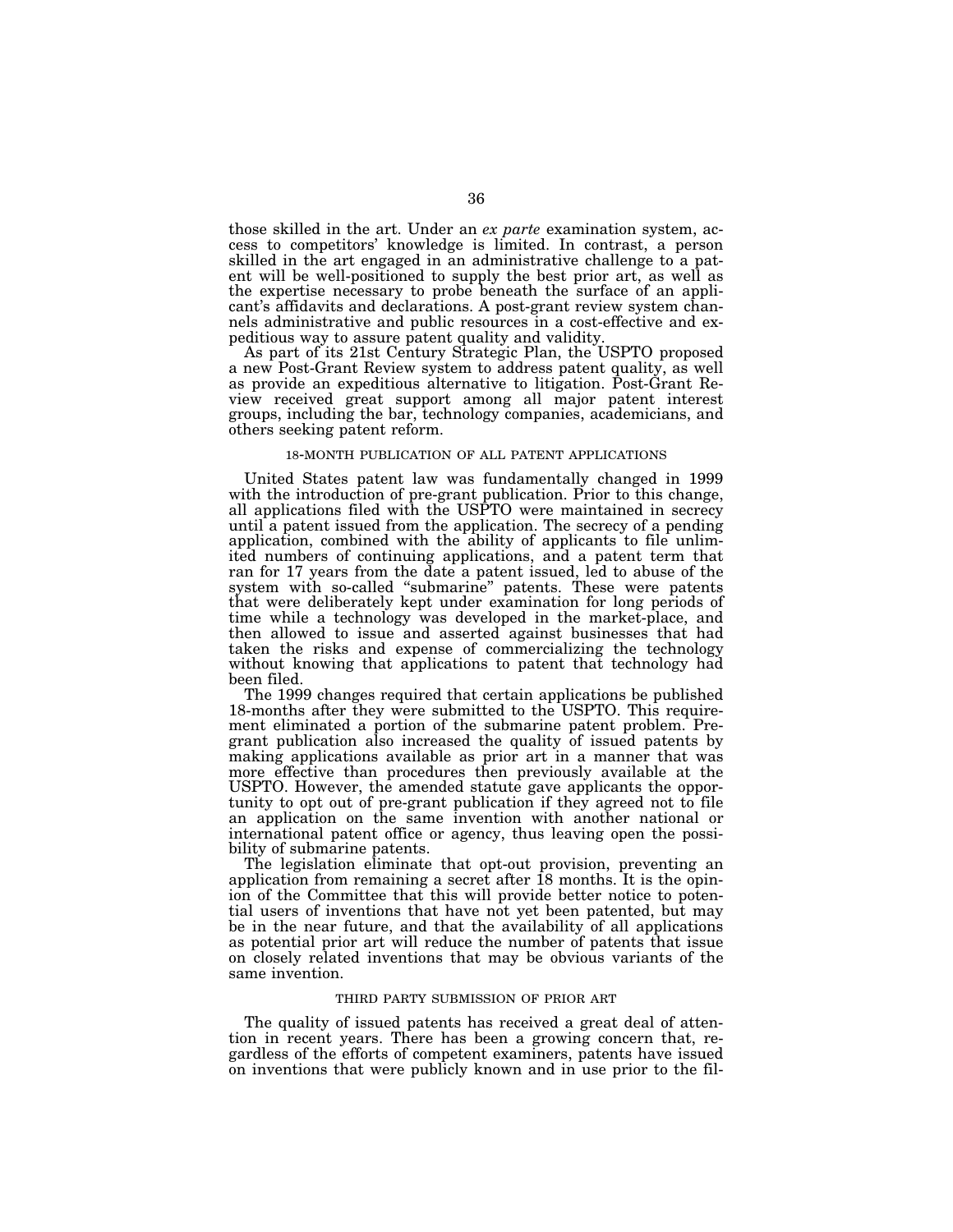ing of the applications. Much of the reason for the issuance of patents on already known inventions is that evidence of the knowledge or use is not readily available to the patent examiners. This has proven to be especially true in newer areas of technology that previously did not exist, or were considered not to be eligible for patent protection. Examples of such areas of technology include computer software and systems, processes implemented by or involving computers, and processes that do not necessarily involve what is commonly thought of as technology, such as methods of doing business. Unlike the academic-based areas of chemistry and biotechnology, the computer and business method areas do not have a well-developed tradition of, or system for, publication in readily searchable printed journals. The result has been that examiners in the computer and business method fields, and to a lesser extent in some other fields, have not been able to find all of the prior art that exists in these fields.

The bill amends 35 U.S.C. § 122(e) to allow third parties to submit prior art that may be known to the public, but not readily available to the examiner, before the determination of patentability is made. Under existing law, third parties are allowed to submit information related to a published application within 2 months of publication of the application or prior to the mailing of a notice of allowance, whichever is earlier, but the submission cannot include any explanation of the references submitted or any other explanation. These and other limiting conditions are set in 37 CFR § 1.99, and are designed to comply with § 122 $(c)$  by ensuring that the submissions not amount to a protest or pre-issuance opposition by a third party. By leaving  $\S 12\overline{2}(c)$  intact, but amending  $\S 122(e)$ to include broader circumstances under which third parties may submit prior art in a published application, the Committee intends to increase the opportunities for the examiner to have the best prior art available during examination of an application. The submission must, however, include an explanation of the relevance of the prior art to the application being examined. Nor does the Committee intend this change to allow for additional third party input that would amount to a protest or pre-issuance opposition. To meet these ends, and to limit the possibility that the process be used to interfere with the progress of examination, the time period for submissions by third parties is extended to either 6 months after the date of publication, or the date of the first rejection of one or more claims in the published application, whichever occurs later, unless a notice of allowance is mailed earlier than either of those times. Once 6 months have elapsed from time of publication, or the examiner has made a substantive determination related to the patentability of the claims, additional third party submissions will not be accepted for consideration. In order to assist the examiner in focusing on the relevant information in any submitted patent or publication, the submitter must explain how the reference pertains to the invention claimed in the published application. Besides focusing the examiner, the requirement for an explanation of each reference will reduce the likelihood that a third party will submit large numbers of irrelevant or cumulative references. Through these provisions, examiners should obtain the benefit of patents and publications they may not otherwise see, without significant additional burden.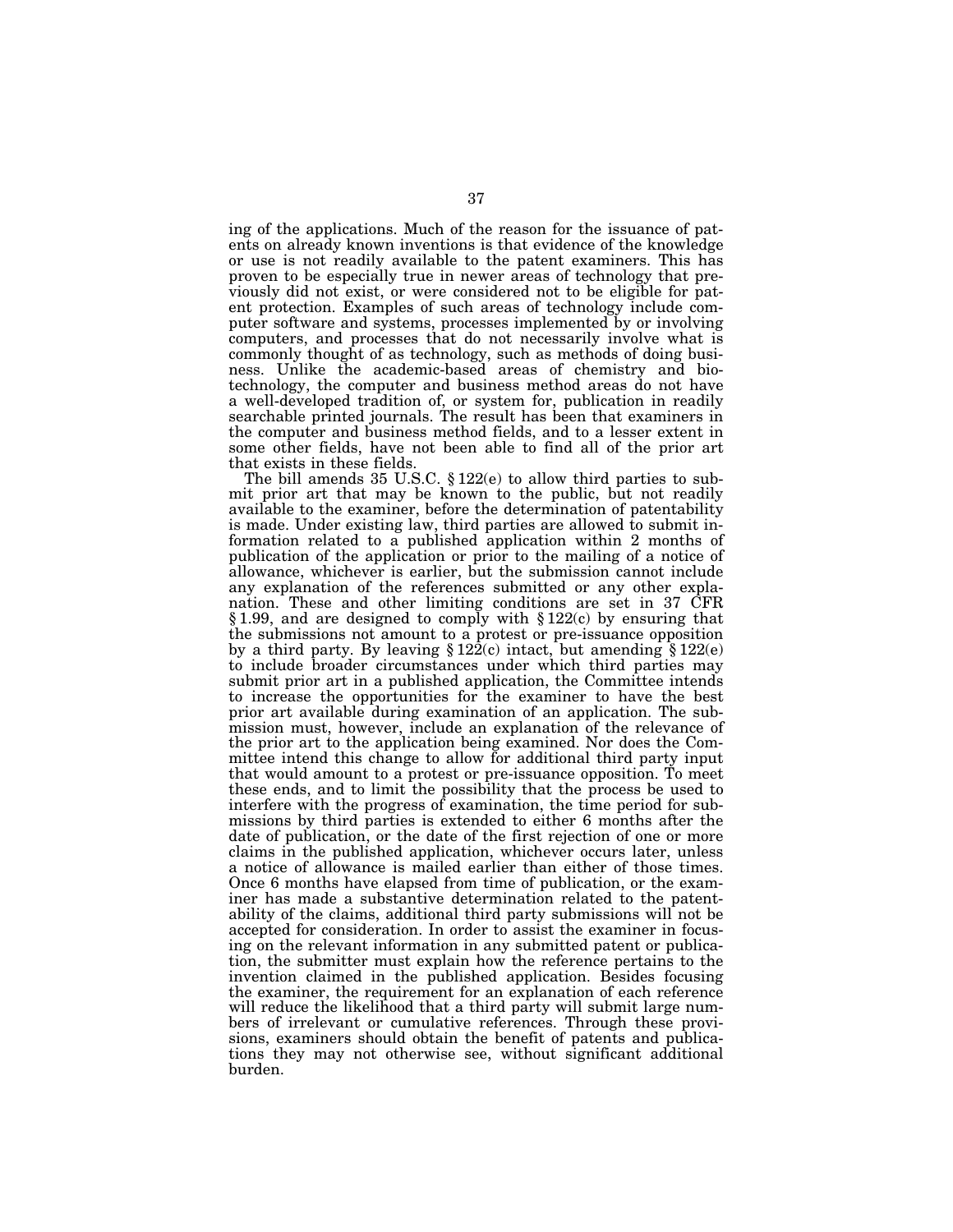# TAX PATENTS

Under current law, patents on tax strategies may be granted provided they meet the general requirements of patentability. Tax strategy patents negatively impact a broad range of issues, and the legislation would accordingly deem them unpatentable subject matter.

Tax strategy patents are considered a subclass of business method patents. The USPTO website shows that 60 patents had been issued in that subclass as of July 31, 2007, along with at least 89 more applications pending. These patents have involved many aspects of the tax law, including financial products, charitable giving, estate planning, and tax-deferred exchanges. Patenting tax strategies also raises the question of patent quality, insofar as the relevant prior art may be difficult to find.

The Committee has a number of concerns regarding tax strategy patents. As an initial matter, they conflict with the primary purpose of our tax laws, to raise money for government programs and responsibilities and protect the public fisc. Many, perhaps most, tax strategy patents have as their fundamental objective the reduction of Federal tax liabilities. If the use of tax strategy patents proliferates, encouraged by the marketing advantages conferred by a patent's government-granted monopoly and presumption of validity, many tax lawyers anticipate that there will be a corresponding reduction in Federal tax revenues. Granting a government monopoly in the form of a patent that undermines another key Federal function—the collection of revenue—seems peculiar, if not contradictory, and raises fundamental questions about the appropriateness of such patents.

Moreover, tax strategy patents remove from the public domain particular ways to satisfy a taxpayer's legal obligations. Those methods cannot be practiced by the taxpayer without permission of the patent holder. This will have adverse consequences for both the tax payers and tax advisers who may face patent infringement suits for using patented tax strategies. This undermines public confidence in law and uniformity in tax policies. It is also likely to increase public dissatisfaction with tax laws if compliance must be accompanied by patent searches and licensing.

Finally, if patents become an important part of the tax landscape, the atmosphere could become more secretive and less cooperative. The tax system as a whole will suffer if, in order to protect their patentable intellectual property, tax professionals are no longer willing to discuss, evaluate, and criticize each other's insights regarding how to comply with the tax system.

The Committee has considered whether removing tax strategies as patentable subject matter would violate the United States' obligations as a member of the World Trade Organization (WTO), specifically whether the Agreement on Trade Related Aspects of Intellectual Property Rights (TRIPs) allowed such exclusion.

Article 27.1 of TRIPs requires that ''patents shall be available and patent rights enjoyable without discrimination as to the place of invention, the field of technology and whether products are imported or locally produced.'' This anti-discrimination provision raises the question of whether tax strategies are a protected ''field of technology.'' Analysis of the patent laws of signatories to WTO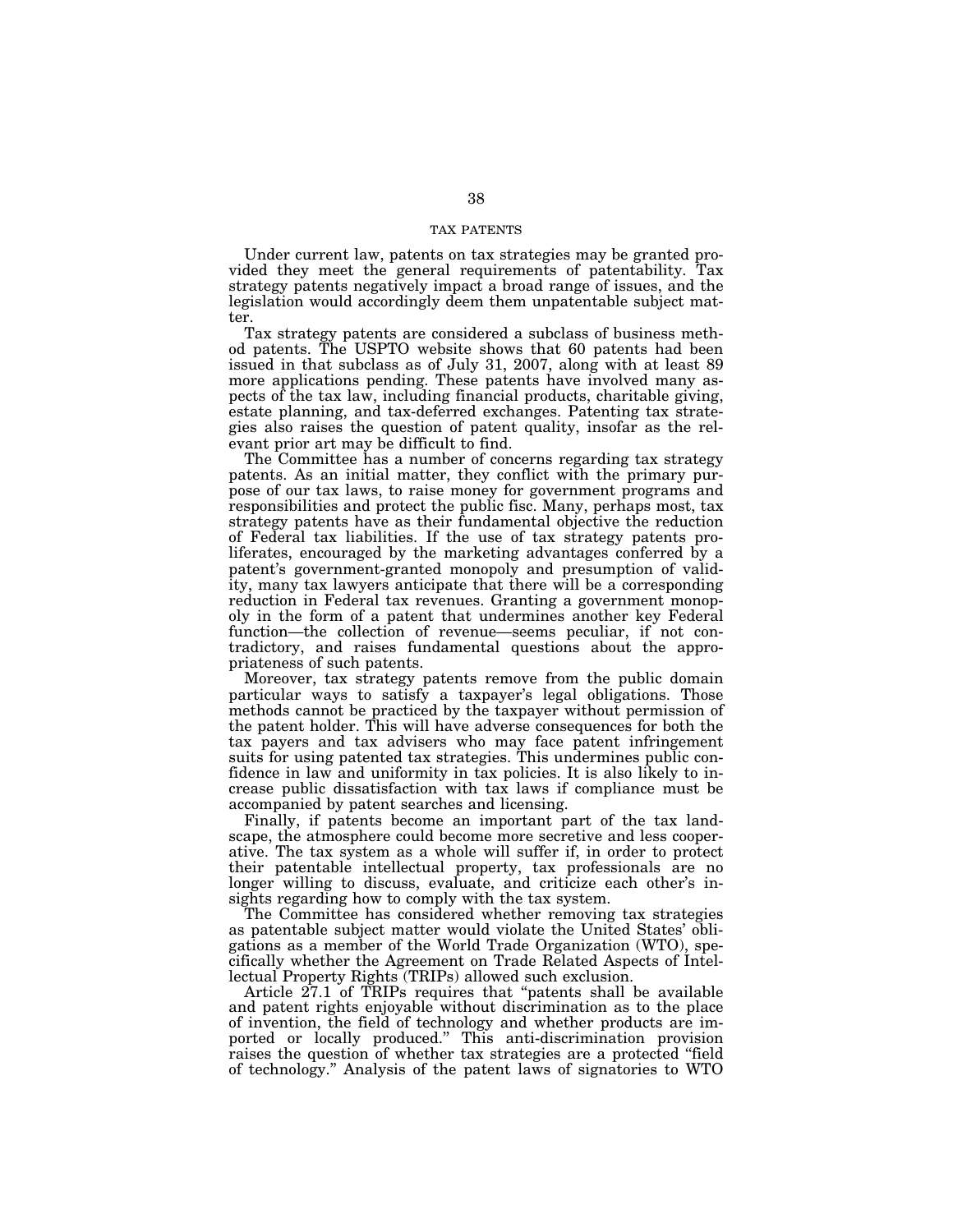at the time of ratification (1994), and the members' negotiating positions, confirms that business methods were not included as a "field of technology," either in 1994 or subsequently.<sup>37</sup>

The table of existing international standards prepared by the Secretariat for Uruguay Round negotiators does not show that any country had, prior to that time, provided patent protection for software or business methods.38 Other documents prepared for TRIPs negotiators showed that business method patents were often excluded, but never included.39 Indeed, many countries today still do not recognize business methods as patentable subject matter.<sup>40</sup>

Further, TRIPs allows countries to make exceptions to patentable subject matter under certain circumstances. Specifically, article 27.3 allows members to exclude from patentability inventions that are necessary to protect *ordre public* or morality. As noted above, tax patents may be contrary to tax policy, and therefore offend public order. They also frustrate regulatory action aimed at diminishing economic incentives to exploit tax loopholes. Tax strategy patents can change and burden the practice of tax law. It will make compliance with U.S. law (the ability to engage in tax planning) subject to private regulation and licensing. In short, it would privatize public policy and law compliance. For these reasons, even if tax strategy patents were otherwise covered by TRIPs, they may be excluded under the ordre public exception.

#### VENUE

Since 1800, the United States district courts have had original and exclusive jurisdiction "of any civil action arising under any Act of Congress relating to patents . . . "41 A special venue statute for patent infringement cases. 28 U.S.C. § 1400(b), was enacted as part of the 1948 revision to the Judicial Code. It was designed to limit the available forums "to those reasonably convenient to the defendant."<sup>42</sup> As such, venue is proper in the judicial district where the defendant resides, or where the defendant has committed acts of infringement and has a regular and established place of business.

The Supreme Court held that § 1400(b) was the exclusive provision for venue in patent infringement cases.43 The general and more expansive venue statute for Federal question cases, 28 U.S.C. § 1391(b), could not be used in infringement cases, although it was still applicable to other cases involving patents; e.g., declaratory relief cases.<sup>44</sup> However,  $\S 1391(c)$  was amended in 1988 to provide enlarged venue for corporate defendants. This change was the basis of the Federal Circuit's decision to holding that the amendments to

<sup>&</sup>lt;sup>37</sup> 'Examples of items which do not meet [TRIPs patent] criteria are . . . methods of doing business, and algorithms and mathematical formulas per se, including those incorporated in computer programs." Suggestion by the United States for Achieving the Negotiating Objective,<br>Oct. 17, 1988, at 4.<br><sup>38</sup> Synoptic Tables Setting Out Existing International Standards And Proposed Standards And

Principles, Revision, Sept. 29, 1989.<br><sup>339</sup> "Surely, TRIPs does not prescribe patentability of business methods. The generally per-<br>ceived need for world wide patent law harmonisation should not lead to the conclusion that

unpatentable because they make no contribution to the technical arts.<br>
<sup>41</sup>28 U.S.C. § 1338(a).<br>
<sup>42</sup>*Bradford Novelty Co. v Manheim.* 156 F Supp 489 (SD NY 1957).

*v. Kawneer Co., C. C. C. Transmirra Products Corp.*, 353 U.S. 222 (1957).<br><sup>44</sup> Schnell v Peter Eckrich & Sons, Inc., 365 U.S. 260 (1961); United States Aluminum Corp.<br>*v. Kawneer Co.*, 694 F.2d 193, 195 (9th Cir. 1982).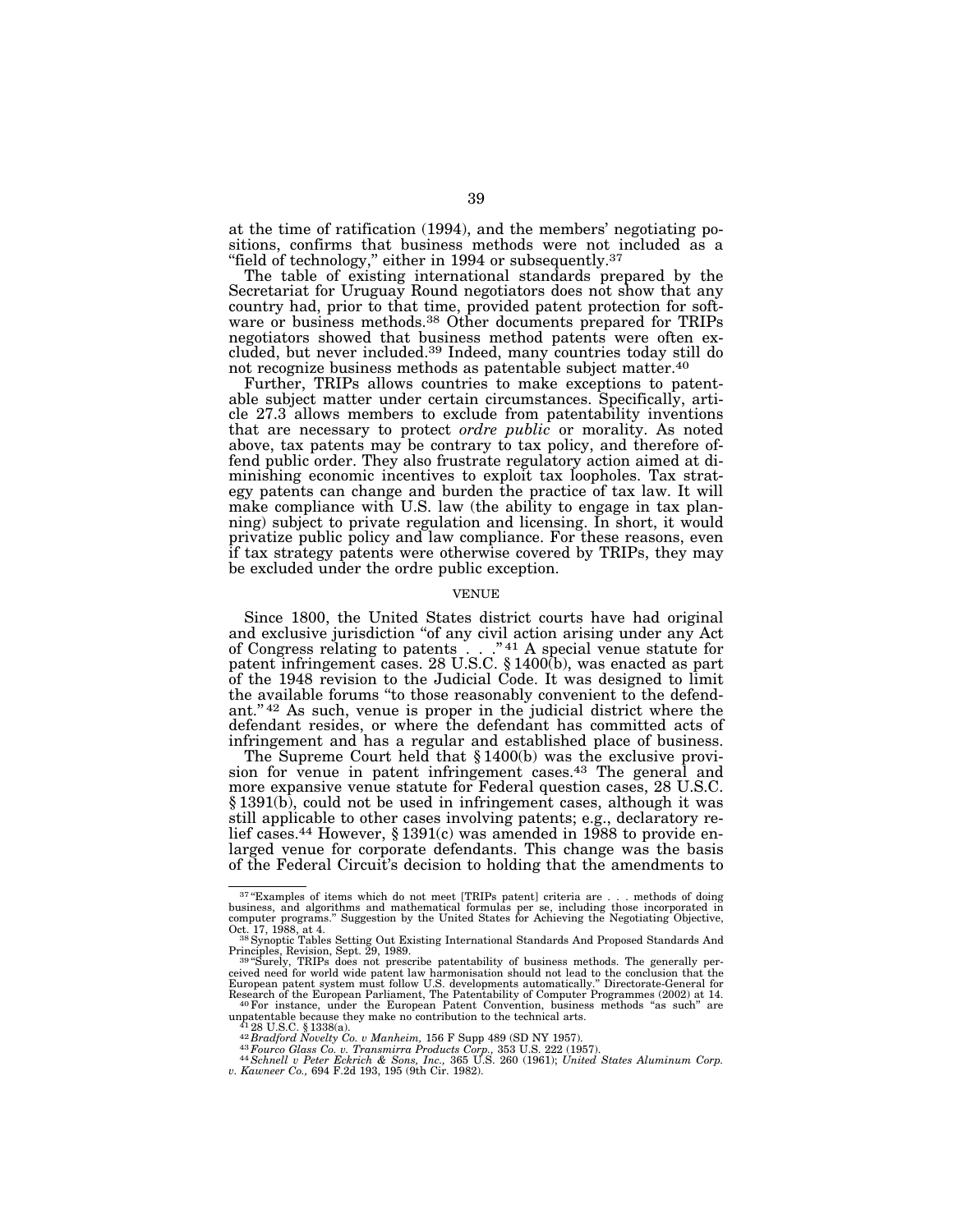$§ 1391(c)$  also apply to venue under  $§ 1400(b).45$  Accordingly, corporate defendants in infringement cases can be sued wherever personal jurisdiction attaches. That is determined by state long-arm statutes. Since these, typically, are broad, and include any place the defendant does business, § 1391(c) invites plaintiffs to forum shop.

The amendments made by the Act to § 1400 are designed to discourage the widespread use of forum shopping and to provide greater certainty in venue selection. The Committee believes that simply returning to the 1948 venue framework would be too strict for modern patterns of technology development and global commerce. Accordingly, venue requirements are relaxed by providing venue based on plaintiff's residence in many cases. In this way venue in patent cases should optimize convenience to all parties.

# INTERLOCUTORY APPEALS

Currently, interlocutory appeals are permitted in limited circumstances, which are specifically described in 28 U.S.C. § 1292(a). The most common of these is the grant or refusal of a preliminary injunction. In addition to the specified interlocutory orders which are appealable as of right, a district court may certify other nonfinal orders for immediate appeal if the court is ''of the opinion that such order involves a controlling question of law as to which there is substantial ground for difference of opinion and that an immediate appeal from the order may materially advance the ultimate termination of the litigation."  $46$  In addition to the discretionary certification by the district court, the circuit court must also agree to hear the interlocutory appeal.47

The Federal Circuit's jurisdiction in infringement cases extends to the same type of interlocutory rulings as permitted by  $\S 1292(a)$ and (b).48 Respecting discretionary appeals, the Federal Circuit must also agree that interlocutory appeal is proper under § 1292  $(b).49$ 

There is a small class of interlocutory orders that do not fit within either  $\S 1292(a)$  or (b), and yet are permitted. The so-called "collateral order'' doctrine permits appeal of district court orders that  $(1)$  "conclusively determine the disputed question,"  $(2)$  "resolve an important issue completely separate from the merits of the action,'' and (3) are "effectively unreviewable on appeal from a final judgment."<sup>50</sup> This doctrine also applies to appeals in patent cases.<sup>51</sup>

Finally, a district court can accelerate appeal by issuing a "partial judgment."<sup>52</sup> Thus, if the causes of action in an infringement case are severable, the court can (and often does) issue partial summary judgment. The partial judgment is final and appealable under § 1291.

<sup>&</sup>lt;sup>45</sup> VE Holding Corp. v. Johnson Gas Appliance Co., 917 F.2d 1575 (Fed. Cir. 1990).<br><sup>46</sup> 28 U.S.C. § 1292(b).<br><sup>47</sup> Id.; Fed. R. App. Pro. 5.<br><sup>48</sup> See 28 U.S.C. § 1292(c).<br><sup>48</sup> See 28 U.S.C. § 1292(c).<br><sup>49</sup> See Voda v. Cor more but fewer than all of the claims or parties '').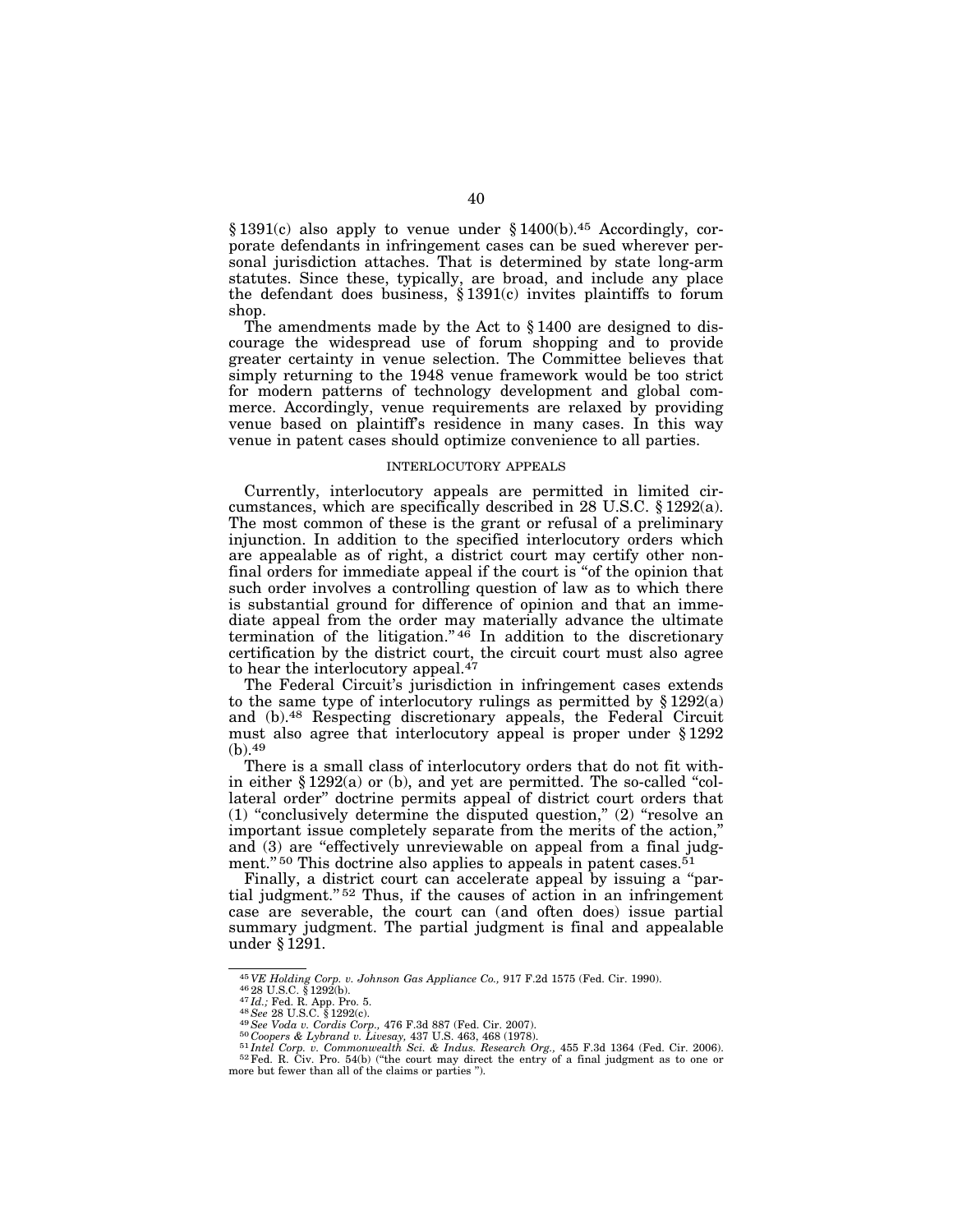To review, the Court of Appeals for the Federal Circuit has jurisdiction over patent appeals from the district courts in five classes of cases:

- (1) Final decisions.
- (2) Interlocutory appeals as of right.
- (3) Discretionary interlocutory appeals of controlling questions of law.
- (4) Collateral orders.53
- (5) Partial final judgment.

Another type of interlocutory order, *Markman* hearings, is essentially claim construction rulings that do not neatly fit into the narrow categories of immediately appealable interlocutory orders. Although often they are dispositive on the meaning or validity of a patent, they cannot ordinarily be appealed until after trial and judgment. They are not a final judgment, nor a ''collateral order,'' nor an interlocutory order appealable as of right. The only route for immediate appeal is by district court certification under § 1292(b). Yet, even where that has occurred, the Federal Circuit has declined all such certified questions. Their reason is because of ''the difficulties that could flow from premature claim interpretation.'' 54

While the Federal Circuit refuses to hear appeals of just *Markman* rulings, statistics show that they reverse around 50% of all *Markman* rulings do eventually hear when the district court ruling is appealed.<sup>55</sup> The large number of appeals—and reversals— significantly increases the time and money it takes to resolve infringement suits. As such, the administration of justice could be promoted and final resolution of many patent disputes could be accelerated if appeals to *Markman* rulings were held prior to the district courts decision on the merits of the infringement action. Accordingly, 28 U.S.C. § 1292(c) is amended to permit such appeals, at the discretion of the district court, since they are in the best position to determine whether the scope of patent claims is integral or dispositive to the ultimate decision in each case. While such interlocutory appeals can occur under the existing statute, it is vehicle that will never be used if left up to the Federal Circuit. By inserting a special provision in the jurisdictional statutes relating to interlocutory patent appeals, it is the Committee's intent that this mechanism be more widely considered by district courts.

# APPLICANT DISCLOSURES

The determination to grant or not grant a patent is an *ex parte*, non-adversarial procedure where the person who wishes to obtain a patent provides information in support of patentability and a patent examiner evaluates that information in the context of what is known in the relevant art. The examiner is expected to be knowledgeable in the technology and proficient at searching and evaluating the prior art, and is to use his knowledge and resources to

<sup>&</sup>lt;sup>53</sup>Coopers & Lybrand, supra note 40.<br>
<sup>54</sup>Cybor Corp. v. Fas Techs., 138 F.3d 1448, 1479 (Fed. Cir. 1998). See also Lava Trading,<br>
Inc. v. Sonic Trading Mgmt., LLC, 445 F.3d 1348, 1350 (Fed. Cir. 2006) ("[w]ithout the vi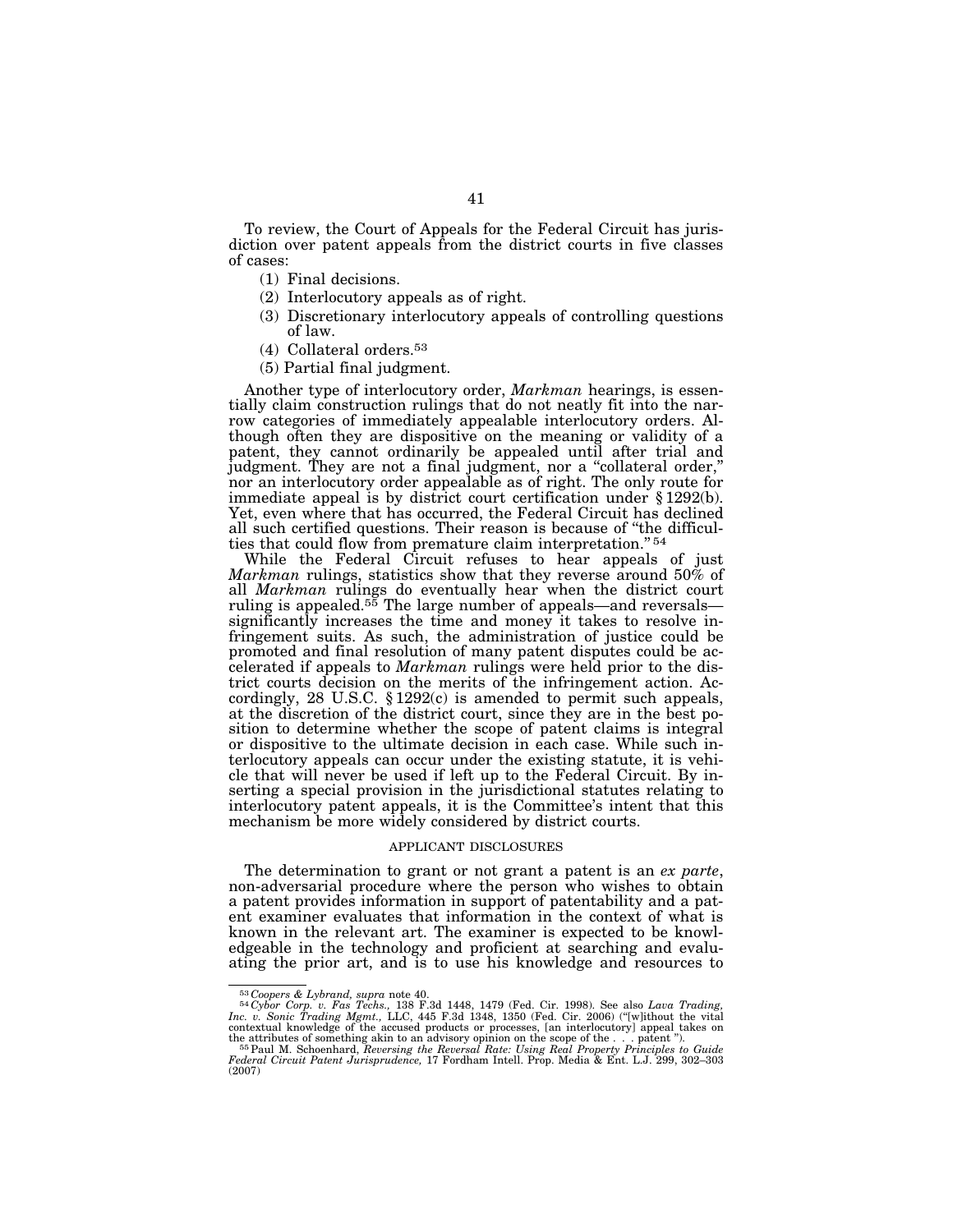determine whether a patent should be granted for each application he reviews. However, an examiner does not know everything about a particular field, nor could he have access to or know where to find all information about a particular field.

On the other hand, patent applicants have a better perspective and often the best perspective on what prior art is relevant to their invention and more importantly, why it is relevant. However, under current law, applicants are only required to disclose prior art relevant to their invention of which they are aware. This has had two affects, both of which have impacted the ability of examiners to thoroughly examine applications.

First, since the current disclosure requirement only requires disclosure of prior art that the applicant is aware of, many applicants choose not to perform prior art searches. This increases the burden upon examiners because they have very little information in an application, besides the patent, to use in their review. This means examiners must take more time than they would have otherwise to search and review the relevant prior art. Second, for applicants that do review the prior art, in order to fulfill their disclosure requirement and avoid a later charge of inequitable conduct, they send the office all the prior art references they know of, including those that are only vaguely relevant. This creates another substantial burden on examiners, as they have to sift through voluminous application files.

To address these two problems with the current system, the legislation grants the Director authority to require by rule that applicants perform prior art searches and submit to the USPTO search reports with their applications. Additionally, the Director may also promulgate rules requiring applicants to analyze the prior art provided in the search report.

# INEQUITABLE CONDUCT

Inequitable conduct has been established by the courts as a defense to patent infringement. The primary purpose of this defense is to foreclose enforcement of a patent that was secured through acts of fraud or other dishonest practice. A fraudulently procured patent has long been treated as invalid.56

Generally, to prove inequitable conduct, it must be shown that the patent holder withheld or misstated material information with the intent to deceive the USPTO. But because this remedy was established by the courts, a number of interpretations of the requisite level of materiality and intent have been generated, leading to uncertainty in how the defense will be applied. For instance, in a recently decided Federal Circuit opinion on inequitable conduct, it was found that no less than four separate standards for materiality may be used in deciding inequitable conduct.57 Furthermore, courts have bound materiality and intent together, holding that a strong showing of one element will be sufficient to overcome a weak showing of the other.58 This has given courts the opportunity to infer

<sup>&</sup>lt;sup>56</sup> United States v. American Bell Tel. Co., 128 U.S. 315 (1888).<br><sup>57</sup> Digital Control v. Merlin Technology, 437 F.3d 1309, 1314–1315 (Fed. Cir. 2006).<br><sup>58</sup> Id. at 1313; Union Pac. Res. Co. v. Chesapeake Energy Corp., 23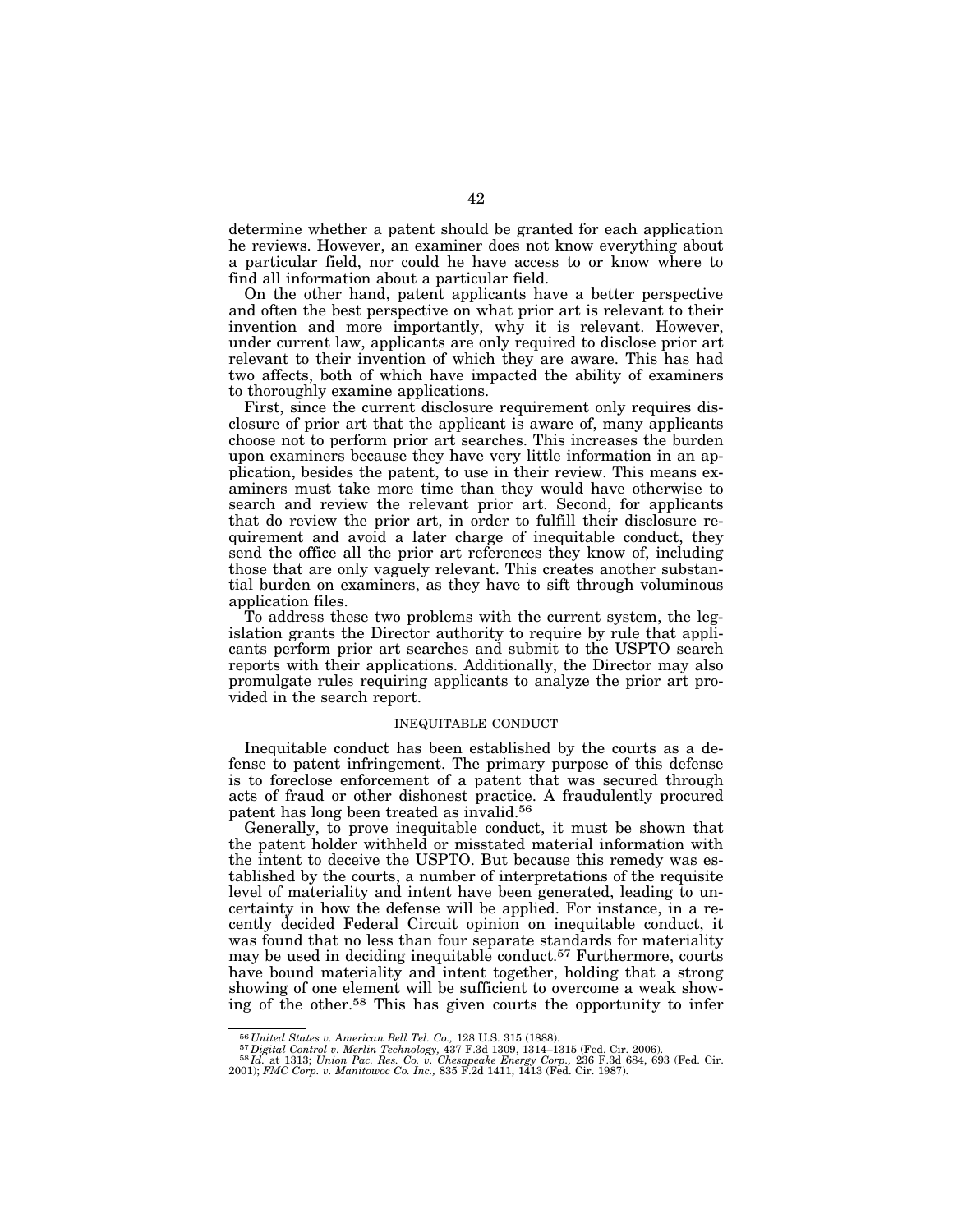intent solely from the materiality of information misstated or withheld.

As applied by the courts, the penalty for engaging in inequitable conduct is to render the patent unenforceable, and sometimes related patents as well, even if all of the patent's claims are otherwise valid. The severity of the penalty provides strong motivation for the accused infringer to plead inequitable conduct as a defense. However, it has also led to over use of the defense, prompting many users of the patent system to argue that it is often pled but rarely found.59 Once plead, it adds significantly to the complexity and expense of the trial because it opens avenues to extensive discovery. Because it depends on a subjective finding of intent on the part of the applicant, it injects a great deal of uncertainty into the trial. The possibility of the patent being held unenforceable also impacts potential settlement discussions. The mere pleading of inequitable conduct places a significant burden on the patent owner and has little or no adverse impact on the accused infringer. However, it is extremely important to maintain an adequate deterrence to applicant lying to the USPTO.

In order to provide an increased level of certainty to the defense, inequitable conduct is codified. This codification includes procedural requirements, substantive standards and remedies for inequitable conduct.

#### BEST MODE

Under current law, the first paragraph of 35 U.S.C. § 112 requires applicants for a patent to disclose three things: (1) a written description of the invention, (2) a written description of the manner of making and using the invention, sufficient to enable one skilled in the art to make and use it, and (3) the best mode contemplated by the inventor of carrying out his invention.

The best mode requirement is unique to American patent law. While other patent laws and international agreements (i.e., TRIPs) typically impose an enablement requirement, the additional requirement of best mode is not required. The public policy behind § 112 goes to the heart of the reason that patents exist in the United States to advance technology (the useful arts) by rewarding inventors for teaching the public how to make and use their inventions in the best, most effective way of which they are aware. Its inclusion in American law is intended to preclude a patentee from maintaining a competitive advantage after patent expiration. While the patent must teach others how to practice the invention, if the patentee can withhold superior modes of practice, he effectively retains a trade secret at the same time as receiving patent protection. This breaks faith with the fundamental bargain of patent law.

Determining whether an application complies with the best mode requirement involves two factual inquiries. First, it must be determined whether or not the inventor knew of or had in mind a best mode of practicing the invention. This determination is subjective and temporal, in that it requires assessing what was in the mind of the inventor at the time the application was filed. Second, if it

<sup>59</sup> John F. Lynch, *An Argument for Eliminating the Defense of Patent Unenforceability Based*  on Inequitable Conduct, 16 Am. Intell. Prop. Law Asso. Q. J. (1988); *Burlington Indus., Inc. v.*<br>Dayco Corp., 849 F.2d 1418 (Fed. Cir. 1988) ("the habit of charging inequitable conduct in al-<br>most every major patent case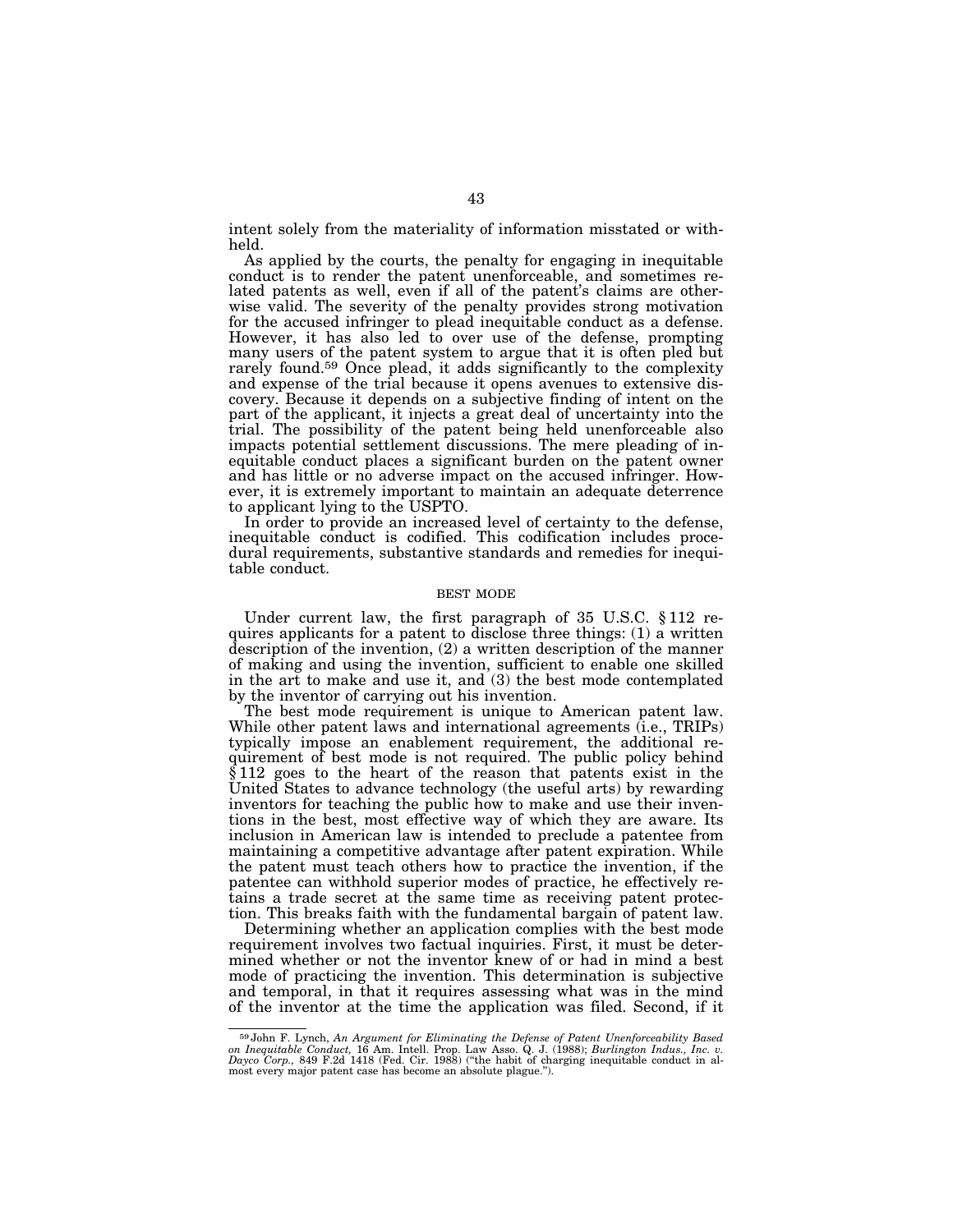can be determined that the inventor did contemplate a best mode for the invention, the application disclosure must be analyzed to determine whether that best mode was disclosed in sufficient detail to enable one skilled in the art to practice the best mode. Failure to disclose a known best mode of carrying out the invention, whether intentional or accidental, could result in denial of a patent on the claimed invention or a holding of invalidity of an issued claim.60

In recent years, the wisdom of requiring disclosure of best mode has been questioned on three grounds. The first is that the subjective nature of whether the inventor contemplated a best mode, and what that was, requires what may be extensive pre-trial discovery to obtain the evidence necessary for a clear and convincing showing, if such evidence exists. As with other defenses based on subjective findings (e.g., inequitable conduct), the defense based on best mode significantly increases the expense and complexity of litigation. Moreover, since the defense applies only to particular claims in which the best mode was known at the time but was not disclosed, it must be litigated on a claim-by-claim basis.61

The second ground is that best mode applies only to what the inventor knew at the time of filing, not modes of practice that may be created or refined thereafter. Accordingly, by the time of patent litigation, the best mode may already be obsolete.

The third objection to best mode is the expense it adds to international filings. Foreign patent applicants wishing to protect their inventions in the United States must amend or prepare their applications to meet a requirement that is unnecessary anywhere else.

The Committee has acknowledged the desire to address the difficulty of litigating extremely subjective elements such as best mode.62 Therefore, the Committee opted to make failure to meet the best mode requirement unavailable as a defense to infringement by amending 35 U.S.C. § 282. Failure to include best mode in the written description is still grounds for rejecting an application, or for opposition under any of the post-grant procedures specified in the Act (particularly *inter partes* reexamination or post-grant review). However, the requirement to disclose the best mode is retained. By retaining the requirement so that applicants provide a full disclosure of the invention, which can later be used by the public. By removing best mode as a defense to infringement, the bill eliminates the incentive to engage in speculative analysis.

#### REGULATORY AUTHORITY

The primary grant of USPTO rulemaking authority is found in  $35 \text{ U.S.C. } 2(b)(2)(A)$ , which gives the USPTO authority to "establish regulations, not inconsistent with law, which shall govern the conduct of proceedings in the Office." Under this authority, the USPTO has promulgated numerous regulations related to the processing and granting of patents. A recent example of this rulemaking authority are the rules on continuation applications re-

<sup>60</sup>Manual of Patent Examining Procedure, Chapter 2100, §§ 2161.01 and 2162. 61See *Amgen, Inc. v. Chugai Pharmaceutical Co., Ltd.,* 927 F.2d 1200, 1205 n.5 (Fed. Cir.

 $62$ <sub>NRC</sub>, *supra* note 3, at 54.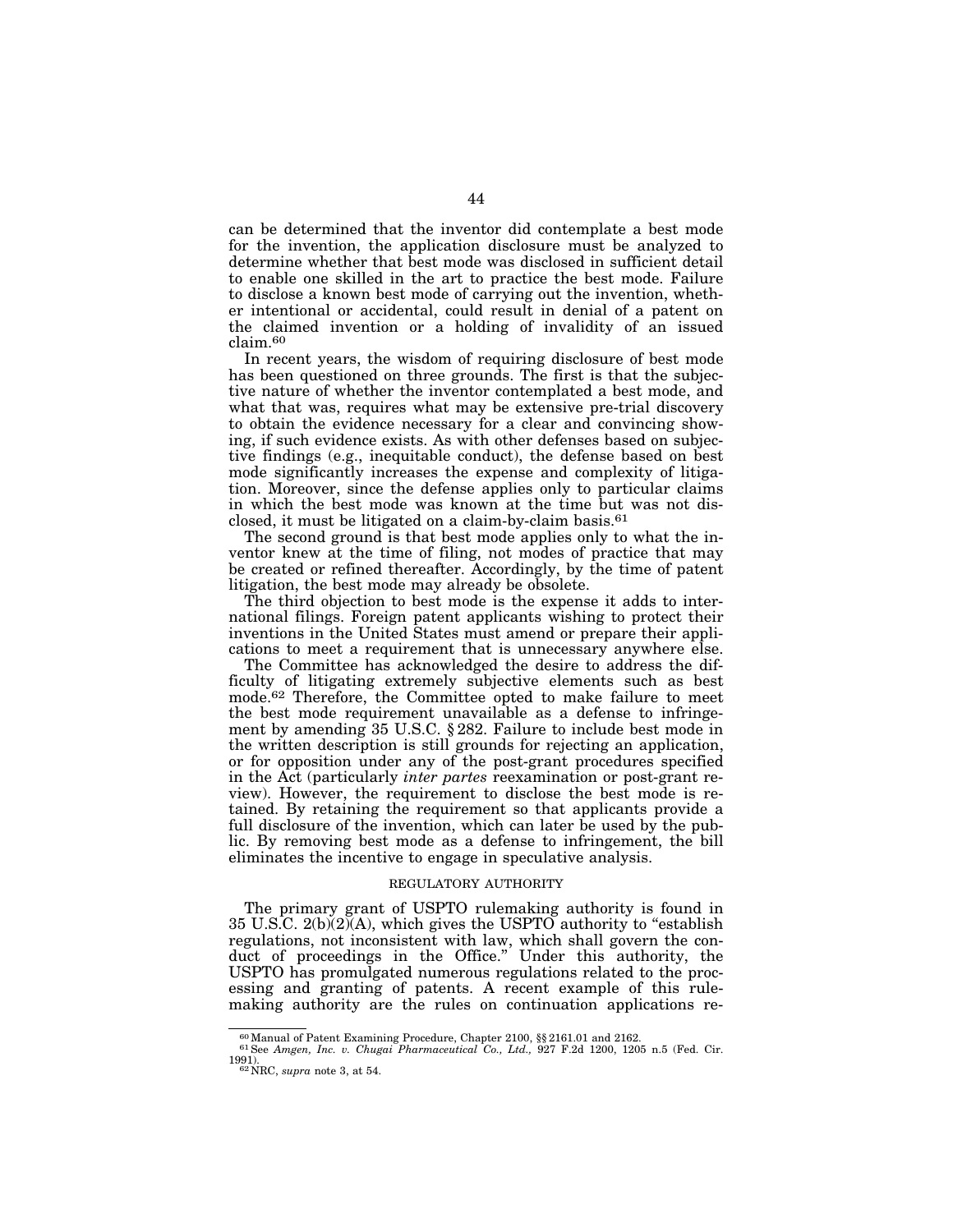cently promulgated.63 The reason behind this change, as cited by the USPTO, is that continuation applications make up a large portion of total applications and as such which contributes partially to the USPTO's application backlog.<sup>64</sup> The extent of this authority, however, has been questioned, bringing into doubt whether the USPTO may place limitations on continuations or require applicants to provide documentation to support their applications.

Typically, courts will give deference to the rules promulgated by an agency if an Act which charges the agency with responsibility doesn't speak to the issue that the rule pertains to. However, if direction on the issue can be found in the statute, any agency rules that conflict with the statute must be struck down. This is what was done in 1968 to rules established by the USPTO's Board of Patent Appeals and Interferences (BPAI) that limited continuations.

The BPAI had construed a limit on the number of continuations an applicant can file based on a literal reading of 35 USC § 120 that would suggest only one or two continuations could ever be filed. However, in *In re Hernicksen* the Court of Claims and Patent Appeals (CCPA) held that the BPAI's decision was flawed.65 The CCPA found that the statute placed no restrictions on the number of continuations an applicant may obtain, and that the BPAI's interpretation of the continuations provisions was inconsistent with § 120. Many have since suggested that *In re Herniksen* established that any ''mechanical rules'' that limit the number of continuations, even if passed through normal rulemaking procedures, would be in violation of § 120 of the patent statute, despite later precedent in *In re Bogese II* suggesting that the USPTO may limit continuations when "dilatory tactics" are used in the prosecution of applications.66

To resolve the ambiguity in the USPTO's rulemaking authority, the Committee does not intend to alter it, but only clarify and reiterate that the USPTO has always had authority to promulgate rules that place limitations or conditions on patent applications, including continuation applications, that do not directly contradict any such limitations or conditions expressly stated in statute. Where Congress has seen fit to provide specific limitations or conditions in statute, the USPTO may not surpass or take away these limitations or conditions by promulgated rule. But where Congress has remained silent and no express limitations or conditions are stated in statute, the USPTO may make rules that promote the quality and timeliness of patent applications which impose limitations or conditions, provided such rules are reasonable and do not eviscerate the rights and privileges that Congress intended to give patent applicants.

 $63$  The USPTO's new rules related to continuations allows patent applicants to file two continuation applications and one Request for Continued Examination (RCE) without restriction, but any further continuations or RCEs ation of an amendment, argument or evidence that could not have been submitted during the prosecution of the prior-filed application. Changes to Practice for Continuing Applications, Patent Applications, The Applications,

<sup>3, 2006). 65</sup> *In re Henriksen,* 399 F.2d 253 (CCPA, 1968). 66 *In re Bogese II,* 303 F.3d 1362 (Fed. Cir., 2002).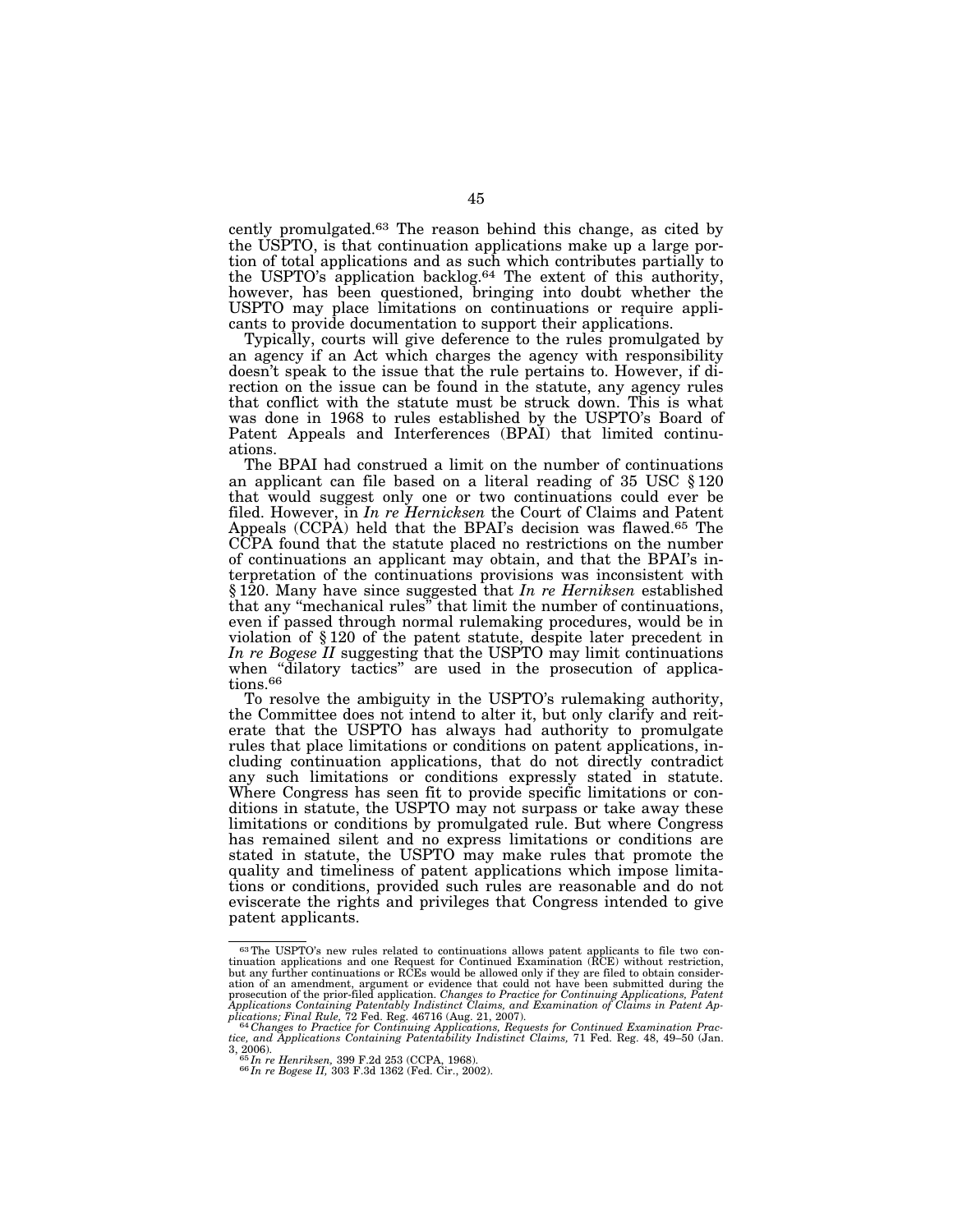## **HEARINGS**

The Judiciary Committee's Subcommittee on Courts, the Internet and Intellectual Property held a day of hearings on H.R. 1908 on Thursday, April 26, 2007. Testimony was received from Gary L. Griswold, President and Chief Counsel of Intellectual Property, 3M Innovative Properties, St. Paul, Minnesota; Anthony Peterman, Director, Patent Counsel, Dell Incorporated, Round Rock, Texas; Kevin Sharer, Chairman of the Board and Chief Executive Officer, Amgen Incorporated, Thousand Oaks, California; John R. Thomas, Professor of Law, Georgetown University Law Center, Washington, D.C.; William T. Tucker, Executive Director, Research and Administration and Technology Transfer, University of California, Oakland, California.

In addition to this hearing, the testimony collected at numerous hearings over the past several years has also greatly informed the reforms to the patent system called for in H.R. 1908. These hearings include:

- Closed door meeting for Member and staff of the Subcommittee briefing on ''Patent Reform,'' held on May 9, 2007. Participants included Pat Choate, Political Economist and Author of Hot Property: The Stealing of Ideas in an Age of Globalization; Gary L. Griswold, President and Chief Counsel of Intellectual Property, 3M Innovative Properties, St. Paul, Minnesota; Bryan Lord, CEO, Amber Waves; Moshe Malina, Director, Associate General Counsel and Chief Patent Counsel for Citigroup, representing the Financial Services Roundtable; Emery Simon, Counsel, The Business Software Alliance (BSA); John R. Thomas, Professor of Law, Georgetown University Law Center, Washington, D.C.
- Oversight Hearing by the Subcommittee on ''American Innovation at Risk: The Case for Patent Reform,'' held on Thursday, February 15, 2007. Testimony was received from Adam B. Jaffe, Professor of Economics and Dean of Arts and Sciences, Brandeis University Whaltham, Massachusetts; Suzanne Michel, Chief Intellectual Property Counsel and the Deputy Assistant Director for Policy Coordination, Federal Trade Commission, Washington, D.C.; Mark Myers, Co-Chair of the National Academy of Sciences Report Patent System for 21st Century, Unionville, Pennsylvania; Daniel B. Ravicher, Executive Director, Public Patent Foundation, New York, New York.
- Oversight Hearing by the Subcommittee on ''Patent Trolls: Fact or Fiction?'' held on Thurday, June 15, 2006. Testimony was received from Ed Reines Esq., Weil, Gotshal & Manges, LLP; Dean Kamen President, DEKA Research & Development Corporation, Paul Misener, Vice President for Global Policy, Amazon.com; Chuck Fish, Vice President & Chief Patent Counsel, Time Warner, Inc.
- Oversight Hearing by the Subcommittee on ''Patent Harmonization,'' held on Thursday, April 27, 2006. Testimony was received from Q. Todd Dickinson, Vice President and Chief Intellectual Property Counsel, General Electric Company; Robert A. Armitage, Senior Vice President and General Counsel, Eli Lilly and Company; Gary Mueller, President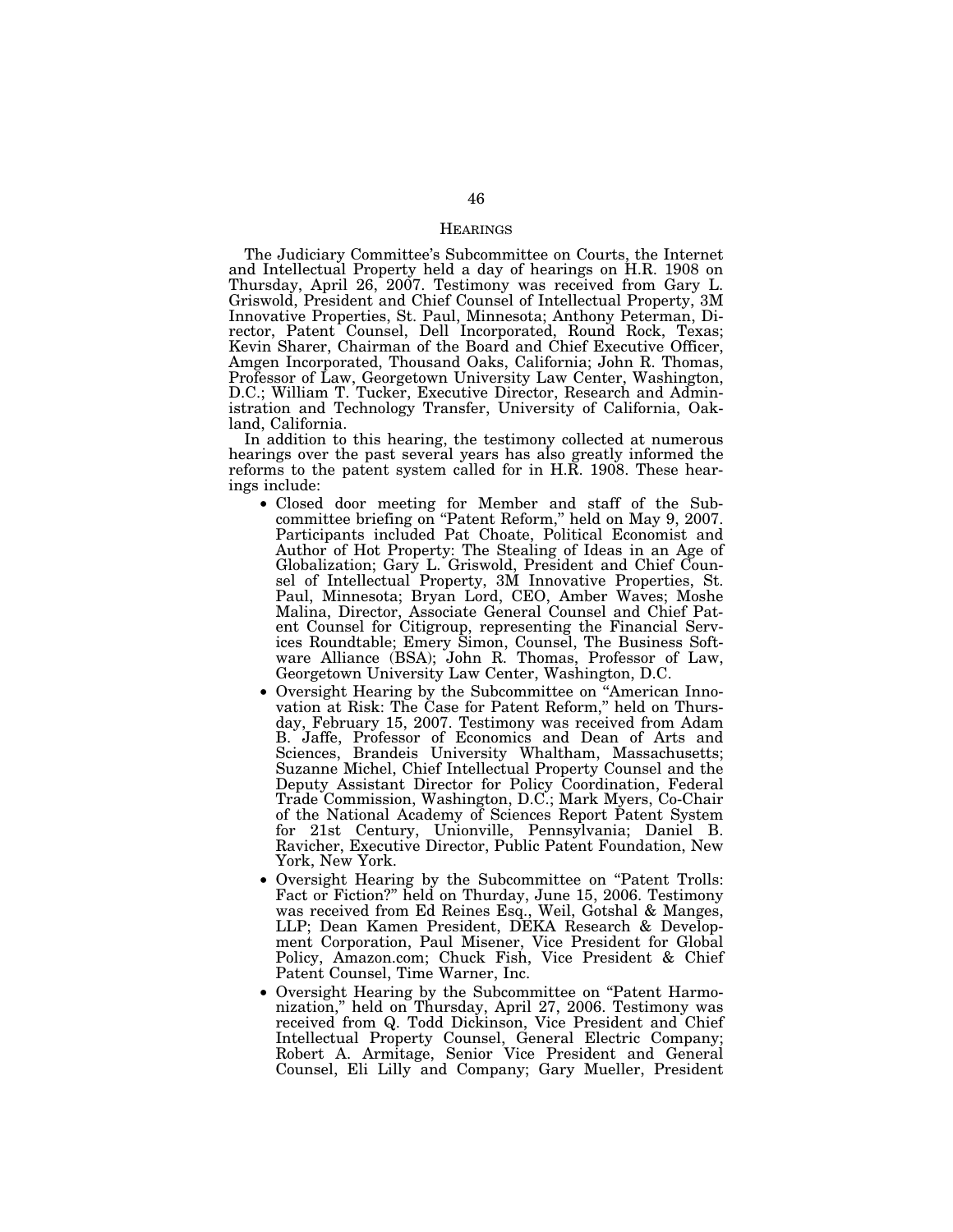and Chief Executive Officer, Digital Now, Inc.; Pat Choate, Political Economist and Author of Hot Property: The Stealing of Ideas in an Age of Globalization.

- Oversight Hearing by the Subcommittee on ''Patent Quality Enhancement in the Information-Based Economy,'' held on Wednesday, April 5, 2006. Testimony was received from the Honorable Jon W. Dudas, Under Secretary of Commerce for Intellectual Property & Director of the U.S. Patent and Trademark Office; James Balsillie, Chairman and Co-Chief Executive Officer, Research in Motion; Robert A. Stewart, Director and Chief Patent Counsel of Americas, UBS AG; Mark A. Lemley, William H. Neukom Professor of Law, Stanford Law School.
- Oversight Hearing by the Subcommittee on ''Improving Federal Court Adjudication of Patent Cases,'' held on October 6, 2005. Testimony was received from Kimberly A. Moore, Professor of Law, George Mason University School of Law; John B. Pegram, Senior Counsel, New York Office of Fish & Richardson, P.C.; Chris J. Katopis, Counsel, Drinker Biddle & Reath, LLP; the Honorable T. S. Ellis, III, United States District Judge, Eastern District of Virginia.
- Legislative Hearing by the Subcommittee on ''The Amendment in the Nature of a Substitute to H.R. 2795, the Patent Act of 2005,'' held on Thursday, September 15, 2005. Testimony was received from Emery Simon, Counsel, The Business Software Alliance (BSA); Philip S. Johnson Chief Patent Counsel, Johnson & Johnson on behalf of the Pharmaceutical Research and Manufacturers of America (PhRMA); Robert B. Chess, Chairman, Nektar Therapeutics on behalf of the Biotechnology Industry Organization (BIO); John R. Thomas, Professor, Georgetown University Law Center.
- Oversight Hearing by the Subcommittee on ''Review of U.S. Patent and Trademark Office Operations, Including Analysis of General Accounting Office, Inspector General, and National Academy of Public Administration Reports,'' held on September 8, 2005. Testimony was received from the Honorable Jon W. Dudas, Under Secretary of Commerce for Intellectual Property & Director of the U.S. Patent and Trademark Office (USPTO); Anu K. Mittal, Director, Science and Technology Issues, U.S. General Accounting Office (GAO); Ronald J. Stern President, Patent Office Professional Association (POPA); Charles Van Horn, Finnegan, Henderson, Farabow, Garrett, and Dunner, LLP.
- Legislative Hearing by the Subcommittee on H.R. 2795, the ''Patent Act of 2005,'' held on Thursday, June 9, 2005. Testimony was received from Gary L. Griswold, President and Chief Intellectual Property Counsel, 3M Innovative Properties Company on behalf of the American Intellectual Property Law Association (AIPLA); Carl Gulbrandsen, Managing Director, Wisconsin Alumni Research Foundation (WARF); Josh Lerner, Professor, Harvard Business School; Daniel B. Ravicher, Executive Director, Public Patent Foundation (PUBPAT).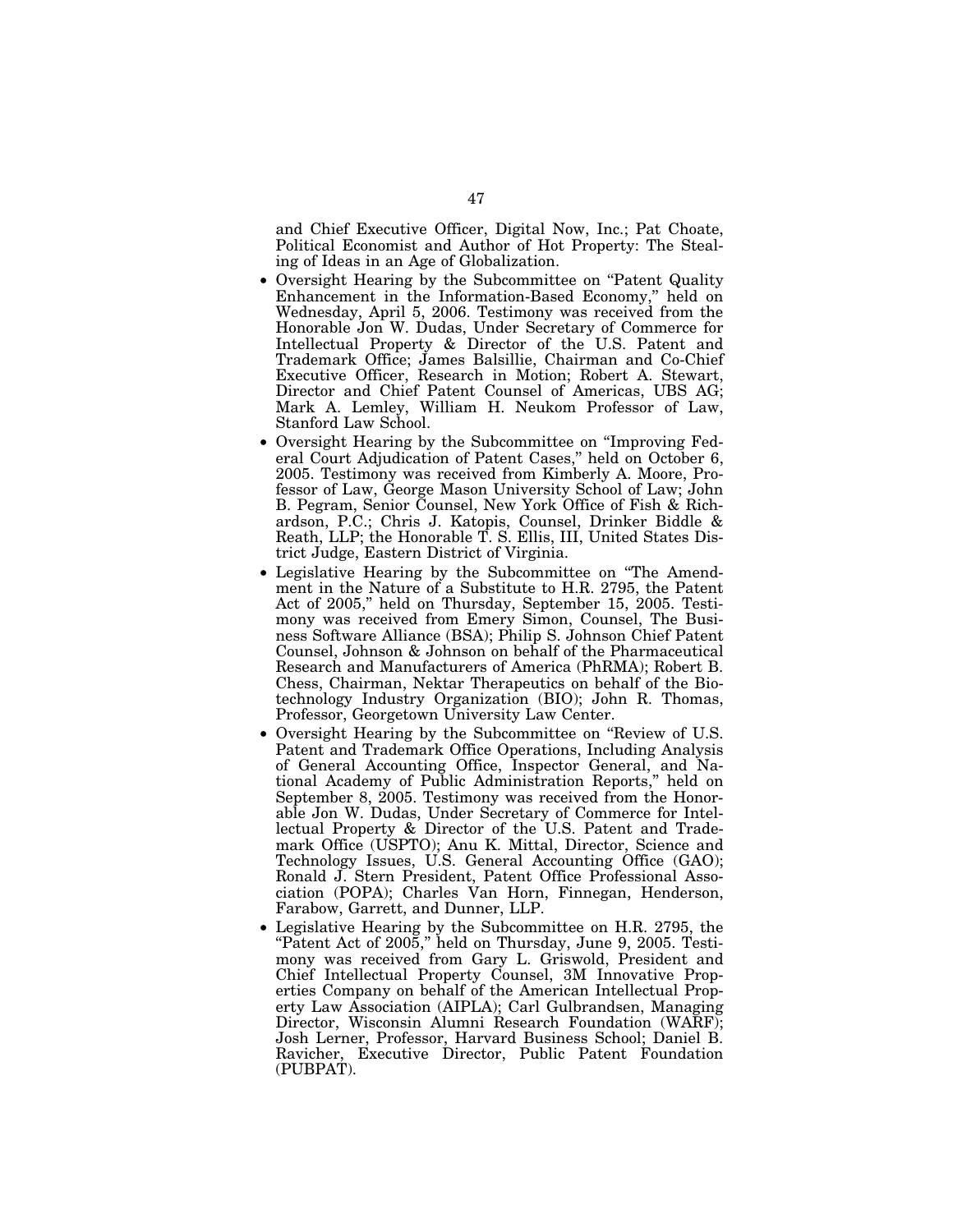- Oversight Hearing by the Subcommittee on the "Committee" Print Regarding Patent Quality Improvement—Part II,'' held on Thursday, April 28, 2005. Testimony was received from the Honorable Jon W. Dudas, Under Secretary of Commerce for Intellectual Property & Director of the USPTO; Richard Levin, President, Yale University; Dr. Nathan P. Myhrvold, Chief Executive Officer, Intellectual Ventures; Darin E. Bartholomew, Senior Attorney, Patent Department, John Deere and Company on behalf of the Financial Services Roundtable.
- Oversight Hearing by the Subcommittee on the ''Committee Print Regarding Patent Quality Improvement—Part I,'' Wednesday, April 20, 2005. Testimony was received from J. Jeffrey Hawley, Legal Division Vice President and Director, Patent Legal Staff, Eastman Kodak Company on behalf of Intellectual Property Owners Association (IPO); Richard J. Lutton Jr., Chief Patent Counsel, Apple on behalf of the Business Software Alliance; Jeffrey P. Kusham Esq.; Sidley Austin Brown and Wood, LLP, on behalf of Genetech; William L. LaFuze, Chair, Section of Intellectual Property Law, American Bar Association on behalf of the American Bar Association and the ABA Section of Intellectual Property Law.
- Oversight Hearing by the Subcommittee on ''Patent Quality Improvement: Post-Grant Opposition,'' held on Thursday, June 24, 2004. Testimony was received from Michael K. Kirk, Executive Director, American Intellectual Property Law Association (AIPLA); Jeffrey P. Kushan Esq., Sidley Austin Brown & Wood on behalf of Genentech; Karl Sun, Senior Patent Counsel, Google Inc.; James A. Toupin, General Counsel, USPTO.
- Oversight Hearing by the Subcommittee on ''Patent Quality Improvement,'' held on Thursday, July 24, 2003. Testimony was received from, Mark Kesslen, Managing Director and Associate General Counsel, J.P. Morgan Chase & Company on behalf of the Financial Services Roundtable and BITS; David M. Simon, Chief Patent Counsel, Intel Corporation; John R. Thomas, Professor of Law, Georgetown University; Mr. Charles E. Van Horn, Partner, Finnegan, Henderson, Farabow, Garrett & Dunner, on behalf of the American Intellectual Property Law Association (AIPLA).
- Oversight Hearing by the Subcommittee on ''The U.S. Patent and Trademark Office: Fee Schedule Adjustment and Agency Reform,'' held on July 18, 2002. Testimony was received from Charles P. Baker, Chair, Intellectual Property Law Section, American Bar Association; Michael K. Kirk, Executive Director, American Intellectual Property Law Association (AIPLA), Kathryn Barrett Park, Executive Vice President, International Trademark Association (INTA); the Honorable James Rogan, Undersecretary of Commerce for Intellectual Property and Director of the U.S. Patent and Trademark Office.
- Oversight Hearing by the Subcommittee on "Patent Reexamination and Small Business Innovations,'' held on Thursday, June 20, 2002. Testimony was received by Paul Heckel, Inde-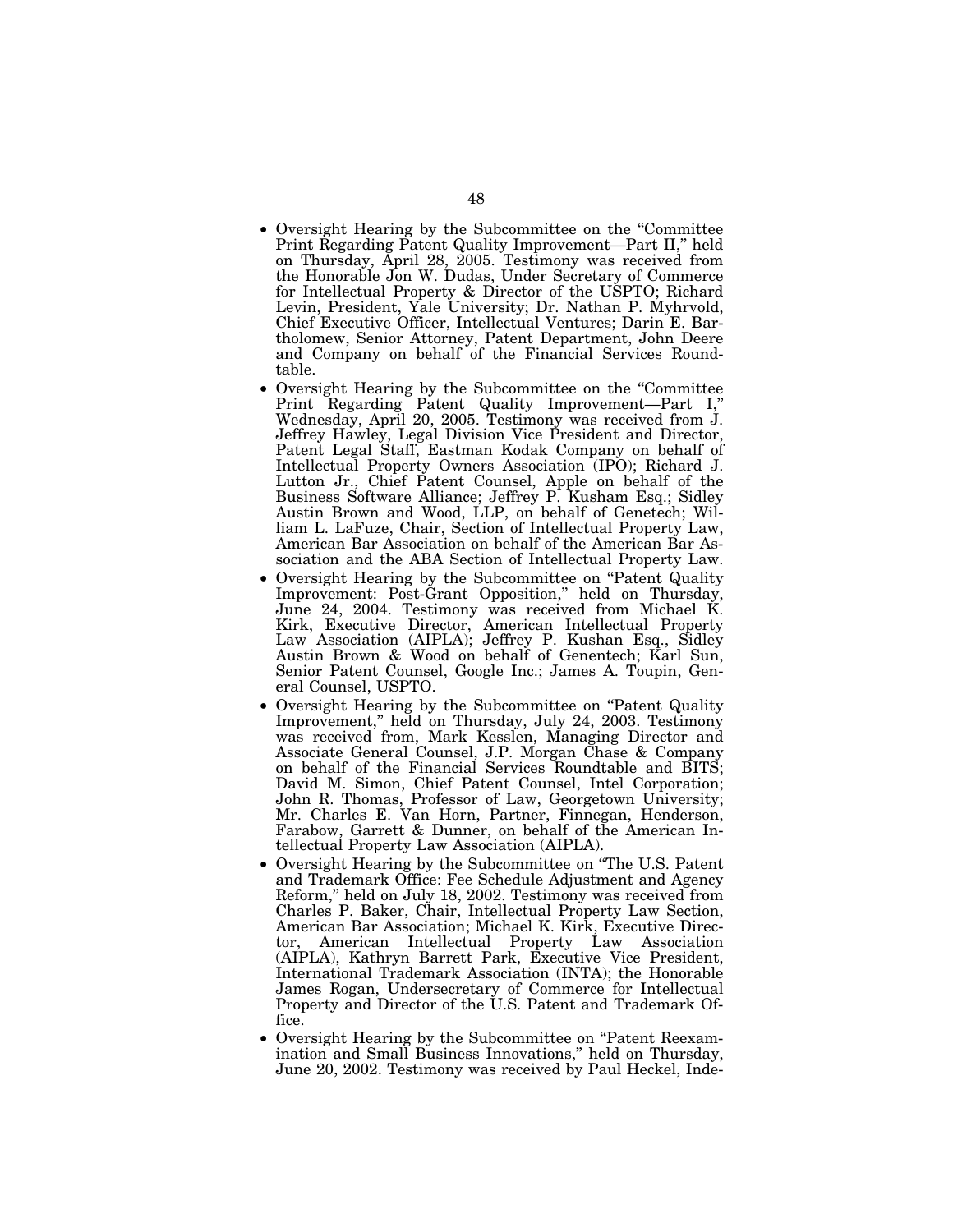pendent Inventor; Dr. Nancy Linck, Senior Vice President, General Counsel & Secretary, Guilford Pharmaceuticals, Inc.; Peter Theis, President, Theis Research, Inc.; Mr. Mark H. Webbink, Senior Vice President & General Counsel, Red Hat, Inc.

- Oversight Hearing by the Subcommittee on ''The U.S. Patent and Trademark Office: Operations and Fiscal Year 2003 Budget," held on April 11, 2002. Testimony was received by the Honorable James Rogan, Undersecretary of Commerce for Intellectual Property and Director of the U.S. Patent and Trademark Office, Michael K. Kirk, Executive Director, American Intellectual Property Law Association; John K. Williamson, President, Intellectual Property Owners; Colleen Kelley, National President, National Treasury Employees Union.
- Oversight Hearing by the Subcommittee on "Patents Improving Quality and Curing Defect,'' held on Thursday, May 10, 2001. Testimony was received by James F. Cottone, President, National Intellectual Property Researchers Association; Michael K. Kirk, Executive Director, American Intellectual Property Law Association (AIPLA); Jeffrey P. Kushan, Esq., Powell, Goldstein, Frazer and Murphy, LLP; David E. Martin, Chief Executive Officer, M.CAM.
- Oversight Hearing by the Subcommittee on ''Business Method Patents,'' held on April 4, 2001. Testimony was received by the Honorable Nicholas Godici; Acting Undersecretary of Commerce for Intellectual Property and Acting Director of the U.S. Patent and Trademark Office; Michael K. Kirk, Executive Director, American Intellectual Property Law Association (AIPLA); Ronald E. Myrick, Chief Intellectual Property Counsel, General Electric on behalf of Intellectual Property Owners Association; Andrew B. Steinberg, Executive Vice President, Administration General Counsel and Corporate Secretary, Travelocity.

As evidenced by the number of hearings, the Committee has been mindful that patent reform is a complex and very important policy objective, and has proceeded in a deliberative fashion, soliciting at every stage the input and advice of all users of the patent system. As the legislation proceeds through the legislative process the Committee intends to remain receptive to input from all concerned, so as to arrive at a balanced final bill that benefits from the fullest consideration of all points of view..

# COMMITTEE CONSIDERATION

On May 16, 2007, the Subcommittee on Courts, the Internet and Intellectual Property met in open session and ordered the bill H.R. 1908 favorably reported, by voice vote, a quorum being present. On July 18, 2007, the Committee met in open session and ordered the bill H.R. 1908 favorably reported, as amended, by voice vote, a quorum being present.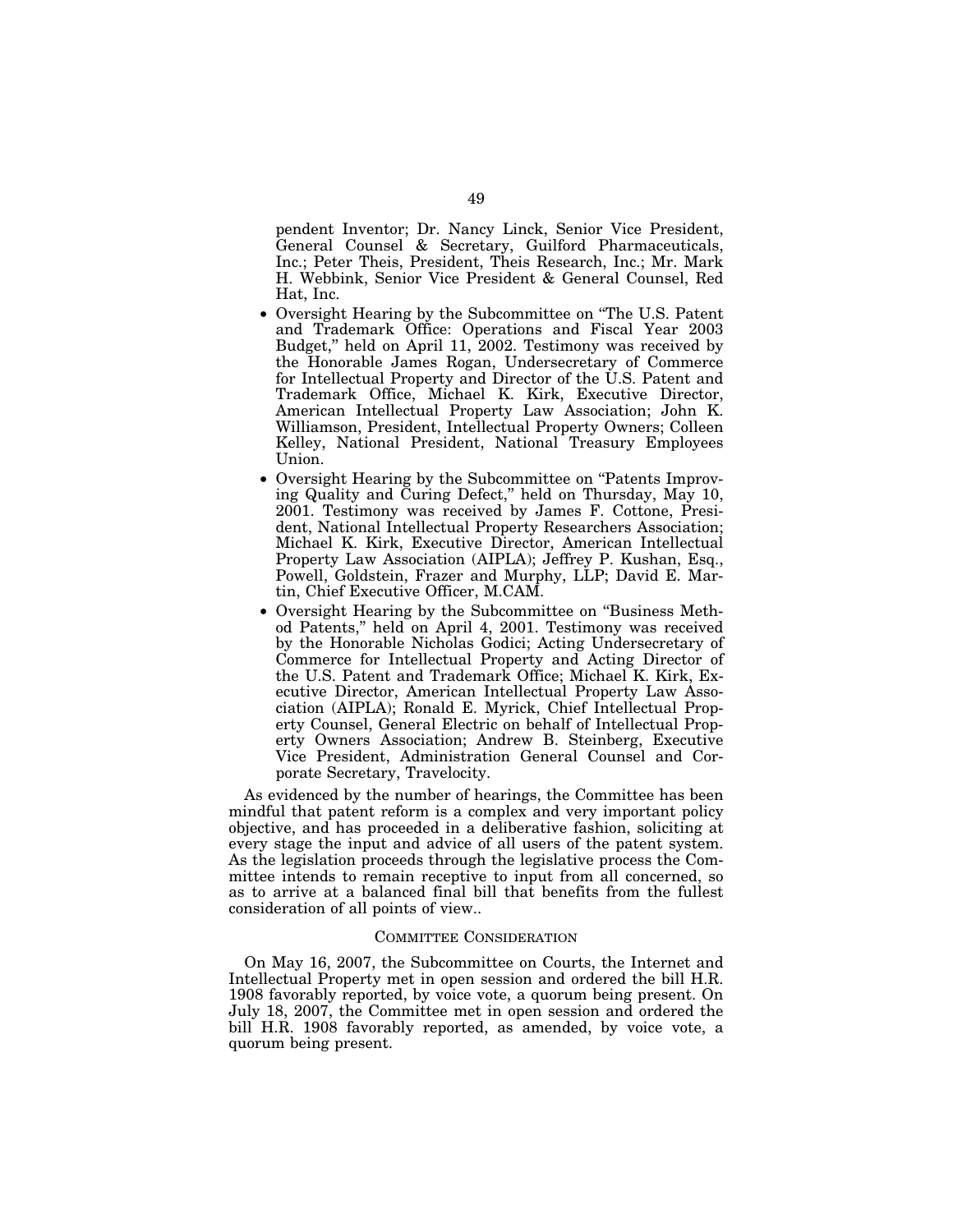# COMMITTEE VOTES

In compliance with clause 3(b) of rule XIII of the Rules of the House of Representatives, the Committee advises that there were no recorded votes during the Committee's consideration of H.R. 1908.

# COMMITTEE OVERSIGHT FINDINGS

In compliance with clause  $3(c)(1)$  of rule XIII of the Rules of the House of Representatives, the Committee advises that the findings and recommendations of the Committee, based on oversight activities under clause 2(b)(1) of rule X of the Rules of the House of Representatives, are incorporated in the descriptive portions of this report.

# NEW BUDGET AUTHORITY AND TAX EXPENDITURES

Clause  $3(c)(2)$  of rule XIII of the Rules of the House of Representatives is inapplicable because this legislation does not provide new budgetary authority or increased tax expenditures.

## CONGRESSIONAL BUDGET OFFICE COST ESTIMATE

In compliance with clause  $3(c)(3)$  of rule XIII of the Rules of the House of Representatives, the Committee sets forth, with respect to the bill, H.R. xxxx, the following estimate and comparison prepared by the Director of the Congressional Budget Office under section 402 of the Congressional Budget Act of 1974:

# U.S. CONGRESS, CONGRESSIONAL BUDGET OFFICE, *Washington, DC, September 4, 2007.*

Hon. JOHN CONYERS, Jr., *Chairman,* 

*Committee on the Judiciary,* 

*House of Representatives, Washington, DC.* 

DEAR MR. CHAIRMAN: The Congressional Budget Office has prepared the enclosed cost estimate for H.R. 1908, the Patent Reform Act of 2007.

If you wish further details on this estimate, we will be pleased to provide them. The CBO staff contact for health-related questions is Julia Christensen, who can be reached at 226–9010. For other questions, the staff contact is Susan Willie, who can be reached at 226–2860.

Sincerely,

PETER R. ORSZAG, DIRECTOR.

Enclosure

cc: Honorable Lamar S. Smith. Ranking Member

*H.R. 1908—Patent Reform Act of 2007.* 

## SUMMARY

H.R. 1908 would amend various provisions of current law that regulate how the Patent and Trademark Office (PTO) awards patents. The bill would alter the rule that prioritizes the award of a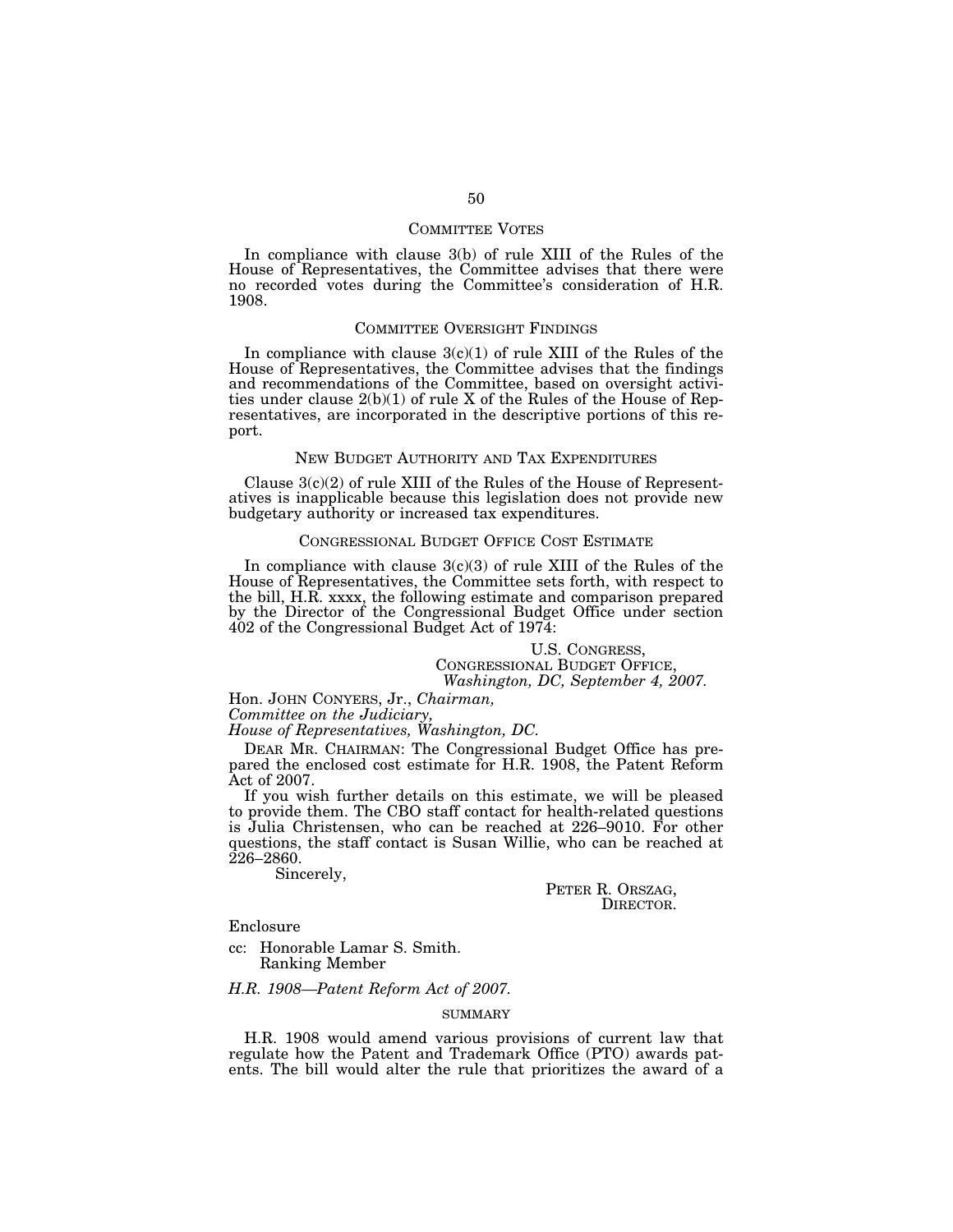patent from the "first to invent" to the "first inventor to file." As a result, PTO would change certain procedures followed in awarding patents and procedures that allow individuals to challenge the validity of patents that have been awarded. The bill would authorize PTO to collect certain fees to offset most of the costs associated with these new procedures. Several provisions of H.R. 1908 would alter intellectual property protections associated with brand name drugs and could affect when competing versions of generic drugs ultimately enter the market. Other provisions would require PTO to prepare several reports for the Congress on the effectiveness of the changes to the patent process that would be made by H.R. 1908.

Subject to appropriation of the necessary amounts, CBO estimates that implementing the bill would have a net discretionary cost of \$3 million in 2008 and \$11 million over the 2008–2012 period. Enacting H.R. 1908 could affect direct spending and revenues, but CBO estimates that any such changes would be negligible over the 2008–2017 period.

H.R. 1908 would impose intergovernmental and private-sector mandates, as defined in the Unfunded Mandates Reform Act (UMRA), on certain patent applicants. Based on information from PTO, CBO estimates that the cost of complying with the mandates would exceed the annual threshold for private-sector mandates established in UMRA (\$131 million in 2007, adjusted annually for inflation) in each of the first 5 years the mandate is in effect. CBO estimates that the costs to state and local governments of complying with the mandates would not exceed the annual threshold for intergovernmental mandates established in UMRA (\$66 million in 2007, adjusted annually for inflation).

## ESTIMATED COST TO THE FEDERAL GOVERNMENT

The estimated budgetary impact of H.R. 1908 is shown in the following table. The costs of this legislation fall within budget function 370 (commerce and housing credit).

|                                                                                            |                                              | 2008   | 2009                      | 2010              | 2011                 | 2012                |
|--------------------------------------------------------------------------------------------|----------------------------------------------|--------|---------------------------|-------------------|----------------------|---------------------|
|                                                                                            | CHANGES IN SPENDING SUBJECT TO APPROPRIATION |        |                           |                   |                      |                     |
| Inter Partes Reexaminations<br>Estimated Authorization Level<br><b>Estimated Outlays</b>   |                                              | 4<br>4 | 17<br>15                  | 28<br>26          | 44<br>41             | 57<br>54            |
| Post-grant Reviews<br>Estimated Authorization Level<br><b>Estimated Outlays</b>            |                                              | 1      | 4<br>$\overline{4}$       | 10<br>9           | $\frac{5}{5}$        | 2<br>$\mathfrak{p}$ |
| <b>Offsetting Collections</b><br>Estimated Authorization Level<br><b>Estimated Outlays</b> |                                              | $-2$   | $-2$ $-29$ $-35$<br>$-29$ | $-35$             | $-40$<br>$-40$       | $-44$<br>$-44$      |
| Net Changes<br>Estimated Authorization Level<br><b>Estimated Outlays</b>                   |                                              | 3<br>3 | -8<br>$-10$               | 3<br>$\mathbf{0}$ | 9<br>$6\overline{6}$ | 15<br>12            |

By Fiscal Year, in Millions of Dollars

## BASIS OF ESTIMATE

For this estimate, CBO assumes the bill will be enacted near the start of fiscal year 2008.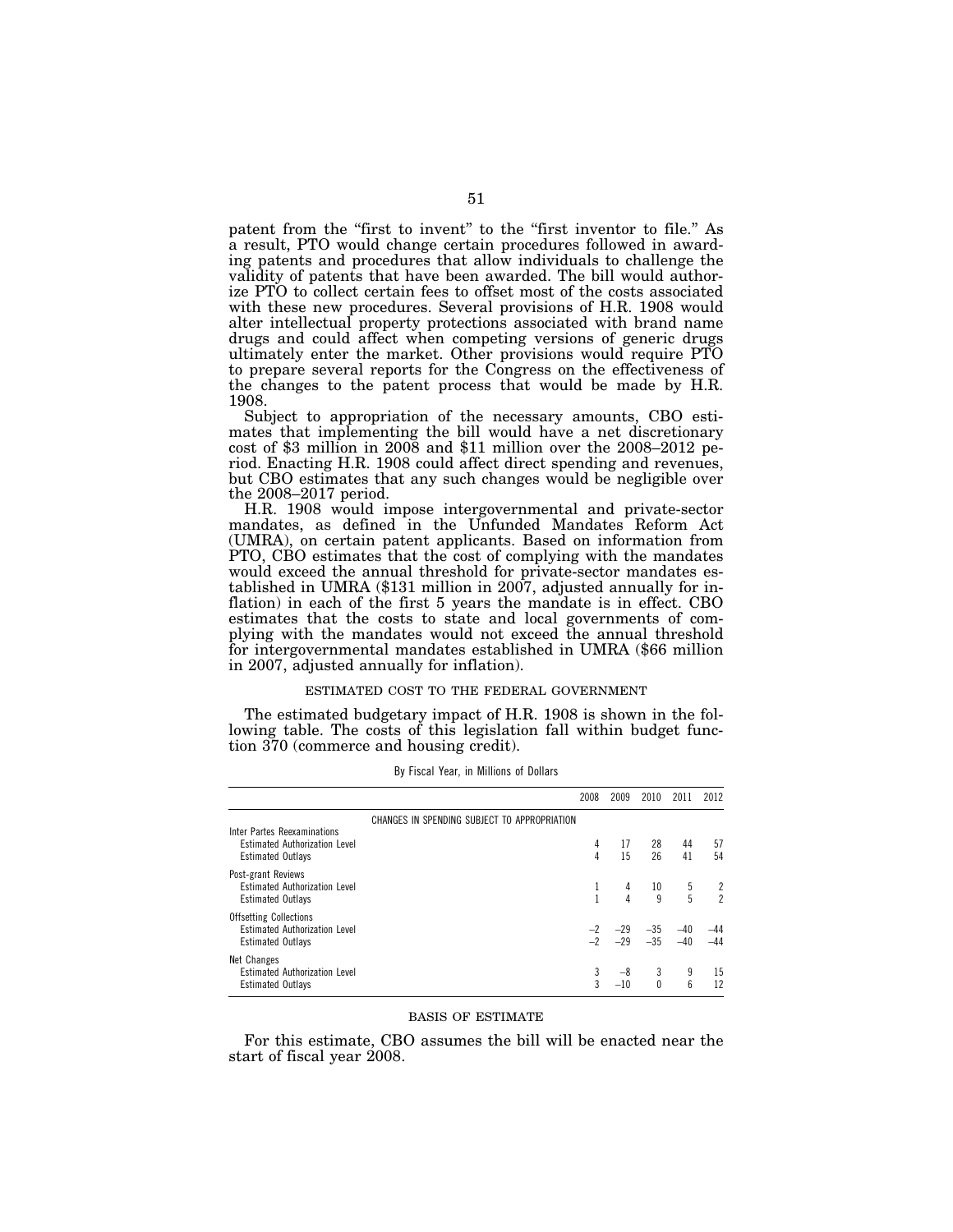# *Spending Subject to Appropriation*

H.R. 1908 would create a new procedure to challenge the validity of a patent and would authorize PTO to collect fees to offset its costs for this activity. Further, PTO expects that the volume of requests for certain other patent review processes would increase as a result of implementing the bill. Under current law, PTO is authorized to collect fees for these activities. The collection and spending of those fees are subject to provisions in annual appropriations acts, and the fees are recorded in the budget as offsets to the discretionary spending of PTO. For 2007, the PTO received a gross appropriation of \$1,771 million, and CBO estimates that amount will be offset by \$1,799 million in fee collections. Assuming appropriation of the necessary amounts, CBO estimates that implementing H.R. 1908 would increase the PTO's net outlays by \$3 million in 2008 and \$11 million over the 2008–2012 period.

**Inter Partes Reexaminations.** Under current law, an individual may question the validity of an awarded patent through an inter partes reexamination, which allows both the challenger and the patent-holder to participate in the proceedings by submitting arguments and filing appeals.

Inter partes challenges may be raised at any time after a patent has been awarded. Because of certain limitations in the process, however, very few challenges have been raised. The bill would relax these limitations and increase the number of patents that could be challenged. Further, the bill would require the inter partes proceedings to be conducted by an administrative patent judge; under current law, these proceedings are conducted by a patent examiner.

With fewer limitations on future challenges and a larger universe of patents open to challenge, CBO expects that the number of inter partes proceedings would increase under the bill. Based on information from PTO, CBO expects at least 100 additional employees would be necessary to handle that increase in patent challenges. We estimate that implementing the changes to the inter partes reexamination procedures would cost about \$4 million in 2008 to begin hiring and training additional staff, and \$140 million over the 2008–2012 period. PTO is authorized to collect fees that would offset most of the costs of conducting those examinations.

**Post-grant Opposition Procedures.** H.R. 1908 would authorize PTO to initiate a new procedure, at the request of third parties, to review the validity of patents already awarded. This opportunity for a post-grant review generally would be available within 12 months of the date the patent was issued, and would take place in a court-like proceeding where both parties would be involved in developing and presenting information regarding the validity of an awarded patent. The bill also would authorize PTO to collect a fee to offset the cost of this new process.

Based on information from PTO, CBO expects that around 300 requests for post-grant reviews would be made each year once regulations defining the process are complete. CBO estimates that implementing this new process would cost \$1 million in 2008 and \$21 million over the 2008–2012 period, which would be offset by fee collections starting in 2009. The cost would be higher in the early years because we expect that the agency would incur expenses to set up the system before cases would be presented for review.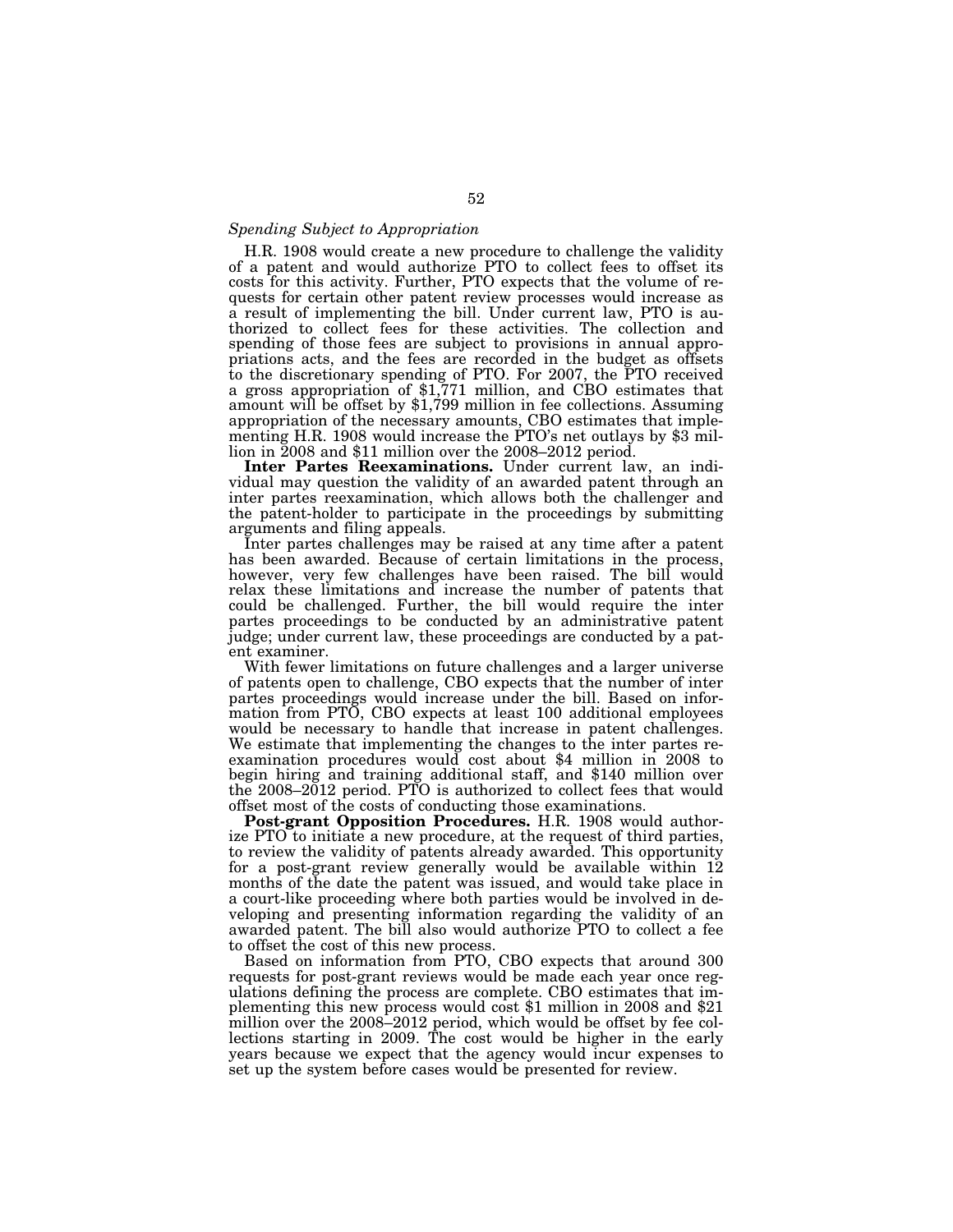**Offsetting Collections.** H.R. 1908 would authorize PTO to collect fees to offset the cost of post-grant reviews. In addition, PTO is authorized to collect fees under current law for inter partes reexaminations. Fees for inter partes reviews are set in current law, and PTO cannot increase the fees beyond an annual adjustment for inflation. CBO expects that fees for inter partes reexaminations would largely but not completely offset the cost of those reviews. Based on information from PTO, CBO expects that most fee collections would begin in 2009 after regulations to implement the legislation are completed. CBO estimates that fee collections would total \$2 million in 2008 and \$150 million over the 2008–2012 period.

# *Direct Spending*

Several provisions of H.R. 1908 would alter intellectual property protections associated with brand name drugs and could affect when competing versions of generic drugs ultimately enter the market. Changing when lower-priced generic drugs would be available to purchasers would affect spending by Federal health programs that purchase drugs or provide health insurance that covers drugs. Consequently, CBO expects that direct spending for Medicare, Medicaid, the Federal Employees Health Benefits program, and the Defense Department's TRICARE for Life program could be affected under the bill. However, based on information provided by experts in patent law and the brand and generic drug industry, CBO estimates that net changes in direct spending for those programs would be negligible over the 2008–2017 period.

The potential effects of the bill on the pharmaceutical industry are highly uncertain. Some provisions of the bill could affect patent protections for pharmaceuticals (and the timing of generic entry) in countervailing ways. For example, allowing a party to administratively challenge the validity of a patent through the new post-grant review proceedings at PTO, under certain circumstances, would provide generic firms and other interested parties with a new tool to eliminate patents that block entry of lower priced generic drugs. However, other provisions in the bill, such as one that would modify standards for proving inequitable conduct by patent holders, could make overturning certain patents or the timely launch of their products more uncertain for generic firms in some cases.

CBO anticipates that provisions of the Federal Food, Drug, and Cosmetic Act governing marketing of brand and generic drugs would significantly limit how H.R. 1908 might affect the timing of generic entry over the 2008–2017 period. H.R. 1908 also would make certain new requirements prospective in nature and thereby limit the effect of such changes on the market entry of generic drugs over that period. Because numerous provisions would apply to patent cases initiated and new patents issued after enactment, we expect that the effect of the bill on average drug prices could be significant beyond 2017. The nature and extent of any such long-term effects are unclear, however.

The Chief Judge of the U.S. Court of Appeals for the Federal Circuit has expressed concerns that section 5 of H.R. 1908 could sig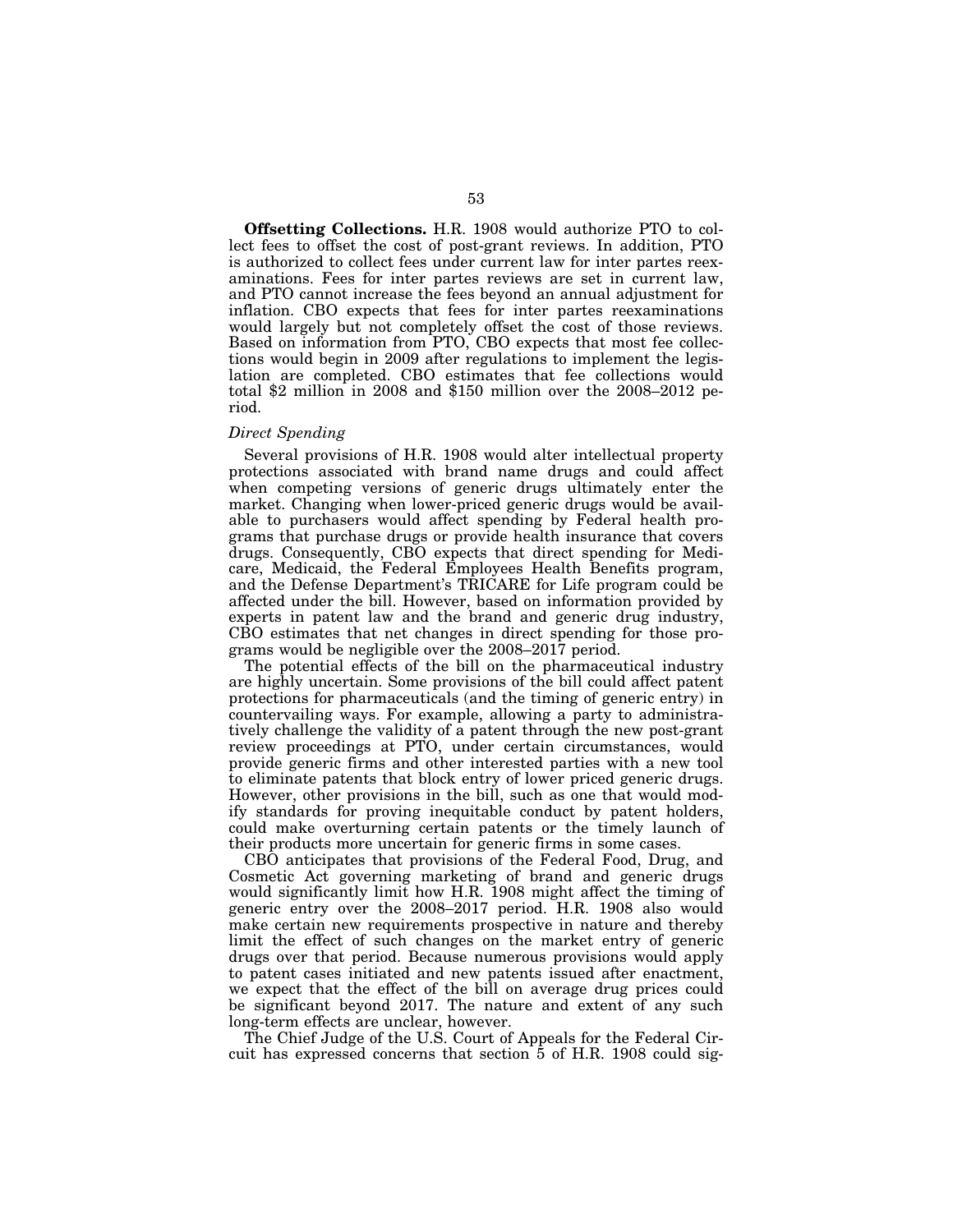nificantly lengthen patent trials and delay their final resolution.1 CBO expects that the provision relating to damages would infrequently apply to drug cases involving generic competitors and would apply only to cases initiated after enactment. Consequently, any potential budgetary effect from delaying resolution of pharmaceutical patents probably would not be significant over the next 10 years.

# *Revenues*

Enacting H.R. 1908 also could affect Federal revenues. Any change to the average cost for prescription drugs available on the market would affect the cost of premiums for private health insurance. CBO anticipates that changes in spending by private health insurance plans would cause a shift in compensation between taxable wages and tax-favored benefits, thereby affecting Federal revenue from income taxes and payroll taxes. However, because CBO estimates that enacting the bill would have a negligible net effect on the average price of drugs over the next 10 years, the net effect on Federal revenues would also be negligible over that period.

#### INTERGOVERNMENTAL AND PRIVATE-SECTOR IMPACT

H.R. 1908 would impose intergovernmental and private-sector mandates, as defined in UMRA, on certain patent applicants. The mandates include following new application requirements and prohibiting tax planning methods from being patentable.

#### *Required Search Reports*

The bill would direct the Patent and Trademark Office to establish regulations that would require certain patent applicants to submit a search report, analysis, and other information relevant to receiving a patent. Most patent applicants, including public universities, would be required to follow the new application process. The bill would exempt applications from micro-entities, as defined in the bill, from providing such reports and information. According to PTO, the cost for applicants to research and provide such information would be about \$5,000 to \$10,000 per search report; however, some applicants already provide similar information in their applications. Based on the number of patent applications per year, CBO expects that the direct cost to comply with the mandate would exceed the annual threshold for private-sector mandates established in UMRA (\$131 million in 2007, adjusted annually for inflation) in each of the first 5 years the mandate is in effect. CBO estimates that the costs to public universities of complying with the mandates would not exceed the annual threshold for intergovernmental mandates established in UMRA (\$66 million in 2007, adjusted annually for inflation).

#### *Prohibiting Tax Planning Methods*

The bill also would prohibit tax planning methods from being patentable. The prohibition would apply to any application for a new or reissued patent that is filed on or after the date of enactment. While the number of such applicants would likely be small,

<sup>&</sup>lt;sup>1</sup> Letter from the Honorable Paul R. Michel, U.S. Court of Appeals for the Federal Circuit, to the Honorable John Conyers Jr. and the Honorable Lamar S. Smith, Chairman and Ranking Member, respectively, of the House Comm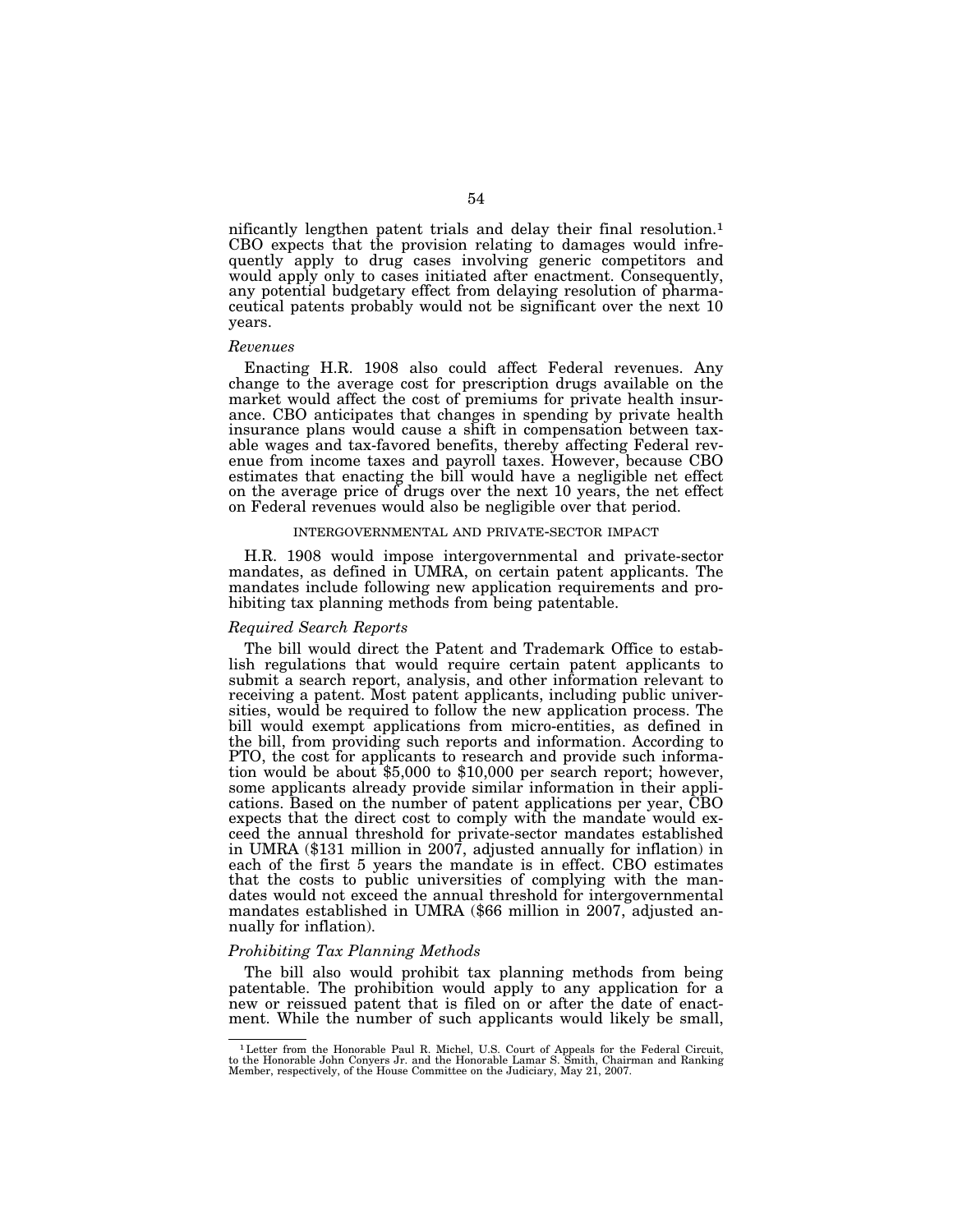CBO has no basis for estimating the net income that would be forgone by a patent applicant for not receiving a patent. Therefore, CBO cannot estimate the cost to private entities of complying with this mandate. CBO estimates that the costs of complying with this mandate for state, local, and tribal entities would be small.

# ESTIMATE PREPARED BY:

Federal Costs: Susan Willie (226–2860) and Julia Christensen (226–9010)

Impact on State, Local, and Tribal Governments: Elizabeth Cove (225–3220)

Impact on the Private Sector: Paige Piper/Bach (226–2960)

## ESTIMATE APPROVED BY:

Peter H. Fontaine Assistant Director for Budget Analysis

## PERFORMANCE GOALS AND OBJECTIVES

The Committee states, pursuant to clause 3(c)(4) of rule XIII of the Rules of the House of Representatives, H.R. 1908 will improve the quality of patents being issued by the USPTO, greatly reduce the abusive practices particular to patent litigation, and harmonize the United States patent system with the rest of the world.

#### CONSTITUTIONAL AUTHORITY STATEMENT

Pursuant to clause 3(d)(1) of rule XIII of the Rules of the House of Representatives, the Committee finds the authority for this legislation in article I, section 8, clause 8 of the Constitution.

#### ADVISORY ON EARMARKS

In accordance with clause 9 of rule XXI of the Rules of the House of Representatives, H.R. 1908 does not contain any congressional earmarks, limited tax benefits, or limited tariff benefits as defined in clause 9(d), 9(e), or 9(f) of Rule XXI.

#### SECTION-BY-SECTION ANALYSIS

#### SEC. 1. SHORT TITLE; TABLE OF CONTENTS

This section sets forth the short title of the bill as the ''Patent Reform Act of 2007'' and sets forth a table of contents.

#### SEC. 2. REFERENCE TO TITLE 35, UNITED STATES CODE

This section makes clear that amendments made by this Act are to made to title 35 of the United States Code, unless otherwise stated.

SEC. 3. RIGHT OF THE FIRST INVENTOR TO FILE

#### *Definitions*

In order to accommodate the change to a first-to-file patent system, Section 3(a) amends 35 U.S.C.  $\S 100$  to include definitions for terms that are used in the context of a first-to-file system. These definitions bring added clarity to the meaning and application of the terms. Terms added and defined include  $\S 100(f)$  "inventor",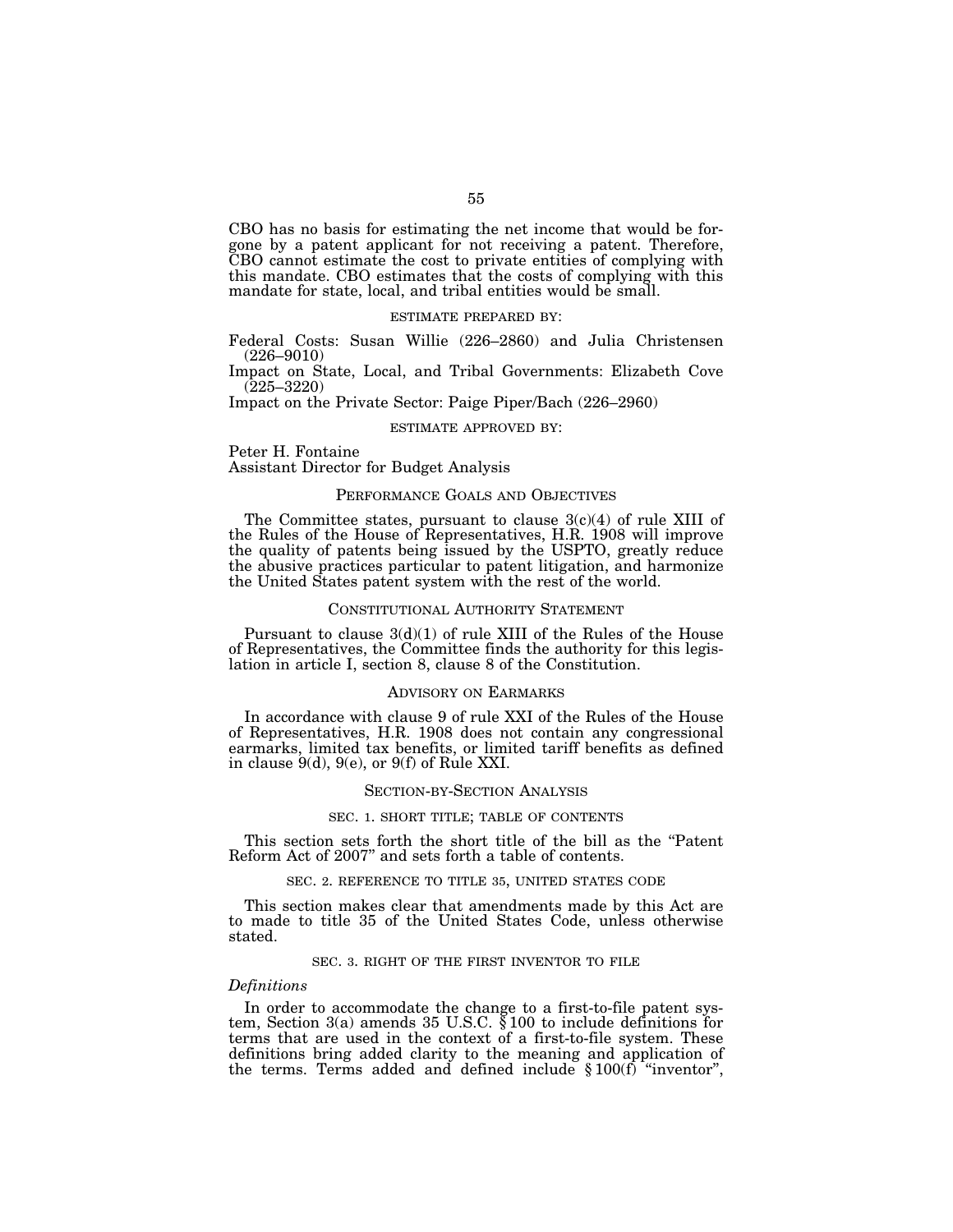$\S 100(g)$  "joint inventor",  $\S 100(h)$  "effective filing date of a claim in-

vention", § 100(i) "claimed invention", and § 100(j) "joint invention."<br>The term "inventor" refers to a single individual who has, working alone, invented or discovered an invention. In cases where two or more individuals are responsible for inventing or discovering an invention, the term inventor applies to all the individuals collectively.

The term "joint inventor" is applied to any one of the individuals who have invented or discovered an invention together. Such a term is necessary since the term inventor is used to refer to either a single inventor or, collectively, to all the joint inventors of an invention made or discovered by more than one person.

The "effective filing date of a claimed invention" as applied in  $§100(h)(1)$  is the date a patent application containing a disclosure of the invention is filed. The ''effective filing date for the claimed invention'' may also be the filing date of a previously filed application if the current application is entitled to a right of priority to an earlier provisional or foreign application under 35 U.S.C. §§ 119, 365(a) or 365(b), or is entitled to the benefit of an earlier filing date of a United States application under 35 U.S.C. §§ 120, 121 or 365(c) as provided by  $\S 100(h)(2)$ , so long as the application that is the basis of priority fully describes and enables the claimed invention.

The term "claimed invention" is any invention defined by a claim in a particular patent or patent application, as required by  $§112(b)$ as amended by this Act.

The term "joint invention" is an invention that is made from the collaboration of inventive endeavors of two or more persons working toward the same end and producing an invention by their collective efforts.

#### *Prior Art*

Section 3(b) substantially amends § 102, the definition of prior art and conditions for patentability. Broadly, the new  $\S 102(a)$  defines prior art while the new  $\S 102(b)$  establishes exceptions to  $§ 102(a).$ 

Under the new  $\S 102(a)(1)$ , the issuance of a patent is prohibited if the claimed invention was patented, described in a publication, in public use, or on sale before the effective filing date of an application claiming the invention. Pursuant to subparagraph (A), any of these acts operates as an absolute bar if done more than a year prior to filing. Such acts also operate as a bar under subparagraph (B) if done a year or less prior to filing, except for an inventor's own disclosure. Working together and as required in a first-to-file patent system, these two provisions establish that any prior art reference or disclosure (e.g., patent, publication, public use or sale) available before the effective filing date of an application that teaches or describes the invention may be used to defeat the patentability of the invention.

Under the new  $\S 102(a)(1)(B)$  the grace period that has traditionally been available in the Untied States is maintained. This inventor's grace period allows an inventor to make his invention publicly available, whether by publication, public use, or sale, up to 1 year prior to filing a patent application for the invention, without such activity being used as prior art against him. This grace period allows an inventor to assess the usefulness, marketability and practi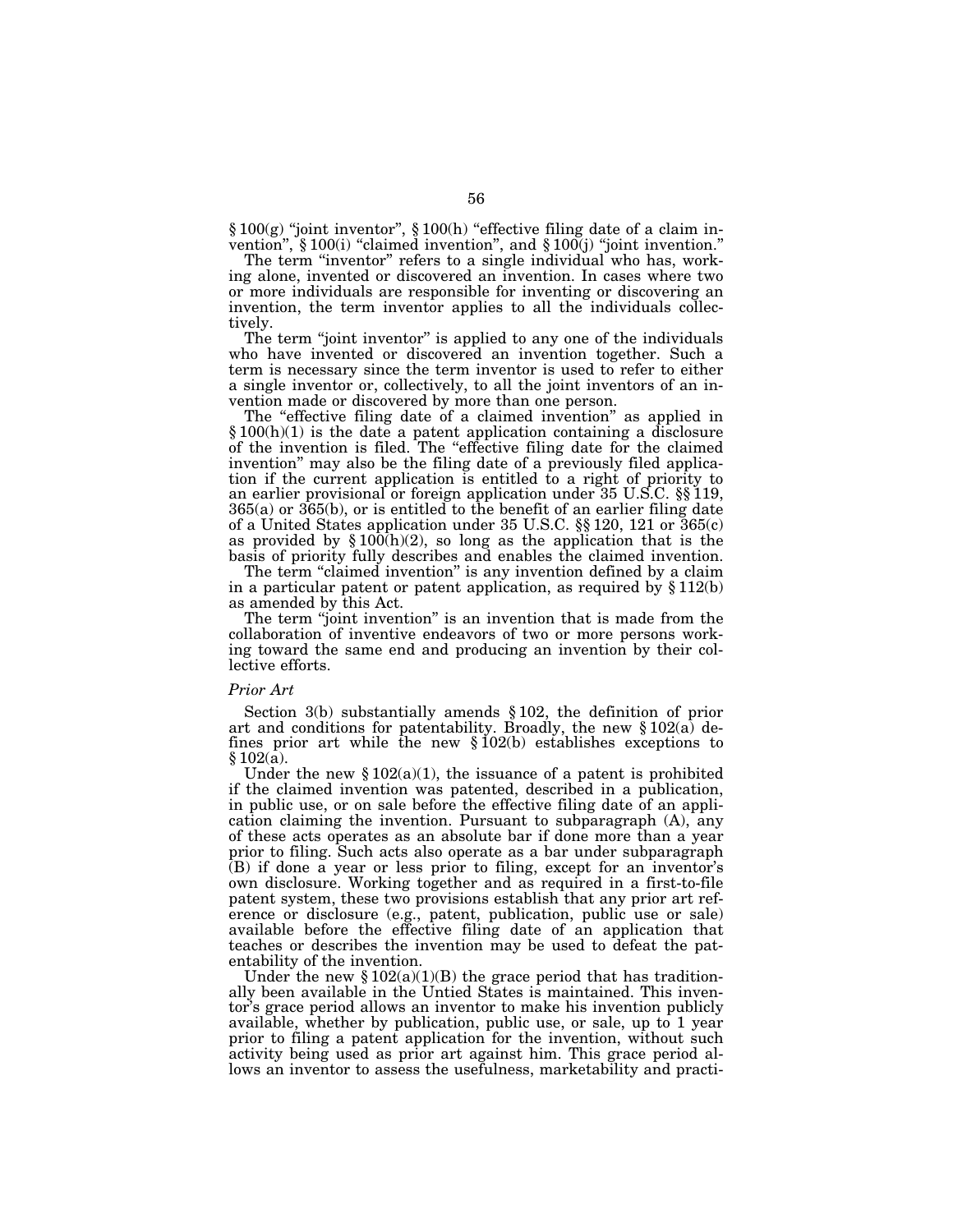cality of the invention for a limited period of time before undertaking the expense of obtaining a patent on the invention. The grace period is also very important for universities and nonprofit research organizations and will allow academic inventors to discuss or publish information concerning their invention without fear that such a disclosure would be used against their applications.

The Committee uses the current  $§ 102(b)$  as the template from which to define the scope of prior art in the Act, primarily because of how the terms ''in public use'' and ''on sale'' have been interpreted by the courts. The provisions of § 102(b) are meant to serve a set of very specific policy goals which include 1) encouraging inventors to file early for patent protection, 2) preventing inventors from extending their monopoly in the invention and 3) not taking away from the public what it justifiably believes is in the public domain. Additionally, there is nothing inherent in a first-to-file system that will deter inventors from making use of their inventions as trade secrets and then some time later filing a patent application for the invention. Thus, the maintenance of the "public use" and "on sale" definitions of prior art are needed to prevent such activity.

The Committee also chose to eliminate any geographical limitations placed on the ''in public use'' and ''on sale'' prior art found in the current § 102(b). These limitations were first created in an era where it took weeks to travel to other countries and information concerning inventions in other countries, was limited at best. Given advances in communications technology and transportation, the average person can learn as much about activities in a foreign land as he can learn about what is happening in his own neighborhood. As such, there is no longer a need to distinguish, for prior art purposes, between a public use or sale in this country versus one in another. Furthermore, most other countries do not limit prior art to domestic knowledge.

The new  $\S 102(a)(2)$  carries over the current  $\S 102(e)$  class of prior art, namely patents and patent applications not yet published.

#### *Exceptions to Prior Art*

While the Committee finds that the United States should make the switch to a first-inventor-to-file system, the Committee also recognizes that the limitations inherent in a strict first-to-file system may be too restrictive given the nature of invention discovery and development, even with the inventor's grace period provided in  $§ 102(\hat{a})(1)(B)$ . With this in mind, this Act incorporates a number of exceptions to prior art.

The first exception to prior art is provided by  $$102(b)(1)$ . This provision disqualifies any prior art under  $\S 102(a)(1)(B)$  if the same subject matter had already been publicly disclosed by the inventor (hereinafter ''first-to-disclose exception''). This exception effectively creates a first-to-disclose rule. If an inventor publicly discloses his invention, he preserves his priority to the invention even if there is intervening prior art between the inventor's public disclosure and the inventor's application for patent, provided that the application is made 1 year or less after the initial disclosure.

As a general rule in a first-to-file system, where two independent inventors come up with the same invention, priority will go to the first inventor to submit an application (new  $\S 102(a)(2)$ ). The ear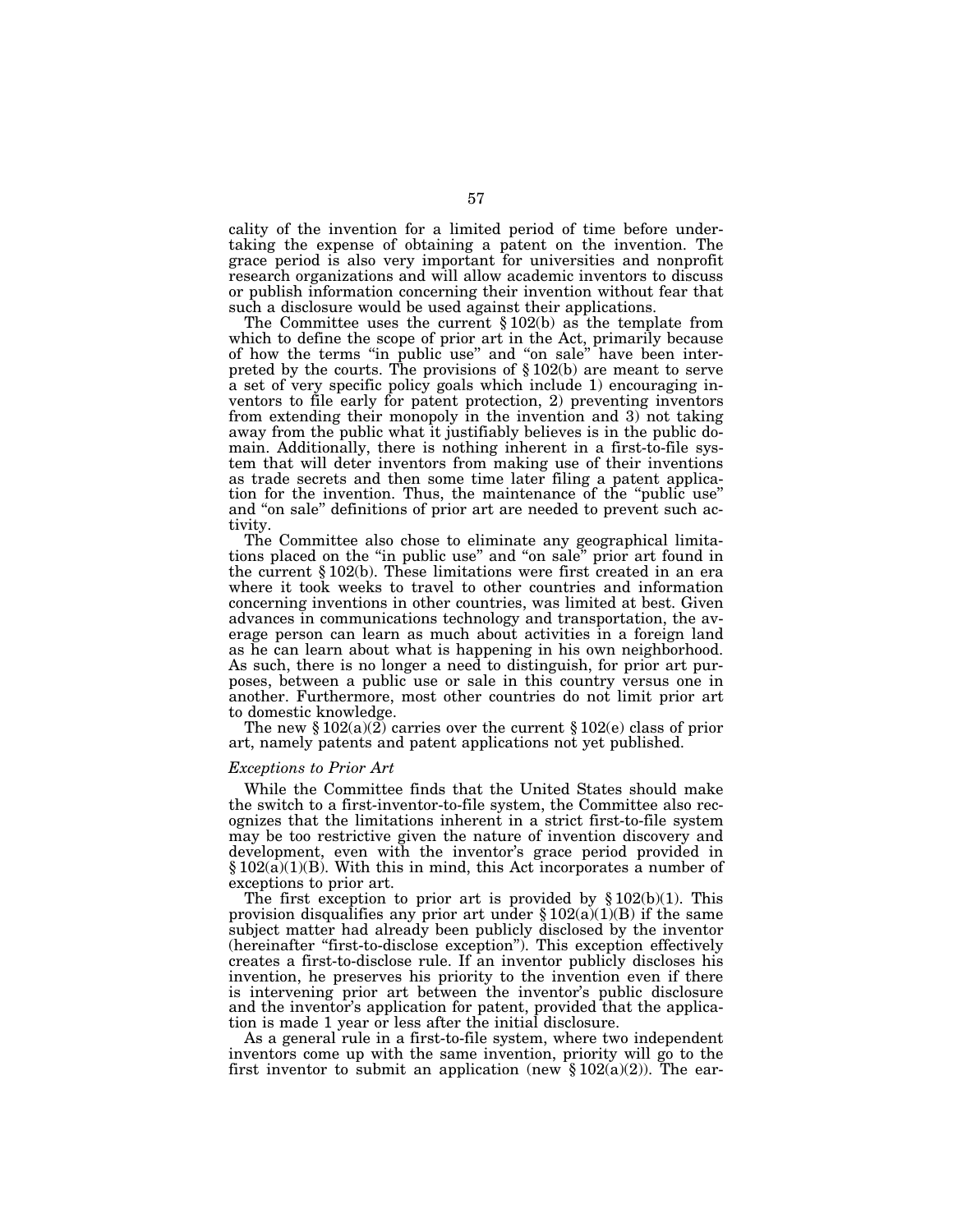lier, or "senior," application will operate as prior art against the later, or "junior," application and bar the second patent. However, new  $\S 102(b)(2)$  establishes several exceptions to  $\S 102(a)(2)$ .

First, if a senior application claims subject matter that was obtained directly or indirectly from a junior applicant who was the true inventor, the senior application will not qualify as  $\S 102(a)(2)$ prior art against the junior application. This is why the new ''firstto-file'' system is more properly characterized as a ''first-inventorto-file'' system. Second, if the subject matter of the senior application was publicly disclosed by the junior applicant before the senior application was filed, the senior application does not qualify as prior art against the junior one under § 102(b)(2). In this sense, the new "first-inventor-to-file" system is also a "first-to-disclose" system. Finally, under the new  $\S 102(b)(2)$ , a published patent or application under  $\S 102(a)(2)$  that normally would constitute prior art against a subsequently filed patent application, does not qualify as prior art against the subsequent invention if the published patent or application and the subsequent invention were owned by or subject to an obligation of assignment to the same entity as of the effective filing date of the subsequent patent application.

The new § 102(b)(3) carries over the Cooperative Research and Technology Enhancement (CREATE) Act of 2004 (108 P.L. 453; 118 Stat. 3596), originally codified in  $\S 103(c)$ . This re-codification establishes an exception to  $\S 102(a)(2)$  prior art in the possession of parties to a joint research agreement. Such prior art will not be counted against a subsequently filed application by the parties if the claimed invention was developed under a joint research agreement and has an effective filing date on or after the date of the joint research agreement.

The above provisions are illustrated by the following example. Inventor (I) delivers a paper at an academic conference on January 1, disclosing the subject matter of her invention. Colleague  $(C)$ learns the invention at the conference and publishes a paper on the same subject matter on August 1. Thereafter, C files a patent application on October 1. I files her own application on December 1. Is either I or C entitled to a patent?

I's disclosure at the conference would ordinarily constitute prior art under § 102(a)(1). Because it was disclosed less than 1 year prior to filing (by both I and C), it is covered by  $$102(a)(1)(B)$ , which exempts it as prior art for I ("disclosures made by the inventor ") but not for C. It will defeat C's patent application, but not I's.

C's publication on August 1 would also ordinarily constitute prior art for both I and C. Yet, it is excluded for C by  $\S 102(a)(1)(B)$  and for I by the same paragraph (disclosure ''by others who obtained the subject matter disclosed directly or indirectly from the inventor ''). If C were an independent inventor and did not obtain the subject matter from I, C's disclosure by publication on August 1 would still not operate as prior art against I because of the exception in  $§102(b)(1)$  (earlier disclosure by inventor). An independent disclosure will not operate as prior art if the applicant had disclosed first (within 1 year of her filing).

C's patent application on October 1 will also operate as prior art against I pursuant to  $\S 102(a)(2)$  because it was effectively filed before the filing date of I's application. However, since the subject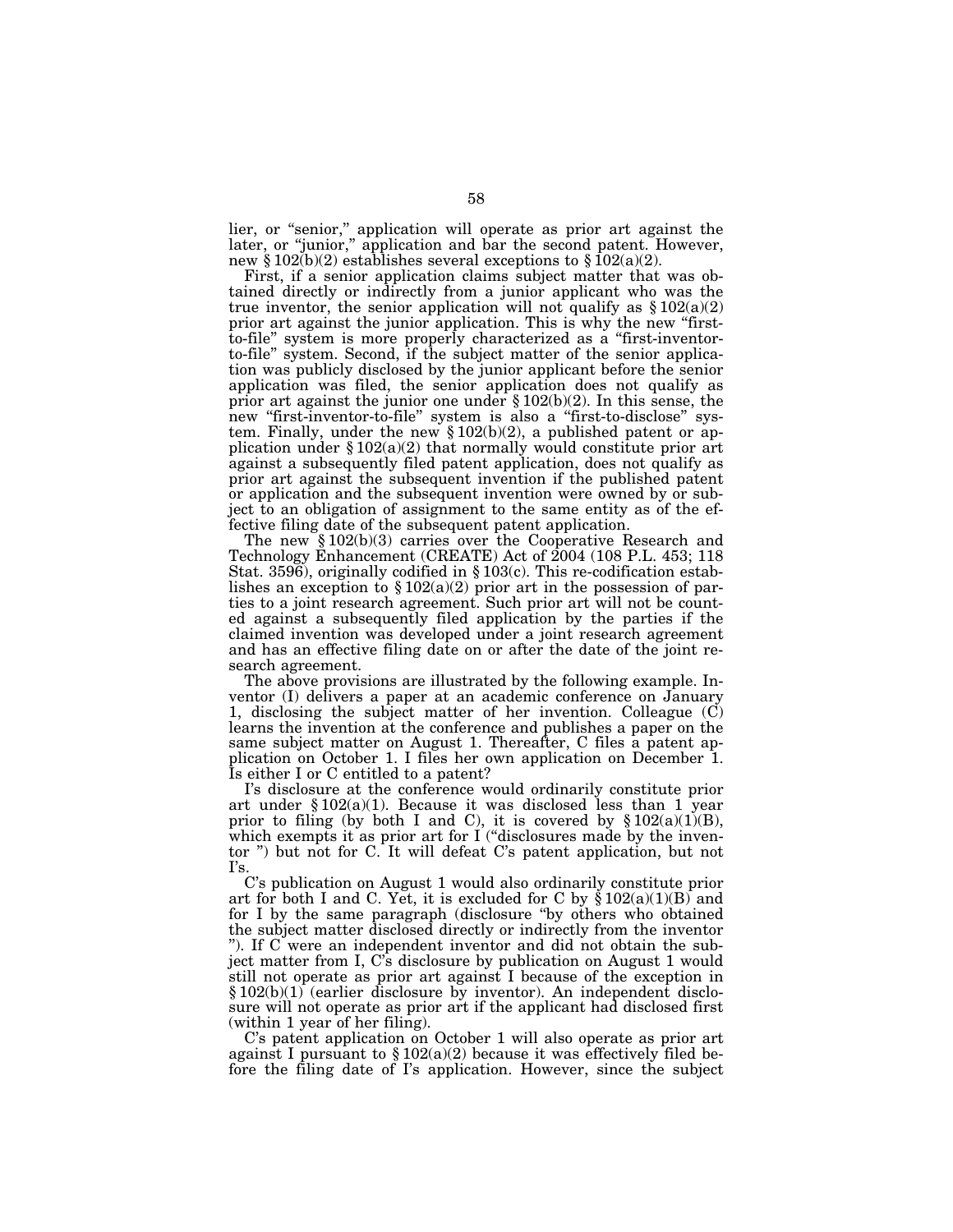matter in C's application was obtained from I,  $\S 102(b)(2)(A)$  prevents it from operating as prior art. Even if C obtained the subject matter independently, and not from I, C's application will not serve as prior art because of the exception in  $\S 102(b)(2)(B)$ . That is because I publicly disclosed her invention before C filed.

In summary, because of the "grace period" in  $\S 102$ , none of the events prior to I's filing on December 1 will operate as prior art as to I. C's application, however, is barred. He may have a grace period for his own disclosures, but not for earlier disclosures by another inventor. Even if C were not barred, I could initiate a derivation proceeding against him under § 135(a). Upon proof that C derived his invention from I, I would be awarded the patent.

It's right to a patent over C is illustrative of the difference of a pure "first-to-file" as opposed to "first-inventor-to file" system.

### *Changes to Obviousness*

Section 3(c) repeals  $\S$  103(b) & (c) and amends the definition of obviousness so that obviousness is measured as of the date of application for the claimed invention instead of the date of invention.

#### *Derivation Proceeding*

In order to address concerns that a first-inventor-to-file system may make it easier for an invention to be misappropriated from the true inventor, section 3(i) replaces the current interference proceeding in § 135(a) with a new derivation proceeding that will allow a true inventor to challenge an earlier applicant's right to patent. This is a formal administrative proceeding that provides an applicant the opportunity to show that another, earlier applicant claiming essentially the same invention, actually derived the invention from the requester, thus removing the earlier application or patent as prior art under the exception set forth in  $\S 102(b)(2)(A)$ .

Under the amended  $\S 13\overline{5}(a)(1)(A)$ , an applicant requesting a derivation proceeding must set forth the basis for finding that an earlier applicant misappropriated the claimed invention and without authorization filed an application claiming such invention. Also the request must be filed within 12 months of the date of first publication of an earlier application or issuance of a patent on that application, whichever is first, covering a claim that is the same or substantially the same as the claimed invention.

Under  $§ 135(a)(1)(B)$ , the Director is to determine whether the basis set forth under  $\S 135(a)(1)(A)$  has been met. Under  $\S 135(a)(2)$ , the Patent Trial and Appeal Board (PTAB) shall determine the right to the patent and issue a final decision thereon. Under  $§$  135(a)(3), the Board may defer action on a request for a derivation proceeding until 3 months after a patent is issued on the earlier-filed application. As per  $\S 135(a)(3)$ , the Board's decision concerning the merits of the positions advanced during the derivation proceeding will serve as the final decision by the USPTO as to who has the right to patent. The losing party may appeal to the Federal Circuit.

While a derivation proceeding may appear to have some similarity to an interference proceeding, its purpose is not to determine who invented first. The only concern of a derivation proceeding is whether one applicant obtained the subject matter from the other, and is therefore not a true inventor of that subject matter.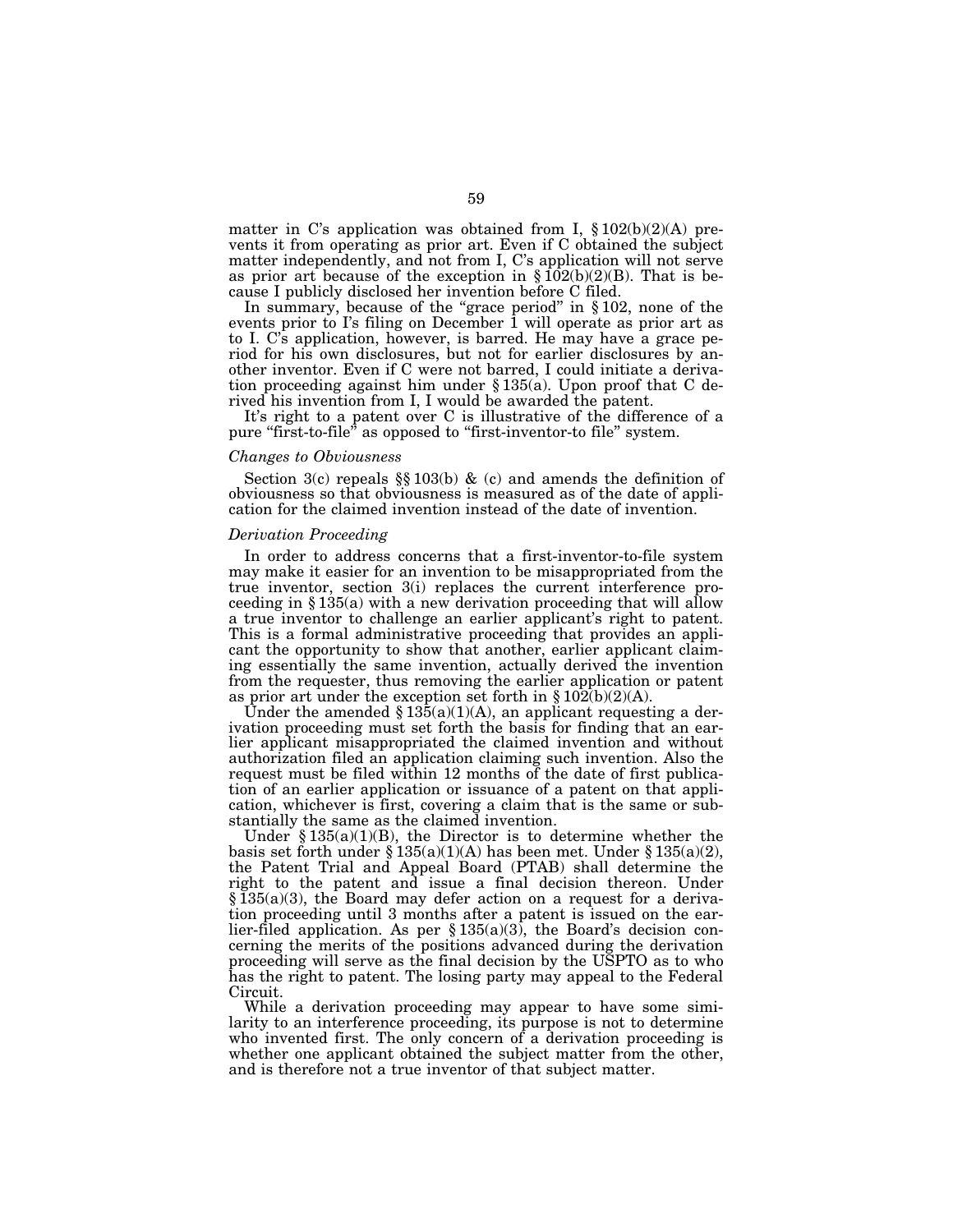# *Condition on Implementation of Section 3*

Section 3(k) contains the effective date for this section. The adoption of the "first-inventor-to-file" system is delayed until 90 days after the President certifies to Congress that other ''major patenting authorities'' have adopted a grace period substantially similar to the one contained in this section. As of time of adoption of this report, neither the European Patent Convention nor Japanese patent law provide a grace period. The beneficial effect of the grace period provided to United States filers by this section could be lost should they also seek patent protection in Europe or Japan, which are the most frequent destinations for international filings by United States nationals. The Committee believes that in this limited instance and with Congressional oversight, the Executive is the appropriate body to determine whether other countries have sufficiently conformed their patent laws to the grace period under this section. The Committee is providing section 3(k) as guidance to the President, by defining "major patenting authorities" to mean the patenting authorities in Europe and Japan. This is not meant to require that every European country adopt a grace period. Rather, it is sufficient if the European Patent Office and the patent offices of Germany and the United Kingdom do so. Nor must their grace periods operate exactly as in this section, or define exempt prior art in precisely the same way.

# *Review of Effects of Section 3 Amendments*

Section 3(l) mandates that the Undersecretary of Commerce for Intellectual Property and Director (hereinafter ''the Director'' of the Unites States Patent and Trademark Office (USPTO) conduct a study on the effectiveness and efficiency of the amendments made by this section, and submit to the Committees on the Judiciary of the House of Representatives and the Senate a report on the results of the study. The report must include any recommendations the Director may have on amendments to the law and any other recommendations the Director may have with respect to the firstinventor-to-file system as put into effect by the amendments in this section. The first such study must be done not later than the end of the 7-year period beginning on the effective date of this section as set forth in subsection (k). The study must be repeated at the end of every 7-year period after the date of the first study. It is the opinion of the Committee that the amendments in section 3 of the bill serve to implement a fundamental change in the operation of the United States patent system. Such change, while well-reasoned, requires a mechanism for monitoring its long-term effects.

# SEC. 4. INVENTOR'S OATH OR DECLARATION

Section 4 amends §§ 115 and 118. As amended, § 115(a) requires that z patent application include the names of the inventors of any invention claimed in the application, and that inventors sign an oath or a declaration in lieu of oath. Section 115(a) also requires that the inventor of each claim in the patent application execute an oath or declaration for the application. An oath or declaration must be executed by every inventor in the case where an invention has more than one inventor.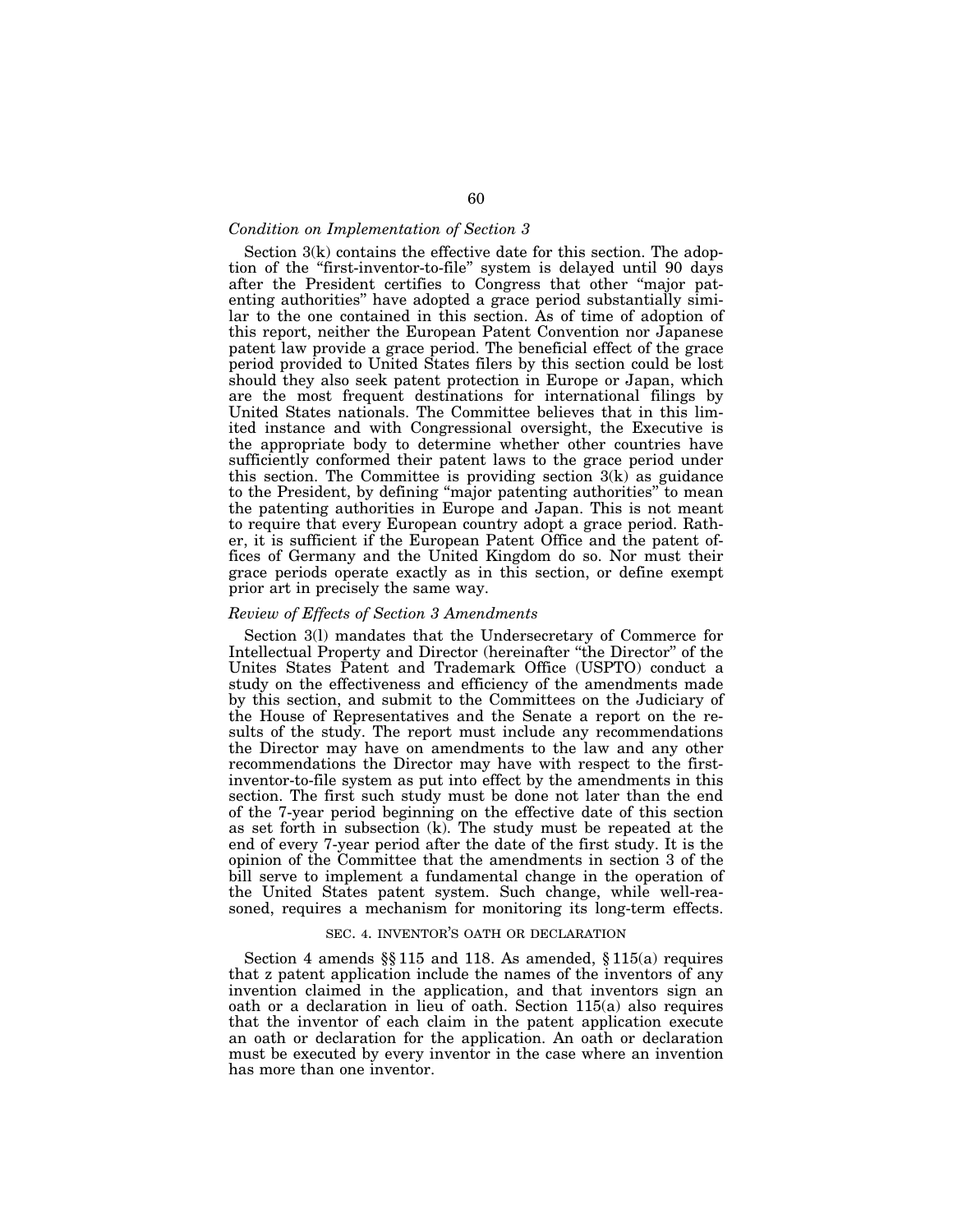Under  $§ 115(b)$  the oath or declaration required under  $§ 115(a)$ must state that the application was made or authorized to be made by the affiant or declarant, and that such individual believes himself to be the "original" inventor of the claimed invention. This change partly reflects a change to a first-inventor-to-file system, because the affiant or declarant no longer has to state that he believes himself to be the ''first'' inventor of the claimed invention. Under  $§ 115(c)$ , the Director of the USPTO is allowed to require additional information related to the inventor or invention to be included in the oath or declaration.

Under  $§ 115(d)(1)$ , the requirements of  $§ 115(b)$  and (c) may be met through a substitute statement in lieu of an oath or declaration under certain circumstances. These circumstances are listed in  $§ 115(d)(2)$ , and include times where the inventor is dead, is legally incapacitated, or cannot be found or reached after a diligent effort. Section  $115(d)(2)$  also allows a substitute statement to be submitted in lieu of an oath or declaration when an inventor has an obligation to assign his rights to the invention but refuses to make the oath or declaration required by  $§ 115(a)$ . Today, many inventions are made by employee-inventors who have assigned to their employers, in contract or other terms of employment, the rights to any inventions they make in connection with their employment. Or an employer may claim rights to an invention by implication. Where such a relationship exists, this change will prevent an employee-inventor from withholding his oath or declaration as a means to delay or prevent an employer from seeking patent protection of an invention created by the employee-inventor, or as a means to negotiate remuneration from the employer. Under  $§ 115(d)(3)$  the substitute statement must identify the individual with respect to whom the statement is made (i.e., the inventor or joint inventor) and set forth the permitted circumstances that are the basis for filing the statement (e.g., the inventor has an obligation to assign his invention but refuses to sign the oath or declaration). The Director of the USPTO is authorized to require additional information to be included in the substitute statement. In cases where assignment is alleged, the Committee expects the Director to require evidence showing the assignment.

To provide further flexibility, § 115(e) allows an individual who is under an obligation to assign the invention to make the statements required under  $\S 115$  (b) and (c) in the assignment document, rather than making the statements in a separate filing. Amended § 115(e) exempts individuals from the requirements of the section when they file an application that claims priority under § 120 or § 365(c) if the requirements of this section were met in the earlier application. Finally, amended § 115 prohibits the USPTO from issuing a notice of allowance under § 151 until the conditions of this section are met, thus defining the time at which the conditions must be met by the applicant(s) as anytime prior to the issuance of a notice of allowance.

Section 115(f) requires, as a condition before a notice of allowance is provided, that the applicant has filed each required oath or declaration under  $\S 115(a)$ , or substitute statement under  $\S 115(d)$ , or has recorded an assignment meeting the requirements of  $§ 115(e).$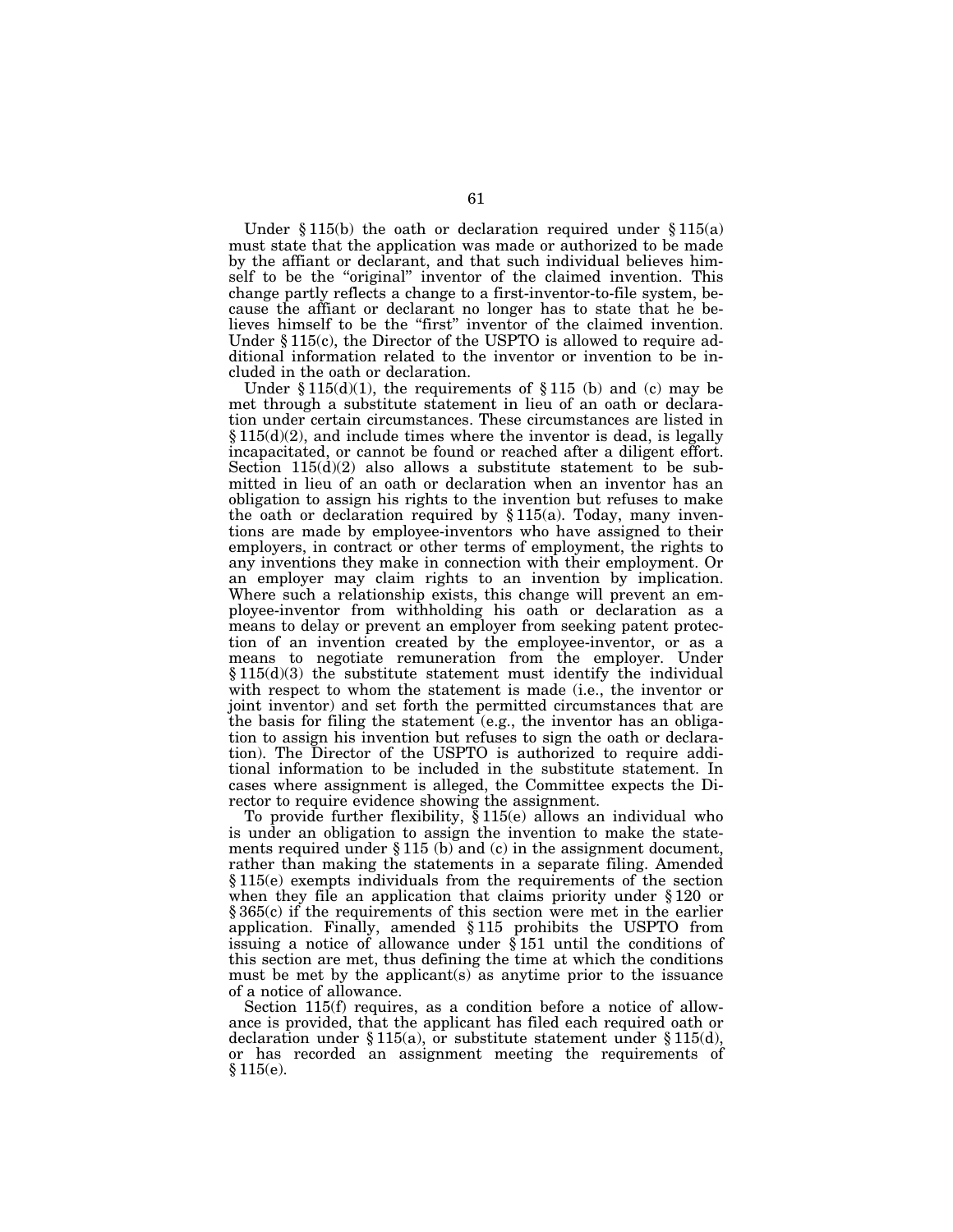Section  $115(g)$  allows an applicant to forgo the requirements of § 115 if the application is claiming priority based on a continuation application under § 120 or a foreign filed application under § 365 and the earlier application meets the requirements set out in § 115 (a), (d) or (e).

Section  $115(h)(1)$  allows changes to be made to any statements filed under § 115. If the change includes naming one or more additional inventors, the Director will establish regulations that guide how such a change is to be made. However, under § 115(h)(2), no supplemental statement shall be required if an oath or declaration under  $§ 115(a)$  or an assignment under  $§ 115(e)$  is already executed. Section  $115(h)(3)$  provides that no patent shall be invalid or enforceable if the requirements of § 115 are not met. However, willful false statements may still serve as a basis for making unenforceable patents that are acquired by means of inequitable conduct as defined in § 282.

Section 115(i) requires that any declaration or statement, including oaths, include an acknowledgment that any willful false statement is punishable by fine or imprisonment, or both, under 18 U.S.C. § 1001. This is to ensure that all inventors and/or applicants are held accountable for making any statements they know are false in an oath or declaration, or a substitute statement or assignment that is intended to be in lieu of an oath or declaration as permitted under § 115.

As amended, § 118 will permit a person to whom the invention is assigned, or to whom the inventor is under an obligation to assign the invention, to apply for a patent on the invention without having to show that the inventor cannot be found or reached, or has refused to execute the application. Also, under the amended § 118, a patent issuing from an application filed by anyone other than the inventor will be issued to the real party in interest, with notice to the inventor. In most cases, the real party in interest will be the person to whom the patent is assigned. This change will have little impact on the rights of the inventor who has already given up his rights to the invention by having assigned his rights to the applicant, and should increase the flexibility and efficiency with which an assignee may file a patent application on inventions made under the assignee's auspices. As amended, § 118 will harmonize U.S. patent law relating to who can file a patent application with the laws of most if not all foreign patent agencies.

## SEC. 5. RIGHT OF THE INVENTOR TO OBTAIN DAMAGES

## *Apportionment of Damages*

Section 5(a) amends 35 U.S.C. § 284. As amended, § 284(a) maintains the current option between lost profits and other measures, not less than a reasonable royalty, as the basis for damages. The Committee does not intend to change or affect the ways courts and juries award damages for lost profits. The changes in the bill are addressed to awards of damages based on a reasonably royalty theory. Further, the plaintiff is still entitled to compensatory damages "together with interest and costs as fixed by the court."

Generally, newly added  $\S 284(b)$  is applicable whenever "reasonable royalty'' is used to determine damages. Paragraph (1) governs how a reasonable royalty is to be calculated. It prescribes three es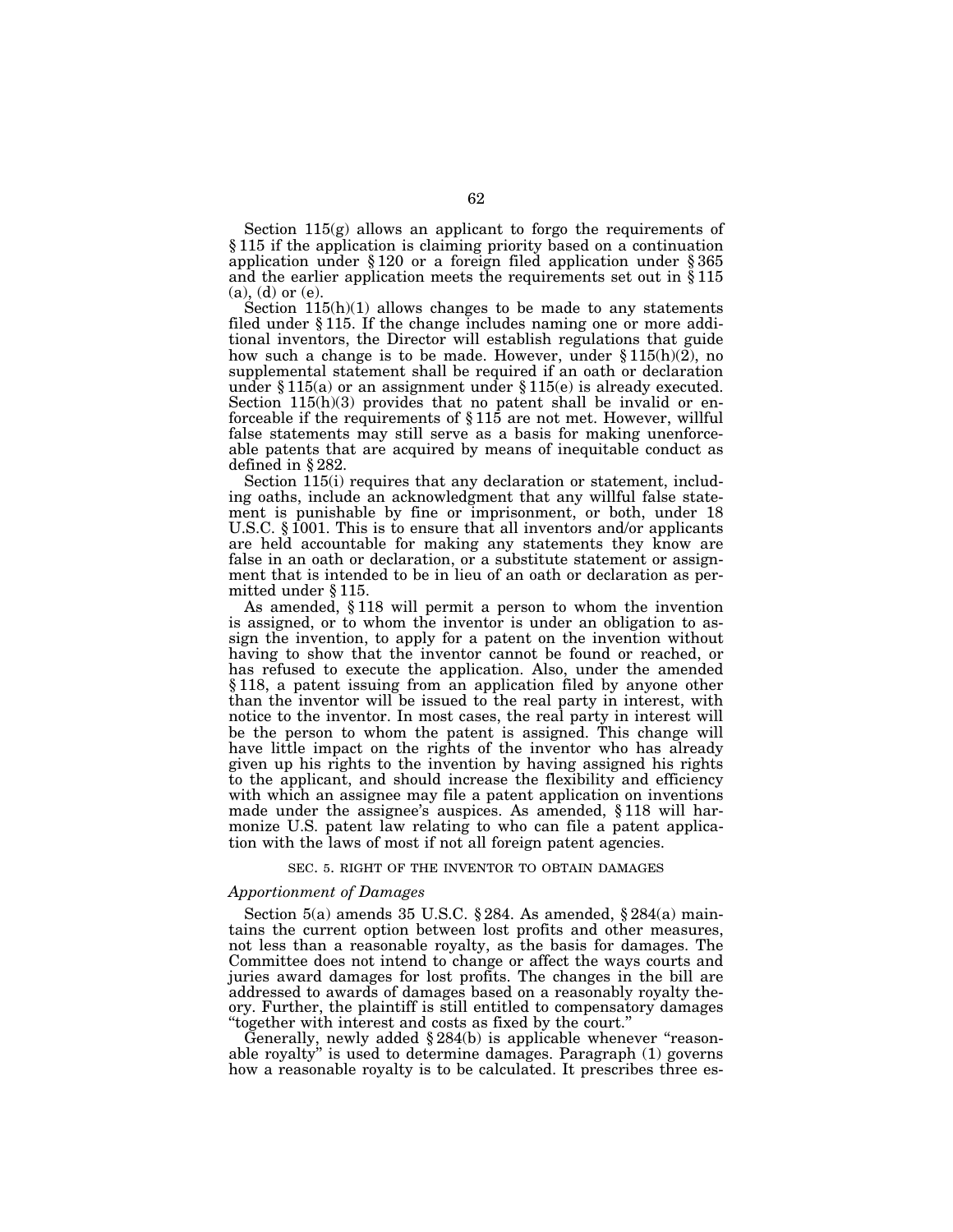sential steps. First, the court must affirmatively determine which of the specified alternative methods of calculating a reasonable royalty will be used. Next, the court must identify which factors (e.g., from among the 15 *Georgia-Pacific* factors or any others) are relevant to the selected calculation method. In these first two steps, the court acts as gatekeeper, identifying for the jury (or for the court's own consideration) the applicable methodology and the factors that are both relevant under that methodology and supported by the evidence in the case. Finally, the court or jury may rely only on the selected method (or methods) and only those factors specifically identified as relevant and supported by the evidence presented in calculating the amount of reasonable royalty. Merely providing a list of the *Georgia-Pacific* factors to the jury, as often occurs now, would be insufficient and impermissible under the revised § 287(b) unless the court explains on the record why only that approach can produce a just damages award and is necessary in the interest of justice.

Paragraphs  $(2)$ ,  $(3)$  and  $(5)$  of  $\S 284(b)$  provide different approaches to the determination of a reasonable royalty. The court will select the methodology that best suits the facts of the case and the patent-in-suit. The Committee expects that paragraphs (2) or (3) will apply in many of cases. However, where neither of those methods is capable of achieving the standard set out in subsection (a) (''a reasonable royalty for the use made of the invention by the infringer ''), then the court may use the alternative provided by paragraph (5).

The Committee anticipates that courts will perform their gatekeeping function by conducting a hearing outside the presence of a jury in cases tried to a jury for the purpose of reviewing the evidence that the parties plan to introduce relating to calculation of damages. After assessing the admissible evidence relating to reasonable royalty, the court will (1) determine the applicable methodology and factors relevant under that methodology and explain on the record the reasons for its determination; and (2) permit the parties to put before the jury only the evidence relevant to the methodology and factors determined to be applicable by the court. This will prevent confusion of the jury that likely would result from the introduction of misleading or irrelevant evidence. Making these determinations part of the record will facilitate review, both by the court on a post-trial motion and on appeal.

Although individual judges should determine what is appropriate based on the facts of the case before them, it would be preferable for the analysis to occur earlier in the process rather than later. Evidence presented in support of a reasonable royalty award often will include experts' economic analysis of three relevant sets of commercial considerations aimed toward establishing ''a reasonable royalty for the use made of the invention by the infringer''—

- the value of the actual invention (its "specific contribution over the prior art'');
- the impact of the actual invention, if any, on supply of and demand for a product or process incorporating the invention; and
- any collateral effects, such as cost savings, increased efficiency in production, lower distribution cost, etc.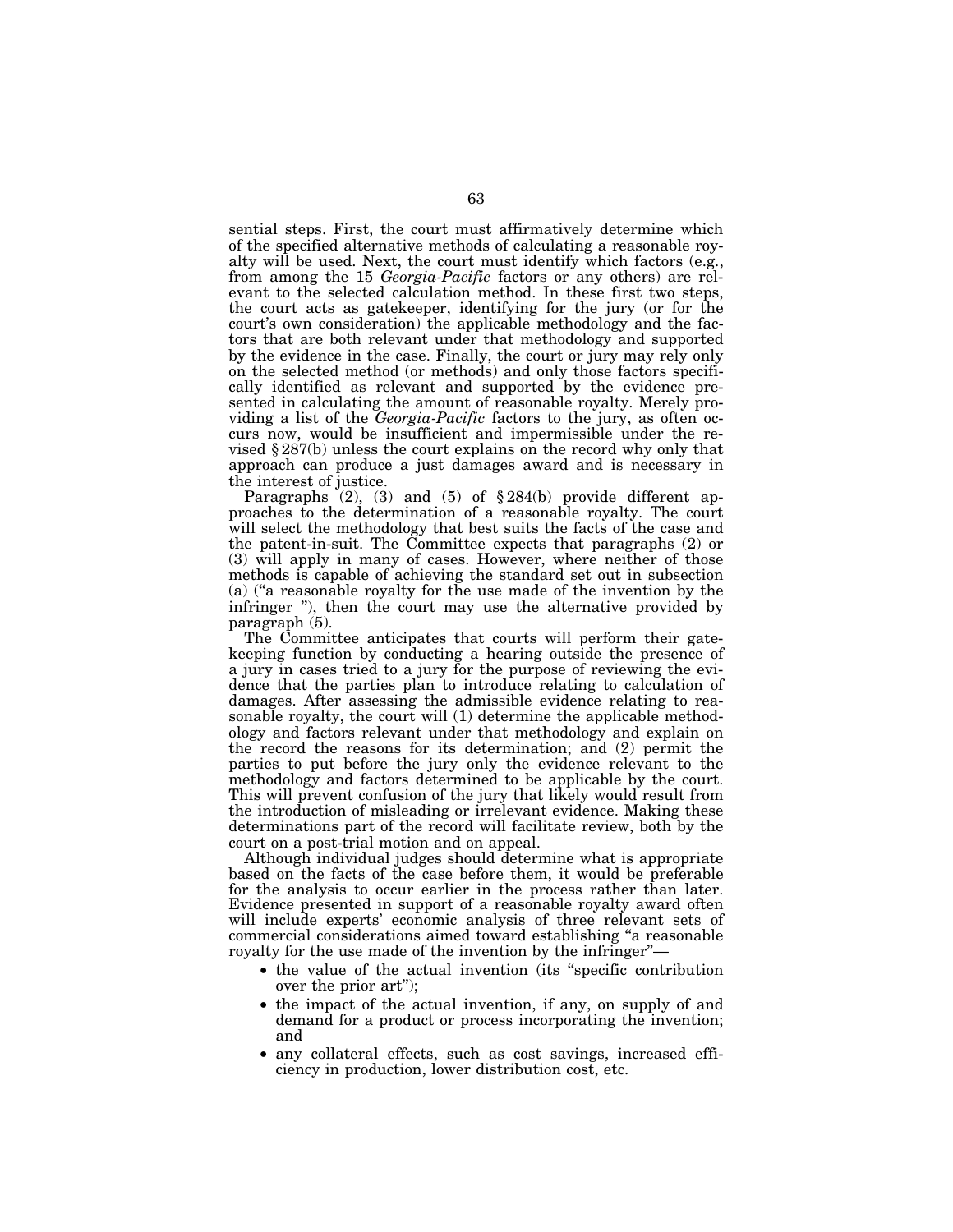Expert testimony may include opinion testimony on development costs, production costs, cost associated with re-engineering, the market size, changes in both supply and demand directly attributable to the invention, evidence of specific consumer reliance on the invention and other microeconomic analyses. This evidence, when appropriate, may include previous licensing of the actual or related inventions, accounting for variations in the terms and conditions of such licenses. Finally, if available, evidence may be taken on the economic value of non-infringing alternatives to the actual invention.

As amended, § 284(b)(2) provides for apportionment of damages as the first of three alternative mechanisms for calculating reasonable royalty. This paragraph requires the court to conduct an economic analysis of the infringing product or process and determine what portion of its value is properly attributable to the invention. Expert testimony typically would focus on the value of the invention as such, separate and apart from the economic value of the product or process that may incorporate the invention. It would do so by a process of identifying the elements of the invention that render it patentable and the economic value properly attributable to those elements. The economic valuation should identify the specific value of the invention's inventive steps as such, separate and apart from other technologies and elements (the "prior art ") with which it may be associated. Finally, from the infringing product or process's overall value, the court must exclude ''the economic value properly attributable to the prior art'' and the ''other features or improvements, whether or not themselves patented, that contribute

economic value to the infringing product or process.'' For example, in a case alleging that the patent-in-suit was infringed by a particular aspect of a GPS navigation system incorporated in an automobile, the economic analysis would focus on determining the incremental value contributed by the particular aspect of the GPS system attributable to infringement of the actual invention embodied in that patent; it should exclude the value contributed by the other GPS technology, as well as the value of the car as a whole, its engines, body, steering system, seats, drive train, windows, etc. Similarly, an invention permitting a bank's customers to round up their debit card or credit card charges to even dollars and automatically transfer those cents into a savings account, should not be valued on the basis of banking services generally such as savings, debit card use or brokerage but rather on the incremental value attributable to the rounding up/transfer process itself.

Accordingly, paragraph (2) directs the use of an objective method to measure a patent's value for damages purposes. Inventors should be rewarded for their ''inventive contributions;'' they should not be rewarded for others' innovations (even where incorporated into the patent) or for market success properly attributable to the overall commercial context in which the invention is used, except as provided under paragraph (3).

As amended,  $\S 2\dot{8}4(b)\dot{8}$  permits courts to use the "entire market" value'' rule in calculating damages when the prerequisites for use of that standard are met.

The "entire market value" rule is the corollary of apportionment. Where separate unpatented products operate as a functional unit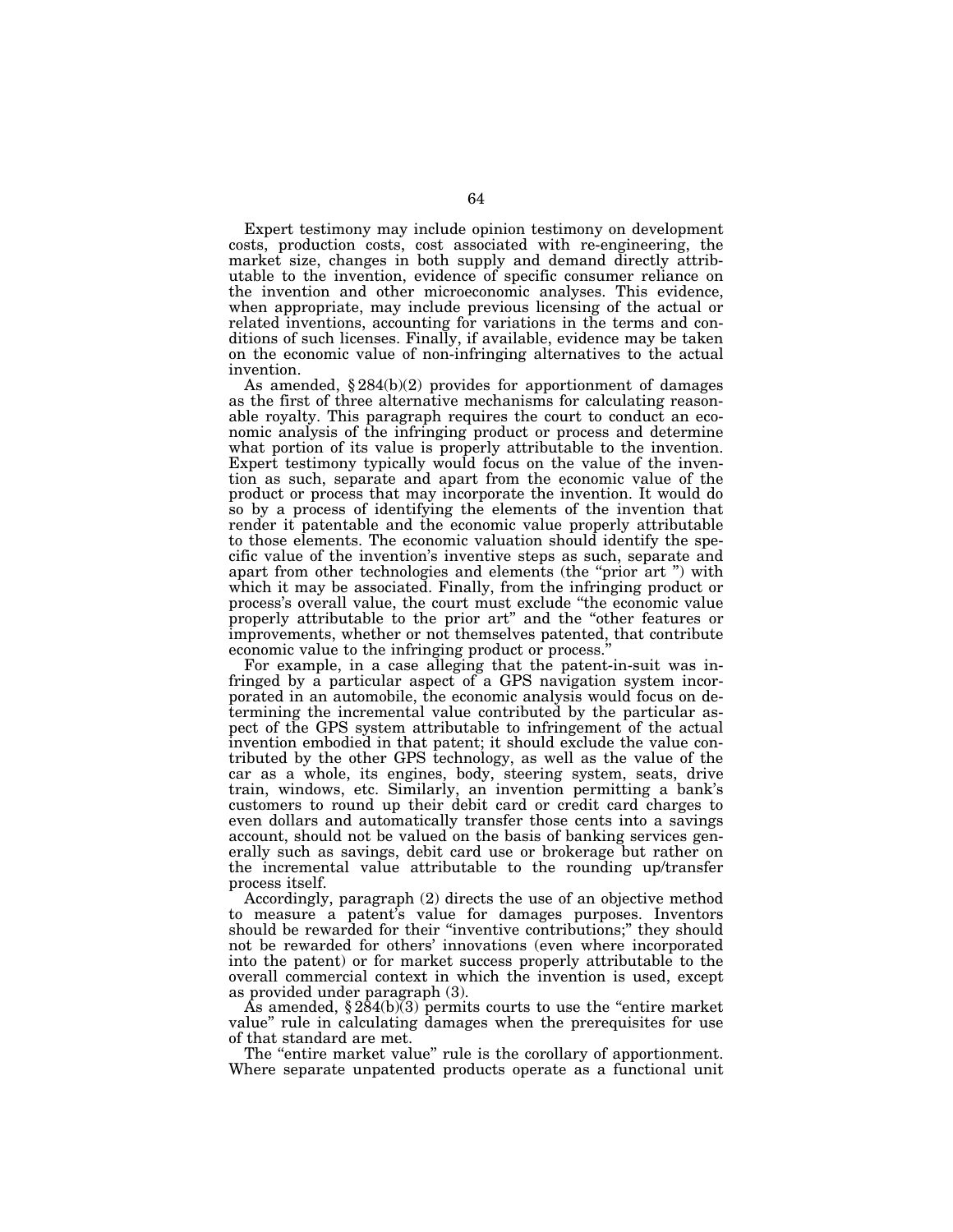with the infringing product, or the infringed component serves as the basis for customer demand of the functional unit, damages may be based on the ''entire market value'' of the combination. See *Rite-Hite Corp. v. Kelley Co.,* Inc., 56 F.3d 1538 (Fed. Cir. 1995) (in banc). The rule applies most often in the case of accessory items which form a single functional and marketable unit with the infringing product. After-market "convoyed" sales can also be included. See *Juicy Whip, Inc. v. Orange Bang, Inc.,* 382 F.3d 1367 (Fed. Cir. 2004). In both cases, defendant's profits on separate, noninfringing, products may be included in the damages base if the market demand for them is determined by the infringed invention.

The test for determining whether the infringed component drives the market demand for the overall product or combination is refined by  $§284(b)(3)$ . "[T]he patent's specific contribution over the prior art [must be] the predominant basis for market demand for an infringing product or process.'' The ''specific contribution'' requirement focuses the inquiry on whether the innovative element of the patented product is the basis for customer demand, rather than non-innovative (prior art) features that just happen to be claimed in the patent. This complements the purpose of paragraph (2) to award a patent holder for his true contributions, rather than for technologies defendant could have incorporated without infringing.

In using the term "predominant basis," the Committee did not intend to imply that the invention should be the one and only factor that leads all consumers to make their purchase decisions. Rather the intent of the Committee is to ensure that this test is met only when the invention is the factor determining marketplace acceptance, not in the sense that it is the only relevant factor but in the sense that, based on the facts presented, the invention's specific contribution over the prior art (and not other factors) drives marketplace demand for the product or process which incorporates it.

Typical examples of situations where the patented contribution may distinguish over the prior art include pharmaceuticals. Often the only reason to purchase a drug is the patented active chemical agent for a drug or a treatment. In such cases, the invention is the very reason why customers purchase the product. In the case of a patented cholesterol-reducing chemical dispensed in the form of a pill, the customer has little interest in the binders, buffers, starches or coloring associated with the pill. The sole reason for the demand is the therapeutic effect. Similarly, when the invention is a new methodology for dispensing medication, such as insulin, the dispenser itself, for example an inhaler, may be the sole reason for customers to demand the medication in that form.. As a general rule, for products with one or two key distinct features which are the actual invention, it should be relatively easy to establish that the entire market value rule applies. However, with respect to products that have many constituent components, such as software and integrated circuits, it should rarely apply.

The codification of the "entire market value rule" at  $\S 284(b)(3)$ does not otherwise change the operation of the rule as it pertains to convoyed sales (''the products or processes involved '') so long as they satisfy the customer demand created by infringing use of the patent-in-suit.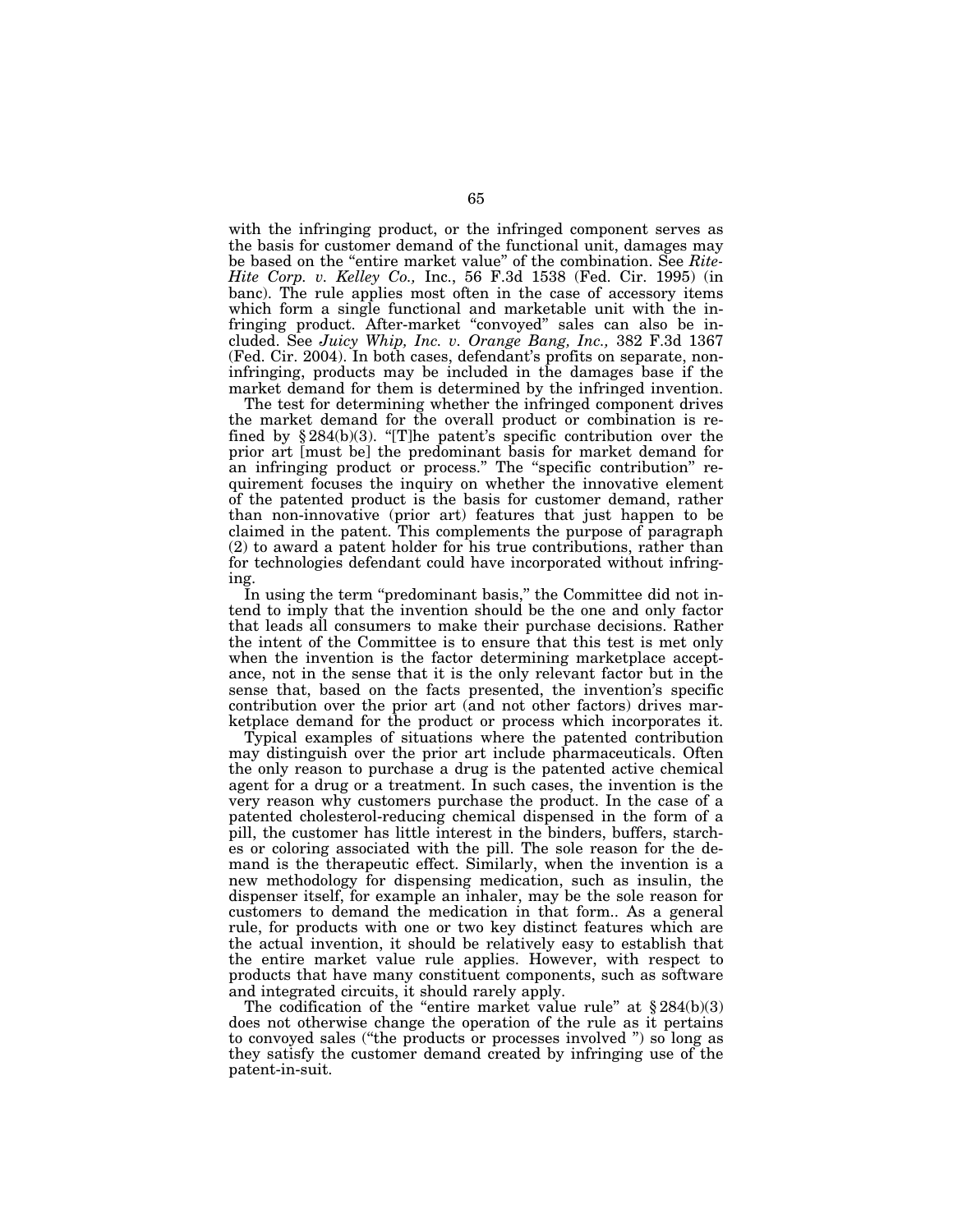The amended  $§ 284(b)(4)$  applies to damages measures under  $§ 284(b)(2)$  and (3); it is not an independent method that can be used as an alternative to them. It reflects the reality of modern technology, that innovation may lie simply in combining prior art in novel, non-obvious and useful ways. In such cases, the value of the invention may lie in increased functionality or enhancement of the prior art due to the inventive combination.

Thus, in determining an invention's ''specific contribution over the prior art'' (i.e., the value of the patented innovation), in the case of a combination, a court should not simply exclude the values of previously known elements. Some of that value may be attributable to the invention and is properly part of plaintiff's damages base. One example provided to the Committee was that of a telephone. Its inventor (Alexander Graham Bell) mostly combined preexisting products in a novel way. If the separate value of each component preexisting in the prior art was simply subtracted from the overall value of the telephone, there would be nothing left that could be attributed to the novel combination (the patented invention). Clearly, the combination increased the value of the coils, wires, amplifiers, and so on, that previously existed; § 284(b)(4) permits plaintiff to include these "additions to value" under  $\S 284(b)(2)$ or (3) by showing the enhanced value of the combination due to the patented invention.

Amended § 284(b)(5) provides alternate mechanisms for determining a reasonable royalty when the two principal methods  $(\S 284(b)(2)$  and (3)) have been found by the court to be ill-suited to the facts of the case, and the court explains the reasons for that determination on the record. Paragraph (5) contains two approaches, which may be used singly or in combination.

The first looks to "any nonexclusive marketplace licensing of the invention.'' Where there is an established marketplace standard for licensing of the invention for the particular use made by the defendant, the royalties obtained under those licenses provide an established measurement of ''reasonable royalty'' for § 284 purposes. Courts often prefer to use this measurement, where available, rather than to estimate a royalty by constructing a hypothetical negotiation between the parties. This approach derives from the first of 15 factors identified by the court in *Georgia-Pacific v. United States Plywood Corp.,* 318 F.Supp. 1116, 1120 (S.D.N.Y. 1970), modified 446 F.2d 295 (2d Cir. 1971).

The second approach allows the court to select any other relevant factors under applicable law. This is designed to permit courts to address the situations in which the methods set forth in the other paragraphs of § 284(b) will not produce a just result. This includes factors courts have used in applying § 284 since 1952 or other factors the court determines to be necessary to achieve a just result. Since the amendments to that section do not change the basic framework (''damages adequate to compensate for the infringement, but in no event less than a reasonable royalty for the use made of the invention by the infringer ''), judicial approaches under existing law are relevant to the section as amended. This includes the 15 *Georgia-Pacific* factors. They appear in three groupings:

- 1. Rates and terms of marketplace licenses (factors 1–4, 7);
- 2. Nature of the invention, and its economic value to infringer (factors 6, 8–13);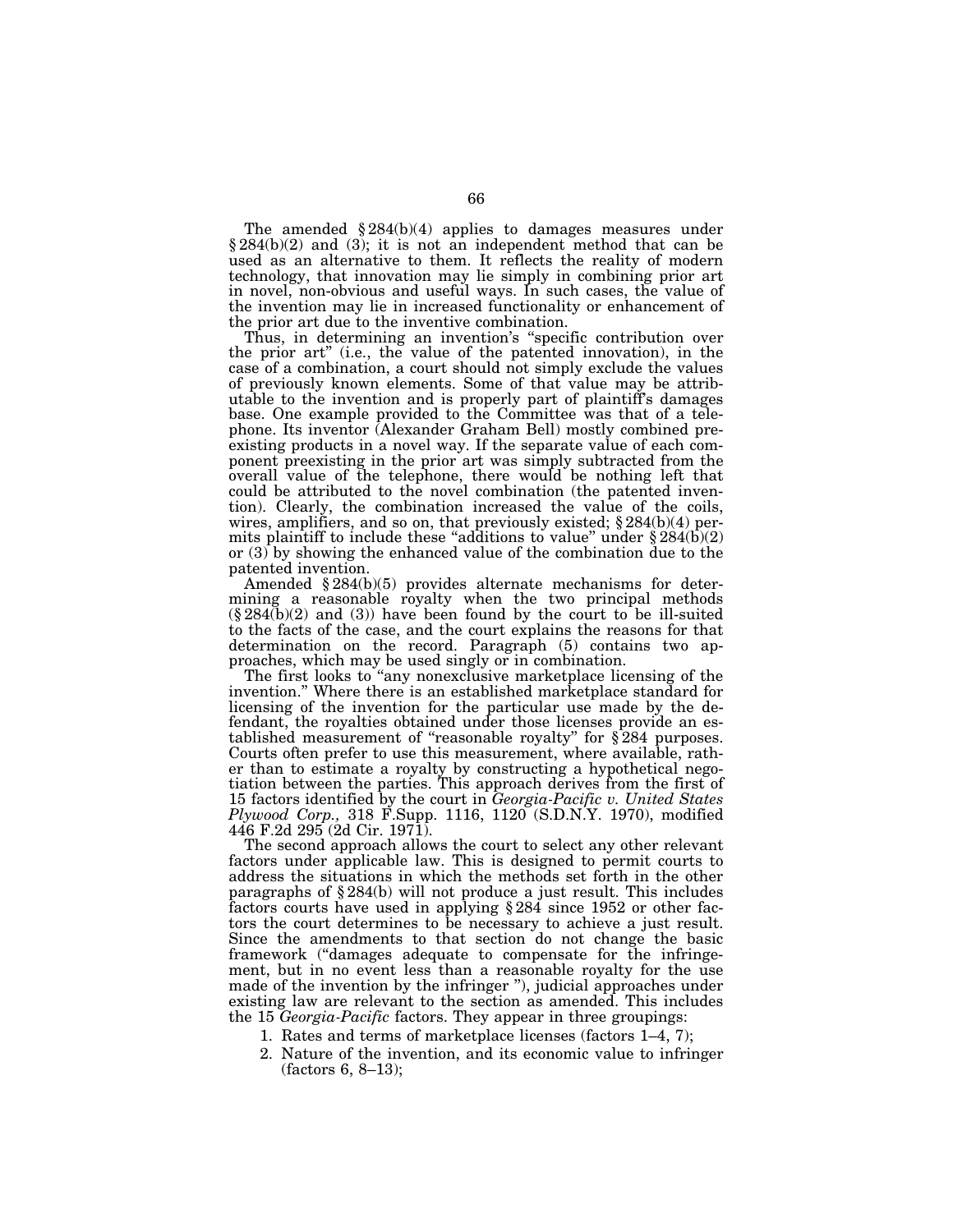3. Relationship and bargaining positions of the parties (factors 5, 15).

A court may use such factors individually or in combination as it finds appropriate, provided that it states its reasons on the record (including its reason for resorting to paragraph (5) in the first place).

The *Georgia-Pacific* factors were never intended as an exclusive list. As new forms of technology become patented, new forms of business relationships appear in the market, and new indications of infringement emerge, a court can craft additional factors to respond to the specifics of the case at hand. In addition, a court may take the opinion testimony of experts (factor 14). As noted above, such testimony should focus on the microeconomic variables that set the value of the actual invention, and should be stated with precision and specificity. The value of the invention is a function of many variables that affect supply and demand both for the invention itself and for products or processes that incorporate or rely on the invention. In making these determinations experts should focus on both the factors of production that affect the supply of the invention—the development, production, distribution, etc.—as well as the factors that determine demand, the value customers associate with the inclusion of the invention in a product or process as compared to products or processes that do not include the invention.

An explanation of how paragraph (5) would apply is provided by the example of insulin inhalers, which has been cited to the Committee a number of times, and was raised specifically by Kathryn L. Biberstein, Senior Vice President of Alkermes, Inc., in her testimony to the Senate on the topic of patent reform. Ms. Biberstein argued that the language of the bill requiring the assessment of damages based on the invention's specific contribution over prior art would exclude from damages analysis previously known technologies, potentially leaving without remedies inventors of devices such as insulin inhalers, where both its principal components—insulin and pump inhalers—are previously known technologies. Mr. Gary Griswold, of the 3M Corporation, made substantially the same arguments in his testimony to the House, using the example of Post-It notes.

Both instances present examples where combinations of existing technologies produce a valuable new invention. Of course, this is very much the norm. Few inventions are dramatic departures. In virtually all cases, inventions are the product of incremental change and cumulative growth in knowledge.

Although the Committee believes that both the insulin pump and the Post-It note are very much susceptible to a just damages analysis and compensation under paragraph (2) or (3), the specific purpose of including paragraph (5) is to ensure courts and juries have the latitude to rely on case law and common law when it determines just results cannot be achieved otherwise.

Under paragraph (5), licensing by Alkermes or 3M of its inventions, the terms and conditions of those licenses, would be fully available to the judge or jury as they calculated a reasonable royalty and could be considered if the standards discussed above are satisfied. If the patent owner has not licensed the invention, the court may find applicable the other *Georgia-Pacific* factors. In fact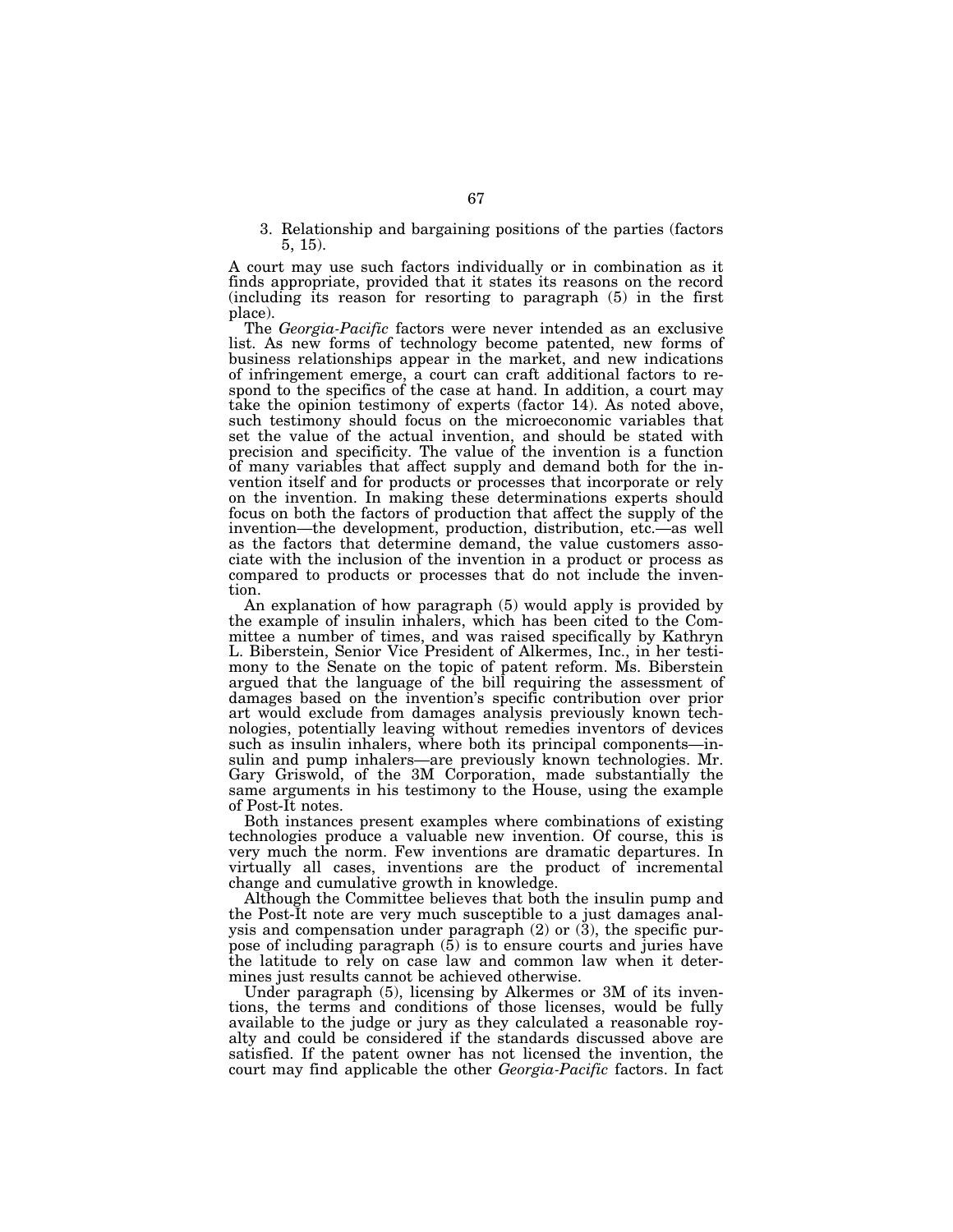the court under subparagraph (5) can rely on any of these factors provided their application is not inconsistent with the balance of this section, and the court determines that the methods specified in the statute are not capable of producing a just result. Still, it is the Committee's intention that courts should not continue the practice of instructing juries on all 15 *Georgia-Pacific* factors and leaving the jury to determine which factors are relevant. As required in  $\S 284(b)(1)$ , if the court determines that other factors are to be used to determine a reasonable royalty, then the court must also identify which of these factors are to be used and why.

# *Willful Infringement*

Section 5(a) also amends 35 U.S.C.  $\S 284(c)$ , relating to willful infringement. As amended,  $§ 284(c)(1)$  codifies the judicial doctrine that treble damages may be awarded when the court has determined that the infringer engaged in willful infringement.

Under the amended  $\S 284(c)(2)$ , willful infringement cannot be found unless there is clear and convincing evidence of one of the following:

- (1) that an infringer continued to infringe after receiving written notice alleging acts of infringement in a manner that gives the alleged infringer reasonable apprehension of suit on those grounds, and identifies with particularity each claim that is infringed, each activity or product that infringes, and the relationship between the claim and the infringing product or activity; or
- (2) the infringer intentionally copied the patented invention with knowledge that it was patented, or
- (3) the infringer continued to infringe after having been found by a court to have infringed the same patent. In this case, the infringer must have been found to infringe a patent by engaging in acts not colorably different from activities that were found in the previous infringement action to have infringed the same patent.

Amended  $\S 284(c)(3)$  places limitations on when infringing activities may be considered to have been willful. First, any act of infringement may not be deemed to be willful for any period during which the infringer had an informed good faith belief that activities later found to be infringing would not infringe the patent, or that the claims were invalid or unenforceable. The informed good faith belief may be based on reasonable reliance on advice of counsel, evidence that the infringer took significant steps to modify its conduct to avoid infringement once it became aware of the patent, or other evidence that the court may find sufficient to establish good faith belief. Under amended  $\S 284(c)(3)(C)$ , an infringer's failure to seek or present advice of counsel shall have no evidentiary implications regarding willfulness. It is the Committee's opinion that a documented search effort aimed at establishing freedom to operate, conducted prior to engaging in activities that were later found to infringe, may constitute evidence against willful infringement provided the search and resulting efforts to avoid infringing prior art patents are sufficiently extensive.

Amended  $\S 284$  (c)(4) bars the patentee from pleading willfulness and the courts from finding willfulness until the court first finds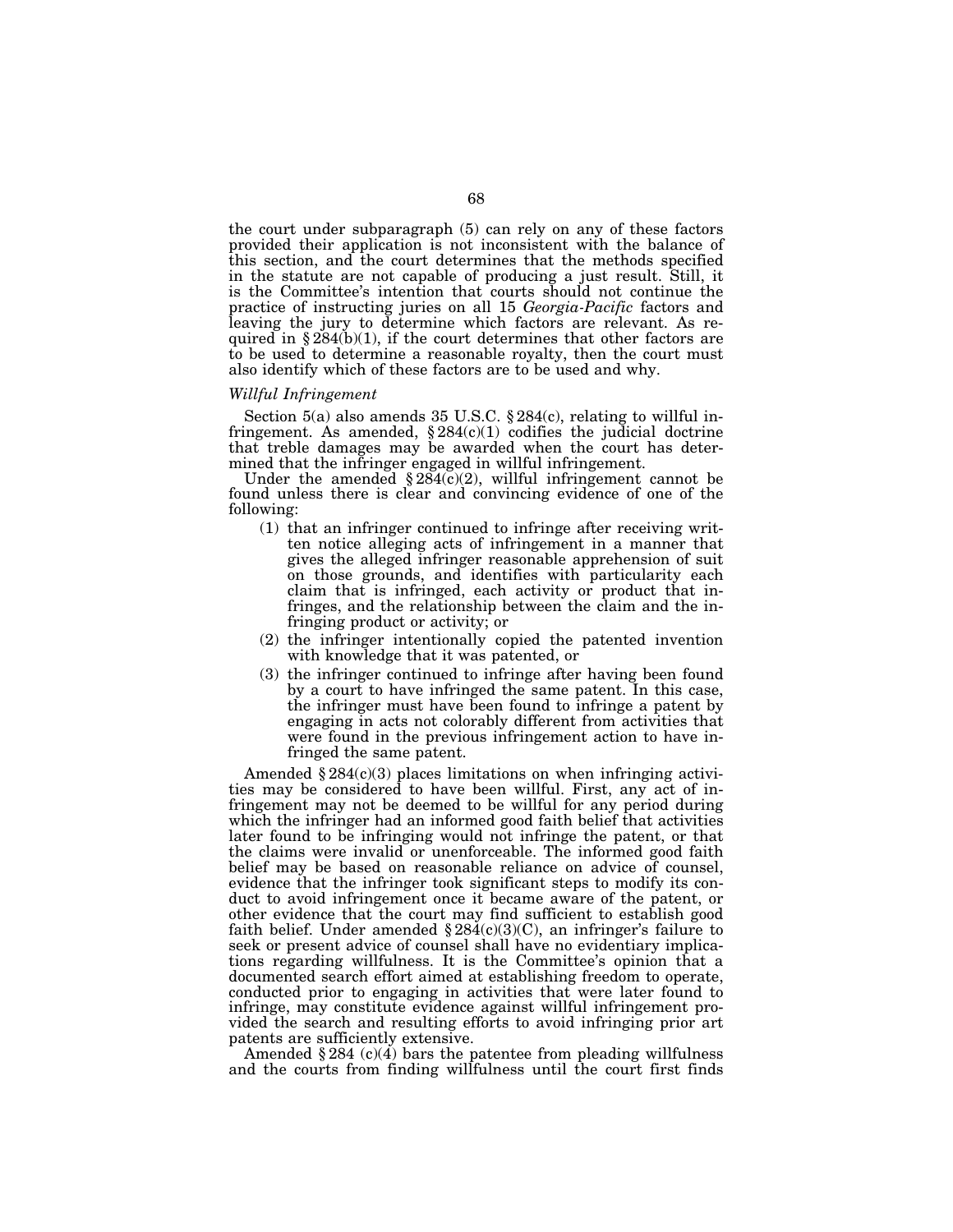that the patent in suit is valid and enforceable, and has been infringed by the infringer. The determination of willfulness shall be made by the court even when the rest of the case is tried to a jury. These provisions will reduce significantly the added expense and complications attributable to the process of determining willfulness during litigation by eliminating any consideration of willfulness in cases where the patent in suit is judged to be invalid, unenforceable or not infringed. In such cases there can be no damages payable to the patentee, and thus no consideration of treble damages.

#### *Prior User Rights*

Section 5(b) amends  $\S 273$ , the defense to infringement based on an earlier invention (i.e., ''prior user rights ''). Under current law, prior user rights are available only for the prior use of business method patents. However, as amended,  $\S 273(a)$  widens the scope of prior user rights to all patented inventions. Thus, users of all types of inventions, products or processes, will now be able to make use of the defense if the invention is later patented by another.

Another significant change will be the relaxing of conditions to make use of the defense. Under current law, in order to use the defense, a prior user must have made commercial use of the invention more than 1 year prior to another's filing of a patent application on the invention. However, the amended  $\S 284(b)(1)$  will allow the prior user defense to be applied to a qualifying use prior to the filing date of a claimed invention. Furthermore, a qualifying use may be either a commercial use or substantial preparation for commercial use.

## *Review of Effects of Section 5 Amendments*

Section 5(e) mandates that the Director conduct a study on the effectiveness and efficiency of the amendments made by this section, and submit to the Committees on the Judiciary of the House of Representatives and the Senate a report on the results of the study. The report must include any recommendations the Director may have on amendments to the law and any other recommendations the Director may have with respect to the right of the inventor to obtain damages for patent infringement. The study must be done not later than the end of the 7-year period beginning on the date of enactment of this Act and at the end of every 7-year period after the date of the first study. It is the opinion of the Committee that the amendments in section 5 of the bill will have many positive effects on the patent system, but that the changes are sufficiently significant to require periodic monitoring. By examining the effects of these changes on a regular basis, and by paying attention to such feedback as may be obtained through these studies, Congress can ensure that any unforeseen negative consequences that may arise can be dealt with through future legislation or other mechanisms.

## SEC. 6. POST-GRANT PROCEDURES AND OTHER QUALITY ENHANCEMENTS

# *Reexamination*

Section 6(a) amends *ex parte* and *inter partes* reexamination and establishes a new post-grant review procedure.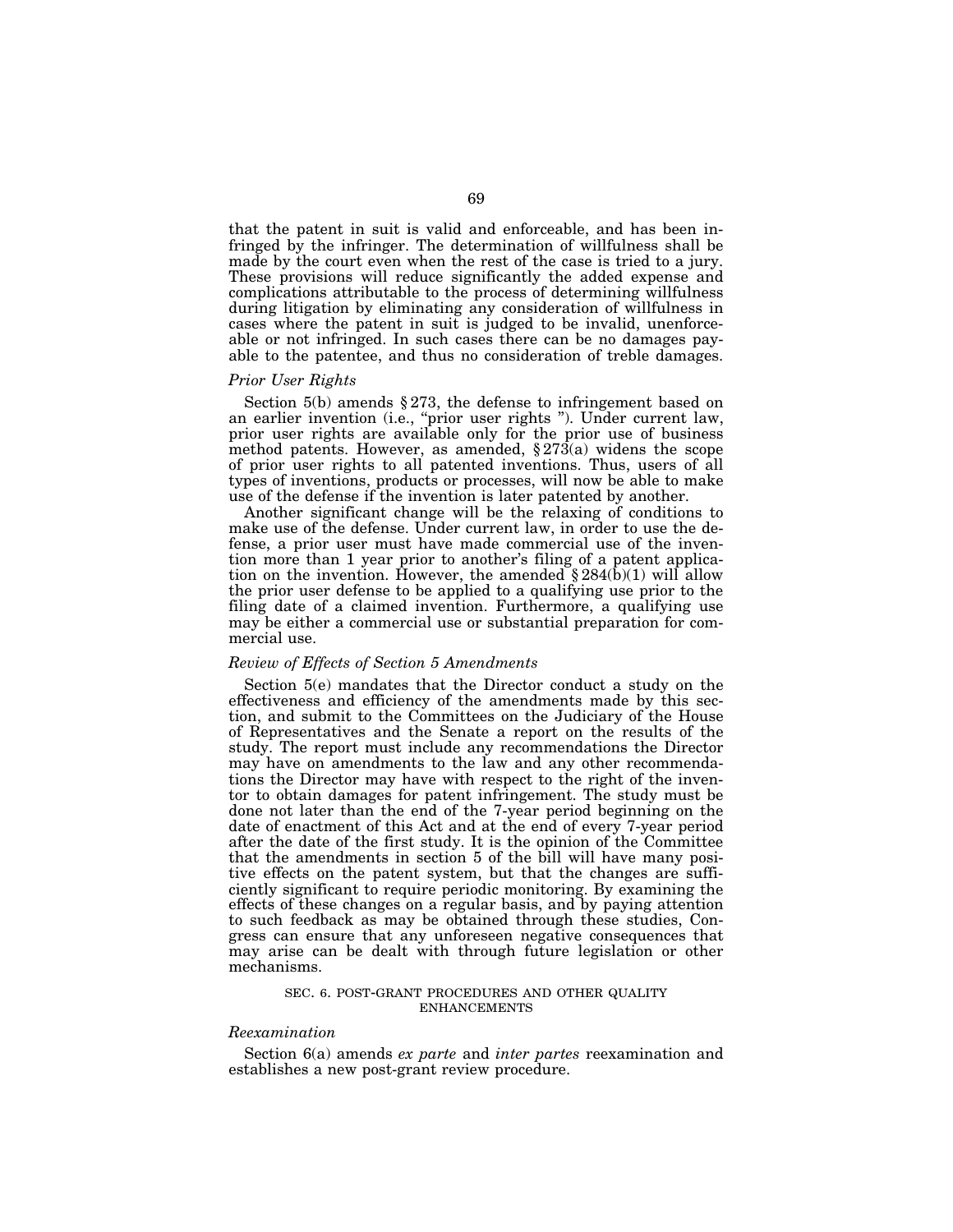Under the amended  $\S 301(a)(2)$ , a person requesting reexamination may cite to written statements of the patent owner made before a Federal court or the USPTO in which the patent owner takes a position on the scope of one or more patent claims. The Committee heard comments that patent owners would, occasionally, offer differing interpretations of cited prior art. They might take one position during litigation or initial examination, and a different one during reexamination. This amendment is meant to allow such earlier statements to form part of the reexamination record. These written statements, which include, documents, pleadings, or evidence from the aforementioned proceedings that address the patent owner's statements, shall not be considered for any purpose other than to determine the proper meaning of the claims that are the subject of the request in a proceeding.

Under current law, if a reference is "disseminated or otherwise made available to the extent that persons interested and of ordinary skill in the subject matter or art, exercising reasonable diligence can locate it,'' it will qualify as a ''printed publication.'' *MIT v. AB Fortia,* 774 F.2d 1104 (Fed. Cir. 1985) (oral presentation to technical audience accompanied by distribution of some copies satisfied ''publication'' requirement). This includes modern forms of communication such as presentation slide shows. *In re Klopfenstein,* 380 F.3d 1345 (Fed. Cir. 2004). Even a single copy of a document, such as a doctoral thesis, indexed and catalogued in a library, qualifies as a ''printed publication'' if it is ''sufficiently accessible to a researcher who exercised reasonable diligence.'' *E. I. du Pont de Nemours & Co. v. Cetus Corp.,* 19 USPQ2d 1174 (N.D. Calif. 1990).

The Committee endorses the current case law and definition of print publication for purposes of prior art citation under § 301 and recognizes that the definition will evolve commensurate with advances in technology and public accessibility of information.

Section 6(b) amends § 303(a) relating to *ex parte* reexaminations by allowing the Director to determine whether a substantial new question of patentability exists based on patents or publications discovered by the Director, cited under § 301, or cited by any person other than the owner of the patent under § 302 or § 311. The term ''publication'' as used here is meant to have no operative difference with the term "printed publication" as used in  $\S 301$ .

Section 6(c) amends § 314 relating to the conduct of *inter partes*  reexamination proceedings. Amended § 314(a) deletes the procedure for reexamination under §§ 132 and 133, and replaces it with a new procedure using Administrative Patent Judges (APJs). Under current law, reexaminations are conducted by patent examiners in the same manner as initial examinations. However, reliance on the same corps of examiners to uncover and correct errors in their colleague's initial decisions may result in institutional bias. The amendment replaces reexamination by patent examiners with reexamination by APJs. APJs are defined by 35 U.S.C. § 6 as ''persons of competent legal knowledge and scientific ability who are appointed by the Director.''

Amended § 314(b) enlarges the opportunity that a third-party requester has to participate in an *inter partes* reexamination. Under current  $\S 314(b)(2)$ , the third-party requester can reply only to patent owner responses to office actions. The amendment allows the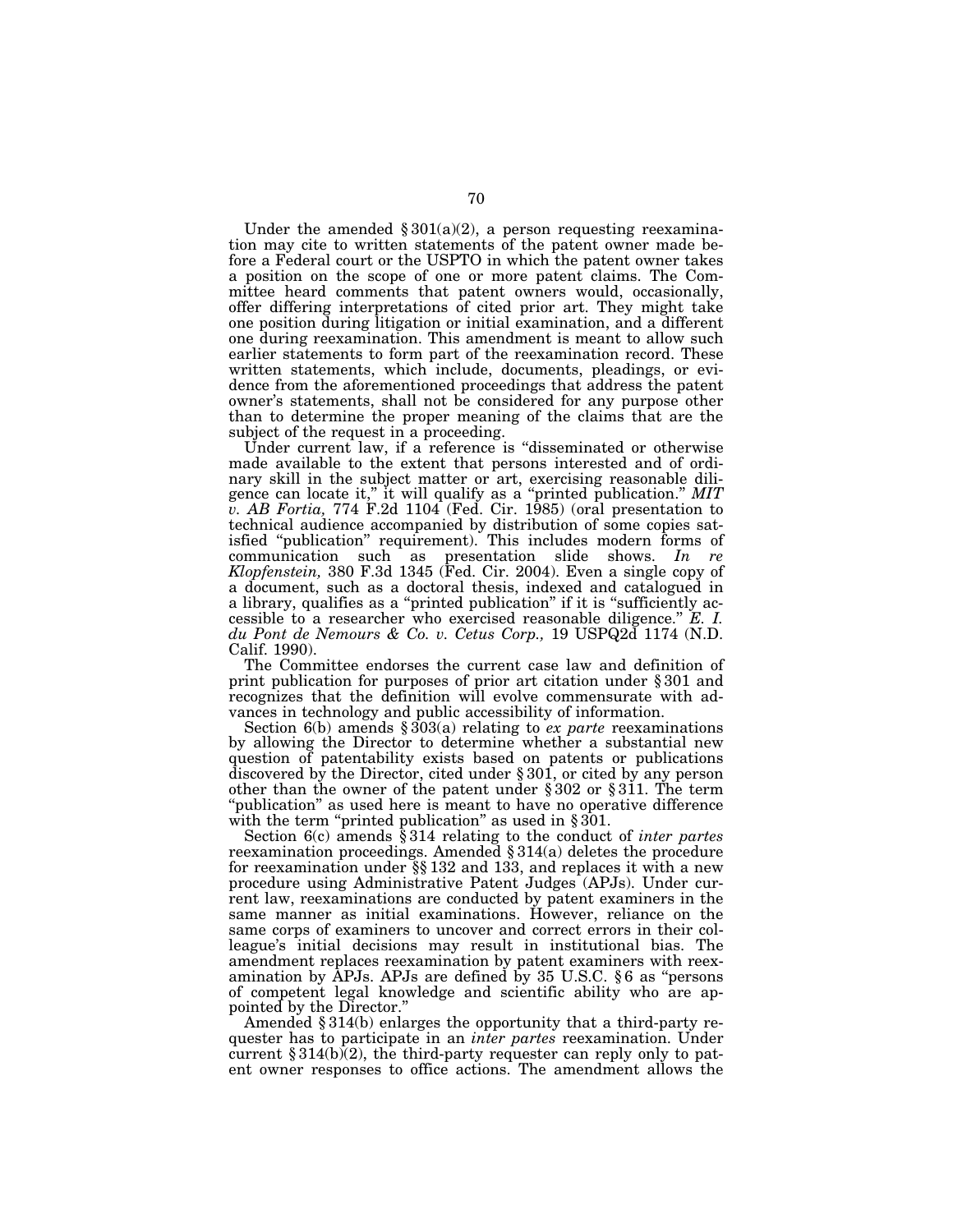requester to also file written comments in response to the office action itself. In both cases (response to the office action, reply to patent owner's response), the requestor's filing must be received within 60 days of the precipitating event.

Amended § 314(d) allows either party to an *inter partes* reexamination to request an oral hearing before the APJ. Here, an "oral hearing'' is equivalent to an oral argument, as at a motion hearing or appeal in civil litigation. It is not an opportunity to present evidence or witnesses. Since the grounds for *inter partes* reexamination are limited by § 301 to documentary prior art, all supporting materials introduced by a party should be part of their written submissions. The APJ may dispense with an oral hearing if he feels it would not aid disposition of contested matters.

Section 6(d) amends § 315(c), the estoppel provision in *inter partes* reexamination. Under current law, § 315(c) estops a thirdparty requestor from reasserting in civil litigation the invalidity of a patent claim ''finally determined to be valid and patentable on any ground which the third-party requester raised *or could have raised* during the *inter partes* reexamination proceedings.'' The highlighted language creates a form of *res judicata,* or ''claim preclusion'' in civil procedure, by prohibiting renewed challenges to patent claims even where a precise ground for invalidity was not asserted in the prior action. This has discouraged many challengers from utilizing the *inter partes* reexamination procedure. Accordingly,  $\S 315(c)$  is amended by removing the phrase "or could have been raised.''

Section 6(e) amends § 317(b), which precludes *inter partes* reexamination of a claim following civil action upholding its validity. The heading of  $\S 317(b)$  is amended from "Final Decision" to "District Court Decision'' and its text is amended to read ''Once the judgment of the district court has been entered.'' By this change, an *inter partes* reexamination may not be instituted after a district court decision.

# *Post-Grant Review*

Section 6(f) adds Chapter 32, commencing with § 321 which describes a petition for post-grant review as a petition by a thirdparty (''a person who is not the patent owner '') seeking ''to cancel as unpatentable any claim of a patent on any ground'' going to patentability under Chapter II (35 U.S.C. § 100, et seq). A reissue patent under § 251 may be challenged on the same grounds. The Director will prescribe the filing fee to be paid by the cancellation petitioner.

Conditions for filing a cancellation petition are defined in § 322. The opportunity to challenge is limited to 12 months after a patent issues or reissues. However, a patent owner may consent in writing to a post-grant review proceeding at any time. Where a challenger is outside the § 322 window, his only means to challenge the validity of a patent is to file a request for reexamination or challenge the patent's validity in a judicial proceeding.

Requirements of the petition for cancellation are set forth in § 323. A petition must:

- (1) be accompanied by the filing fee;
- (2) identify the cancellation petitioner;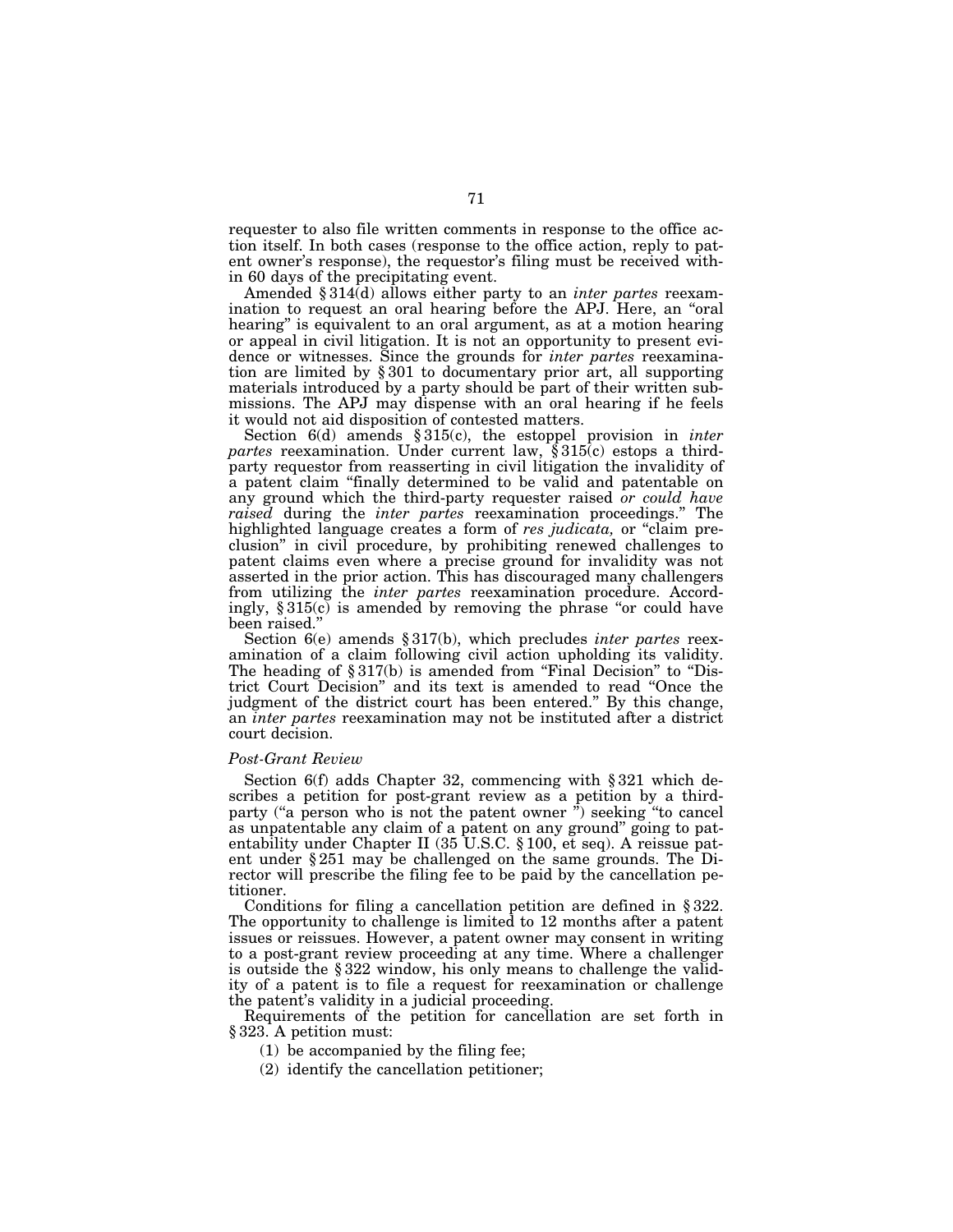- (3) set forth in writing the basis for the cancellation and each claim challenged, including other information as required by the Director; and
- (4) provide copies of patents and printed publications relied upon, both to the office and to the patent owner (or representative).

The purpose for requiring a petitioner to identify and provide copies of his evidence is both to provide full notice to the patent holder and to streamline the process. It is expected that the Director will promulgate regulations under this section to require petitioner to include all information he has, relating to the patent (e.g., other documentary evidence, affidavits), at the time of filing. Further information beyond the initial filing may be submitted only pursuant to § 325. A petition that fails to comply with the filing requirements, or alleges insufficient grounds for post-grant review, will be dismissed pursuant to §325.

Multiple challenges are prohibited under § 324. A cancellation petitioner may not file a second post-grant opposition proceeding against the same patent, including other claims of the patent, irrespective of its disposition. To avoid collusive filings, the "same cancellation petitioner'' includes other parties, although not named in the earlier petition, if they were in privy with the petitioner. "Privy" describes a person or entity that was "in privity" with the named parties of record. This includes non-parties to the first action whose interests are so closely aligned with a named party, that a judgment against the latter should be preclusive as to all. See generally 18–131 Moore's Federal Practice—Civil § 131.40.

Under § 325(a), the Director may require a cancellation petitioner to provide additional information, either before initiating the proceeding or after. The Director must determine whether the original petition, together with additional information supplied, establish a substantial question of patentability for at least one claim in the patent. If he determines that it does not, the petition must be dismissed.

A substantial question of patentability exists where there is a substantial likelihood that a reasonable examiner would consider the prior art reference or other information supplied by the petitioner important in deciding whether or not the claim is patentable. It is not necessary that a *prima facie* case of unpatentability exist based on the reference or information. *In re Etter,* 756 F.2d 852, 857 n.5 (Fed. Cir. 1985). Furthermore, questions of patentability reviewed by an examiner during prosecution may serve as the basis for post-grant review.

Under § 325(b), the Director is required to send notice to the patent owner and each petitioner, within 60 days of the filing of the petition, of the determination made under § 325(a). The Director's determination is not reviewable by appeal or otherwise (e.g., by writ of mandamus). Dilatory petitions can obstruct successful exploitation of a patent by using the post-grant review process as a delaying tactic. Foreclosing review is thought necessary to avoid this problem

Under § 326 the Director is required to promulgate regulations governing the conduct of post-grant review proceedings. It also specifies that the proceeding will be conducted before the PTAB.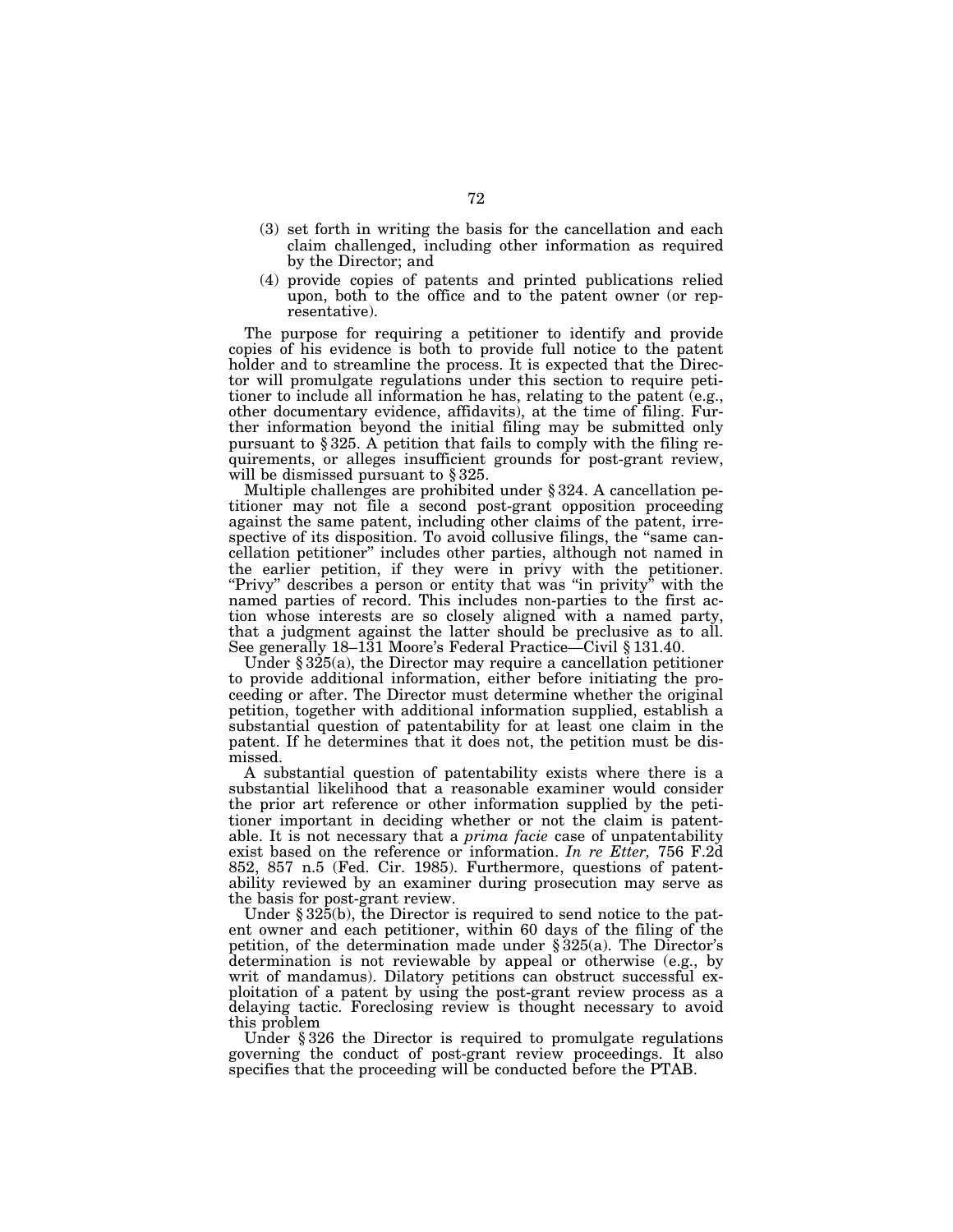Under  $§ 326(a)$  the Director is required to promulgate regulations in three areas. Paragraph (1) provides specific authority, consistent with the USPTO's general regulatory authority in 35 U.S.C. § 2(b), to issue regulations ''establishing and governing post-grant review proceedings . . . and their relationship to other proceedings under this title.<sup> $\bar{r}$ </sup> The first of these authorizations is modified by the requirements set forth in subsection 9(b). The latter authorization is read in conjunction with new § 333 (Relationship to other pending proceedings). Together, they allow the Director to coordinate or terminate co-pending proceedings related to the same patent.

Paragraph (2) authorizes regulations regarding submission of information by the parties as provided in  $\S 325$ . Although  $\S 323(3)$  requires a cancellation petitioner to include [with the petition] copies of patents and printed publications upon which it relies, the form of other permitted or required evidence is not specified. This paragraph allows the Director to specify what types of submissions (e.g., declarations, affidavits) may be made, and when they can be filed.

Paragraph (3) authorizes regulations regarding discovery. Such discovery must be related to factual assertions advanced by either party. It is expected that the Director will promulgate regulations concerning the availability, scope and timing of discovery, limiting it to relevant evidence or information likely to lead to relevant evidence. The Director can also specify the conditions for protective orders and submission of evidence under seal (e.g., confidential matters). Discovery may occur only upon order of the Director, as per § 326(b)(2) and should reflective of the fact that this is an administrative proceeding and not a court proceeding.

Specific limitations on the regulations promulgated by the Director pursuant to  $\S 326(a)(1)$  are imposed by  $\S 326(b)$ .

Paragraph (1) requires that a post-grant review proceeding conclude no later than 1 year after it is initiated. For good cause shown, the Director may extend this period up to 6 months.

Paragraph (2) precludes discovery except upon order of the Director. Thus, despite a possible broad reading of  $\S 326(a)(3)$  to permit automatic or as-of-right discovery, this paragraph requires the Director to order any discovery request, which should generally be contingent upon approval by the APJs hearing the post-grant review proceeding.

Paragraph (3) governs publication of petitions for post-grant review and related documents. Notice of the petition must be published in the Federal Register. This will identify the petitioner, the patentee or patent holder, and the patent claims in dispute. The full petition, together with supporting and opposing documents and other pleadings, and orders and decisions, will be published to the USPTO website, except for those filings made under seal.

Paragraph (4) authorizes the Director to discourage harassment through abuse of the post-grant review process, by specifying the actions that constitute abuse and by prescribing appropriate sanctions. The Director is given wide discretion to protect the integrity of the process, and may impose sanctions in the form of monetary fines (or payments to other parties) or restrictive orders relating to the proceedings, including dismissal of petitions or cancellation of claims.

Paragraph (5) authorizes regulations to protect confidential matters, such as trade secrets.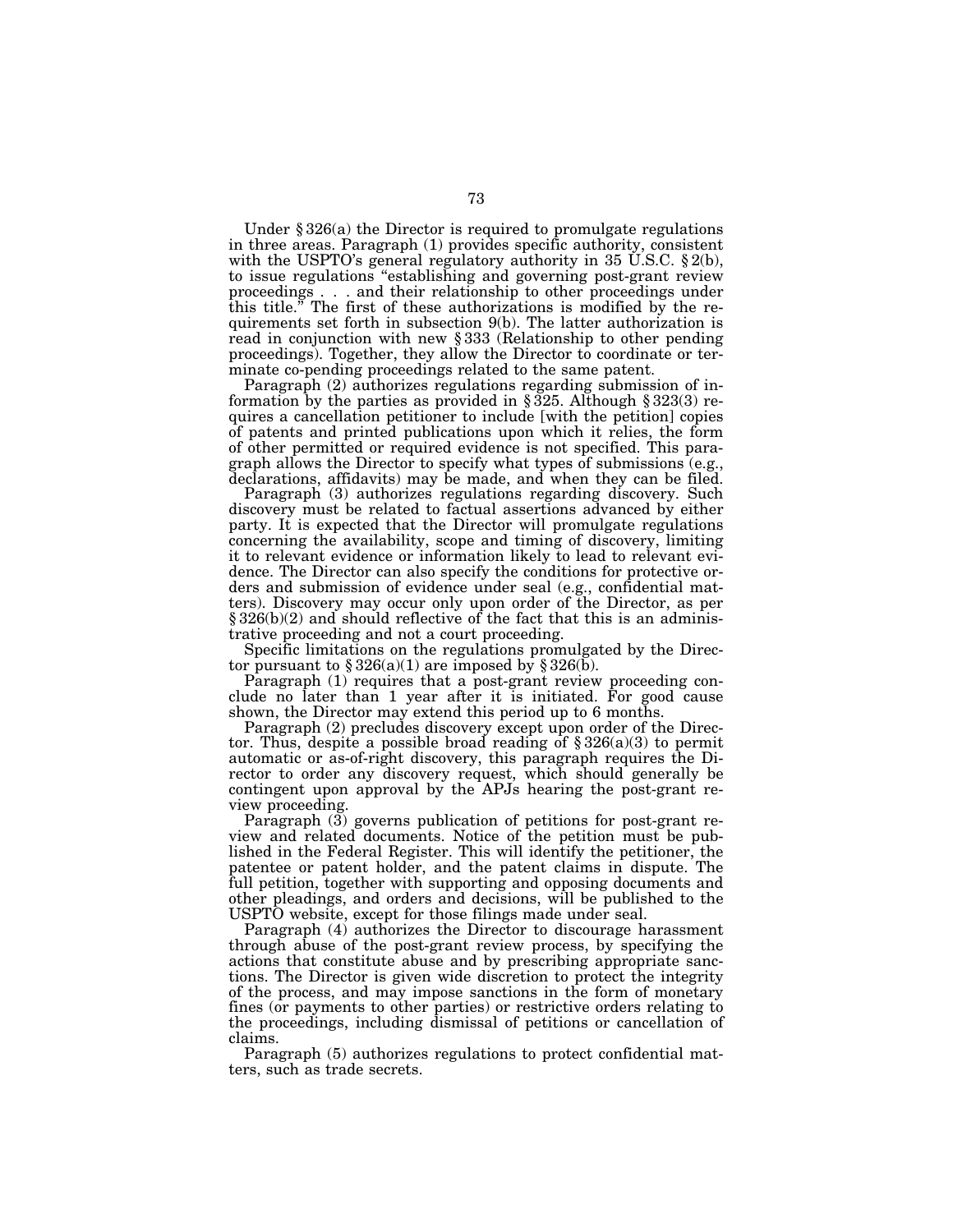Paragraph (6) requires that any submissions by the patent owner become part of the patent file, and be made publicly available to the same extent as other matter in the file, except where subject to protective orders.

The considerations the Director must take into account in promulgating regulations under § 326(a) and (b) are set forth in  $\S 326(c)$ . These are: "the effect on the economy, the integrity of the patent system, and the efficient administration of the Office.'' As used here, "effect on the economy," means simply the cost to the parties of conducting the post-grant review process, including complying with the regulations issued under this section.

All post-grant review proceedings under this chapter are required to be conducted by the PTAB by  $§ 326(d)$ .

The patent owner is given the right to respond to the cancellation petition by § 327. However, this right is available only after a post-grant review proceeding has been initiated by the Director pursuant to § 325. Accordingly, the determination made by the Director merely tests the sufficiency of the allegations and supporting documents in the petition; it is not an opportunity to resolve conflicting positions. In his response after the Director has initiated the proceeding, the patent owner has the right to submit affidavits, declarations, expert opinions and other evidence bearing on patentability. The time period for the patent owner's response shall be set by the Director by regulation.

Under  $\S 328(a)$ , the presumption of validity set forth in  $\S 282$ shall not apply in a challenge to any patent claim under this chapter. Given that post-grant review is not ''judicial review,'' with its attendant deference to agency determinations, the presumption of validity found in § 282 is not required, either by the Administrative Procedure Act or general separation of powers principles. Indeed, the whole purpose of post-grant review is to test the validity of the patent vel non; to catch patents that never should have issued in the first place.

The burden of proving a proposition is allocated to the party advancing that proposition by  $\S 328(b)$ . The term "burden of proof" is used here in its common sense as including both the ''burden of production'' and the ''burden of persuasion.'' Both are imposed, with respect to a particular proposition, on the party putting forward that proposition. For example, a challenger claiming that prior art makes obvious the patented invention would have to both (1) produce and authenticate the prior art, and (2) persuade the APJ that a person of ordinary skill in the relevant art would find the invention obvious in light of that prior art.

Also, § 328(b) defines the standard of persuasion as preponderance of the evidence. In the example, the APJ would have to find it more likely than not that a person of ordinary skill in the art would find the invention obvious in light of the reference. This is the same standard used in reexamination proceedings. See Patent Office Rule 1.555 (b)(2)(ii).

Under § 329, in response to a cancellation petition, the patent owner may file a motion to amend the patent by canceling or substituting any challenged claim or by amending the specification or drawings. One such motion may be filed as of right under  $\S 329(a)$ ; subsequent motions will be granted only for good cause shown as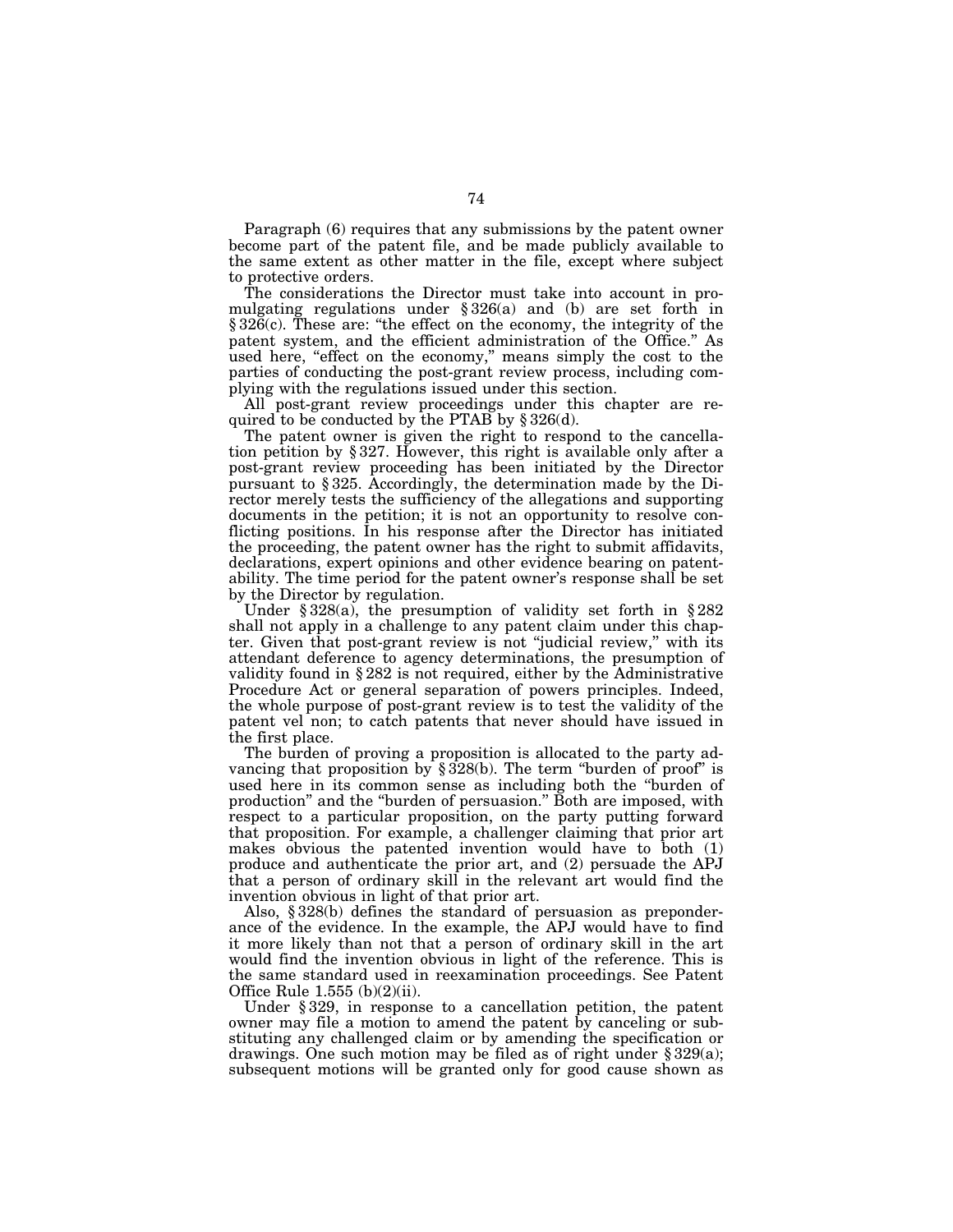per § 329(b). A substitute claim cannot enlarge the scope of the original claim nor introduce new matter.

Under § 330, once the Director has initiated a post-grant review proceeding, the PTAB must render a written decision respecting the patentability of any challenged or new claim (as permitted by § 329), unless the matter is first settled pursuant to § 332.

Under § 331(a) and following a decision of the PTAB, the Director shall issue and publish a certificate canceling any claim found by the PTAB to be unpatentable, or incorporating into the patent any new claim determined to be patentable.

Pursuant § 331(b), any new claim incorporated into the patent shall have the same effect as that of a reissue patent under § 252. A pending case or cause of action for acts that infringed a valid claim replaced pursuant to § 329 is not abated by that claim's replacement if the new claim is substantially similar to the one it replaces. However, acts that infringe only newly added claims, but not claims in the original patent, that were commenced (or substantial preparations were made for such acts) prior to the date of the Director's certificate under § 331, may continue under such conditions as a court specifies in an infringement action. This provision conforms acts commenced prior to a recertified patent to the policy of "prior user rights" in §273.

Under  $\S 332(a)$ , the patent holder and cancellation petitioner may agree to settle and terminate the post-grant review proceeding at any time before the Board issues its written decision. The provisions of § 335, relating to estoppel, do not apply to any petitioner who settles under this section. Where there are multiple petitioners, the proceeding may be settled for fewer than all of them. If the sole petitioner settles, or all petitioners settle, the Board shall terminate the proceeding.

Pursuant to § 332(b), all settlement agreements must be in writing with a copy filed in the Patent Office. Any collateral agreements (such as license or covenant not to sue) must accompany the filing. At the request of any party, the settlement agreement shall be sealed and made available only to government agencies on written request, or other person for good cause shown.

The Director is authorized by  $\S 333(a)$  to resolve any conflicts or inconsistencies arising from the co-pendency of post-grant review under this chapter with another post-issue review proceeding. Several changes made by this statute can affect pending USPTO proceedings. Not only does the newly added chapter 32 create a postgrant review process, but adoption of the first-inventor-to-file system (section 3 of the statute), expanded reexamination procedures (sections  $6(a)$ —(e)), and the new derivation proceeding (section 3(i)), among others, can affect pending reexamination, reissue and interference proceedings. While some sections have a delayed effective date, conflicts still could arise among co-pending proceedings. Also, because of multiple routes to post-issue review of patents, or separate proceedings brought by multiple parties, some overlap can be expected even after the statute becomes fully operative. Pursuant to § 333(a), the Director may stay, transfer, consolidate or terminate such other proceedings. This provision is designed to promote judicial economy by having fewer proceedings on the same issue.

Another set of potential conflicts, arising from the co-pendency of post-grant review proceedings and infringement actions in district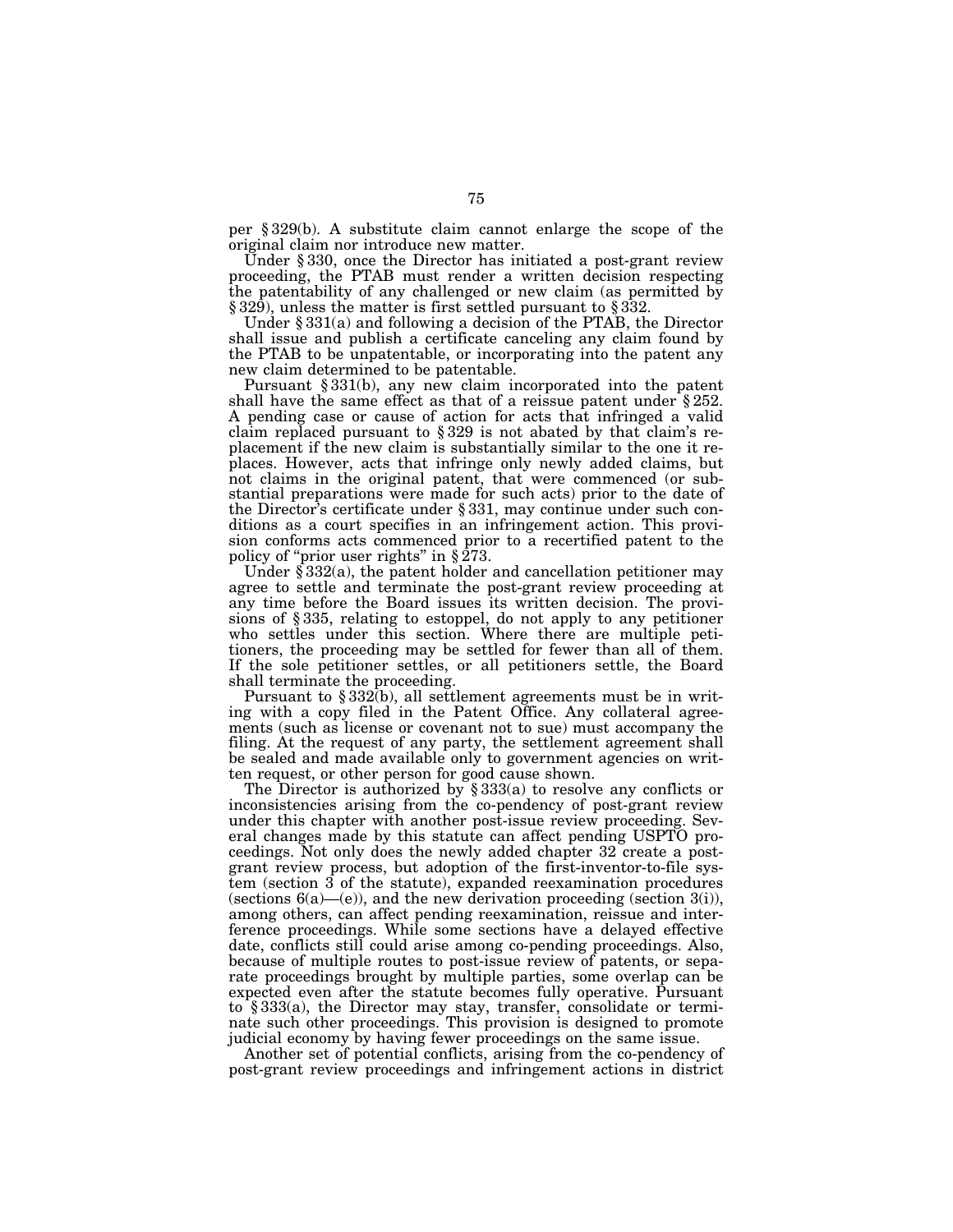court, are addressed by § 333(b). Under this provision, the Director may stay the post-grant proceeding if a pending infringement action addresses the same or substantially the same questions of patentability. That would presumably occur wherever the claims-insuit are the same as those challenged by the cancellation petitioner. The stay authority is discretionary with the Director.

A final decision in a civil case has a preclusive effect on the parties in a later civil action. Section 317(b) in current law extends preclusion to later filed or pending *inter partes* examinations. New § 334 does the same for post-grant review proceedings. It applies to all patent litigation cases where jurisdiction is, or could be, based on 28 U.S.C. § 1338 (jurisdiction in intellectual property cases). ''Final decision'' means a final judgment. Thus, a decision of the district court has no preclusive effect until it has been upheld on appeal or the time for appeal has lapsed. Preclusion extends to any cancellation petitioner who was a party, or a ''privy'' to a party, in an earlier civil action.

Preclusion under § 334 operates in two situations. Under paragraph (1) a precluded party may not request a post-grant review proceeding on any patent claim previously adjudicated against it on the basis of any ground that the party raised or could have raised. The ''could have raised'' language makes this a broad form of preclusion, similar to claim preclusion or res judicata in civil litigation. It is not limited to facts or legal issues actually decided. Thus, a new ground for unpatentability (e.g., newly discovered prior art) ordinarily could not serve as a basis for a later-instituted post-grant review proceeding. Nominally, preclusion applies only to grounds raised under the provisions of § 311, i.e. anticipation or obviousness resulting from prior art consisting of patents and printed publications. However, the reference to § 311 is illustrative, not limiting. Thus, a patent claim may not be made the subject of a post-grant review proceeding, irrespective of the reason alleged for unpatentability, if it had previously been adjudicated in district court.

Preclusion under paragraph (2) operates in much the same way as under paragraph (1), except that it applies to pending post-grant review proceedings. Once a final decision adverse to the cancellation petitioner has been entered in Federal court, any precluded claims must be severed from the pending post-grant review proceeding. If no claims remain in the proceeding, it must be dismissed.

Preclusion under § 334 operates only if validity of the claim is called into question, and upheld, in the prior civil action. If the claim is not challenged as unpatentable, then the judgment does not preclude a pending or later-filed post-grant review proceeding.

Similar to § 334, § 335 provides preclusion where the first decision is in a post-grant review proceeding under this chapter. However, it differs in an important respect. Preclusion applies only to a ground which the cancellation petitioner raised, not to grounds that could have been raised. Thus, it operates similar to issue preclusion or collateral estoppel in civil litigation. Only grounds actually asserted (whether or not decided) in the prior proceeding serve as the basis for preclusion. This difference is partly based on the Committee's intent that some form of post-issue review remain available throughout the life of a patent, so as to accommodate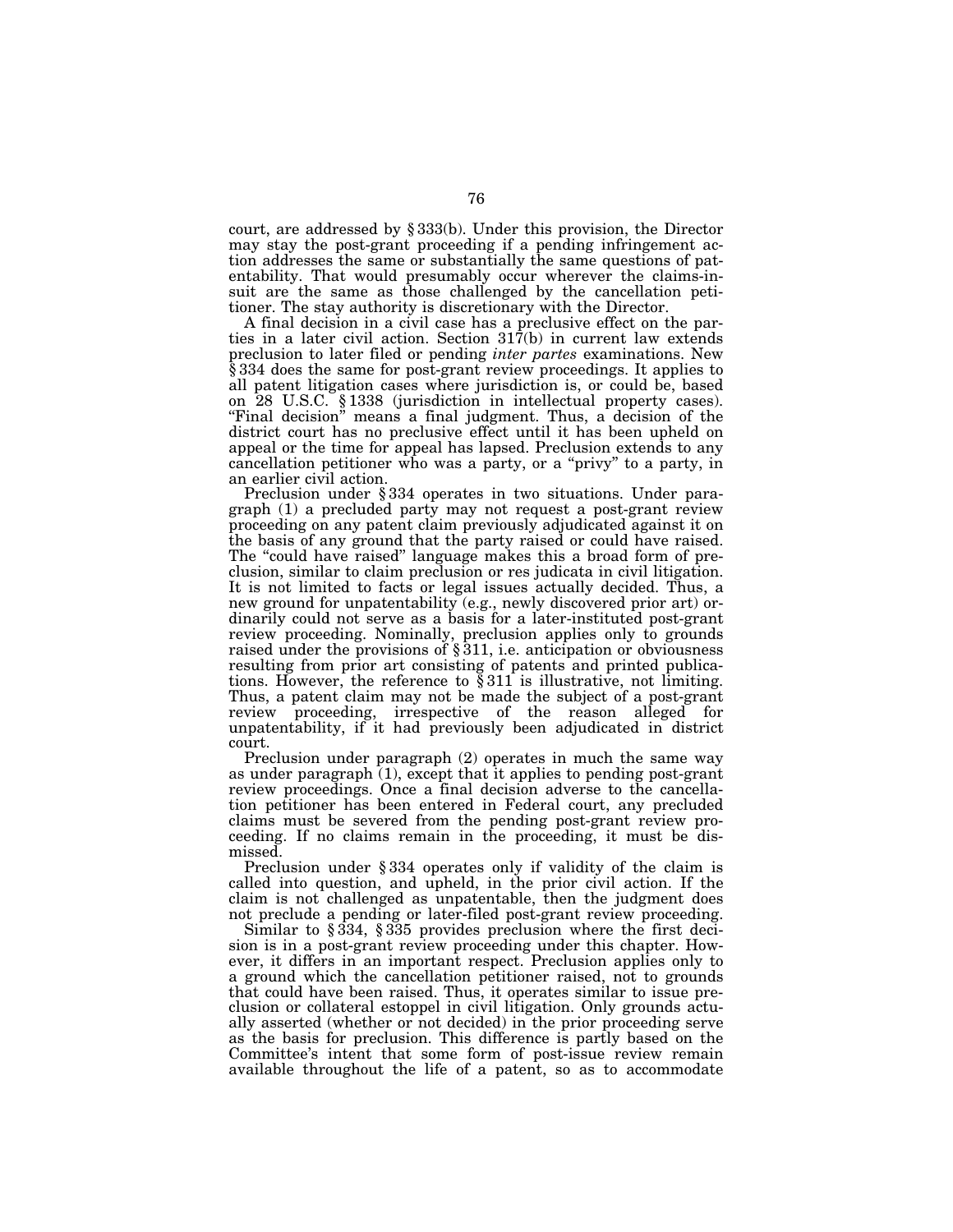newly discovered prior art or application of patent claims to new circumstances.

Preclusion under § 335 applies only to final decisions of the PTAB issued under § 330. Preclusion is effective as soon as the decision issues, even if it is subsequently appealed to the Federal Circuit. Of course, if the court reverses or remands, the decision may no longer be favorable to patentability, thus undoing the basis for asserting preclusion.

Under  $\S 335$ , preclusion will apply to all of the following, (1) new or ongoing *inter partes* reexaminations, (2) new or ongoing derivation proceedings under  $\S 135(a)$ , (3) new or other ongoing post-grant review proceedings under chapter 32, and (4) new or ongoing patent litigation cases, including declaratory judgment cases.

Judicial review of a final decision of the PTAB is given exclusively to the Federal Circuit by § 336. It references, and is therefore identical to, appeal provisions in the patent code (specifically 35 U.S.C. §§ 141–145) applicable to other decisions of the PTAB. Any party to the post-grant review proceeding has standing on appeal.

#### *Conforming Amendment*

The table for part III ("Patents and Protection of Patent Rights") is amended to conform to the new chapter added by section  $6(\tilde{f})$ .

# *Repeal of Former Estoppel Provision in Inter Partes Reexamination*

Section 6(h) repeals § 4607 of the Optional Inter Partes Reexamination Procedure Act of 1999, which describes the estoppel grounds in *inter partes* reexamination. Estoppel resulting from *inter partes reexamination decisions is now governed by*  $\S 31\overline{5}$ *(c), as* amendment by this Act.

#### *Effective Dates*

Under section 6(i), the amendments made by section 6 become effective 1 year after the date of enactment of this statute. Once effective, the amendments made to § 301 (citation of prior art) and to chapter 31 (*ex parte* reexamination) will apply to all patents, irrespective of when issued. This supercedes any previously stated effective date for *inter partes* reexamination. See Optional Inter Partes Reexamination Procedure Act of 1999, § 4608 (applicable only to patents issued after Nov. 20, 1999).

But, chapter 32 (post-grant review procedure) will apply only to patents issued on or after the section's effective date. Accordingly, patents issued at any time before the effective date are subject to the amended reexamination provisions, but not subject to postgrant review proceedings.

### *Regulatory Authority*

Section 6(j), requires the Director to promulgate regulations governing chapter 32 post-grant review proceedings as described in § 326, not later than 1 year after enactment of this Act. This is time frame is made with the effective date of chapter 32 in mind. Because the regulations must be in place when the post-grant review procedures become operative, the Director will need to promulgate and publish the regulations, for notice and comment, in advance of the date set by this section.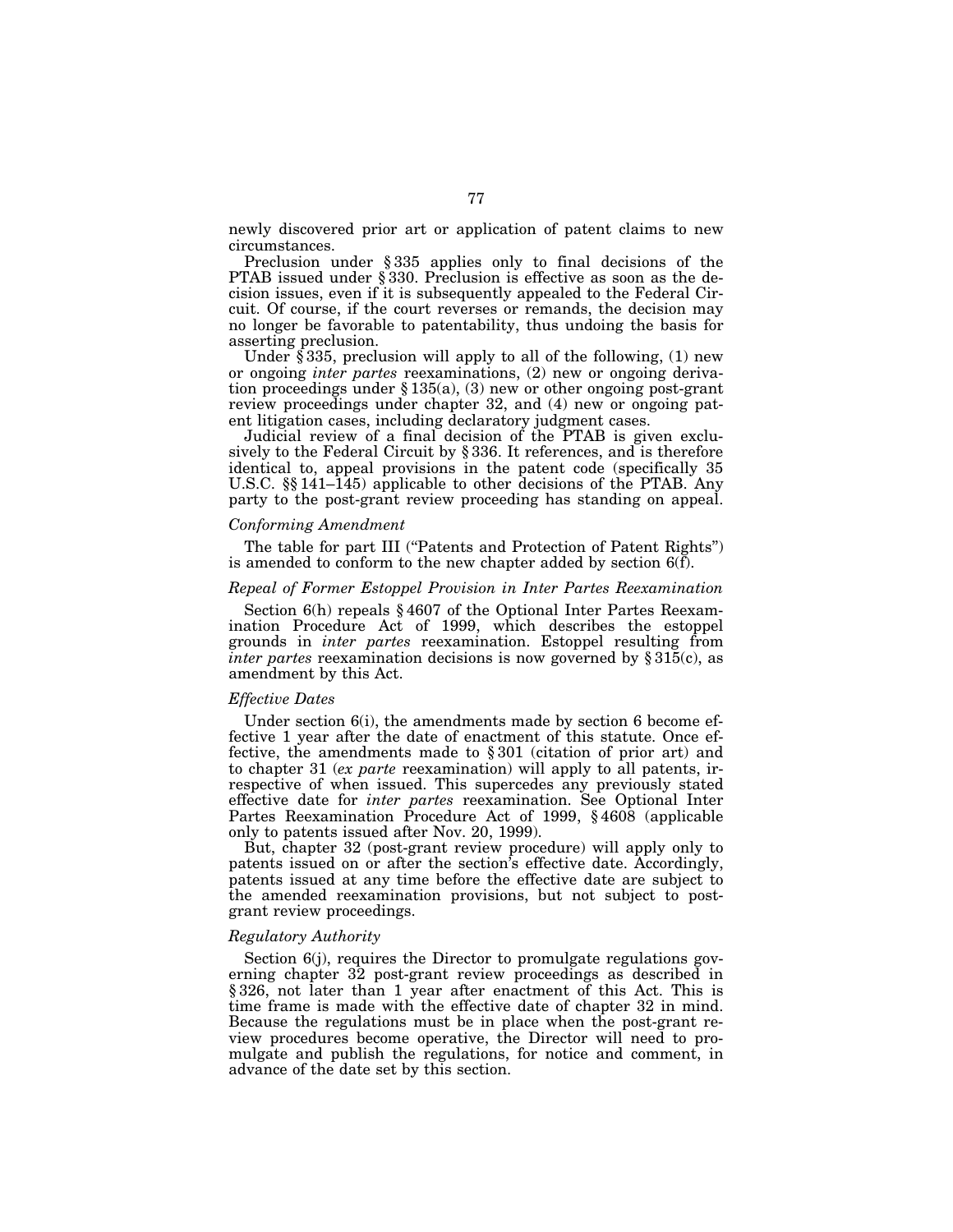Section 7 amends 35 U.S.C. § 6(a) to define the composition of the PTAB to include the Director, Deputy Director, Commissioner for Patents, the Commissioner for Trademarks, and administrative patent judges. This corrects the current language of  $\S 6(a)$  which names the Deputy Commissioner instead of the Deputy Director to the Board.

As amended, § 6(b) defines the duties of the Board. These duties include hearing appeals from adverse decisions by examiners, hearing adverse decisions by examiners on *ex parte* reexaminations, hearing appeals from *inter partes* reexamination, determining the right to patent in derivation proceedings, and conducting postgrant review proceedings.

Also under amended  $\S 6(b)$ , the Director is to assign each postgrant review proceeding to a panel of three administrative patent judges. It is the Committee's intention that only administrative patent judges may adjudicate post-grant review proceedings and that the Director, Deputy Director, the Commissioner for Patents, and the Commissioner for Trademarks may not participate in the adjudication of post-grant review proceedings. The purpose of this provision is to prevent political considerations from influencing post-grant opposition decisions.

Section 7 also defines an additional term, "cancellation petitioner'' as the real party in interest who requests a post-grant review proceeding as provided in Chapter 32, and its privies.

#### SEC. 8. STUDY AND REPORT ON REEXAMINATION PROCEEDINGS

Section 8 directs the Director to conduct a study of the effectiveness and efficiency of reexamination proceedings available under Title 35 of the U.S. Code, and to submit a report on the results of the study to the Judiciary Committees of the House of Representatives and Senate, along with any suggestions or recommendations the Director may have to amend the law with respect to patent reexamination proceedings or otherwise change the way reexamination proceedings operate. The study is to be initiated not later than 2 years after the date of enactment of this Act. The Director should focus the study on whether *ex parte* reexamination, *inter partes* reexamination, or both, should be phased out or merged, particularly in light of the newly created post-grant opposition proceeding.

### SEC. 9. SUBMISSIONS BY THIRD PARTIES AND OTHER QUALITY ENHANCEMENTS

Section 9 amends § 122 which provides guidelines to the publication of pending patent applications. Under current  $\S 122(b)(2)(B)$ , an applicant is allowed to request that an application not be published if the applicant certifies that the invention disclosed in the application will not be the subject of an application filed in another country or under a multilateral international agreement that requires publication of applications 18 months after filing. Section  $122(b)(2)(B)$  is struck, thus all non-provisional utility patent applications will be published 18 months after application, unless they are abandoned prior to the 18 month publication date, or are subject to a secrecy order.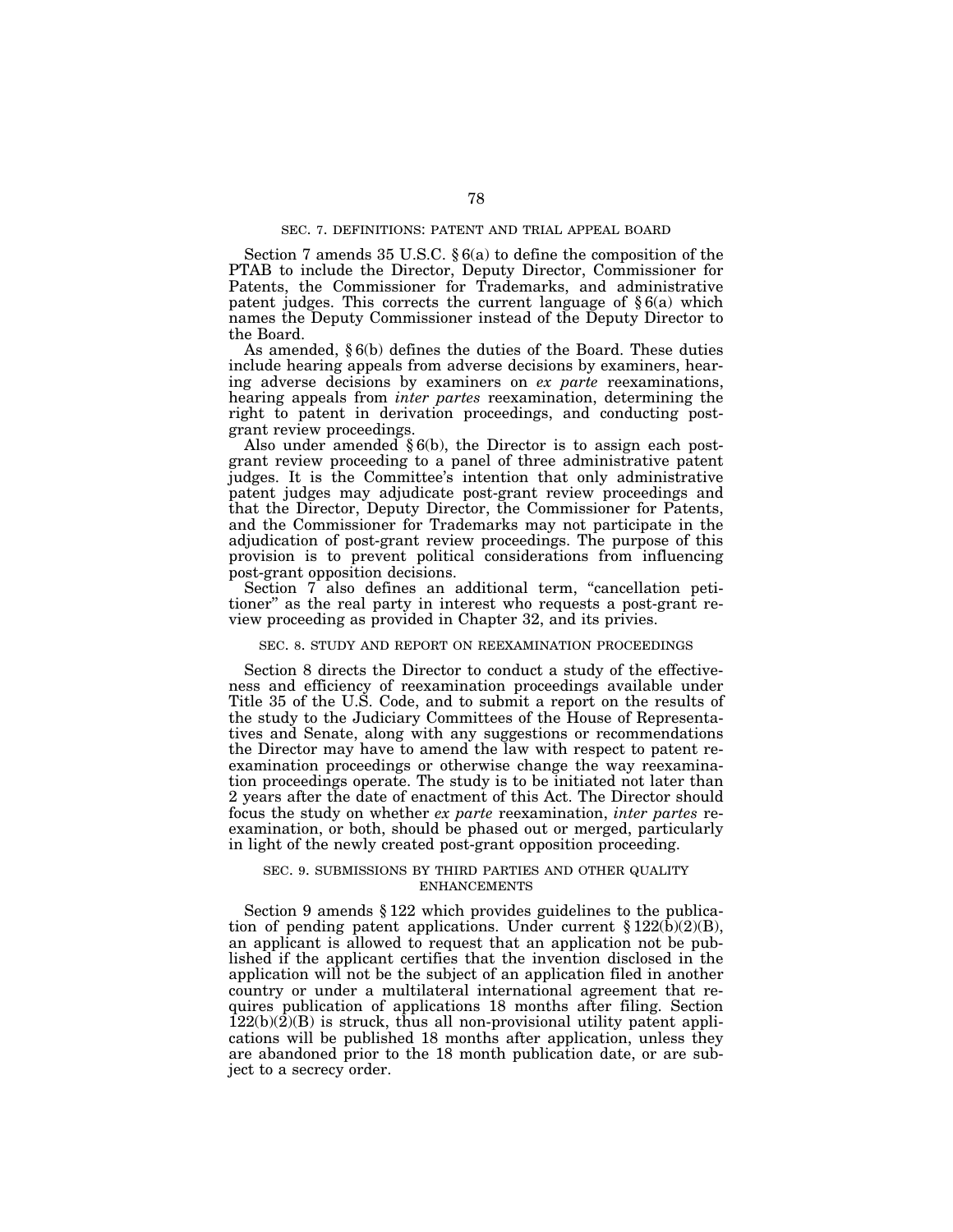Section 9 also adds § 122(e) which allows third parties to submit patents, printed patent applications and other publications of potential relevance for consideration by an examiner and inclusion in the record of a published application. Third party submitted references must be made in writing before the earlier of either the mailing of a notice of allowance in the application for patent, or the later of 6 months after the date of publication or the date of the first rejection under § 132 of any claim in the application for patent. To be considered and placed in the record of a published application, a submitted reference must be accompanied by a concise description of its asserted relevance, any fee that may be prescribed by the Director, and a statement that the submission was made in compliance with § 122.

#### SEC. 10. TAX PLANNING METHODS NOT PATENTABLE.

Section 10 amends § 101, which defines patentable subject matter, by adding paragraph  $(b)(1)$  which states that a patent may not be obtained for a tax planning method. Paragraph (2) defines the operative terms. Here, a tax planning method is any plan, strategy, technique, or scheme that is designed to reduce, minimize, or defer a taxpayer's tax liability, or has such effect. Excluded from the definition (and hence not unpatentable) are tax preparation software or other tools used solely to perform or model mathematical calculations or prepare tax or information returns. The intention is to prohibit the following tax planning methods:

- (1) Patents claiming strategies for reducing tax liability;
- (2) Patents claiming investment strategies, to the extent the patent claims the sheltering of income from tax liability; and
- (3) Patents claiming strategies designed to maximize investment return, to the extent the patent claims the minimization of taxes on those returns.

Excluded from the definition of "tax planning method" are, inter alia:

- (1) Patents claiming software to assist in determining tax liability; and
- (2) Business method patents, including investment strategies, to the extent tax planning methods are not claimed

If a patent or application claims both excluded and not-excluded subject matter, the latter claims are unaffected by this amendment.

The exceptions to non-patentability, found in  $\S 101(b)(2)$ , covering tax preparation software and the like, does not necessarily mean that such items are patentable. Rather, any patent or application falling within the exception, whenever issued or filed, will be subject to generally applicable patent standards and procedures. The Committee does not intend by this exclusion to express any view on the patentability of such inventions.

Pursuant to  $\S 101(b)(2)(B)$ , "taxpayer," for purposes of  $\S 101(b)$ , is any individual, entity or other person (as defined by 26 U.S.C. § 7701) subject to taxation or a tax law, or is required to prepare a tax return or other information for someone who is.

"Tax" and related terms are defined by  $\S 101(b)(2)(C)$  and include any form of state, local or Federal tax, whether income, gift and es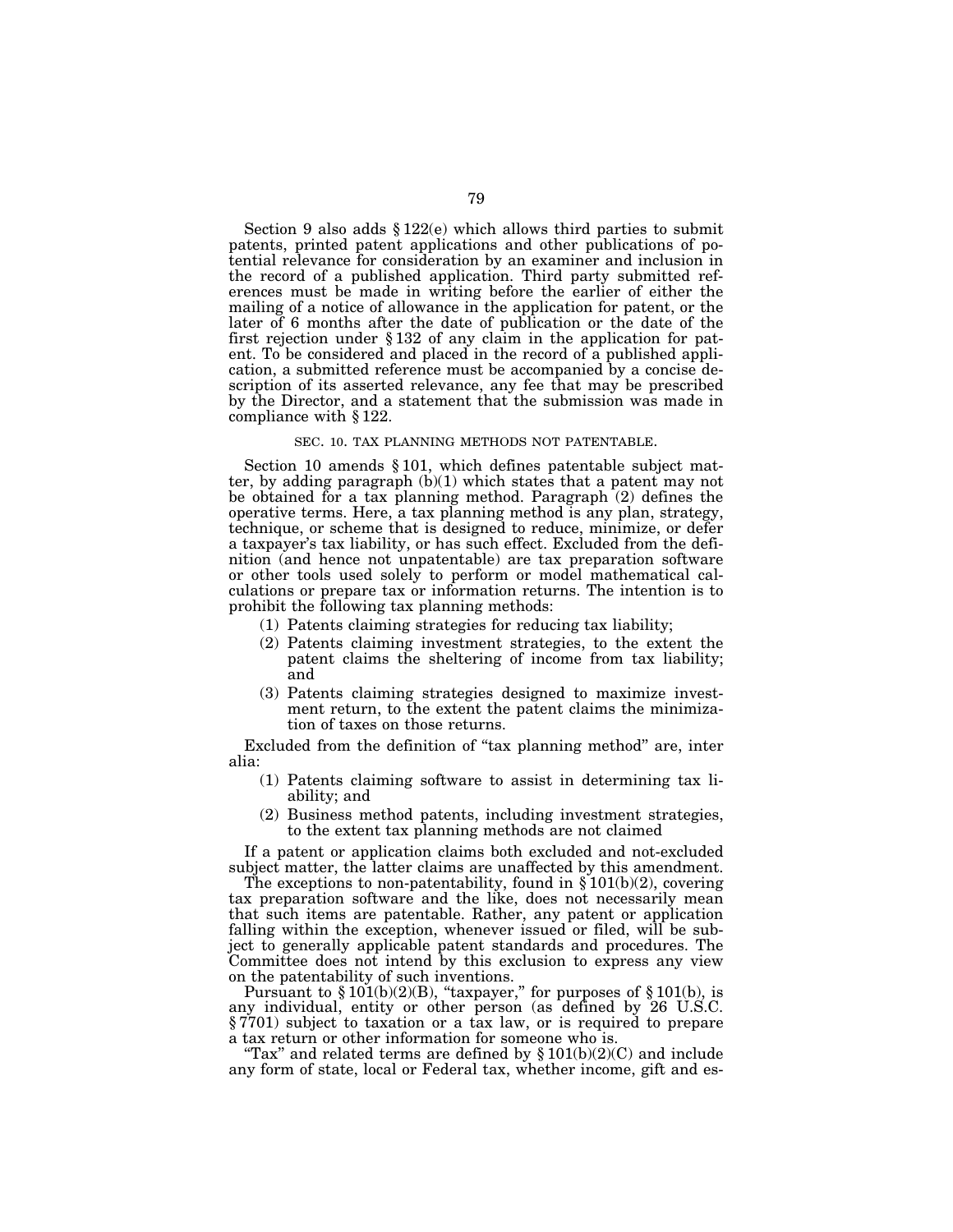tate, consumption and sales, property, ad valorem or any other similar government levy. It does not include foreign taxes.

Section 10 becomes effective on the date of enactment of the Act. It applies to all applications filed on or after the effective date, and to all pending applications that have not resulted in an issued patent as of the effective date. Patents issued before the effective date are unaffected by this section. However, pursuant to  $\S 101(b)(3)$ , this grandfather provision shall not be construed as validating any patent issued before the date of enactment of this Act for an invention described in 35 U.S.C. § 101(b), as amended by this section.

This provision expresses the Committee's intent that previously issued tax strategy patents should be evaluated, if subject to review in litigation or USPTO post-issuance review, based on standards existing at the time of issue. The prospective exclusion of such patents under § 101(b) shall not be construed as expressing the Committee's view that, prior to that time, such patents were valid.

#### SEC. 11. VENUE AND JURISDICTION

#### *Venue*

Section 11(a) amends 28 U.S.C. § 1400(b) relating to venue in patent cases by completely replacing the current language with a detailed means for establishing venue. Section 11 also amends § 1292 of the same title pertaining to interlocutory appeals.

The new § 1400(b) prohibits manufactured venue by virtue of assignment, incorporation, or otherwise. As used in the case law, ''manufactured venue'' usually refers to a plaintiff taking advantage of the liberal venue rules in § 1391, but still in literal compliance with the statute. See, e.g., *Sidney Coal Co. v. SSA,* 427 F.3d 336 (6th Cir. 2005). In this sense, manufactured venue is entirely permissible since venue cannot be defeated based on plaintiff's motives. *Martin v. United States,* 323 F. Supp. 1131 (D. Pa. 1970). Manufactured venue for patent venue purposes is redefined by § 1400(b). It precludes venue otherwise permitted by § 1400(c) and (d), if the circumstance on which venue is based has no independent purpose. It is similar to (but broader than) the collusive venue doctrine and similar in function to § 1359 of the Judicial Code:

''A district court shall not have jurisdiction of a civil action in which any party, by assignment or otherwise, has been improperly or collusively made or joined to invoke the jurisdiction of such court.''

Examples of manufactured venue under amended § 1400(b) include:

- (1) A patent holder who assigns or licenses his patent rights to a person or entity residing elsewhere, for no apparent reason other than to obtain a preferred venue;
- (2) Collusive or fraudulent joinder of a plaintiff or defendant to secure venue based on that party's location;
- (3) A party incorporating or reincorporating, or creating or merging with a subsidiary, in a district primarily for venue purposes;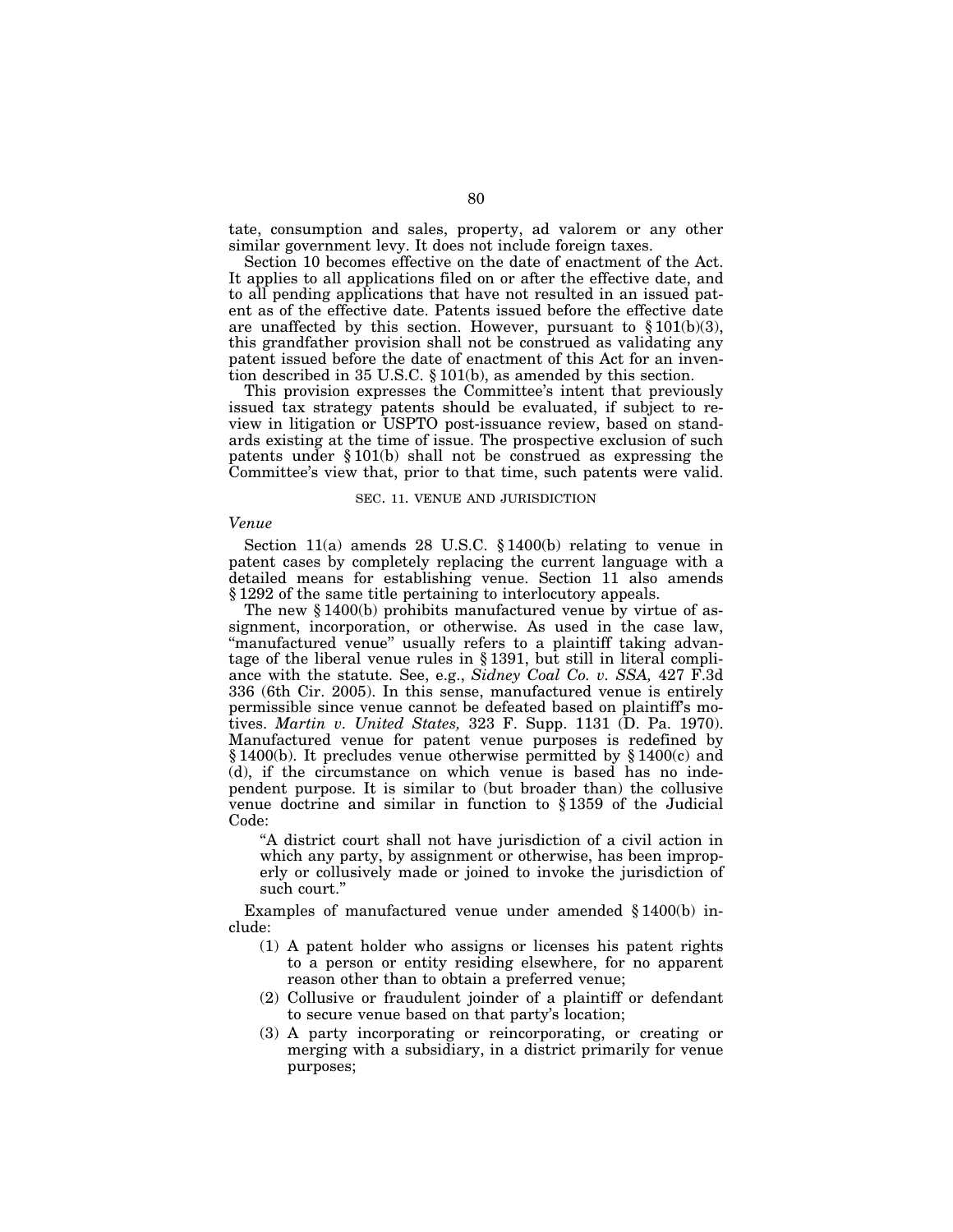(4) A defendant who seeks a change of venue (see  $$1400(d)$ ) based on the situs of relevant evidence or witnesses recently relocated or procured in the transferee district.

The sole authority for venue on the basis of defendant's residence is established under  $§ 1400(c)$ . The expanded venue provisions of § 1391(c) are no longer applicable to patent infringement cases, although they still are in other cases involving patents (e.g., declaratory judgment).

Under paragraph  $\S 1400(c)(1)$ , venue is proper at the following locations:

- (1) Where defendant has its principal place of business; or
- (2) Where the defendant is incorporated, if a domestic corporation; or
- (3) Where the defendant's primary United States subsidiary, if any, has its principal place of business or is incorporated, if the defendant is a foreign corporation;

The term "where the defendant resides" in existing  $§ 1400(b)$  was limited, in the case of a corporate defendant, to the state of its incorporation. *Fourco Glass Co. v. Transmirra Products Corp.,* 353 U.S. 222 (1957). Within that state, its residency is where it has its principle place of business. *Zin-Plas Corp. v Plumbing Quality AGF. Co.,* 622 F Supp 415 (WD Mich, 1985). The amendment to § 1400(b) expands venue based on defendant's residency to include states other than the state of incorporation if their principal place of business is there, and in the case of foreign corporations. The term ''principal place of business'' has a long and well established meaning in case law, and its is the Committee's intention that the term be so defined. See, e.g., *Panhandle Eastern Pipe Line Co. v. Federal Power Com'n.,* 324 U.S. 635 (1945); *United Nuclear Corp. v Moki Oil & Rare Metals Co.,* 364 F2d 568 (10th Cir. 1966).

A foreign defendant without a United States subsidiary could not be sued on the basis of  $$1400(c)(1)$ . Where  $$1400$  provides no forum for an infringement suit against a foreign defendant, a court should look to  $§ 1391(d)$  ("an alien may be sued in any district"). *Brunette Machine Works, Ltd. v. Kockum Industries, Inc.,* 406 U.S. 706, 714 (1972); *Zin-Plas Corp* (infringement suit against U.S. citizen with no domestic residence governed by  $\S 1391(\tilde{d})$ ). The amendment to § 1400 does not change this rule.

The amendment to  $\S 1400(b)(1)$  also does not affect the rule that, in case of multiple defendants, venue must be proper for all of them. Thus, unless the principal place of business or state of incorporation are common, paragraph  $(1)$  may not be used as a basis for venue.

Venue under  $$1400(c)(2)$  is more restrictive. Under current law, venue is where the defendant has committed acts of infringement and has a regular and established place of business. Section  $1400(c)(2)$  adds two requirements:

- (1) a substantial portion of the acts of infringement must occur in the district; and
- (2) the defendant must have a regular and established physical facility that the defendant controls and that constitutes a substantial portion of the operations of the defendant.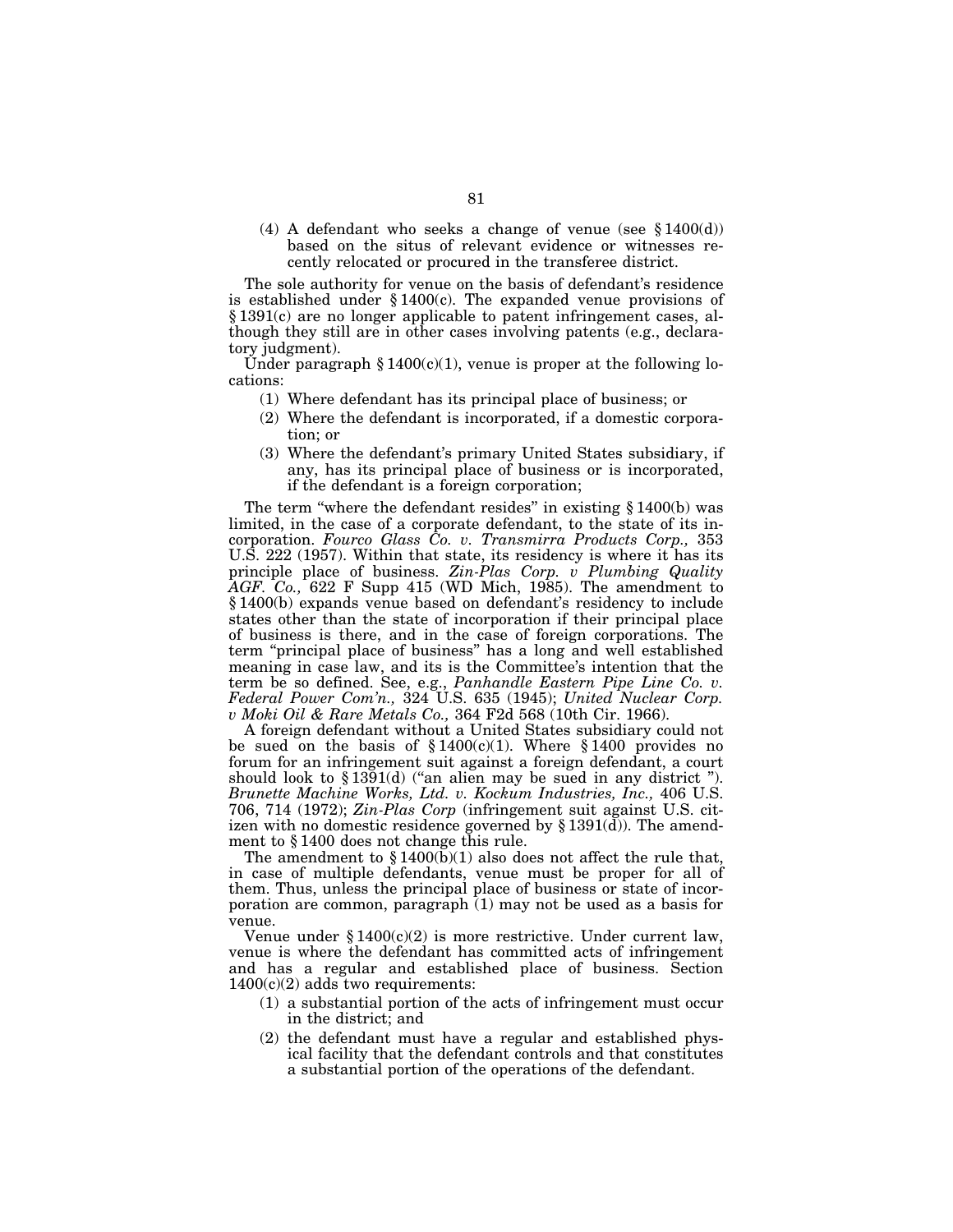It is also important to note that both tests under subsection  $(c)(2)$ must be met. If not, plaintiffs must establish venue under the other subsections of this section.

The requirement of substantial acts of infringement is intended to reduce plaintiff forum shopping, especially in cases of nationwide sales and uses. The other requirement, operations at defendantcontrolled physical facility, may also reduce the available fora. Regular and established place of business, under the existing patent venue statute, is often interpreted to require a significant on-going corporate presence in the district, but a fixed physical presence has not been required. See, e.g., In re Cordis Corp., 769 F2d 733 (Fed. Cir. 1985). The amendment to  $\S 1400(c)(2)$  adds a fixed physical presence as a requirement.

As per 35 U.S.C. § 271(a), acts of infringement can occur where the defendant makes, uses, offers to sell, or sells any patented invention, or imports an infringing product into the United States. Venue based on  $$1400(c)(2)$  would exist only where a substantial portion of the infringing acts occurs. In the case of infringement by manufacture, that will likely be the defendant's principal manufacturing facility, at least for the infringing product, which may or may not also constitute a substantial portion of the operations of the defendant. If these conditions describe separate facilities in different districts, then venue cannot be based on  $$1400(c)(2)$ . The same analysis would apply to infringement by use.

In the case of infringement by sale or an offer to sell, a substantial portion of infringing acts describes where a substantial number of sales or offers occur. If defendant does not have a qualifying facility in that forum, then  $$1400(c)(2)$  is not available.

Finally, the place of importation, if that is the infringing act, must also be where defendant has a qualifying physical facility.

As with  $§ 1400(c)(1)$ , venue based on  $§ 1400(c)(2)$  must be proper as to all defendants. A forum where a substantial portion of the acts of infringement occurs with respect to one defendant may not be the with respect to another defendant. Or, more likely, the multiple defendants will not all have qualifying physical facilities in the same forum.

''Congress does not in general intend to create venue gaps,'' *Brunette,* 406 at 710. The Committee recognizes, however, that the ''all defendants" rules of  $$1400(c)(1)$  and (2) could, in isolated cases, leave a case without a suitable forum. It is not the Committee's intent that infringement plaintiffs not be able to sue at all. Therefore, where no district would have venue under  $§ 1400(c)$ , the regular venue statute, 28 U.S.C. § 1391, should apply.

Under  $§ 1400(c)(3)$ , venue is proper at the primary plaintiff's residence if it is an institution of higher education as defined by 20 U.S.C. § 1010(a); e.g., accredited post-secondary 4-year degreegranting institutions and 2-year credit-granting institutions. Most plaintiffs taking advantage of this venue provision will be universities with research programs. In some cases, however, the university is not the patentee or the holder of patent rights, or not the 'primary plaintiff."

Under  $\S 1400(c)(4)$ , venue is proper where the plaintiff or subsidiary has an established physical facility dedicated to research, development, or manufacturing that is operated by full-time employees, or where the sole plaintiff is an individual inventor who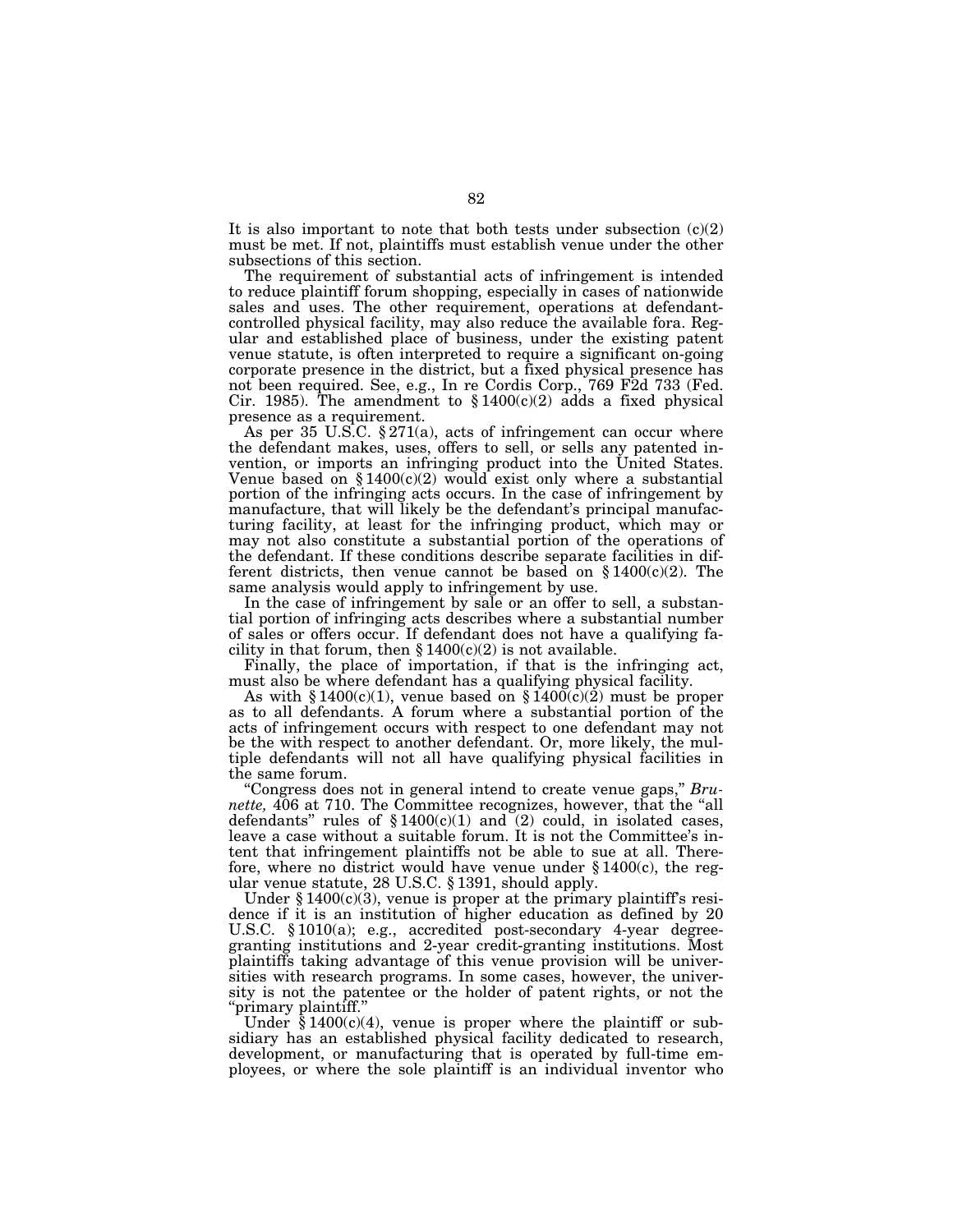is a natural person and who qualifies at the time such action is filed as a micro entity.

The plaintiff's physical facility need not be the counterpart of a defendant's physical facility for venue under  $§ 1400(c)(2)$ . It does not have to be regular and it does not have to constitute a substantial portion of the party's operations. But it does have to be operated by full-time employees, which, may approximate the "regular" requirement of  $$1400(c)(2)$ . Moreover, the facility must be one for research, development, or manufacturing. This requirement will exclude many ''non-practicing entities;'' i.e., plaintiffs for whom the patent-in-suit is more of a financial or investment instrument than a means for manufacturing, using or marketing a product or process. It is the Committee's intention that university licensing entities, whether acting as a unit of a university or as a related third party, be considered a facility dedicated to research and development.

As in the case of defendants, venue under  $\S 1400(c)(4)$  must be proper as to all plaintiffs in the case of multiple plaintiffs.

The combined effect of  $\S 1400(c)(3)$  and (4) is to allow many plaintiffs to sue in the forum of their residence. However, excluded are patent holding companies and owners of ''liquid patents.'' See, Amy Landers, Liquid Patents, 84 Denv. U.L. Rev. 199, 233 (2006). Venue in cases filed by such entities must be based on paragraphs  $§ 1400(c)(1)$  or  $(2)$ .

The exclusive method for change of venue in patent infringement cases is provided by  $§ 1400(d)$ , supplanting the general change of venue statute, 28 U.S.C. § 1404. In patent infringement cases, where venue is governed by § 1400, a change of venue is permissible only to another district where the defendant has substantial evidence or witnesses, and change of venue is proper under § 1404. Where it applies, a defendant can choose any forum that would have been proper under the old venue statute, as modified by 28 U.S.C. § 1391(c) in the case of corporate defendants.

It is expected that most motions for change of venue under § 1400(d) will be filed by defendants. Egregious forms of defendant forum shopping are avoided by the rule against manufactured venue in § 1400(a). Furthermore, a change of venue is discretionary with the district court.

While § 1400(d) supersedes 28 U.S.C. § 1404, it does not supersede 28 U.S.C. § 1406. This latter provision allows a court to cure a defect in venue by transferring the case to any district or division in which it could have been brought. It also allows the parties to waive venue defects, such as by failure to timely interpose an objection.

The Committee understands that certain jurisdictions have seen a rapid rise in patent infringement filings in the first half of 2007, perhaps due to Congressional efforts to reform and bring balance to the patent laws. The Committee urges the courts to provide appropriate scrutiny to any recent case filings to ensure that they are being pursued in a proper venue, and where there is some nexus to the issues of the case. If cases have been inappropriately filed, the Committee urges the courts to consider transferring them to more appropriate forums, according to the procedures permitted under 28 U.S.C. § 1404.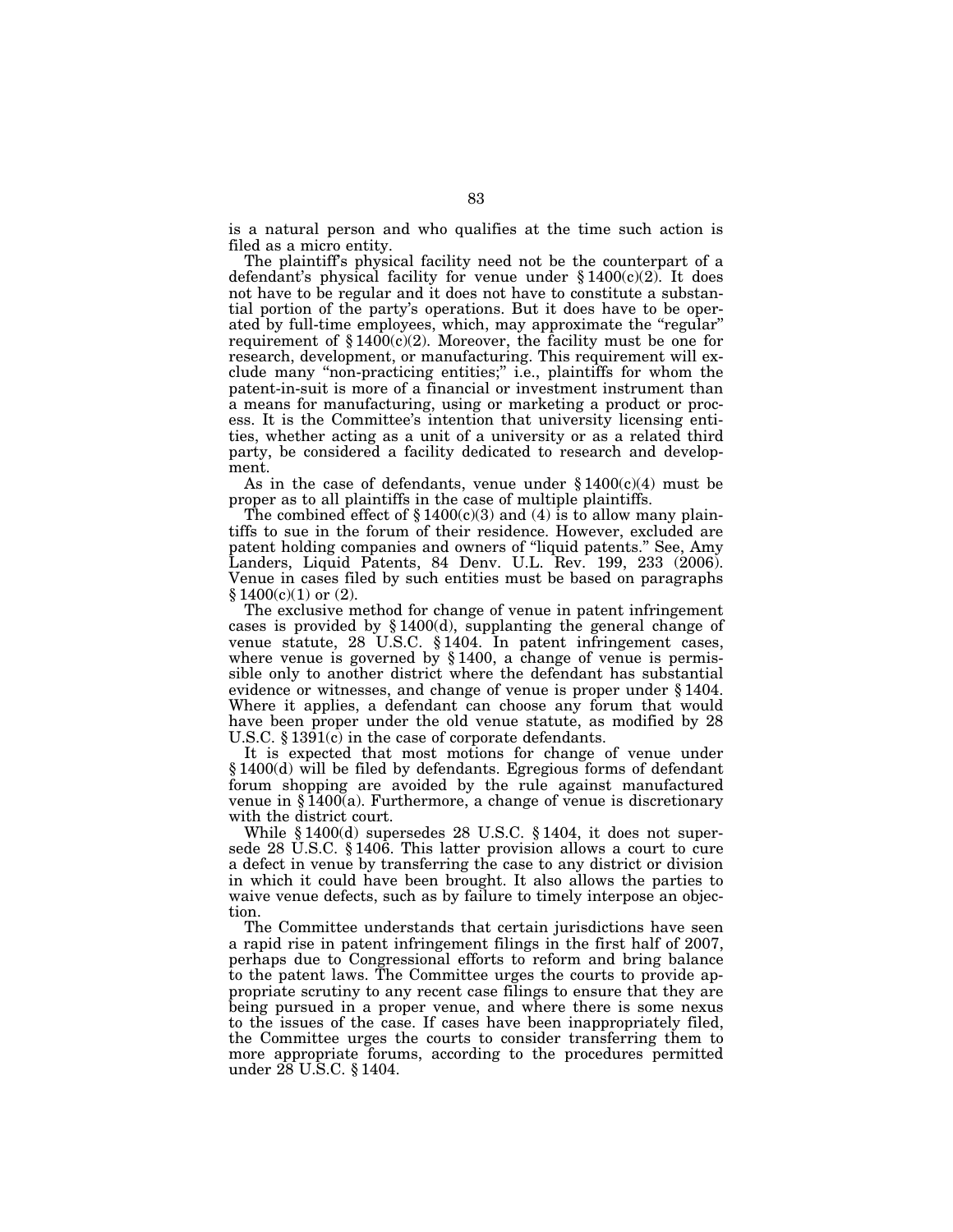### *Interlocutory Appeals*

Section 11(b) amends 28 U.S.C. § 1292(c) by allowing appeals from interlocutory orders that determine construction of claims in patent infringement suits. The district court will have discretion as to whether to approve the appeal and whether to stay the proceedings.

In most patent infringement cases, a question is raised about the scope of the invention as defined by the claims and limitations in the patent. Because construing patent claims is usually complicated and is a matter of law, *Markman v. Westview Instruments, Inc.,* 517 U.S. 370 (1996), courts often conduct pre-trial hearings to determine the scope of claims, without regard to the question of infringement. These so-called ''Markman hearings'' do not neatly fit into the narrow categories of immediately appealable interlocutory orders and cannot ordinarily be appealed until after trial and judgment. Furthermore, the Committee has heard testimony that the Federal Circuit's reversal rate of claim construction is unusually high. For these reasons, the District Courts will now have to certify the interlocutory appeal for it to go forward.

#### SEC. 12. ADDITIONAL INFORMATION; INEQUITABLE CONDUCT AS A DEFENSE TO INFRINGEMENT

#### *Disclosure Requirements*

Section 12(a) amends Chapter 11 of Title 35 of the United States Code by adding  $\S$  123 and 124.

The newly created § 123 gives the Director of the USPTO authority to require applicants to submit a search report with an analysis relevant to the patentability of the invention claimed in the application. Noncompliance with the requirements within the time periods prescribed by the Director as abandonment of the application are also addressed by § 123.

The proposed statutory language of § 123 does not define in any detail what is necessary or sufficient to meet these requirements as the Committee believes that is best left to the Director. The USPTO has discussed the need for some sort of examination support document or applicant quality submission to improve the examination process. It may include a thorough search of the art in the field of the invention and in related fields in which one skilled in the art pertaining to the invention would expect to find information applicable to the invention. It is also expected that the information discovered by the search that is material to the patentability of the claimed invention be disclosed to the USPTO along with an analysis of how the information relates to the claimed invention and how the claimed invention us distinguished over the prior art information.

#### *Micro Entities*

The newly created § 124 defines a new category of applicant, known as a "micro entity." Under § 124(b), a micro entity is defined as a small entity who has not been named on five or more previously filed patent applications, has not assigned, granted or conveyed a license or other ownership interest in the application and is not under an obligation by contract or law to do so, and does not have a gross income of greater than 2.5 times the Average Gross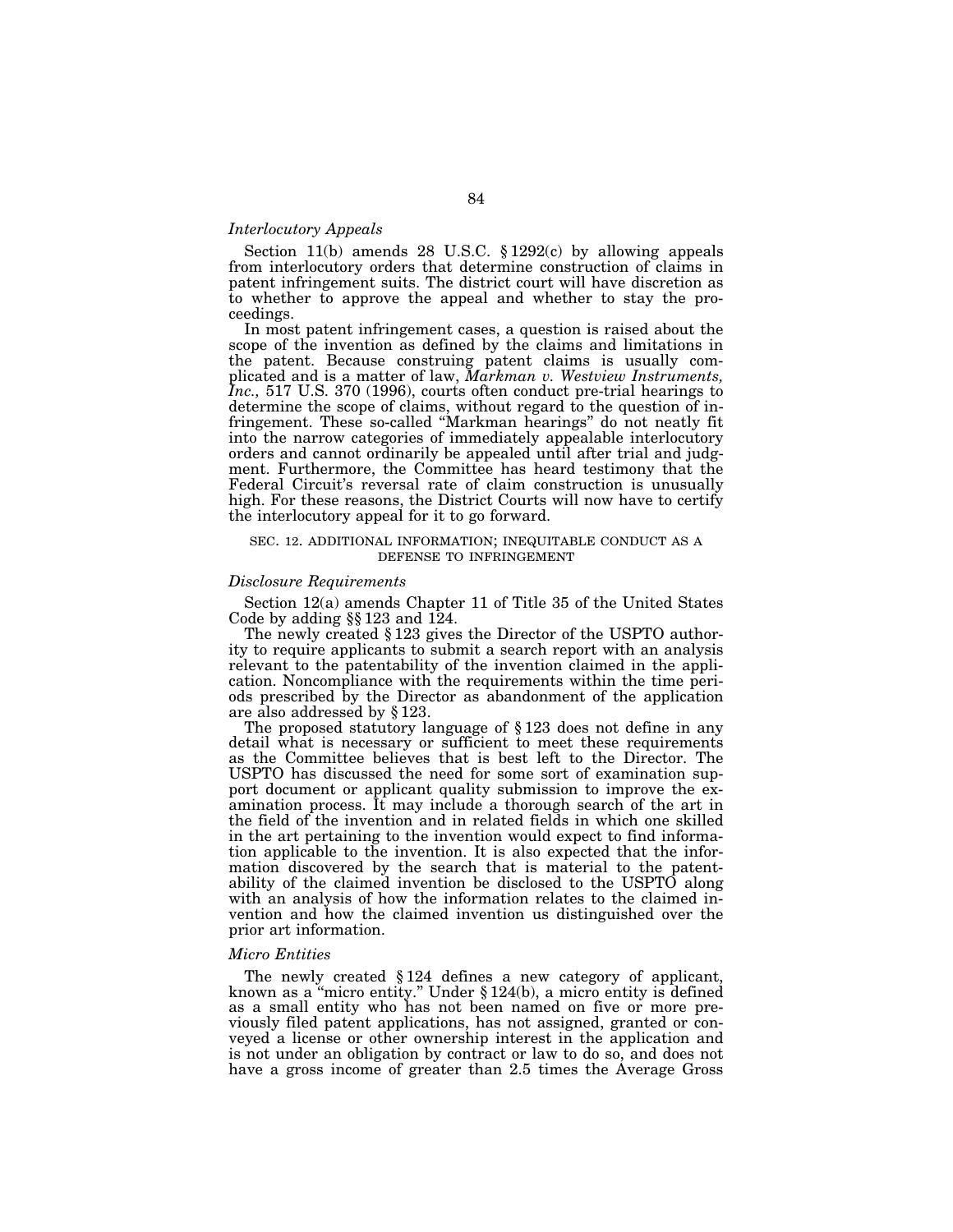Income (AGI) as reported by the Secretary of Labor. An applicant who has assigned rights in the application can qualify as a micro entity under  $\S 124(c)$  if the assignee or licensee is an entity with five or fewer employees and has a gross taxable income that does not exceed 2.5 times the AGI for the calendar year immediately preceding the year in which the examination fee is being paid. If the AGI for the previous year has not yet been reported, the AGI of the latest year for which it was reported should be used.

The income level ceilings for micro entities under § 124(b) and (c) may be further adjusted to reflect annual changes in the Consumer Price Index (CPI). This is intended to give the Director discretion to adjust the income qualification for micro entity status where the CPI rises substantially faster than AGI.

Because fulfilling the requirements of § 123 may be particularly burdensome on applicants that qualify as micro entities, such entities are exempted from the information submission requirements of § 123.

### *Inequitable Conduct*

Section 12(b) codifies at 35 U.S.C. § 282(c) the judicially-created doctrine of ''inequitable conduct'' as a defense to patent infringement. The defense of inequitable conduct was established by the courts as an equitable remedy aimed at deterring applicants from deliberately misstating or withholding information that is materially related to the examination of an application. The Federal Circuit has held that in order to prove inequitable conduct, there must be separate showings of: a) materiality of the information misstated or withheld and b) intent to deceive the patent office. Uncertainty has developed in the application of these standards. As such, this codification is intended to preserve the primary purpose of the defense, while also making its application more predictable and certain. Additionally, it is also intended that this codification will allay concerns patent applicants have in sharing information with the USPTO concerning the patentability of their inventions during prosecution.

Under § 282(c)(1), three substantive elements of the defense are spelled out. They are: (1) the applicant (or another with the duty to disclose) had ''the intent to mislead or deceive the patent examiner;" (2) in furtherance of such intent, the applicant "misrepresented or failed to disclose material information'' to the Office; and (3) in the absence of the misrepresentation or nondisclosure, the Office would have made a prima facie finding of unpatentability.

Under  $§ 282(c)(2)$ , intent must be proven as a separate element of the offense. Under current doctrine, some courts infer intent from the materiality of withheld or misrepresented information. The Committee believes this has lead to some unjust results. Accordingly, to prove intent under  $\S 282(c)$ , specific facts beyond the materiality of the information misstated or withheld must be proven, showing deliberate or conscious action to deceive or mislead the USPTO. Because intent is a subjective matter, going to state of mind, it may still be proven inferentially (by circumstantial rather than direct evidence). Still, facts independent of the materiality of the information must be proven to support such inference.

In addition to the requirement that the misrepresented or withheld information be "material," the information must be such that,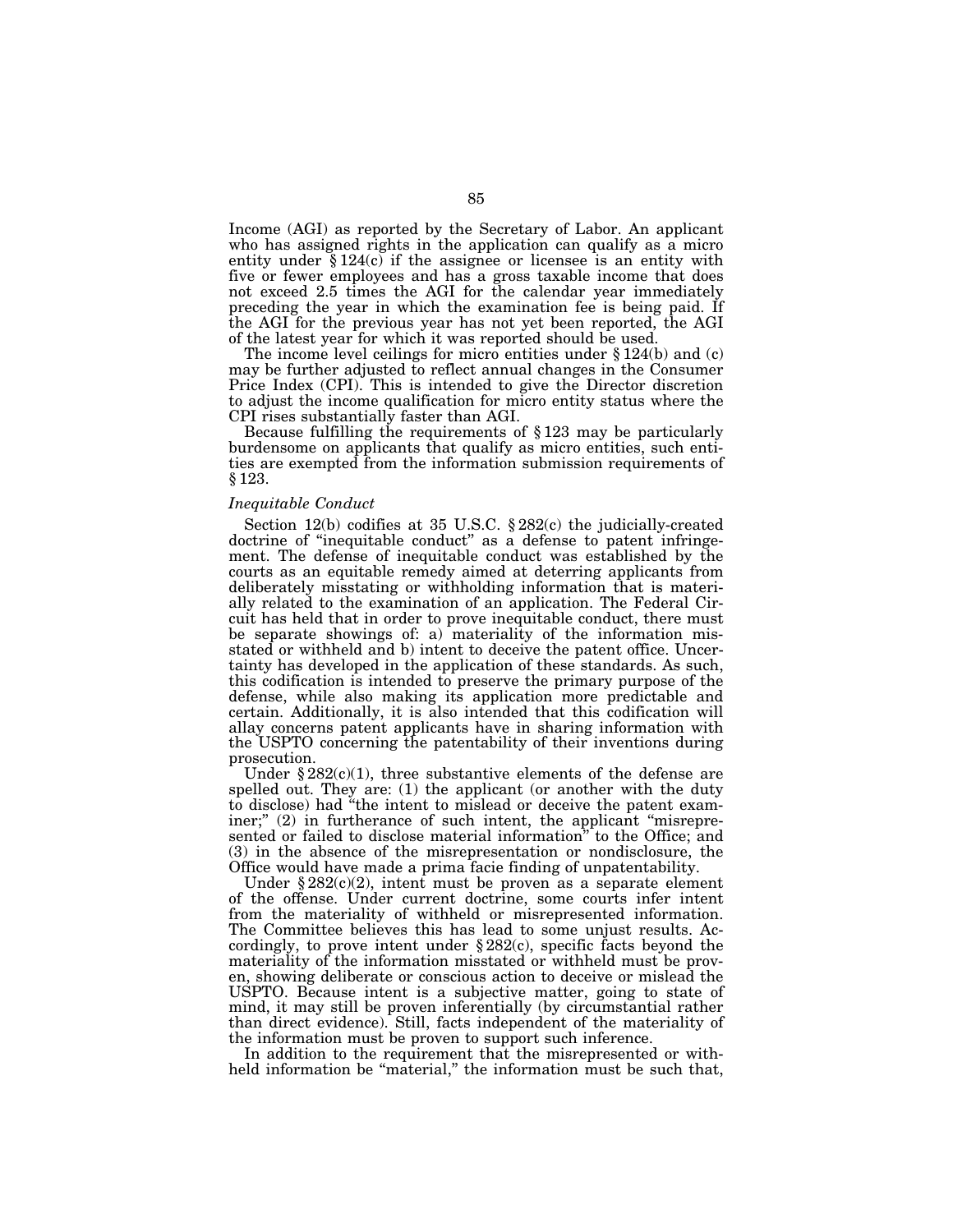had the deception not occurred, the examiner would have made a prima facie finding that the claimed invention was unpatentable. As used here, a prima facie showing of unpatentability is a showing that the claimed invention is unpatentable for any reason based on the requirements of patentability provided in 35 U.S.C. § 101, § 102, § 103 or § 112, unless expressly prohibited by other parts of the patent statute, that may yet be overcome in a rebuttal by the patent applicant. The intention behind this codification is to provide clarity about which standard of materiality courts should use.

Courts are given a range of remedies they may provide when inequitable conduct is found by  $§282(c)(3)$ . These remedies include denying the patent holder an injunction against the infringer, holding the claims-in-suit or those in which the inequitable conduct occurred unenforceable, holding the entire patent unenforceable, and holding related patents unenforceable. The discretion in remedies given the courts is intended to allow them to apply remedies that are commensurate to the level of deception and materiality found. While the Committee expects the courts to continue to hold patents unenforceable where it is proven that the actions of the applicant or its agents are so culpable or egregious as to constitute fraud on the USPTO, and thereby merit such a harsh penalty, there may be circumstances which warrant a less severe penalty. For instance, where patent attorneys or agents acting without authority, direction or knowledge of the patent applicant are found solely responsible for the inequitable conduct, a penalty less than unenforceability of the entire patent may be in order. Further, there are most likely other scenarios that would similarly warrant a less severe penalty than holding the entire patent unenforceable, and it is expected that the courts will exercise their judgment in balancing the equities of each case to decide the appropriate remedy.

Under  $\S 282(c)(4)$ , attorneys and others who are licensed to practice before the USPTO may now also be held accountable for actions amounting to inequitable conduct where inequitable conduct is found and there is evidence that suggests such person licensed has engaged in inequitable conduct. These persons will be referred by court to the USPTO for disciplinary action. Additionally, the court shall order the parties to make available to the USPTO any evidence showing this person has engaged in inequitable conduct. The Committee has heard that people who engage in inequitable conduct are rarely held accountable for their actions. The lack of action by the USPTO to enforce its own rules concerning the duty imposed on attorneys and agents to act with candor, good faith and honesty before it creates the opportunity for abuse of these rules. As such, the intention behind this provision is to require that those persons found to have deceived the USPTO during patent prosecution are held accountable.

Under §282(d), a person asserting the inequitable conduct defense must comply with Rule 9(b) of the Federal Rules of Civil Procedure. That means the circumstances constituting inequitable conduct must be plead with particularity. The pleader must identify specific information showing the materiality of misstated or withheld information, as described in this section. Averments of fraud or conscious or deliberate behavior to mislead or deceive the USPTO may be made generally. This requirement is intended to avoid use of the defense simply as a dilatory or settlement tactic.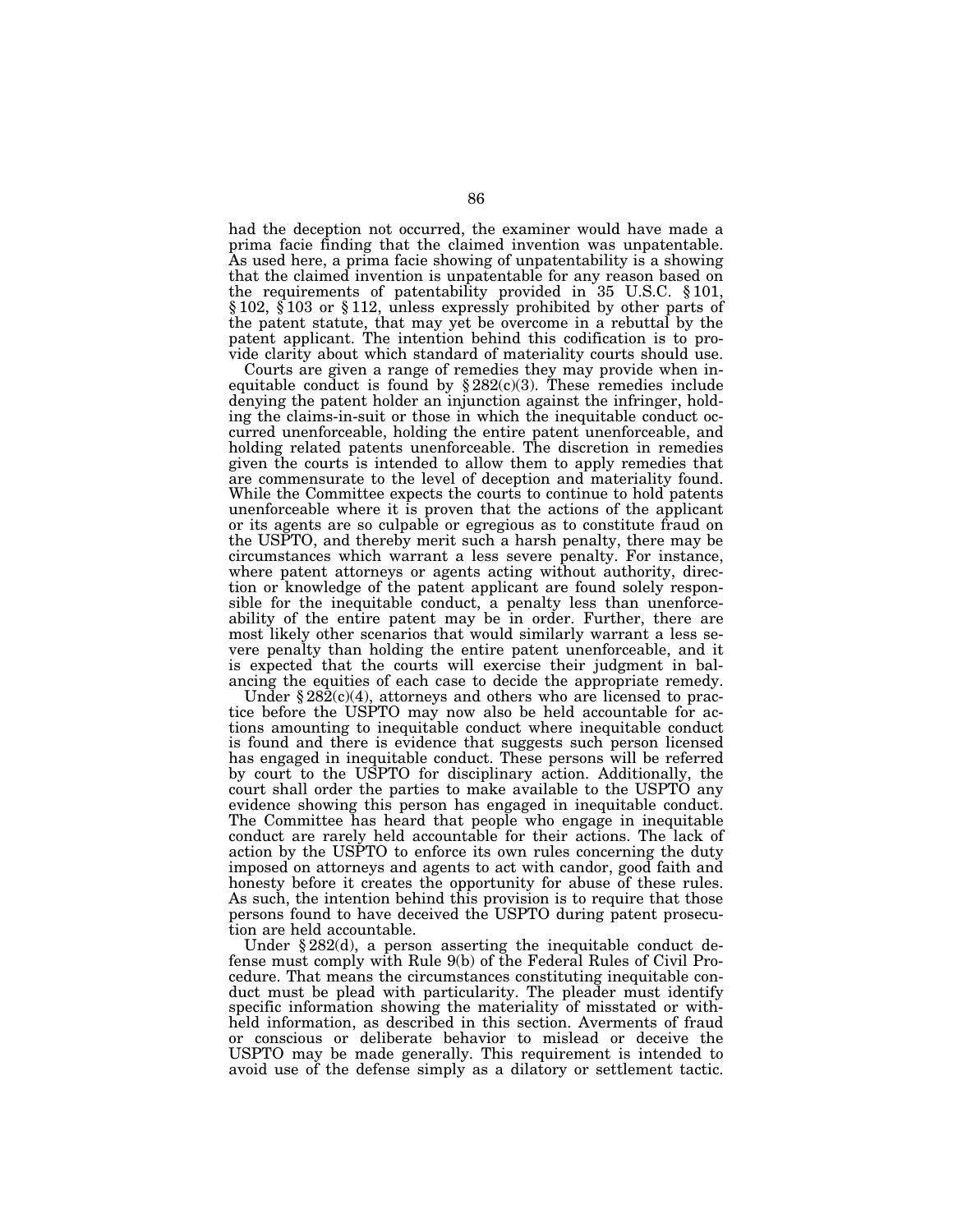#### SEC. 13. BEST MODE REQUIREMENT

Section 13 amends § 282(b) to eliminate as a defense to patent infringement the patentee's failure to comply with the best mode requirement of § 112. Under current law, the defense of patent invalidity is available for failure to comply with any requirement of §§ 112 (specification) or 251 (reissued patents). Further, § 282(b)(3) is amended to strike best mode as a defense; all other defenses are unaffected by section 13. The best mode requirement will otherwise remain in § 112, where it can serve as a basis for rejection of a claim if it appears that the best mode contemplated by the inventor has not been disclosed.

#### SEC. 14. REGULATORY AUTHORITY

Section 14(a) amends  $\S 2(c)$  to provide guidance as to the extent of rulemaking authority granted the USPTO under § 2(b). Specifically, this amendment clarifies that the USPTO may make rules that pertain to the quality and timeliness of applications, which include establishing conditions on the use of continuations. The Committee chose to codify this amendment under  $\S 2(c)$  instead of  $\S 2(b)$ to confirm that such power was granted to the USPTO at least as early as enactment of Public Law 106–113 (1999), and that this change is only a "clarification of specific powers" granted in  $\S 2(b)$ . To ensure there is no ambiguity on this point, section 14(b) states that this language should be construed as adding no new rulemaking powers to the USPTO.

Typically, courts will give deference to the rules promulgated by agencies if an Act which charges the agency with responsibility doesn't speak to the issue that the rule pertains to. However, if direction on the issue can be found in the statute, any agency rules that conflict with the statute must be struck down.

In *In re Henriksen,* 399 F.2d 253 (CCPA, 1968), the Court of Claims and Patent Appeals (CCPA) held that a Board of Patent Appeals and Interferences (BPAI) decision violated the USPTO's rule making authority. The BPAI had construed a limit on the number of continuations an applicant could file based on a literal reading of 35 USC § 120 that would suggest only one or two continuations could ever be filed. The CCPA reversed the BPAI's decision, finding that the statute placed no restrictions on the number of continuations an applicant may obtain and thus the BPAI's mechanical rule on the number of continuations an applicant could file was inconsistent with § 120. However, later precedent in *In re Bogese II,* 303 F.3d 1362 (Fed. Cir., 2002), suggests that the USPTO may limit continuations when ''dilatory tactics'' are used in the prosecution of applications, thus leading to some confusion as to the nature of limits the USPTO can place on continuations through rulemaking.

To resolve the ambiguity behind the USPTO's rulemaking authority that *In re Hernicksen* has caused, the Committee has clarified that the USPTO has always had authority to promulgate rules that place limitations or conditions on patent applications, including continuation applications, that do no directly contradict any limitations or conditions expressly stated in statute.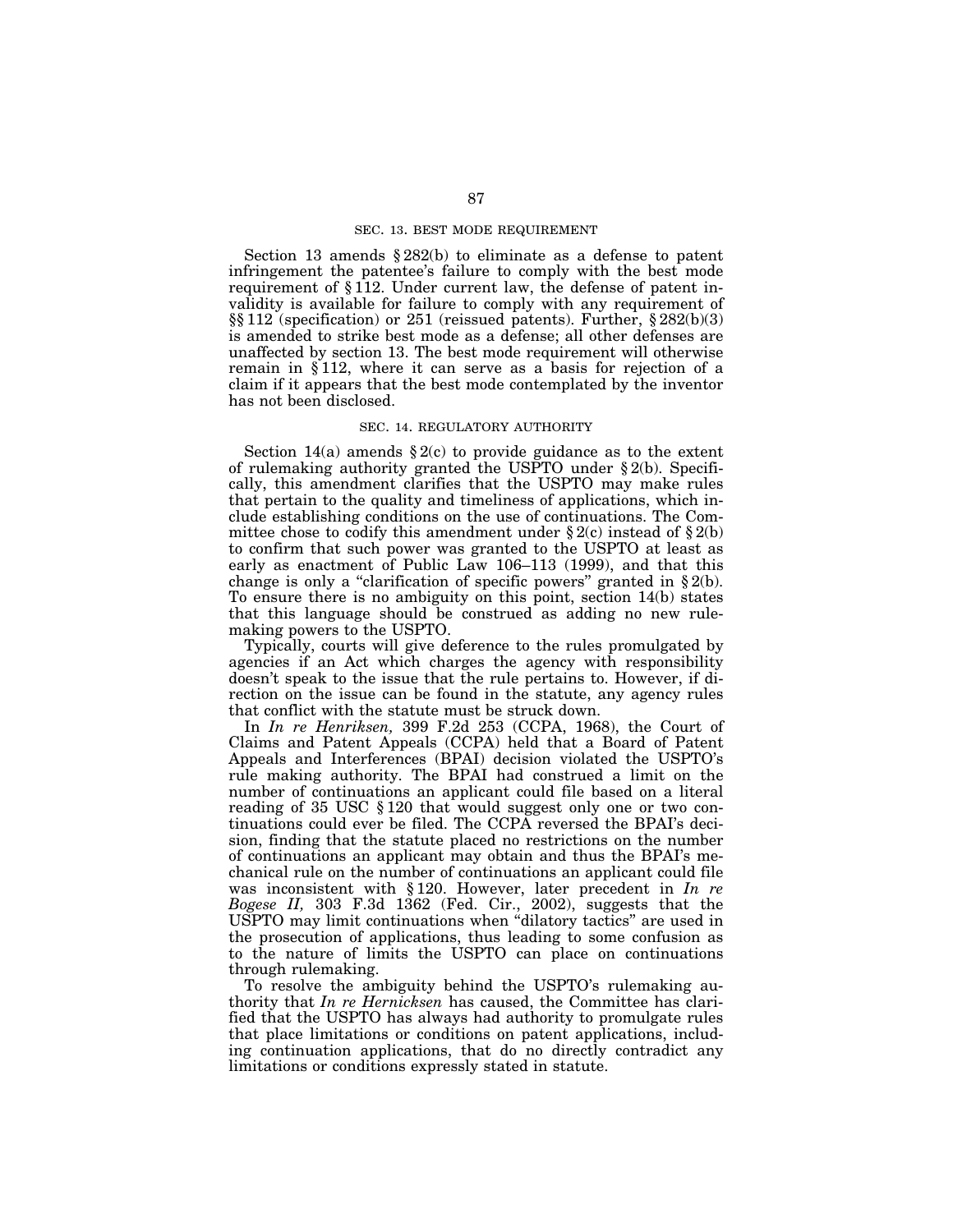#### SEC. 15. TECHNICAL AMENDMENTS

Section 15 makes a number of technical changes that improve the formatting or organization of the patent statute. None of the changes in this section are intended to substantive in any way.

#### SEC. 16. STUDY OF SPECIAL MASTERS IN PATENT CASES

Section 16 directs the Administrative Offices of the United States Courts, in consultation with the Federal Judicial Center, to study the use of special masters in patent infringement cases. This study will investigate what benefits, if any, are derived from the use of special masters in patent cases. The study will look into such factors as the costs and length of litigation when special masters are used, the role special masters are given in patent cases, the legal and technical background of special masters and any other factors that the Administrative Offices of the United States Courts or the Federal Judicial Center believe will assist in determining whether the use of special masters in patent litigation should be encouraged and/or supported.

#### SEC. 17. RULE OF CONSTRUCTION

It is the Committee's intention to preserve the CREATE Act as originally codified in 35 USC  $\S 103(c)$ , in the new  $\S 102(b)(3)$ . Section 17 explicitly states this intention and directs any inquiry to the purpose of the new  $\S 102(b)(3)$  to the legislative history of the CREATE Act.

#### CHANGES IN EXISTING LAW MADE BY THE BILL, AS REPORTED

In compliance with clause 3(e) of rule XIII of the Rules of the House of Representatives, changes in existing law made by the bill, as reported, are shown as follows (existing law proposed to be omitted is enclosed in black brackets, new matter is printed in italics, existing law in which no change is proposed is shown in roman):

# **TITLE 35, UNITED STATES CODE**

# **PART I—UNITED STATES PATENT AND TRADEMARK OFFICE**

\* \* \* \* \* \* \*

# \* \* \* \* \* \* \* **CHAPTER 1—ESTABLISHMENT, OFFICERS AND EMPLOYEES, FUNCTIONS**

Sec.<br>1.

Establishment.

| [6.<br>6. |  | Board of Patent Appeals and Interferences.<br>Patent Trial and Appeal Board. |  |  |
|-----------|--|------------------------------------------------------------------------------|--|--|

*\* \* \* \* \* \* \**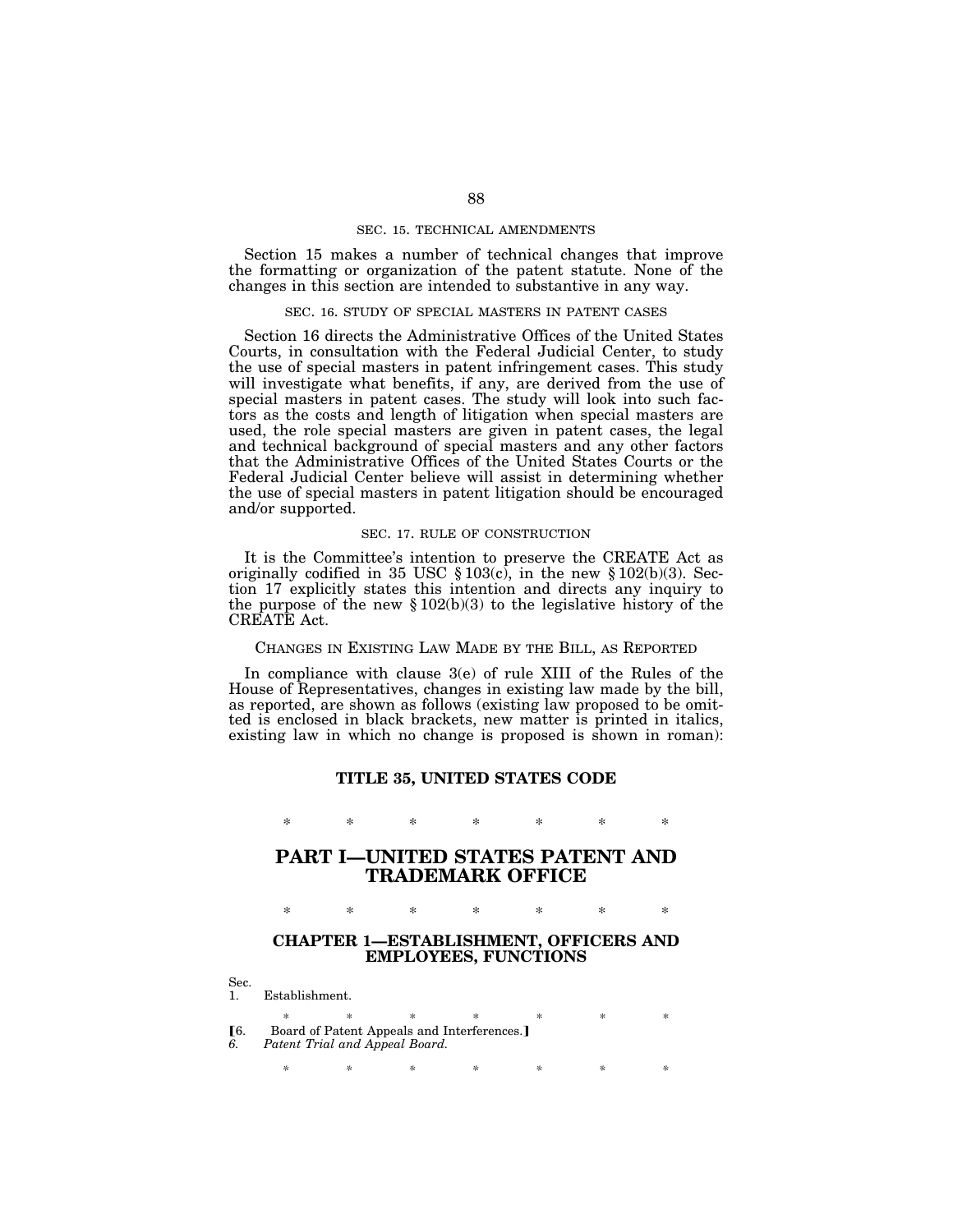**§ 2. Powers and duties** 

 $(a) * * * *$ 

\* \* \* \* \* \* \*  $(c)$  CLARIFICATION OF SPECIFIC POWERS. $-$ (1)

\* \* \* \* \* \* \*

*(6) The powers granted under paragraph (2) of subsection (b) include the authority to promulgate regulations to ensure the quality and timeliness of applications and their examination, including specifying circumstances under which an application for patent may claim the benefit under sections 120, 121 and 365(c) of the filing date of a prior filed application for patent.* 

\* \* \* \* \* \* \*

# ø**§ 6. Board of Patent Appeals and Interferences**

ø(a) ESTABLISHMENT AND COMPOSITION.—There shall be in the United States Patent and Trademark Office a Board of Patent Appeals and Interferences. The Director, the Commissioner for Patents, the Commissioner for Trademarks, and the administrative patent judges shall constitute the Board. The administrative patent judges shall be persons of competent legal knowledge and scientific ability who are appointed by the Director.

ø(b) DUTIES.—The Board of Patent Appeals and Interferences shall, on written appeal of an applicant, review adverse decisions of examiners upon applications for patents and shall determine priority and patentability of invention in interferences declared under section 135(a). Each appeal and interference shall be heard by at least three members of the Board, who shall be designated by the Director. Only the Board of Patent Appeals and Interferences may grant rehearings.

#### *§ 6. Patent Trial and Appeal Board*

*(a) ESTABLISHMENT AND COMPOSITION.—There shall be in the Office a Patent Trial and Appeal Board. The Director, the Deputy Director, the Commissioner for Patents, the Commissioner for Trademarks, and the administrative patent judges shall constitute the Patent Trial and Appeal Board. The administrative patent judges shall be persons of competent legal knowledge and scientific ability who are appointed by the Director. Any reference in any Federal law, Executive order, rule, regulation, or delegation of authority, or any document of or pertaining to the Board of Patent Appeals and Interferences is deemed to refer to the Patent Trial and Appeal Board.* 

*(b) DUTIES.—The Patent Trial and Appeal Board shall—*

*(1) on written appeal of an applicant, review adverse decisions of examiners upon application for patents;* 

*(2) on written appeal of a patent owner, review adverse decisions of examiners upon patents in reexamination proceedings under chapter 30;* 

*(3) review appeals by patent owners and third-party requesters under section 315;* 

*(4) conduct post-grant opposition proceedings under chapter 32.*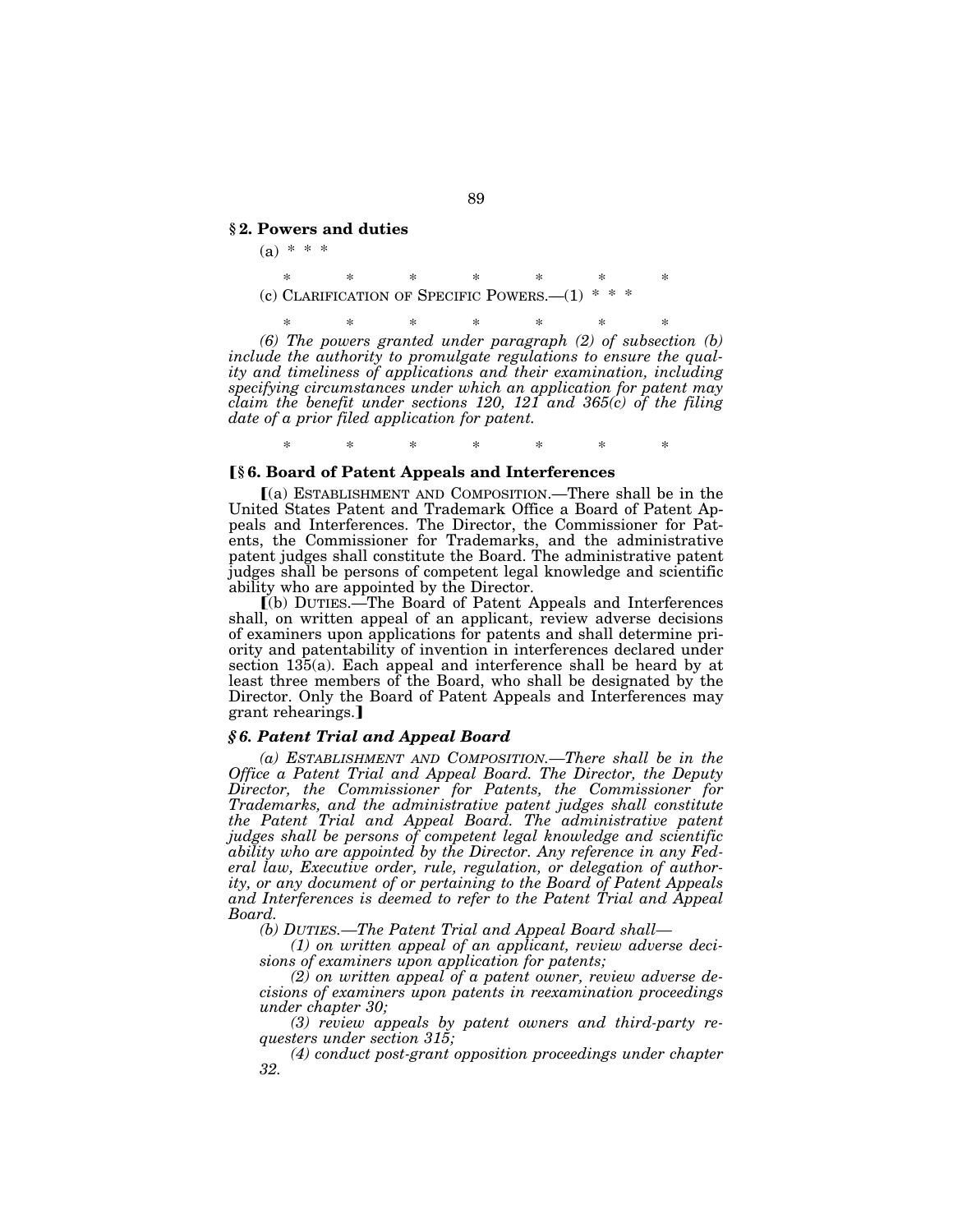*Each appeal and derivation proceeding shall be heard by at least 3 members of the Patent Trial and Appeal Board, who shall be designated by the Director. Only the Patent Trial and Appeal Board may grant rehearings. The Director shall assign each post-grant review proceeding to a panel of 3 administrative patent judges. Once assigned, each such panel of administrative patent judges shall have the responsibilities under chapter 32 in connection with postgrant review proceedings.* 

\* \* \* \* \* \* \*

#### **§ 41. Patent fees; patent and trademark search systems**

(a) The Director shall charge the following fees:

 $(1) * * *$ 

 $(6)(A)$  On filing an appeal from the examiner to the [Board] of Patent Appeals and Interferences¿ *Patent Trial and Appeal Board*, \$300.

(B) In addition, on filing a brief in support of the appeal, \$300, and on requesting an oral hearing in the appeal before the [Board of Patent Appeals and Interferences] *Patent Trial and Appeal Board*, \$260.

\* \* \* \* \* \* \*

# **PART II—PATENTABILITY OF INVENTIONS AND GRANT OF PATENTS**

# \* \* \* \* \* \* \*

# **CHAPTER 10—PATENTABILITY OF INVENTIONS**

| Sec.                 |                                                                                                              |                        |    |        |        |   |        |  |  |
|----------------------|--------------------------------------------------------------------------------------------------------------|------------------------|----|--------|--------|---|--------|--|--|
| 100.                 | Definitions.                                                                                                 |                        |    |        |        |   |        |  |  |
| 101.                 |                                                                                                              | Inventions patentable. |    |        |        |   |        |  |  |
| <b>[102.</b><br>102. | Conditions for patentability; novelty and loss of right to patent.<br>Conditions for patentability; novelty. |                        |    |        |        |   |        |  |  |
|                      | ×                                                                                                            |                        | ×. | ∗      | *      | ∗ | 字      |  |  |
| <b>104.</b>          | Invention made abroad.                                                                                       |                        |    |        |        |   |        |  |  |
|                      | $\ast$                                                                                                       | $\ast$                 | ∗  | $\ast$ | $\ast$ | ∗ | $\ast$ |  |  |
|                      |                                                                                                              |                        |    |        |        |   |        |  |  |

# **§ 100. Definitions**

When used in this title unless the context otherwise indicates—

 $(a) * * *$ 

\* \* \* \* \* \* \*

(e) The term ''third-party requester'' means a person requesting ex parte reexamination under section 302 [or inter partes reexamination under section 311] who is not the patent owner.

*(f) The term ''inventor'' means the individual or, if a joint invention, the individuals collectively who invented or discovered the subject matter of the invention.* 

*(g) The terms ''joint inventor'' and ''coinventor'' mean any one of the individuals who invented or discovered the subject matter of a joint invention.* 

*(h) The ''effective filing date of a claimed invention'' is—*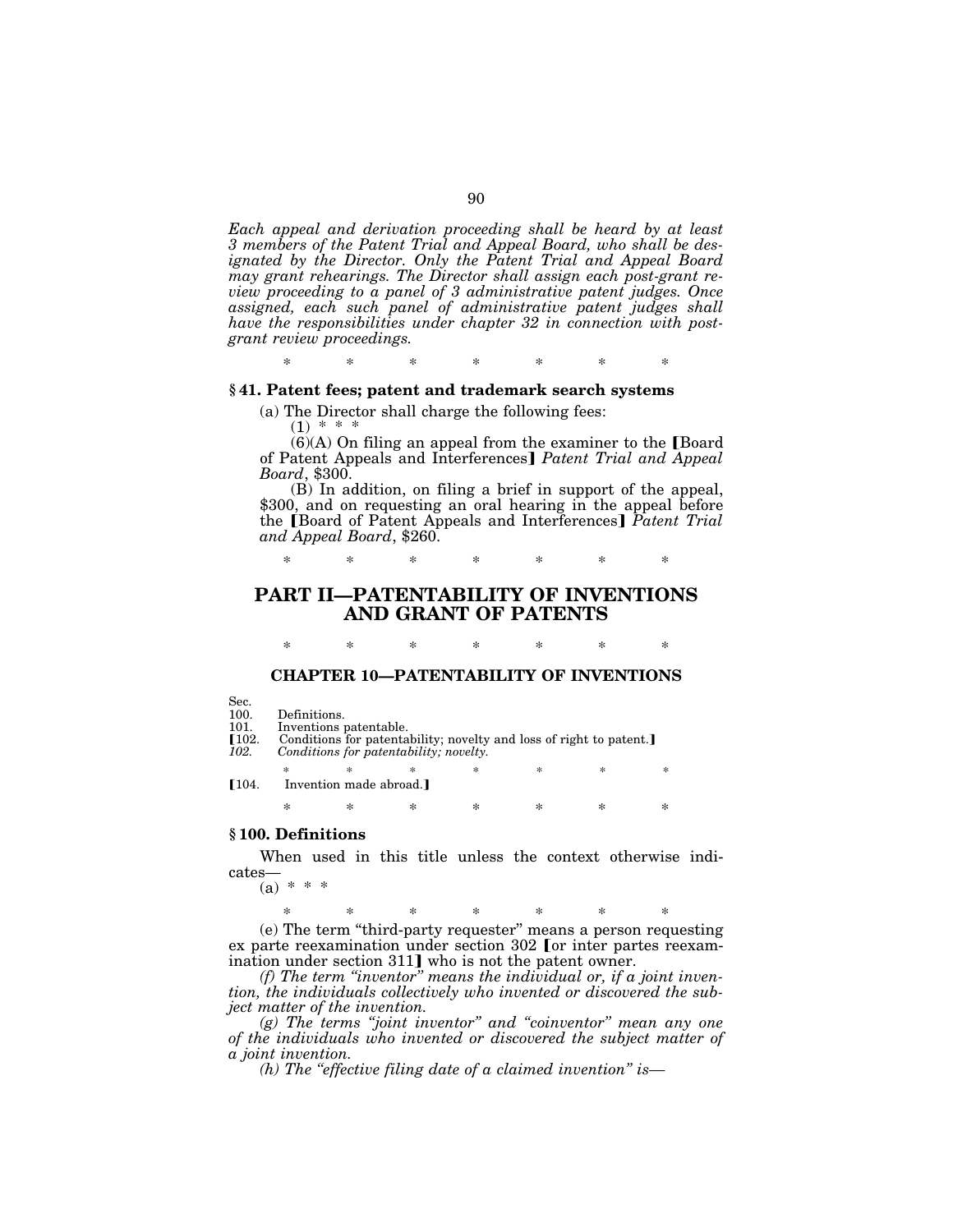*(1) the filing date of the patent or the application for patent containing the claim to the invention; or* 

*(2) if the patent or application for patent is entitled to a right of priority of any other application under section 119, 365(a), or 365(b) or to the benefit of an earlier filing date in the United States under section 120, 121, or 365(c), the filing date of the earliest such application in which the claimed invention is disclosed in the manner provided by section 112(a).* 

*(i) The term ''claimed invention'' means the subject matter defined by a claim in a patent or an application for a patent.* 

*(j) The term ''joint invention'' means an invention resulting from the collaboration of inventive endeavors of two or more persons working toward the same end and producing an invention by their collective efforts.* 

*(k) The term ''cancellation petitioner'' means the real party in interest requesting cancellation of any claim of a patent under chapter 32 of this title and the privies of the real party in interest.* 

## **§ 101. Inventions patentable**

[Whoever] (a) PATENTABLE INVENTIONS.—Whoever invents or discovers any new and useful process, machine, manufacture, or composition of matter, or any new and useful improvement thereof, may obtain a patent therefor, subject to the conditions and requirements of this title.

*(b) TAX PLANNING METHODS.—*

*(1) UNPATENTABLE SUBJECT MATTER.—A patent may not be obtained for a tax planning method.* 

*(2) DEFINITIONS.—For purposes of paragraph (1)—*

*(A) the term ''tax planning method'' means a plan, strategy, technique, or scheme that is designed to reduce, minimize, or defer, or has, when implemented, the effect of reducing, minimizing, or deferring, a taxpayer's tax liability, but does not include the use of tax preparation software or other tools used solely to perform or model mathematical calculations or prepare tax or information returns;* 

*(B) the term ''taxpayer'' means an individual, entity, or other person (as defined in section 7701 of the Internal Revenue Code of 1986) that is subject to taxation directly, is required to prepare a tax return or information statement to enable one or more other persons to determine their tax liability, or is otherwise subject to a tax law;* 

*(C) the terms ''tax'', ''tax laws'', ''tax liability'', and ''taxation'' refer to any Federal, State, county, city, municipality, or other governmental levy, assessment, or imposition, whether measured by income, value, or otherwise; and* 

*(D) the term ''State'' means each of the several States, the District of Columbia, and any commonwealth, territory, or possession of the United States.* 

# ø**§ 102. Conditions for patentability; novelty and loss of right to patent**

A person shall be entitled to a patent unless—

 $(a)$  the invention was known or used by others in this country, or patented or described in a printed publication in this or a for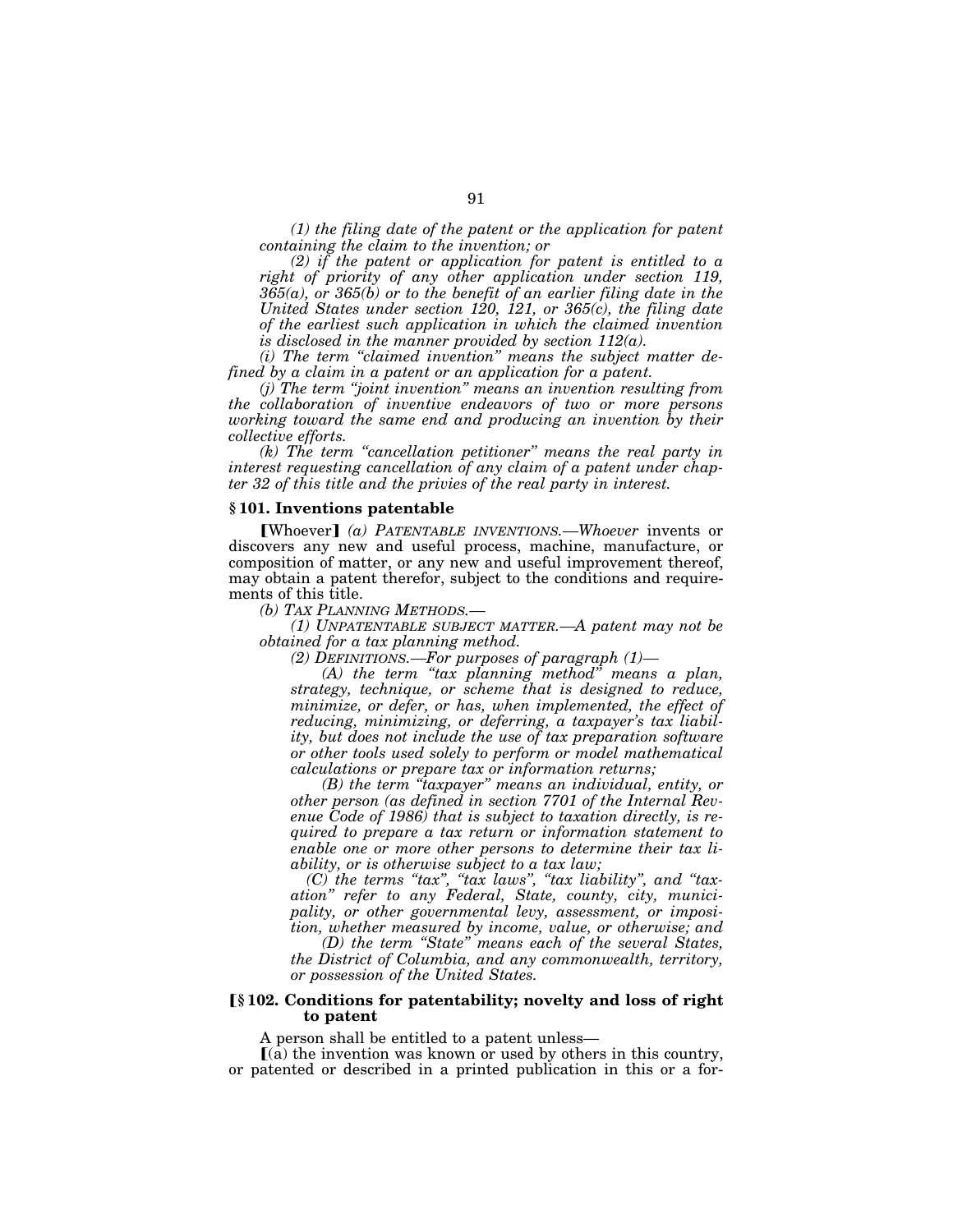eign country, before the invention thereof by the applicant for patent, or

ø(b) the invention was patented or described in a printed publication in this or a foreign country or in public use or on sale in this country, more than one year prior to the date of the application for patent in the United States, or

 $(c)$  he has abandoned the invention, or

 $(d)$  the invention was first patented or caused to be patented, or was the subject of an inventor's certificate, by the applicant or his legal representatives or assigns in a foreign country prior to the date of the application for patent in this country on an application for patent or inventor's certificate filed more than twelve months before the filing of the application in the United States, or

 $(e)$  the invention was described in  $(1)$  an application for patent, published under section 122(b), by another filed in the United States before the invention by the applicant for patent or (2) a patent granted on an application for patent by another filed in the United States before the invention by the applicant for patent, except that an international application filed under the treaty defined in section 351(a) shall have the effects for the purposes of this subsection of an application filed in the United States only if the international application designated the United States and was published under Article 21(2) of such treaty in the English language; or

 $(f)$  he did not himself invent the subject matter sought to be patented, or

 $(q)(1)$  during the course of an interference conducted under section 135 or section 291, another inventor involved therein establishes, to the extent permitted in section 104, that before such person's invention thereof the invention was made by such other inventor and not abandoned, suppressed, or concealed, or (2) before such person's invention thereof, the invention was made in this country by another inventor who had not abandoned, suppressed, or concealed it. In determining priority of invention under this subsection, there shall be considered not only the respective dates of conception and reduction to practice of the invention, but also the reasonable diligence of one who was first to conceive and last to reduce to practice, from a time prior to conception by the other.

# ø**§ 103. Conditions for patentability; non-obvious subject matter**

 $(a)$  A patent may not be obtained though the invention is not identically disclosed or described as set forth in section 102 of this title, if the differences between the subject matter sought to be patented and the prior art are such that the subject matter as a whole would have been obvious at the time the invention was made to a person having ordinary skill in the art to which said subject matter pertains. Patentability shall not be negatived by the manner in which the invention was made.

 $(b)(1)$  Notwithstanding subsection (a), and upon timely election by the applicant for patent to proceed under this subsection, a biotechnological process using or resulting in a composition of matter that is novel under section 102 and nonobvious under subsection (a) of this section shall be considered nonobvious if—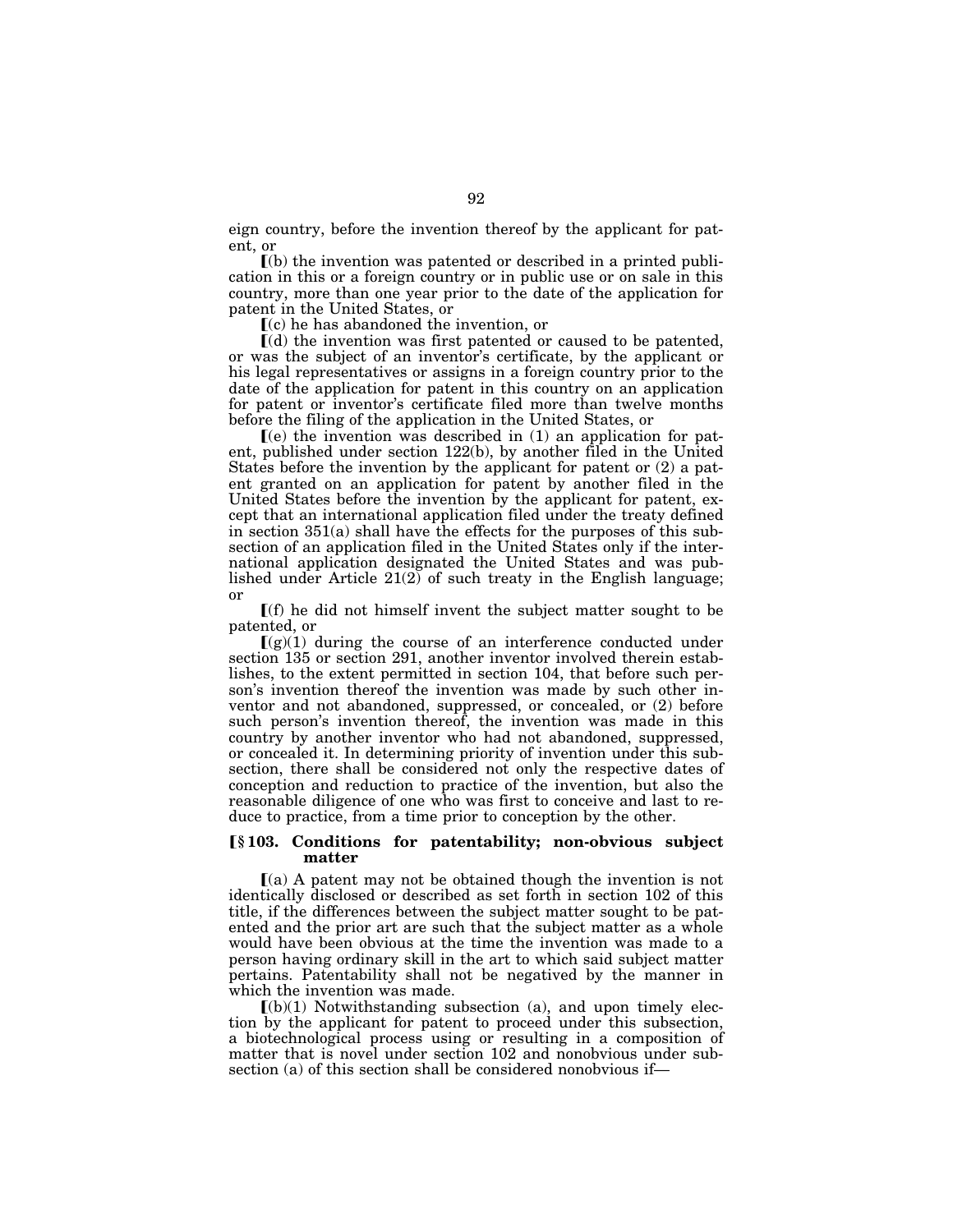$I(A)$  claims to the process and the composition of matter are contained in either the same application for patent or in separate applications having the same effective filing date; and

 $($ B $)$  the composition of matter, and the process at the time it was invented, were owned by the same person or subject to an obligation of assignment to the same person.

 $(2)$  A patent issued on a process under paragraph  $(1)$ —

 $I(A)$  shall also contain the claims to the composition of matter used in or made by that process, or

 $[(B)$  shall, if such composition of matter is claimed in another patent, be set to expire on the same date as such other patent, notwithstanding section 154.

 $(3)$  For purposes of paragraph  $(1)$ , the term "biotechnological process'' means—

 $[(A)$  a process of genetically altering or otherwise inducing a single- or multi-celled organism to—

 $(i)$  express an exogenous nucleotide sequence,

ø(ii) inhibit, eliminate, augment, or alter expression of an endogenous nucleotide sequence, or

ø(iii) express a specific physiological characteristic not naturally associated with said organism;

 $($ B) cell fusion procedures yielding a cell line that expresses a specific protein, such as a monoclonal antibody; and

 $\mathcal{I}(C)$  a method of using a product produced by a process defined by subparagraph  $(A)$  or  $(B)$ , or a combination of subparagraphs  $(A)$  and  $(B)$ .

 $(c)(1)$  Subject matter developed by another person, which qualifies as prior art only under one or more of subsections (e), (f), and (g) of section 102 of this title, shall not preclude patentability under this section where the subject matter and the claimed invention were, at the time the claimed invention was made, owned by the same person or subject to an obligation of assignment to the same person.

 $\overline{Q}$ ) For purposes of this subsection, subject matter developed by another person and a claimed invention shall be deemed to have been owned by the same person or subject to an obligation of assignment to the same person if—

 $(A)$  the claimed invention was made by or on behalf of parties to a joint research agreement that was in effect on or before the date the claimed invention was made;

 $($ B) the claimed invention was made as a result of activities undertaken within the scope of the joint research agreement; and

 $\mathbf{I}(C)$  the application for patent for the claimed invention discloses or is amended to disclose the names of the parties to the joint research agreement.

 $(3)$  For purposes of paragraph (2), the term "joint research" agreement'' means a written contract, grant, or cooperative agreement entered into by two or more persons or entities for the performance of experimental, developmental, or research work in the field of the claimed invention.

#### ø**§ 104. Invention made abroad**

 $(a)$  In GENERAL.—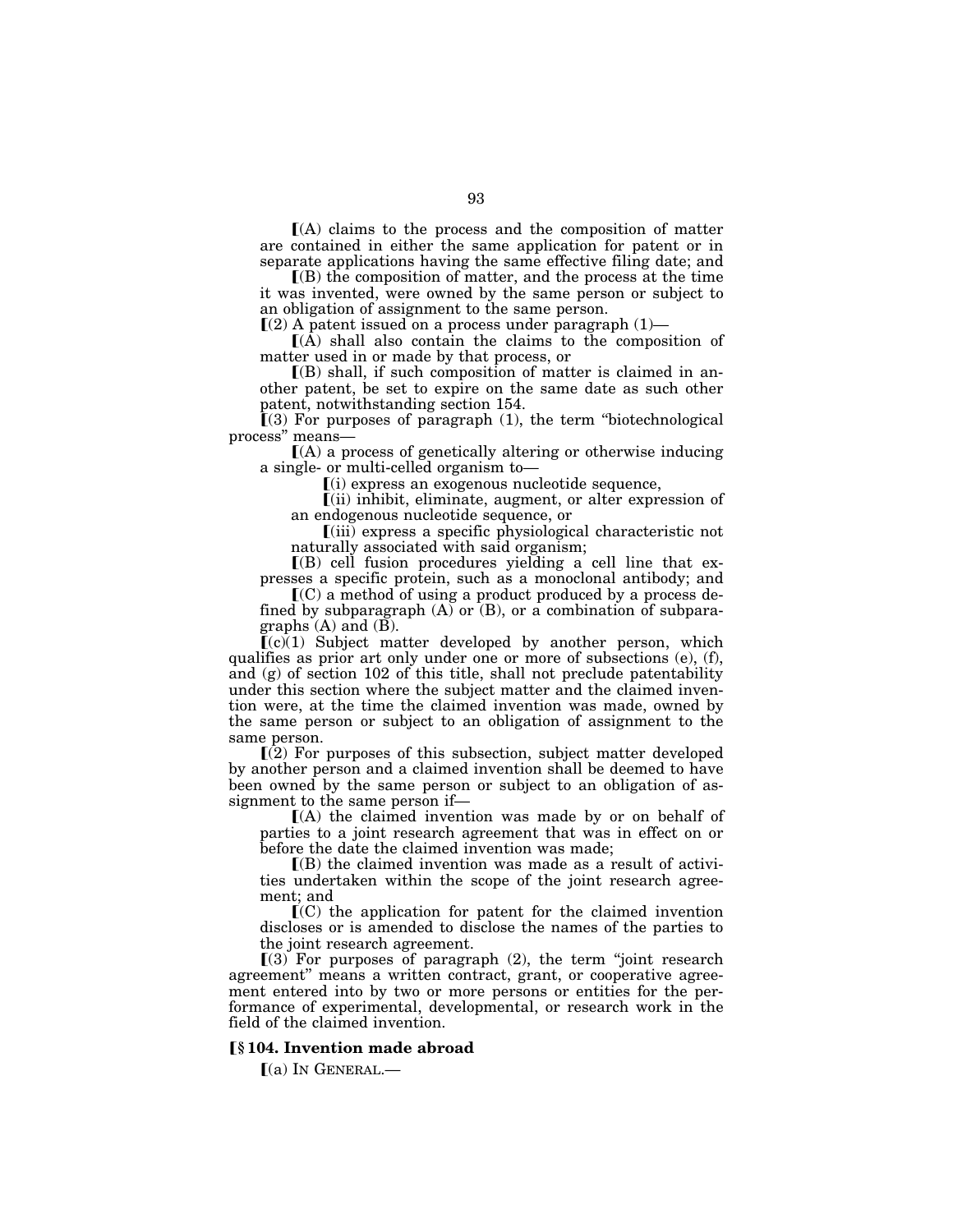$(1)$  PROCEEDINGS.—In proceedings in the Patent and Trademark Office, in the courts, and before any other competent authority, an applicant for a patent, or a patentee, may not establish a date of invention by reference to knowledge or use thereof, or other activity with respect thereto, in a foreign country other than a NAFTA country or a WTO member country, except as provided in sections 119 and 365 of this title.

 $(2)$  RIGHTS.—If an invention was made by a person, civil or military— $\Gamma(A)$  while domiciled in the United States, and serving

in any other country in connection with operations by or on behalf of the United States,

 $($ B) while domiciled in a NAFTA country and serving in another country in connection with operations by or on behalf of that NAFTA country, or

 $(C)$  while domiciled in a WTO member country and serving in another country in connection with operations by or on behalf of that WTO member country,

that person shall be entitled to the same rights of priority in the United States with respect to such invention as if such invention had been made in the United States, that NAFTA country, or that WTO member country, as the case may be.

 $(3)$  USE OF INFORMATION.—To the extent that any information in a NAFTA country or a WTO member country concerning knowledge, use, or other activity relevant to proving or disproving a date of invention has not been made available for use in a proceeding in the Patent and Trademark Office, a court, or any other competent authority to the same extent as such information could be made available in the United States, the Director, court, or such other authority shall draw appropriate inferences, or take other action permitted by statute, rule, or regulation, in favor of the party that requested the information in the proceeding.

 $\lceil$ (b) DEFINITIONS.—As used in this section—

 $(1)$  the term "NAFTA country" has the meaning given that term in section 2(4) of the North American Free Trade Agreement Implementation Act; and

 $(2)$  the term "WTO member country" has the meaning given that term in section 2(10) of the Uruguay Round Agreements Act.<sup>1</sup>

### *§ 102. Conditions for patentability; novelty*

*(a) NOVELTY; PRIOR ART.—A patent for a claimed invention may not be obtained if—*

*(1) the claimed invention was patented, described in a printed publication, in public use, or on sale—*

*(A) more than one year before the effective filing date of the claimed invention; or* 

*(B) one year or less before the effective filing date of the claimed invention, other than through disclosures made by the inventor or a joint inventor or by others who obtained the subject matter disclosed directly or indirectly from the inventor or a joint inventor; or* 

*(2) the claimed invention was described in a patent issued under section 151, or in an application for patent published or*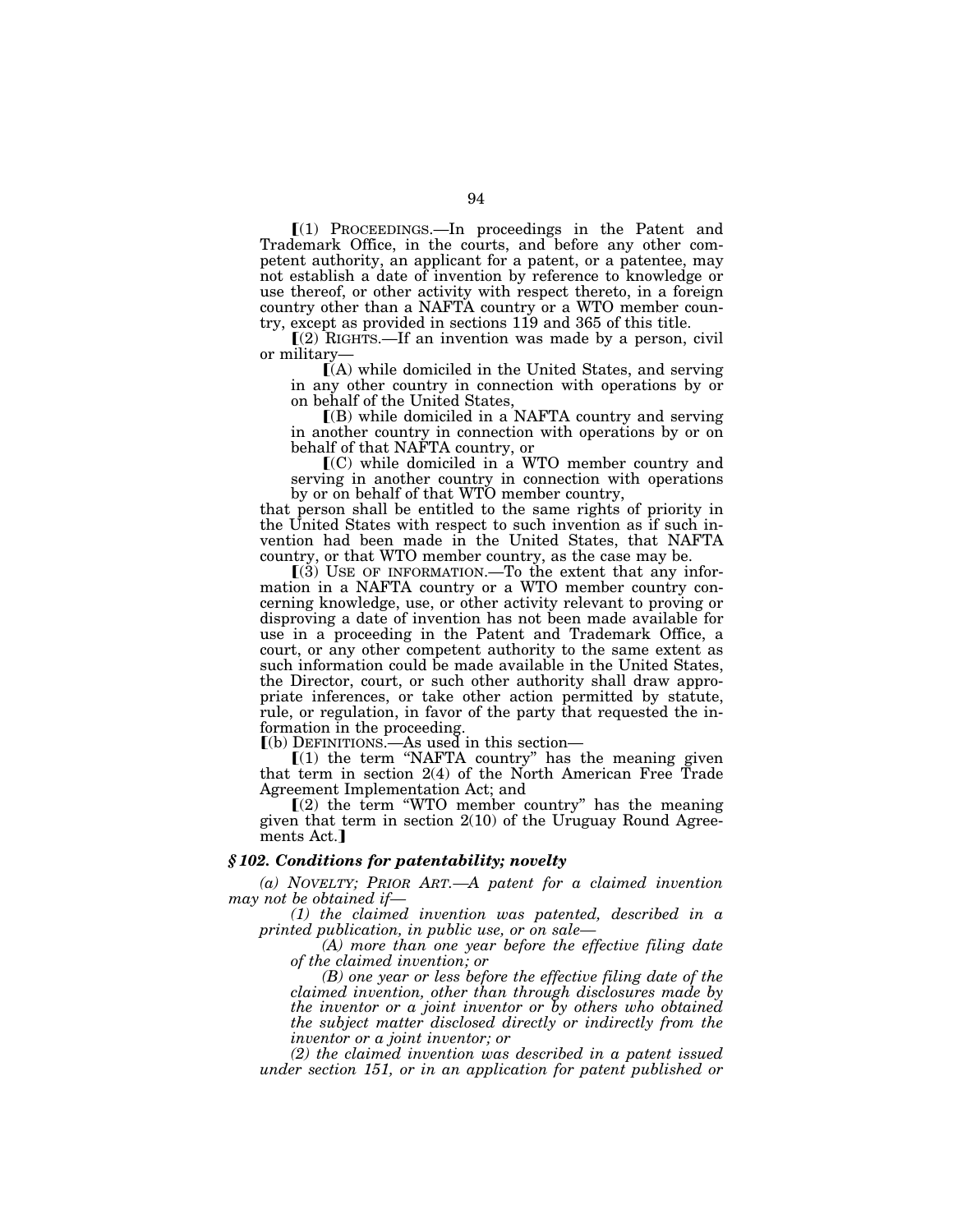*deemed published under section 122(b), in which the patent or application, as the case may be, names another inventor and was effectively filed before the effective filing date of the claimed invention.* 

*(b) EXCEPTIONS.— (1) PRIOR INVENTOR DISCLOSURE EXCEPTION.—Subject matter that would otherwise qualify as prior art based upon a disclosure under subparagraph (B) of subsection (a)(1) shall not be prior art to a claimed invention under that subparagraph if the subject matter had, before such disclosure, been publicly disclosed by the inventor or a joint inventor or others who obtained the subject matter disclosed directly or indirectly from the inventor or a joint inventor.* 

*(2) DERIVATION, PRIOR DISCLOSURE, AND COMMON ASSIGN-MENT EXCEPTIONS.—Subject matter that would otherwise qualify as prior art only under subsection (a)(2) shall not be prior art to a claimed invention if—*

*(A) the subject matter was obtained directly or indirectly from the inventor or a joint inventor;* 

*(B) the subject matter had been publicly disclosed by the inventor or a joint inventor or others who obtained the subject matter disclosed directly or indirectly from the inventor or a joint inventor before the date on which the application or patent referred to in subsection (a)(2) was effectively filed; or* 

*(C) the subject matter and the claimed invention, not later than the effective filing date of the claimed invention, were owned by the same person or subject to an obligation of assignment to the same person.* 

*(3) JOINT RESEARCH AGREEMENT EXCEPTION.—*

*(A) IN GENERAL.—Subject matter and a claimed invention shall be deemed to have been owned by the same person or subject to an obligation of assignment to the same person in applying the provisions of paragraph (2) if—*

*(i) the claimed invention was made by or on behalf of parties to a joint research agreement that was in effect on or before the effective filing date of the claimed invention;* 

*(ii) the claimed invention was made as a result of activities undertaken within the scope of the joint research agreement; and* 

*(iii) the application for patent for the claimed invention discloses or is amended to disclose the names of the parties to the joint research agreement.* 

*(B) For purposes of subparagraph (A), the term ''joint research agreement'' means a written contract, grant, or cooperative agreement entered into by two or more persons or entities for the performance of experimental, developmental, or research work in the field of the claimed invention.* 

*(4) PATENTS AND PUBLISHED APPLICATIONS EFFECTIVELY FILED.—A patent or application for patent is effectively filed under subsection*  $(a)(2)$  *with respect to any subject matter described in the patent or application—* 

*scribed in the patent or application— (A) as of the filing date of the patent or the application for patent; or*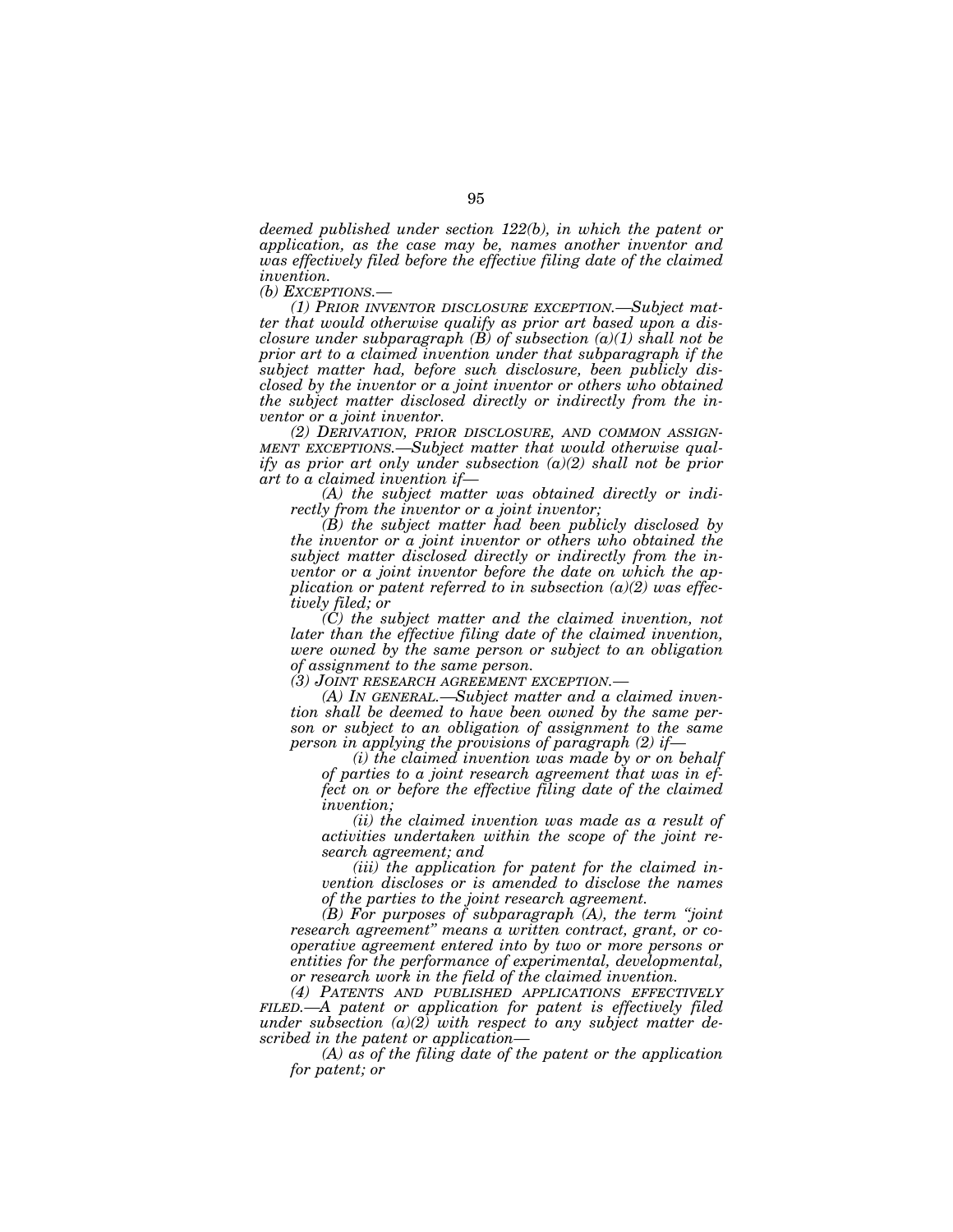*(B) if the patent or application for patent is entitled to claim a right of priority under section 119, 365(a), or 365(b) or to claim the benefit of an earlier filing date under section 120, 121, or 365(c), based upon one or more prior filed applications for patent, as of the filing date of the earliest such application that describes the subject matter.* 

### *§ 103. Conditions for patentability; nonobvious subject matter*

*A patent for a claimed invention may not be obtained though the claimed invention is not identically disclosed as set forth in section 102, if the differences between the claimed invention and the prior art are such that the claimed invention as a whole would have been obvious before the effective filing date of the claimed invention*  to a person having ordinary skill in the art to which the claimed *invention pertains. Patentability shall not be negated by the manner in which the invention was made.* 

# \* \* \* \* \* \* \* **CHAPTER 11—APPLICATION FOR PATENT**

| NCL.<br>111.           | Application.                                          |        |        |   |        |        |        |  |  |  |
|------------------------|-------------------------------------------------------|--------|--------|---|--------|--------|--------|--|--|--|
|                        | $\ast$                                                | 字      | 永      | * | *      | $\ast$ | $\ast$ |  |  |  |
| $\sqrt{115}$ .<br>115. | Oath of applicant.<br>Inventor's oath or declaration. |        |        |   |        |        |        |  |  |  |
|                        | $\ast$                                                | 冰      | ×      | * | *      | $\ast$ | 字      |  |  |  |
| 123.<br>124.           | Additional information.<br>Micro entities.            |        |        |   |        |        |        |  |  |  |
|                        | ×.                                                    | $\ast$ | $\ast$ | × | $\ast$ | $\ast$ | ∗      |  |  |  |

# **§ 111. Application**

 $S_{\alpha\alpha}$ 

(a) IN GENERAL.—

 $(1) * * *$ 

- (2) CONTENTS.—Such application shall include— (A) \* \* \*
- \* \* \* \* \* \* \* (C) an oath øby the applicant¿ *or declaration* as prescribed by section 115 of this title.

 $(3)$  FEE [AND OATH].—The application must be accompanied by the fee required by law. The fee [and oath] may be submitted after the specification and any required drawing are submitted, within such period and under such conditions, including the payment of a surcharge, as may be prescribed by the Director.

(4) FAILURE TO SUBMIT.—Upon failure to submit the fee [and oath] within such prescribed period, the application shall be regarded as abandoned, unless it is shown to the satisfaction of the Director that the delay in submitting the fee [and oath] was unavoidable or unintentional. The filing date of an application shall be the date on which the specification and any required drawing are received in the Patent and Trademark Office.

(b) PROVISIONAL APPLICATION.—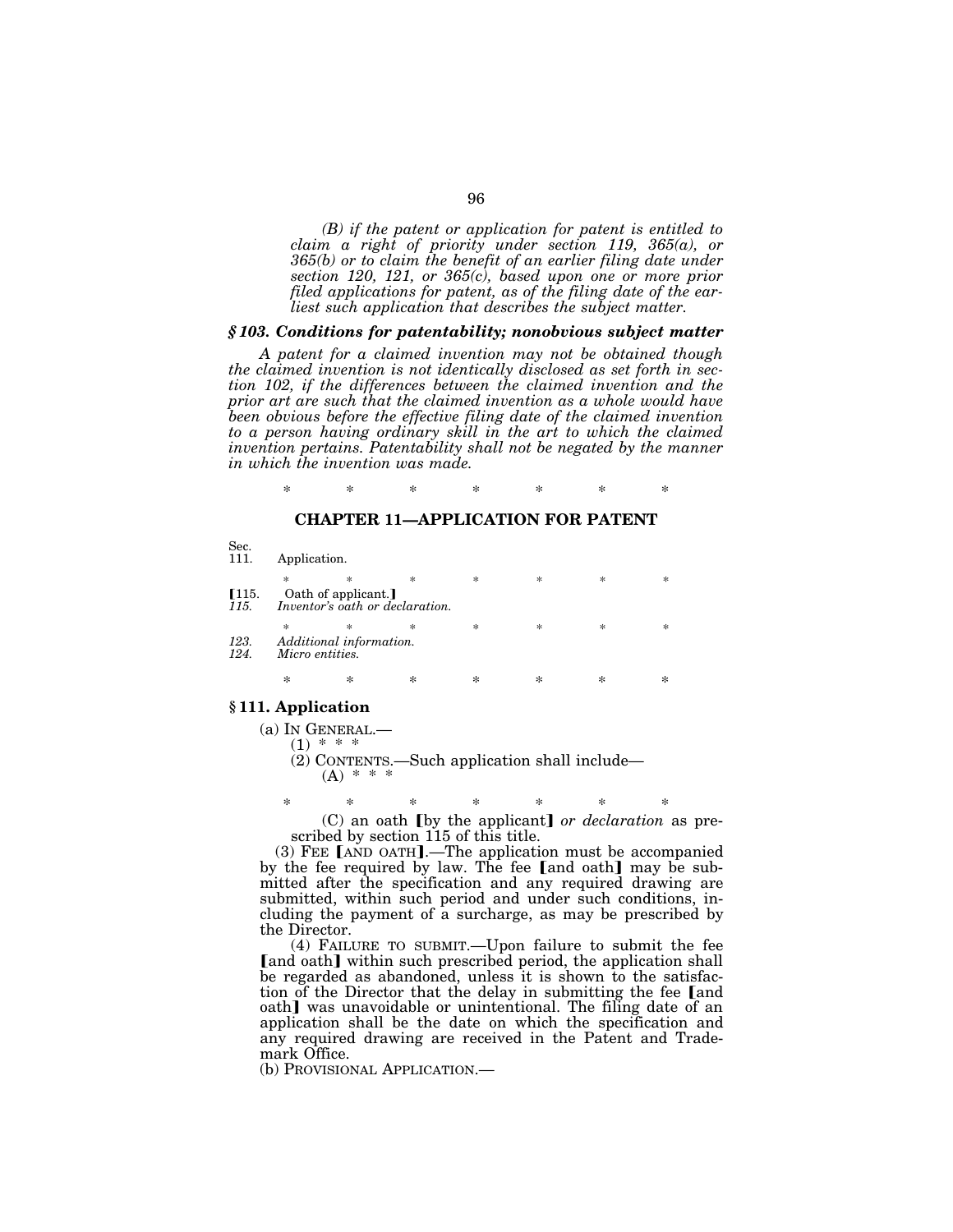\* \* \* \* \* \* \* (8) APPLICABLE PROVISIONS.—The provisions of this title relating to applications for patent shall apply to provisional applications for patent, except as otherwise provided, and except that provisional applications for patent shall not be subject to **[sections 115, 131, 135, and 157]** *sections 131 and 135* of this title.

#### **§ 112. Specification**

 $(1) * * *$ 

øThe specification¿ *(a) IN GENERAL.—The specification* shall contain a written description of the invention, and of the manner and process of making and using it, in such full, clear, concise, and exact terms as to enable any person skilled in the art to which it pertains, or with which it is most nearly connected, to make and use the same, and shall set forth the best mode contemplated by the inventor [of carrying out his invention] *or joint inventor of carrying out the invention.*<br> **The specification** *(b)* CONCLUSION.—The specification shall

conclude with one or more claims particularly pointing out and distinctly claiming the subject matter which the *applicant* regards as his invention] *inventor or a joint inventor regards as the invention*. [A claim] *(c) FORM.—A claim* may be written in independent

or, if the nature of the case admits, in dependent or multiple dependent form.<br>
[Subject to the following paragraph,] (d) REFERENCE IN DE-

PENDENT FORMS.—Subject to subsection (e), a claim in dependent form shall contain a reference to a claim previously set forth and then specify a further limitation of the subject matter claimed. A claim in dependent form shall be construed to incorporate by reference all the limitations of the claim to which it refers.

[A claim] (e) REFERENCE IN MULTIPLE DEPENDENT FORM.<sup>--</sup>A *claim* in multiple dependent form shall contain a reference, in the alternative only, to more than one claim previously set forth and then specify a further limitation of the subject matter claimed. A multiple dependent claim shall not serve as a basis for any other multiple dependent claim. A multiple dependent claim shall be construed to incorporate by reference all the limitations of the particular claim in relation to which it is being considered.

**EXECUTE AND IN EXECUTE IN EXECUTE OF A COMBINATION.**—An **FOR A COMBINATION** *element* in a claim for a combination may be expressed as a means or step for performing a specified function without the recital of structure, material, or acts in support thereof, and such claim shall be construed to cover the corresponding structure, material, or acts described in the specification and equivalents thereof.

\* \* \* \* \* \* \*

# ø**§ 115. Oath of applicant**

øThe applicant shall make oath that he believes himself to be the original and first inventor of the process, machine, manufacture, or composition of matter, or improvement thereof, for which he solicits a patent; and shall state of what country he is a citizen. Such oath may be made before any person within the United States authorized by law to administer oaths, or, when, made in a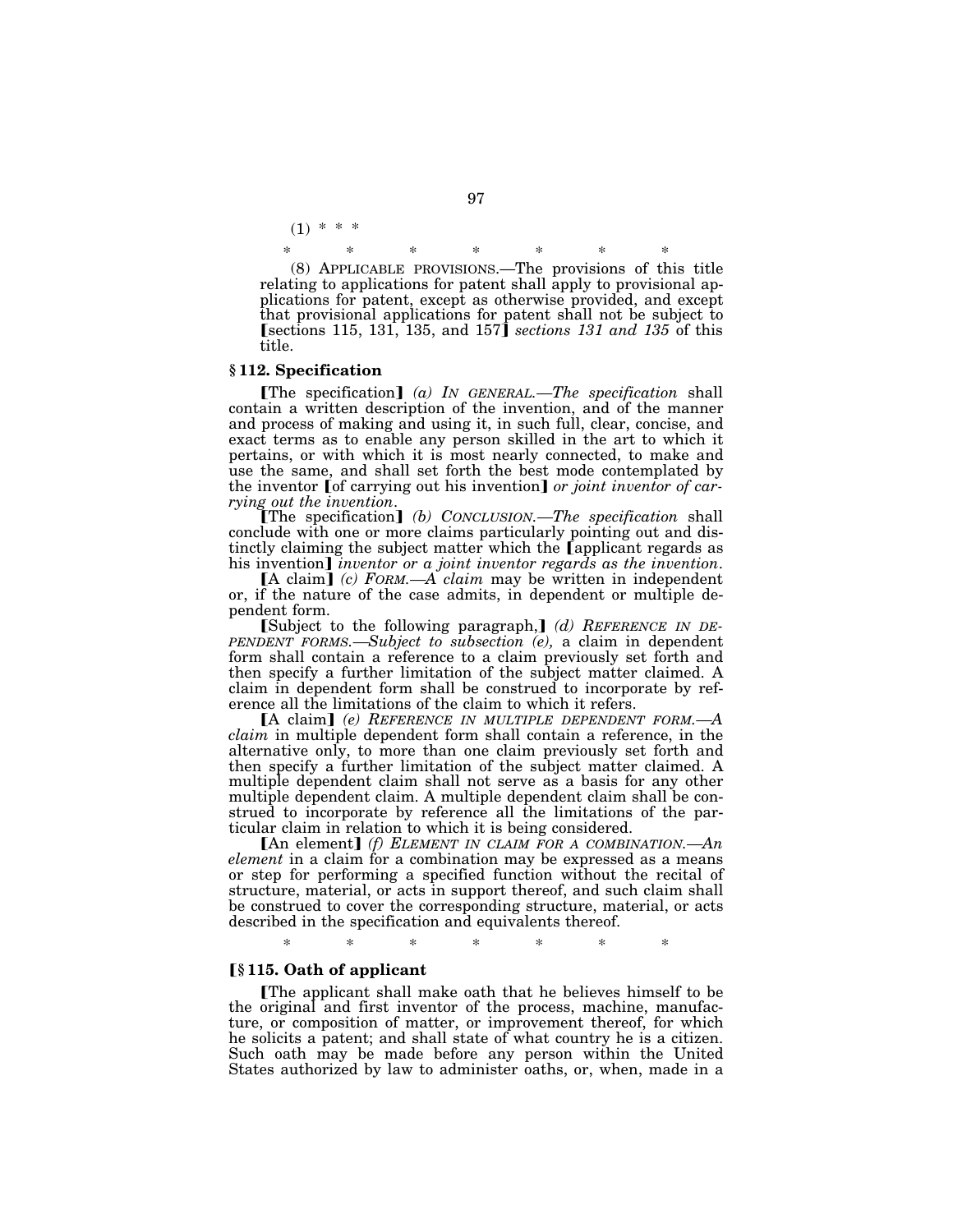foreign country, before any diplomatic or consular officer of the United States authorized to administer oaths, or before any officer having an official seal and authorized to administer oaths in the foreign country in which the applicant may be, whose authority is proved by certificate of a diplomatic or consular officer of the United States, or apostille of an official designated by a foreign country which, by treaty or convention, accords like effect to apostilles of designated officials in the United States, and such oath shall be valid if it complies with the laws of the state or country where made. When the application is made as provided in this title by a person other than the inventor, the oath may be so varied in form that it can be made by him. For purposes of this section, a consular officer shall include any United States citizen serving overseas, authorized to perform notarial functions pursuant to section 1750 of the Revised Statutes, as amended  $(2\overline{2} \text{ U.S.C. } 4221)$ .

#### *§ 115. Inventor's oath or declaration*

*(a) NAMING THE INVENTOR; INVENTOR'S OATH OR DECLARA-TION.—An application for patent that is filed under section 111(a), that commences the national stage under section 363, or that is filed by an inventor for an invention for which an application has previously been filed under this title by that inventor shall include, or be amended to include, the name of the inventor of any claimed invention in the application. Except as otherwise provided in this section, each individual who is the inventor or a joint inventor of a claimed invention in an application for patent shall execute an oath or declaration in connection with the application.* 

*(b) REQUIRED STATEMENTS.—An oath or declaration by an individual under subsection (a) shall contain statements that—*

*(1) the application was made or was authorized to be made by individual; and* 

*(2) the individual believes himself or herself to be the original inventor or an original joint inventor of a claimed invention in the application.* 

*(c) ADDITIONAL REQUIREMENTS.—The Director may specify additional information relating to the inventor and the invention that is required to be included in an oath or declaration under subsection (a).* 

*(d) SUBSTITUTE STATEMENT.—*

*(1) IN GENERAL.—In lieu of executing an oath or declaration under subsection (a), the applicant for patent may provide a substitute statement under the circumstances described in paragraph (2) and such additional circumstances that the Director may specify by regulation.* 

*(2) PERMITTED CIRCUMSTANCES.—A substitute statement under paragraph (1) is permitted with respect to any individual who—*

*(A) is unable to file the oath or declaration under subsection (a) because the individual—*

*(i) is deceased;* 

*(ii) is under legal incapacity; or* 

*(iii) cannot be found or reached after diligent effort; or*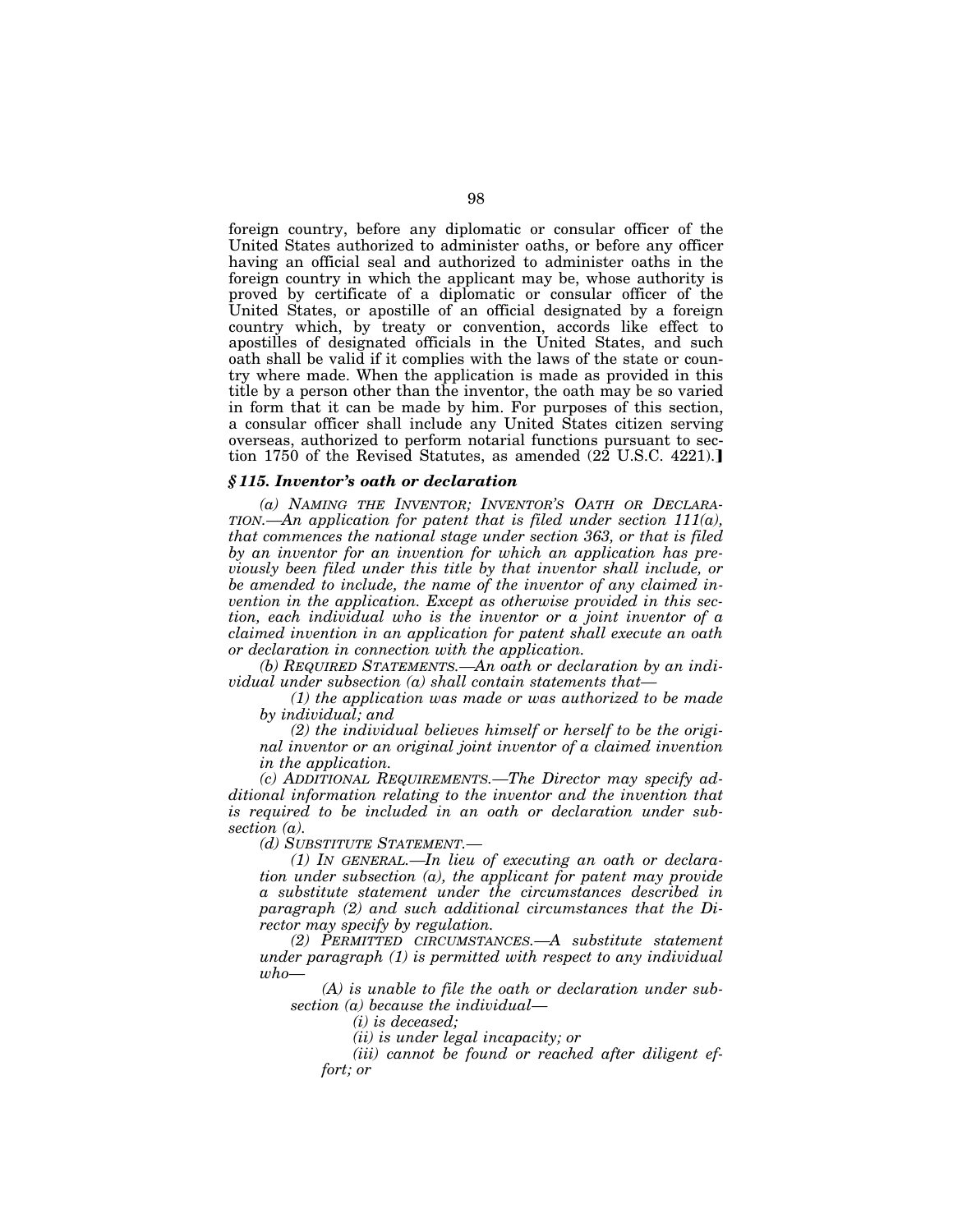*(B) is under an obligation to assign the invention and has refused to make the oath or declaration required under subsection (a).* 

*(3) CONTENTS.—A substitute statement under this sub-*

*section shall— (A) identify the individual with respect to whom the statement applies;* 

*(B) set forth the circumstances representing the permitted basis for the filing of the substitute statement in lieu of the oath or declaration under subsection (a); and* 

*(C) contain any additional information, including any showing, required by the Director.* 

*(e) MAKING REQUIRED STATEMENTS IN ASSIGNMENT OF RECORD.—An individual who is under an obligation of assignment of an application for patent may include the required statements under subsections (b) and (c) in the assignment executed by the individual, in lieu of filing such statements separately.* 

*(f) TIME FOR FILING.—A notice of allowance under section 151 may be provided to an applicant for patent only if the applicant for patent has filed each required oath or declaration under subsection (a) or has filed a substitute statement under subsection (d) or recorded an assignment meeting the requirements of subsection (e).* 

*(g) EARLIER-FILED APPLICATION CONTAINING REQUIRED STATE- MENTS OR SUBSTITUTE STATEMENT.—The requirements under this section shall not apply to an individual with respect to an application for patent in which the individual is named as the inventor or a joint inventor and that claims the benefit of an earlier filing date* 

*(1) an oath or declaration meeting the requirements of subsection (a) was executed by the individual and was filed in connection with the earlier-filed application;* 

*(2) a substitute statement meeting the requirements of subsection (d) was filed in the earlier filed application with respect to the individual; or* 

*(3) an assignment meeting the requirements of subsection (e) was executed with respect to the earlier-filed application by the individual and was recorded in connection with the earlierfiled application.* 

*(h) SUPPLEMENTAL AND CORRECTED STATEMENTS; FILING ADDI- TIONAL STATEMENTS.—*

*(1) IN GENERAL.—Any person making a statement required under this section may withdraw, replace, or otherwise correct the statement at any time. If a change is made in the naming of the inventor requiring the filing of 1 or more additional statements under this section, such additional statements shall be filed in accordance with regulations established by the Director.* 

*(2) SUPPLEMENTAL STATEMENTS NOT REQUIRED.—If an individual has executed an oath or declaration under subsection (a) or an assignment meeting the requirements of subsection (e) with respect to an application for patent, the Director may not thereafter require that individual to make any additional oath, declaration, or other statement equivalent to those required by this section in connection with the application for patent or any patent issuing thereon.*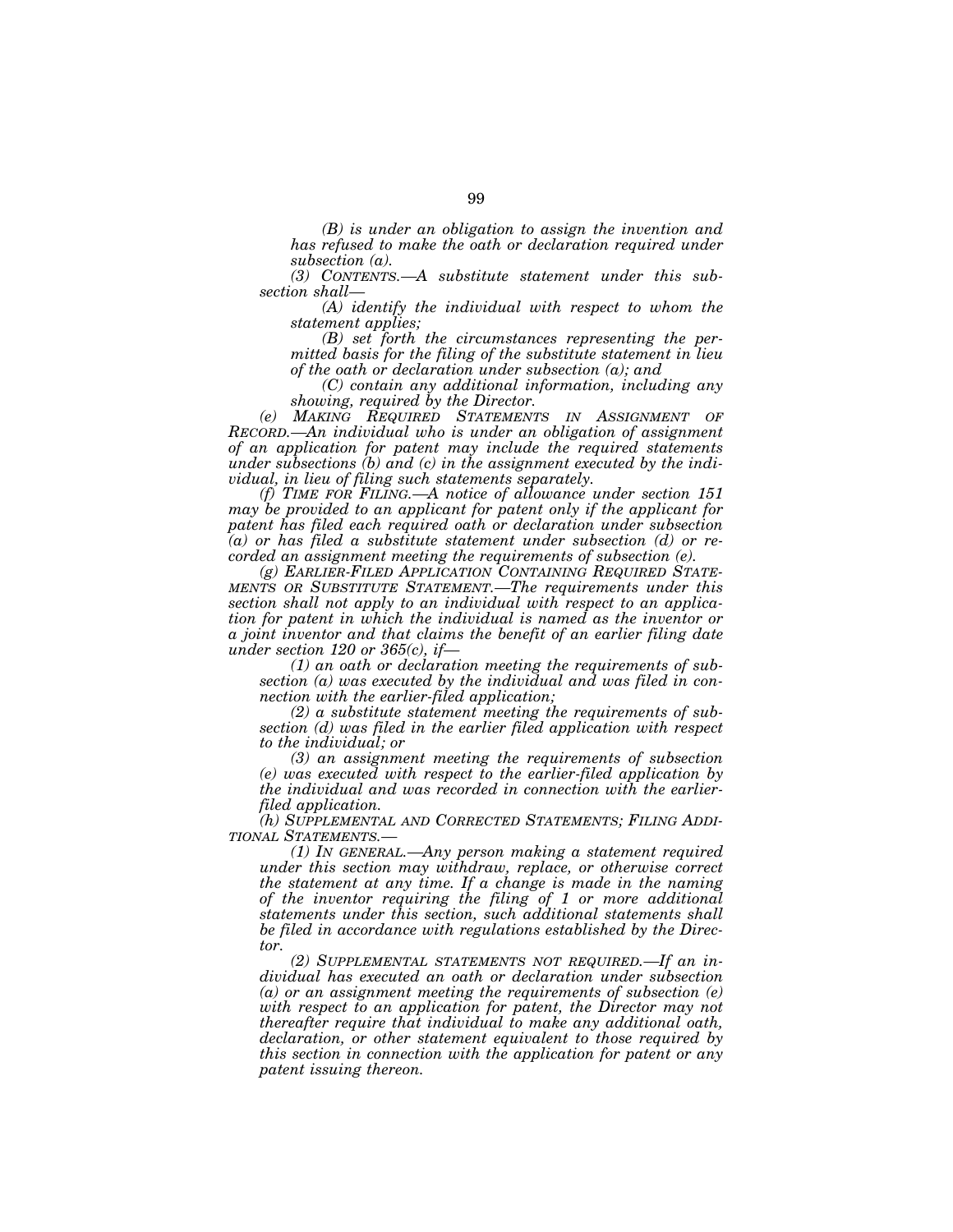*(3) SAVINGS CLAUSE.—No patent shall be invalid or unenforceable based upon the failure to comply with a requirement under this section if the failure is remedied as provided under paragraph (1).* 

*(i) ACKNOWLEDGMENT OF PENALTIES.—Any declaration or statement filed under this section must contain an acknowledgment that any willful false statement is punishable by fine or imprisonment, or both, under section 1001 of title 18.* 

#### **§ 116. Inventors**

**[When]** (a) JOINT **INVENTIONS.—When** an invention is made by two or more persons jointly, they shall apply for patent jointly and each make the required oath, except as otherwise provided in this title. Inventors may apply for a patent jointly even though (1) they did not physically work together or at the same time, (2) each did not make the same type or amount of contribution, or (3) each did not make a contribution to the subject matter of every claim of the patent.

[If a joint inventor] (b) OMITTED *INVENTOR.—If a joint inventor* refuses to join in an application for patent or cannot be found or reached after diligent effort, the application may be made by the other inventor on behalf of himself and the omitted inventor. The Director, on proof of the pertinent facts and after such notice to the omitted inventor as he prescribes, may grant a patent to the inventor making the application, subject to the same rights which the omitted inventor would have had if he had been joined. The omitted inventor may subsequently join in the application.

**EXAMPLE THE INTERFERT OF** *ERRORS IN APPLICATION*.——<br>*Whenever* through error a person is named in an application for patent as the inventor, or through error an inventor is not named in an application, and such error arose without any deceptive intention on his part, the Director may permit the application to be amended accordingly, under such terms as he prescribes.

\* \* \* \* \* \* \*

#### ø**§ 118. Filing by other than inventor**

øWhenever an inventor refuses to execute an application for patent, or cannot be found or reached after diligent effort, a person to whom the inventor has assigned or agreed in writing to assign the invention or who otherwise shows sufficient proprietary interest in the matter justifying such action, may make application for patent on behalf of and as agent for the inventor on proof of the pertinent facts and a showing that such action is necessary to preserve the rights of the parties or to prevent irreparable damage; and the Director may grant a patent to such inventor upon such notice to him as the Director deems sufficient, and on compliance with such regulations as he prescribes.]

#### *§ 118. Filing by other than inventor*

*A person to whom the inventor has assigned or is under an obligation to assign the invention may make an application for patent. A person who otherwise shows sufficient proprietary interest in the matter may make an application for patent on behalf of and as agent for the inventor on proof of the pertinent facts and a showing*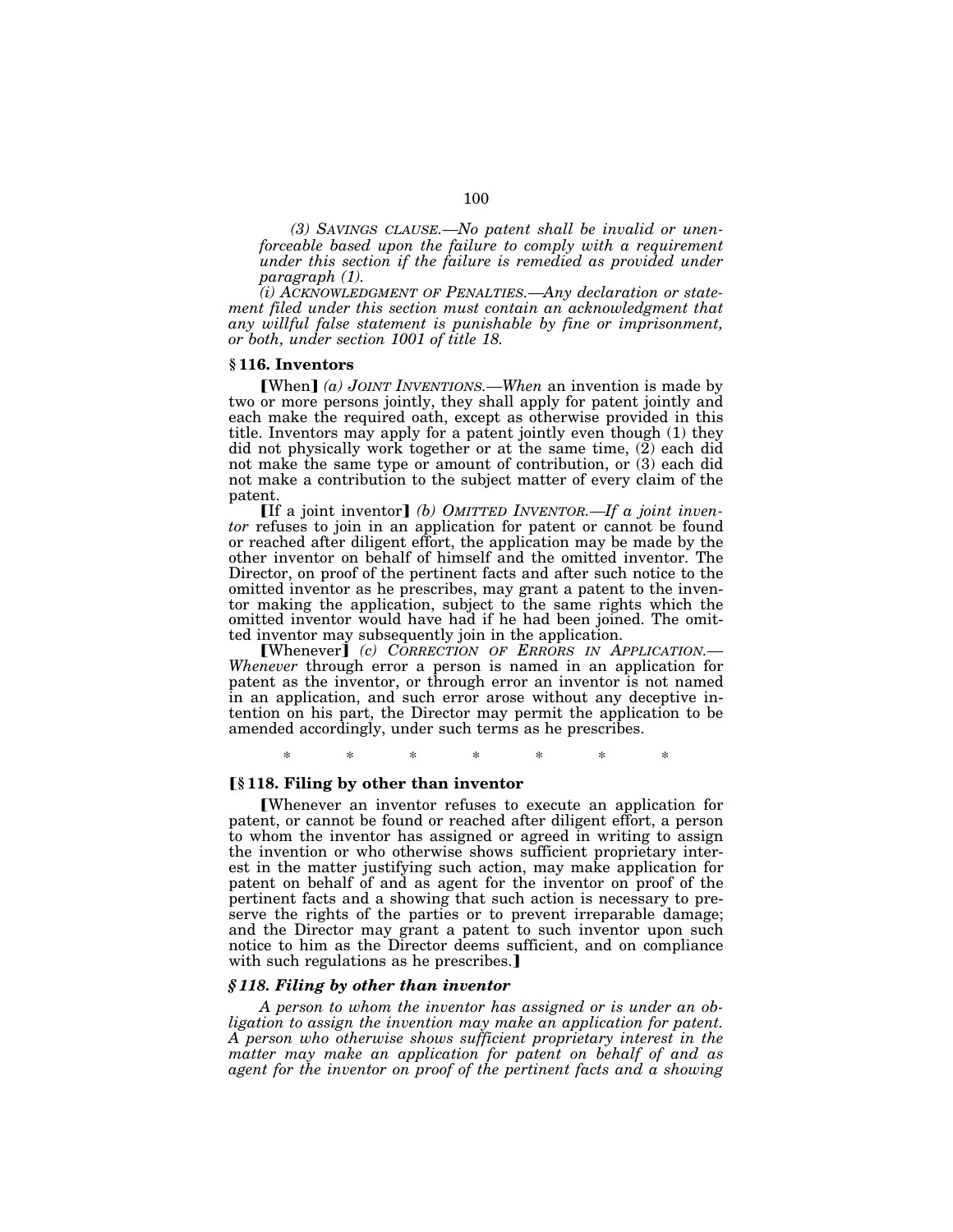*that such action is appropriate to preserve the rights of the parties. If the Director grants a patent on an application filed under this section by a person other than the inventor, the patent shall be granted to the real party in interest and upon such notice to the inventor as the Director considers to be sufficient.* 

#### **§ 119. Benefit of earlier filing date; right of priority**

(a) An application for patent for an invention filed in this country by any person who has, or whose legal representatives or assigns have, previously regularly filed an application for a patent for the same invention in a foreign country which affords similar privileges in the case of applications filed in the United States or to citizens of the United States, or in a WTO member country, shall have the same effect as the same application would have if filed in this country on the date on which the application for patent for the same invention was first filed in such foreign country, if the application in this country is filed within twelve months from the earliest date on which such foreign application was filed  $\mathbf{r}$ ; but no patent shall be granted on any application for patent for an invention which had been patented or described in a printed publication in any country more than one year before the date of the actual filing of the application in this country, or which had been in public use or on sale in this country more than one year prior to such filing.

\* \* \* \* \* \* \*

# **§ 120. Benefit of earlier filing date in the United States**

An application for patent for an invention disclosed in the manner provided by the first paragraph of section 112 of this title in an application previously filed in the United States, or as pro-<br>vided by section 363 of this title, [which is filed by an inventor or inventors named] *which names an inventor or joint inventor* in the previously filed application shall have the same effect, as to such invention, as though filed on the date of the prior application, if filed before the patenting or abandonment of or termination of proceedings on the first application or on an application similarly entitled to the benefit of the filing date of the first application and if it contains or is amended to contain a specific reference to the earlier filed application. No application shall be entitled to the benefit of an earlier filed application under this section unless an amendment containing the specific reference to the earlier filed application is submitted at such time during the pendency of the application as required by the Director. The Director may consider the failure to submit such an amendment within that time period as a waiver of any benefit under this section. The Director may establish procedures, including the payment of a surcharge, to accept an unintentionally delayed submission of an amendment under this section.

#### **§ 121. Divisional applications**

If two or more independent and distinct inventions are claimed in one application, the Director may require the application to be restricted to one of the inventions. If the other invention is made the subject of a divisional application which complies with the requirements of section 120 of this title it shall be entitled to the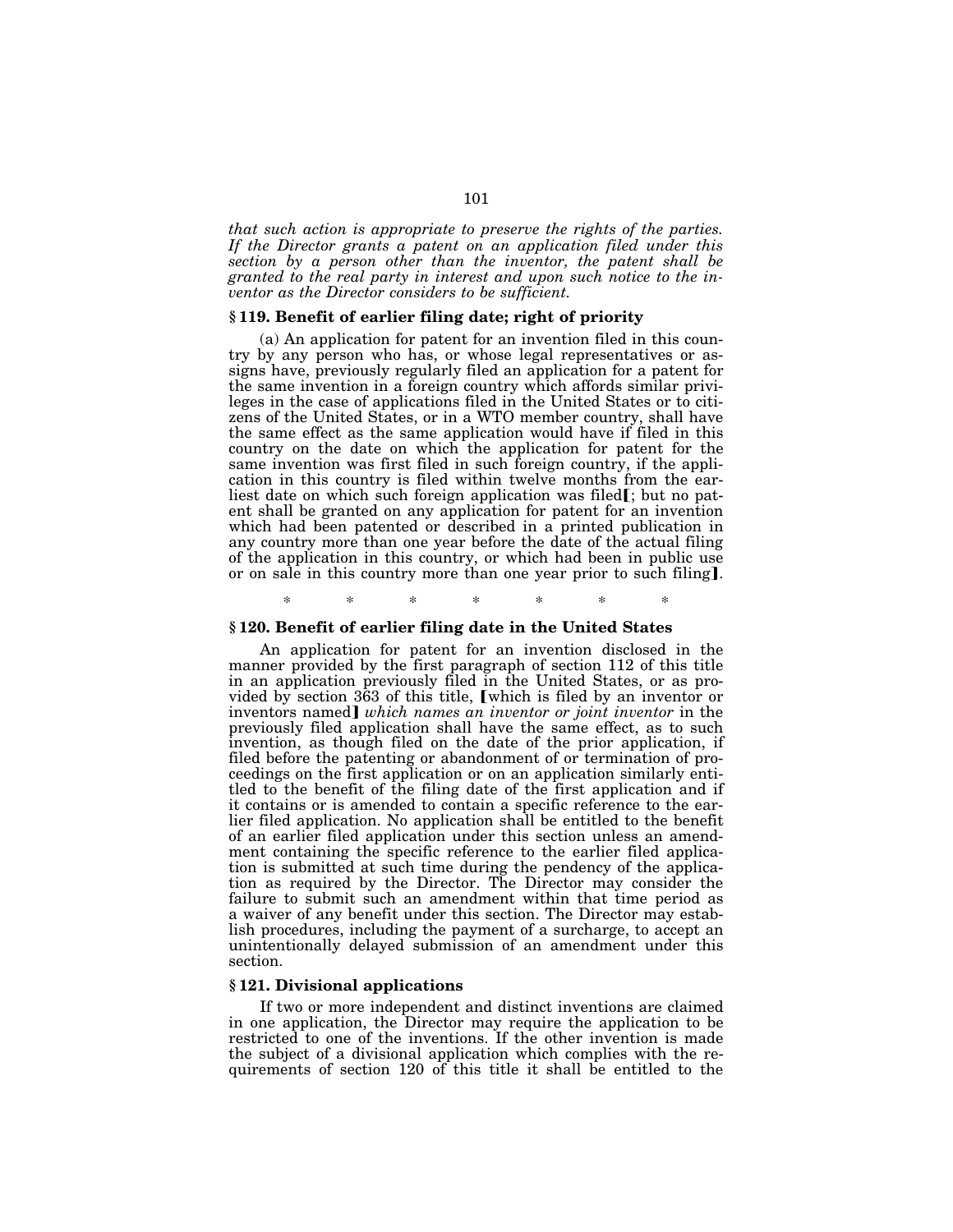benefit of the filing date of the original application. A patent issuing on an application with respect to which a requirement for restriction under this section has been made, or on an application filed as a result of such a requirement, shall not be used as a reference either in the Patent and Trademark Office or in the courts against a divisional application or against the original application or any patent issued on either of them, if the divisional application is filed before the issuance of the patent on the other application. øIf a divisional application is directed solely to subject matter described and claimed in the original application as filed, the Director may dispense with signing and execution by the inventor. The validity of a patent shall not be questioned for failure of the Director to require the application to be restricted to one invention.

#### **§ 122. Confidential status of applications; publication of patent applications**

 $(a) * * *$ 

(b) PUBLICATION.—<br>(1)  $* * *$ 

(2) EXCEPTIONS.— $[(A)]$  An application shall not be published if that application is—

 $\left[$ (i) $\right]$  ( $\overline{A}$ ) no longer pending;

 $[(ii)]$   $(B)$  subject to a secrecy order under section 181 of this title;

 $\lceil$ (iii) $\rceil$  *(C)* a provisional application filed under section 111(b) of this title; or

 $[(iv)]$   $(D)$  an application for a design patent filed under chapter 16 of this title.

 $[(B)(i)$  If an applicant makes a request upon filing, certifying that the invention disclosed in the application has not and will not be the subject of an application filed in another country, or under a multilateral international agreement, that requires publication of applications 18 months after filing, the application shall not be published as provided in paragraph (1).

ø(ii) An applicant may rescind a request made under clause (i) at any time.

ø(iii) An applicant who has made a request under clause (i) but who subsequently files, in a foreign country or under a multilateral international agreement specified in clause (i), an application directed to the invention disclosed in the application filed in the Patent and Trademark Office, shall notify the Director of such filing not later than 45 days after the date of the filing of such foreign or international application. A failure of the applicant to provide such notice within the prescribed period shall result in the application being regarded as abandoned, unless it is shown to the satisfaction of the Director that the delay in submitting the notice was unintentional.

 $\lceil$ (iv) If an applicant rescinds a request made under clause (i) or notifies the Director that an application was filed in a foreign country or under a multilateral international agreement specified in clause (i), the application shall be published in accordance with the provisions of paragraph  $(1)$  on or as soon as is practical after the date that is specified in clause (i).

 $\lceil (v) \rceil$  an applicant has filed applications in one or more foreign countries, directly or through a multilateral inter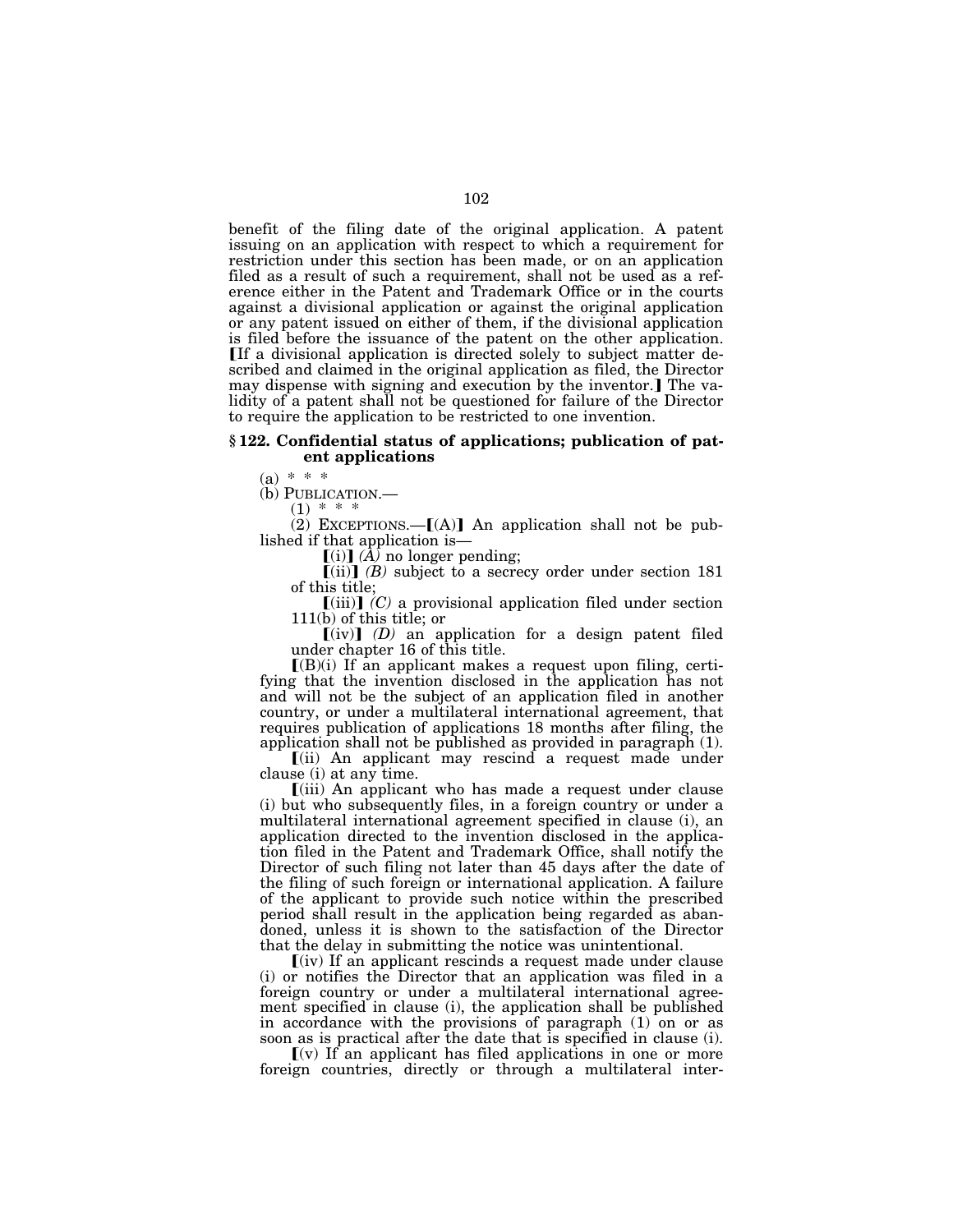national agreement, and such foreign filed applications corresponding to an application filed in the Patent and Trademark Office or the description of the invention in such foreign filed applications is less extensive than the application or description of the invention in the application filed in the Patent and Trademark Office, the applicant may submit a redacted copy of the application filed in the Patent and Trademark Office eliminating any part or description of the invention in such application that is not also contained in any of the corresponding applications filed in a foreign country. The Director may only publish the redacted copy of the application unless the redacted copy of the application is not received within 16 months after the earliest effective filing date for which a benefit is sought under this title. The provisions of section 154(d) shall not apply to a claim if the description of the invention published in the redacted application filed under this clause with respect to the claim does not enable a person skilled in the art to make and use the subject matter of the claim.

\* \* \* \* \* \* \*

*(e) PREISSUANCE SUBMISSIONS BY THIRD PARTIES.—*

*(1) IN GENERAL.—Any person may submit for consideration and inclusion in the record of a patent application, any patent, published patent application, or other publication of potential relevance to the examination of the application, if such submission is made in writing before the earlier of—*

*(A) the date a notice of allowance under section 151 is mailed in the application for patent; or* 

*(B) either—*

*(i) 6 months after the date on which the application for patent is published under section 122, or* 

*(ii) the date of the first rejection under section 132 of any claim by the examiner during the examination of the application for patent,* 

*whichever occurs later.* 

*(2) OTHER REQUIREMENTS.—Any submission under paragraph (1) shall—*

*(A) set forth a concise description of the asserted relevance of each submitted document;* 

*(B) be accompanied by such fee as the Director may prescribe; and* 

*(C) include a statement by the submitter affirming that the submission was made in compliance with this section.* 

### *§ 123. Additional information*

*(a) IN GENERAL.—The Director shall, by regulation, require that applicants submit a search report and other information and analysis relevant to patentability. An application shall be regarded as abandoned if the applicant fails to submit the required search re*port, information, and analysis in the manner and within the time *period prescribed by the Director.* 

*(b) EXCEPTION FOR MICRO ENTITIES.—Applications from microentities shall not be subject to the requirements of regulations issued under subsection (a).*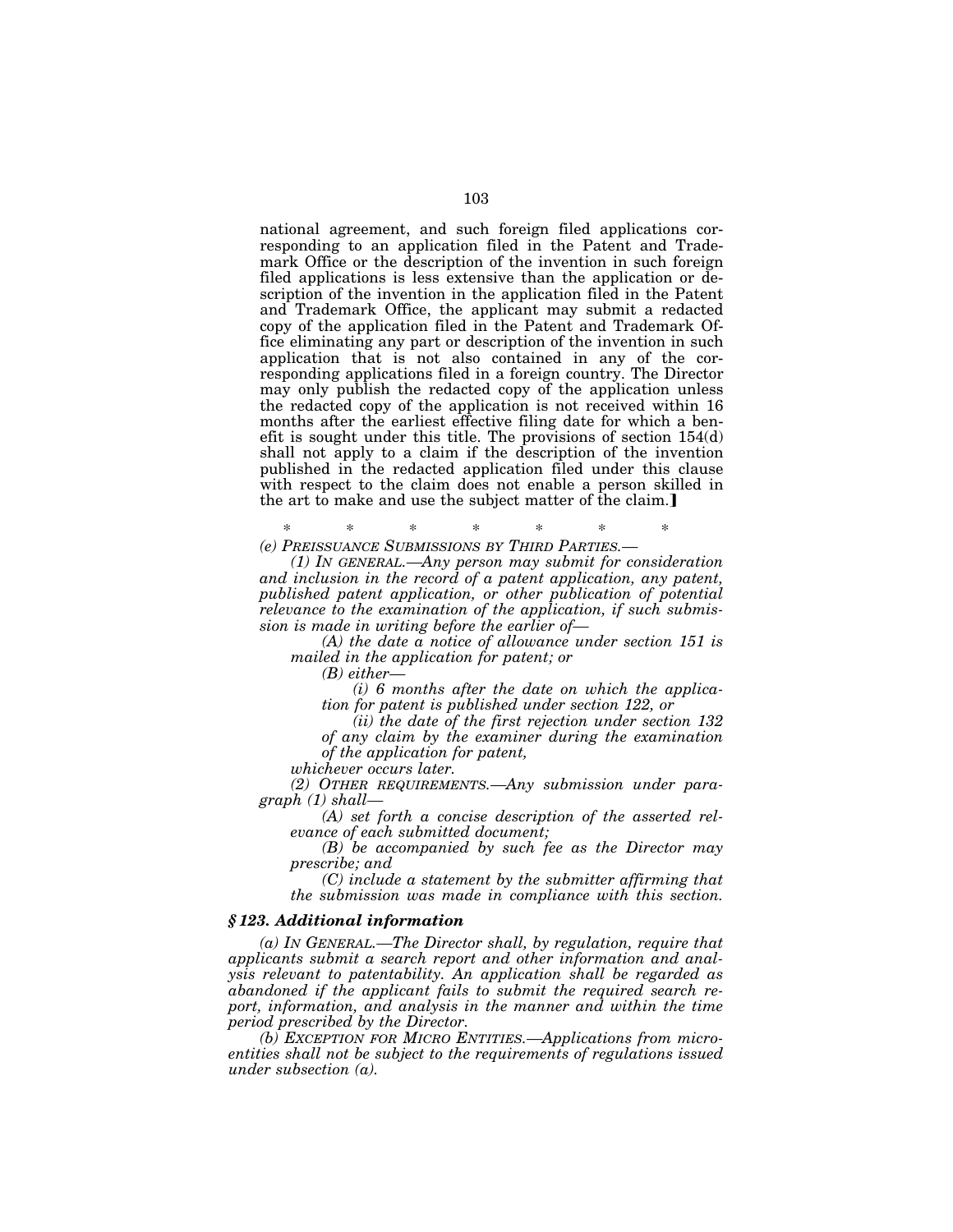# *§ 124. Micro entities*

*(a) DEFINITION.—For purposes of this title, the term ''micro entity'' means an applicant for patent who makes a certification under either subsection (b) or (c).* 

*(b) UNASSIGNED APPLICATION.—A certification under this subsection is a certification by each inventor named in the application that the inventor—*

*(1) qualifies as a small entity as defined in regulations issued by the Director;* 

*(2) has not been named on five or more previously filed patent applications;* 

*(3) has not assigned, granted, or conveyed, and is not under an obligation by contract or law to assign, grant, or convey, a license or any other ownership interest in the application; and* 

*(4) does not have a gross income, as defined in section 61(a) of the Internal Revenue Code of 1986, exceeding 2.5 times the median household income, as reported by the Bureau of the Census, for the most recent calendar year preceding the calendar year in which the examination fee is being paid.* 

*(c) ASSIGNED APPLICATION.—A certification under this subsection is a certification by each inventor named in the application that the inventor—*

*(1) qualifies as a small entity as defined in regulations issued by the Director and meets the requirements of subsection (b)(4);* 

*(2) has not been named on five or more previously filed patent applications; and* 

*(3) has assigned, granted, conveyed, or is under an obligation by contract or law to assign, grant, or convey, a license or other ownership interest in the application to an entity that has five or fewer employees and has a gross taxable income, as defined in section 61(a) of the Internal Revenue Code of 1986, that does not exceed 2.5 times the median household income, as reported by the Bureau of the Census, for the most recent calendar year preceding the calendar year in which the examination fee is being paid.* 

\* \* \* \* \* \* \*

# **CHAPTER 12—EXAMINATION OF APPLICATION**

Sec.<br>131.

- Examination of application.
- \* \* \* \* \* \* \* ø134. Appeal to the Board of Patent Appeals and Interferences.
- [134. Appeal to the B<br>[135. Interferences.]<br>134. Appeal to the Pa
	-
- *134. Appeal to the Patent Trial and Appeal Board. 135. Derivation proceedings.*

\* \* \* \* \* \* \*

# ø**§ 134. Appeal to the Board of Patent Appeals and Interferences**

### *§ 134. Appeal to the Patent Trial and Appeal Board*

(a) PATENT APPLICANT.—An applicant for a patent, any of whose claims has been twice rejected, may appeal from the decision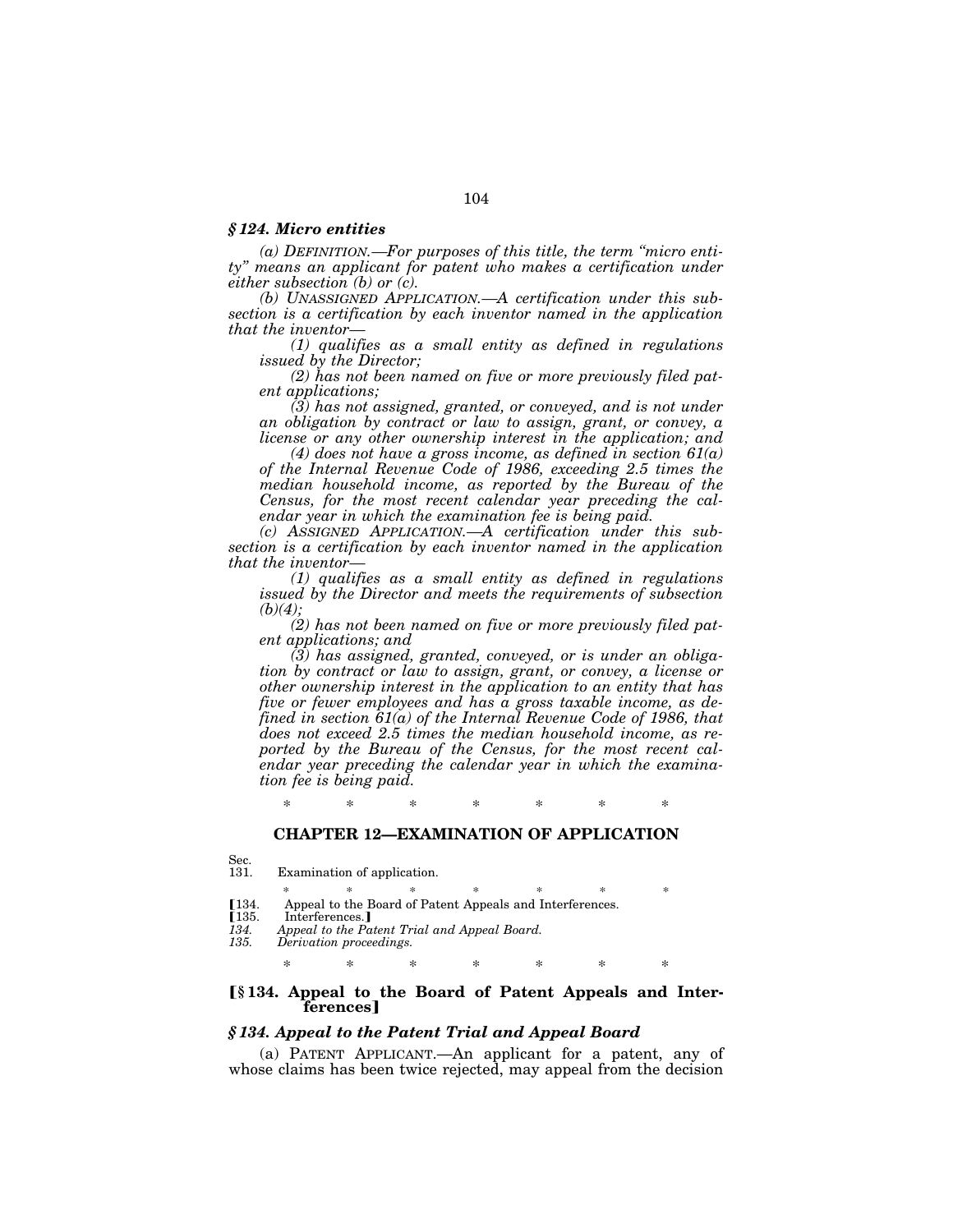of the primary examiner to the [Board of Patent Appeals and Interferences<sup></sup> *Patent Trial and Appeal Board*, having once paid the fee for such appeal.

(b) PATENT OWNER.—A patent owner in any reexamination proceeding may appeal from the final rejection of any claim by the a primary examiner to the [Board of Patent Appeals and Interferences] *Patent Trial and Appeal Board*, having once paid the fee for such appeal.

(c) THIRD-PARTY.—A third-party requester in an inter partes proceeding may appeal to the [Board of Patent Appeals and Interferences] *Patent Trial and Appeal Board* from the final decision of the primary examiner favorable to the patentability of any original or proposed amended or new claim of a patent, having once paid the fee for such appeal.

## ø**§ 135. Interferences**

 $(a)$  Whenever an application is made for a patent which, in the opinion of the Director, would interfere with any pending application, or with any unexpired patent, an interference may be declared and the Director shall give notice of such declaration to the applicants, or applicant and patentee, as the case may be. The Board of Patent Appeals and Interferences shall determine questions of priority of the inventions and may determine questions of patentability. Any final decision, if adverse to the claim of an applicant, shall constitute the final refusal by the Patent and Trademark Office of the claims involved, and the Director may issue a patent to the applicant who is adjudged the prior inventor. A final judgment adverse to a patentee from which no appeal or other review has been or can be taken or had shall constitute cancellation of the claims involved in the patent, and notice of such cancellation shall be endorsed on copies of the patent distributed after such cancellation by the Patent and Trademark Office.

# *§ 135. Derivation proceedings*

*(a) DISPUTE OVER RIGHT TO PATENT.—*

*(1) INSTITUTION OF DERIVATION PROCEEDING.—*

*(A) REQUEST FOR PROCEEDING.—An applicant may request initiation of a derivation proceeding to determine the right of the applicant to a patent by filing a request that sets forth with particularity the basis for finding that another applicant derived the claimed invention from the applicant requesting the proceeding and, without authorization, filed an application claiming such invention. Any such request—*

*(i) may only be made within 12 months after the earlier of—*

*(I) the date on which a patent is issued containing a claim that is the same or substantially the same as the claimed invention; or* 

*(II) the date of first publication of an application containing a claim that is the same or is substantially the same as the claimed invention; and (ii) must be made under oath, and must be supported by substantial evidence.*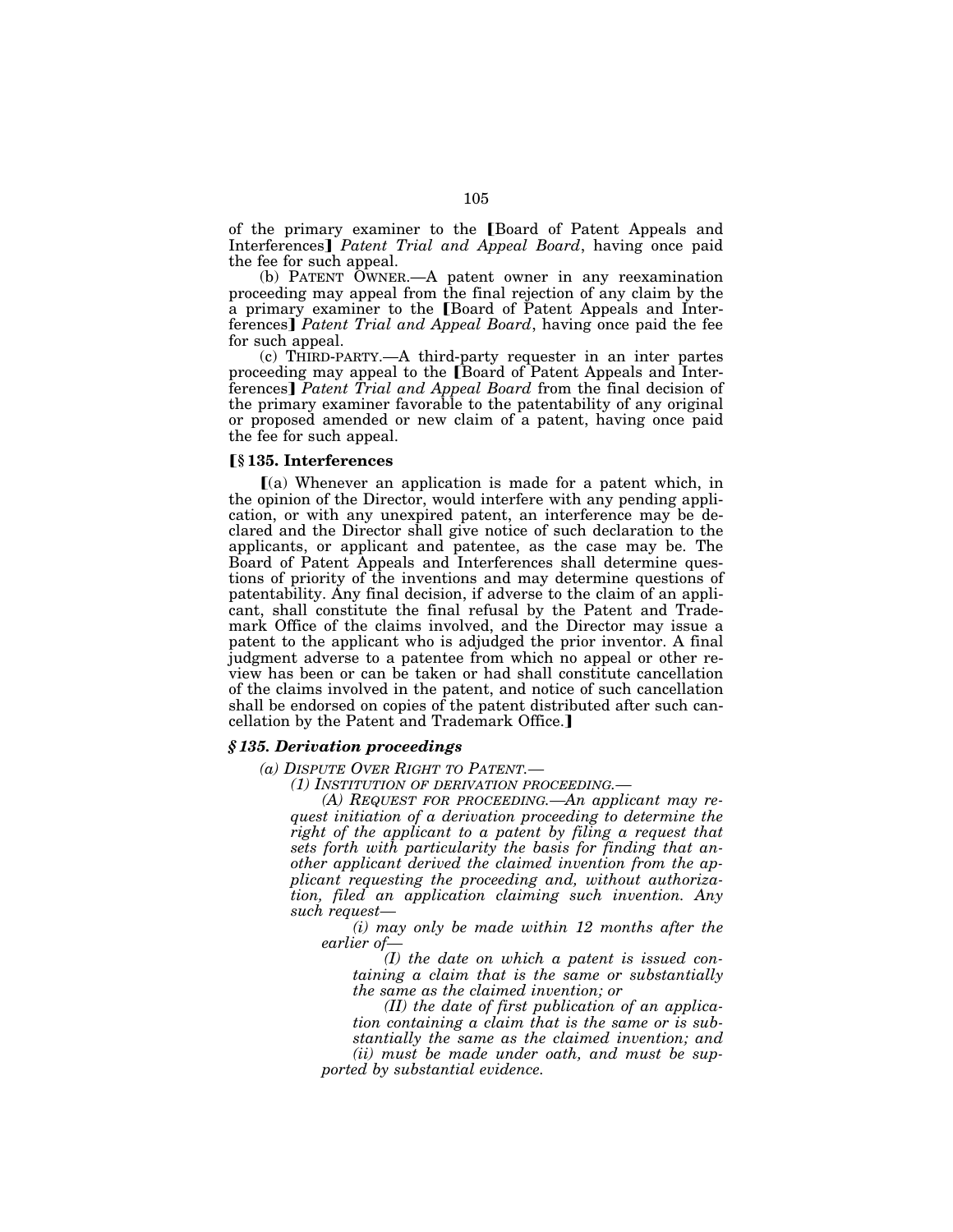*(B) DETERMINATION OF DIRECTOR.— Whenever the Director determines that patents or applications for patent naming different individuals as the inventor interfere with one another because of a dispute over the right to patent under section 101 on the basis of a request under subparagraph (A), the Director shall institute a derivation proceeding for the purpose of determining which applicant is entitled to a patent.* 

*In any proceeding under this subsection, the Patent Trial and Appeal Board—* 

*(A) shall determine the question of the right to patent;* 

*(B) in appropriate circumstances, may correct the naming of the inventor in any application or patent at issue; and* 

*(C) shall issue a final decision on the right to patent. (3) DERIVATION PROCEEDING.—The Patent Trial and Appeal Board may defer action on a request to initiate a derivation proceeding for up to three months after the date on which the Director issues a patent to the applicant that filed the earlier application.* 

*(4) EFFECT OF FINAL DECISION.—The final decision of the*  Patent Trial and Appeal Board in a derivation proceeding, if *adverse to the claim of an applicant, shall constitute the final refusal by the Patent and Trademark Office on the claims involved. The Director may issue a patent to an applicant who is determined by the Patent Trial and Appeal Board to have the right to a patent. The final decision of the Board, if adverse to a patentee, shall, if no appeal or other review of the decision has been or can be taken or had, constitute cancellation of the claims involved in the patent, and notice of such cancellation shall be endorsed on copies of the patent distributed after such cancellation by the Patent and Trademark Office.* 

 $\lceil (b)(1) \text{ A claim} \rceil$  *(b) SAME CLAIMS* 

*(1) ISSUED PATENTS.—A claim* which is the same as, or for the same or substantially the same subject matter as, a claim of an issued patent may not be made in any application unless such a claim is made prior to one year from the date on which the patent was granted.

 $[(2)$  A claim

*(2) PUBLISHED APPLICATIONS.—A claim* which is the same as, or for the same or substantially the same subject matter as, a claim of an application published under section 122(b) of this title may be made in an application filed after the application is published only if the claim is made before 1 year after the date on which the application is published.

 $[(c)$  Any agreement] *(c) AGREEMENTS TO TERMINATE PRO-*<br>*CEEDINGS.*—

*(1) IN GENERAL.—Any agreement* or understanding between parties to [an interference] *a derivation proceeding*, including any collateral agreements referred to therein, made in connection with or in contemplation of the termination of [the interference] the derivation proceeding, shall be in writing and a true copy thereof filed in the Patent and Trademark Office before the termination of **[the interference]** the derivation pro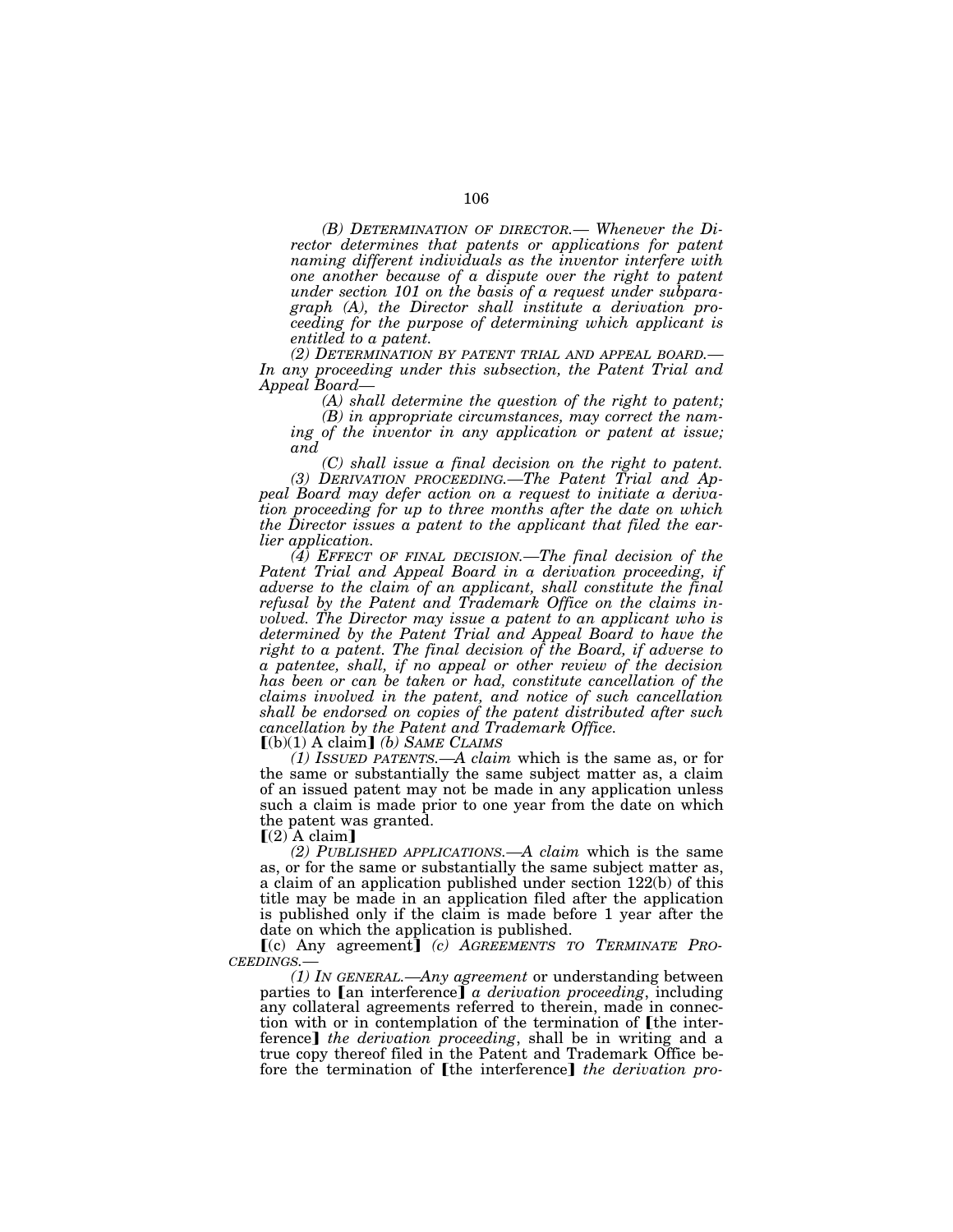*ceeding* as between the said parties to the agreement or understanding. If any party filing the same so requests, the copy shall be kept separate from the file of [the interference] *the derivation proceeding*, and made available only to Government agencies on written request, or to any person on a showing of good cause. Failure to file the copy of such agreement or understanding shall render permanently unenforceable such agreement or understanding and any patent of such parties involved in [the interference] the derivation proceeding or any patent subsequently issued on any application of such parties so involved. The Director may, however, on a showing of good cause for failure to file within the time prescribed, permit the filing of the agreement or understanding during the six-month period subsequent to the termination of [the interference] the *derivation proceeding* as between the parties to the agreement or understanding.

[The Director]

*(2) NOTICE.—The Director* shall give notice to the parties or their attorneys of record, a reasonable time prior to said termination, of the filing requirement of this section. If the Director gives such notice at a later time, irrespective of the right to file such agreement or understanding within the six-month period on a showing of good cause, the parties may file such agreement or understanding within sixty days of the receipt of such notice.

Any discretionary action of the Director under this subsection shall be reviewable under section 10 of the Administrative Procedure Act.<sup>1</sup>

*(3) JUDICIAL REVIEW.—Any discretionary action of the Director under this subsection shall be reviewable under chapter 7 of title 5.* 

[(d) Parties] (d) ARBITRATION.—Parties to [a patent interference] *a derivation proceeding*, within such time as may be specified by the Director by regulation, may determine such contest or any aspect thereof by arbitration. Such arbitration shall be governed by the provisions of title 9 to the extent such title is not inconsistent with this section. The parties shall give notice of any arbitration award to the Director, and such award shall, as between the parties to the arbitration, be dispositive of the issues to which it relates. The arbitration award shall be unenforceable until such notice is given. Nothing in this subsection shall preclude the Director from determining patentability of the invention involved in [the interference] *the derivation proceeding*.

\* \* \* \* \* \* \*

### **CHAPTER 13—REVIEW OF PATENT AND TRADEMARK OFFICE DECISIONS**

Sec.

| 141.          | Appeal to Court of Appeals for the Federal Circuit.                                     |        |   |  |   |        |        |  |  |  |
|---------------|-----------------------------------------------------------------------------------------|--------|---|--|---|--------|--------|--|--|--|
|               |                                                                                         | ×      |   |  | × | ∗      | *.     |  |  |  |
| [146.<br>146. | Civil action in case of interference.<br>Civil action in case of derivation proceeding. |        |   |  |   |        |        |  |  |  |
|               |                                                                                         | $\ast$ | * |  | ж | $\ast$ | $\ast$ |  |  |  |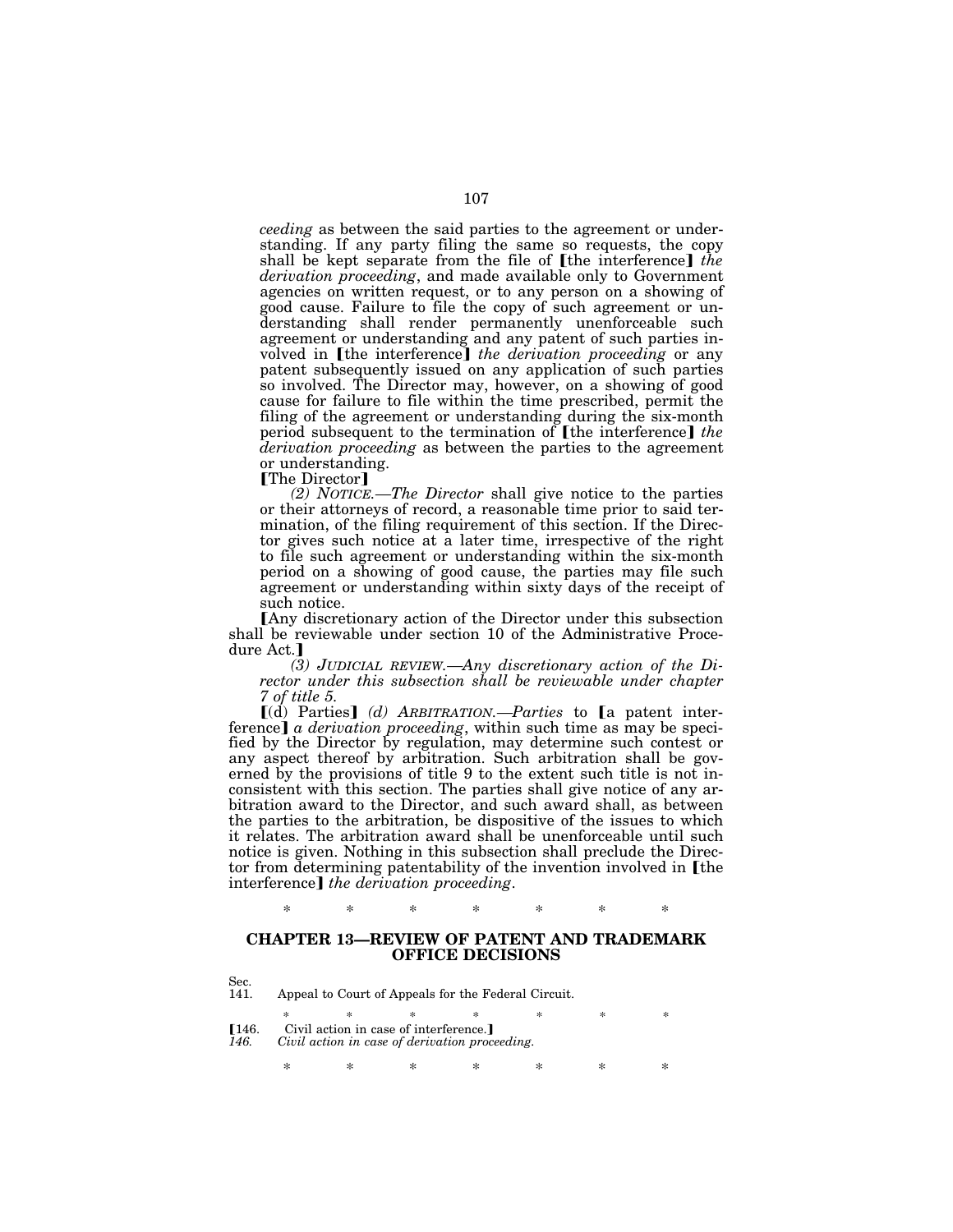## **§ 141. Appeal to Court of Appeals for the Federal Circuit**

An applicant dissatisfied with the decision in an appeal to the [Board of Patent Appeals and Interferences] *Patent Trial and Appeal Board* under section 134 of this title may appeal the decision to the United States Court of Appeals for the Federal Circuit. By filing such an appeal the applicant waives his or her right to proceed under section 145 of this title. A patent owner, or a thirdparty requester in an inter partes reexamination proceeding, who is in any reexamination proceeding dissatisfied with the final decision in an appeal to the [Board of Patent Appeals and Interferences] Patent Trial and Appeal Board under section 134 may appeal the decision only to the United States Court of Appeals for the Federal Circuit. A party to [an interference] a *derivation proceeding* dissatisfied with the decision of the [Board of Patent Appeals and Interferences] *Patent Trial and Appeal Board* on the [interference¿ *derivation proceeding* may appeal the decision to the United States Court of Appeals for the Federal Circuit, but such appeal shall be dismissed if any adverse party to such [interference] *derivation proceeding*, within twenty days after the appellant has filed notice of appeal in accordance with section 142 of this title, files notice with the Director that the party elects to have all further proceedings conducted as provided in section 146 of this title. If the appellant does not, within thirty days after the filing of such notice by the adverse party, file a civil action under section 146, the decision appealed from shall govern the further proceedings in the case.

# \* \* \* \* \* \* \*

#### **§ 145. Civil action to obtain patent**

An applicant dissatisfied with the decision of the [Board of Patent Appeals and Interferences] Patent Trial and Appeal Board in an appeal under section 134(a) of this title may, unless appeal has been taken to the United States Court of Appeals for the Federal Circuit, have remedy by civil action against the Director in the United States District Court for the District of Columbia if commenced within such time after such decision, not less than sixty days, as the Director appoints. The court may adjudge that such applicant is entitled to receive a patent for his invention, as specified in any of his claims involved in the decision of the [Board of Patent Appeals and Interferences] Patent Trial and Appeal Board, as the facts in the case may appear and such adjudication shall authorize the Director to issue such patent on compliance with the requirements of law. All the expenses of the proceedings shall be paid by the applicant.

#### ø**§ 146. Civil action in case of interference**¿

### *§ 146. Civil action in case of derivation proceeding*

[Any party]  $(a)$  *IN GENERAL.—Any party* to [an interference] *a derivation proceeding* dissatisfied with the decision of the [Board of Patent Appeals and Interferences¿ *Patent Trial and Appeal Board* on the *[interference] derivation proceeding*, may have remedy by civil action, if commenced within such time after such decision, not less than sixty days, as the Director appoints or as pro-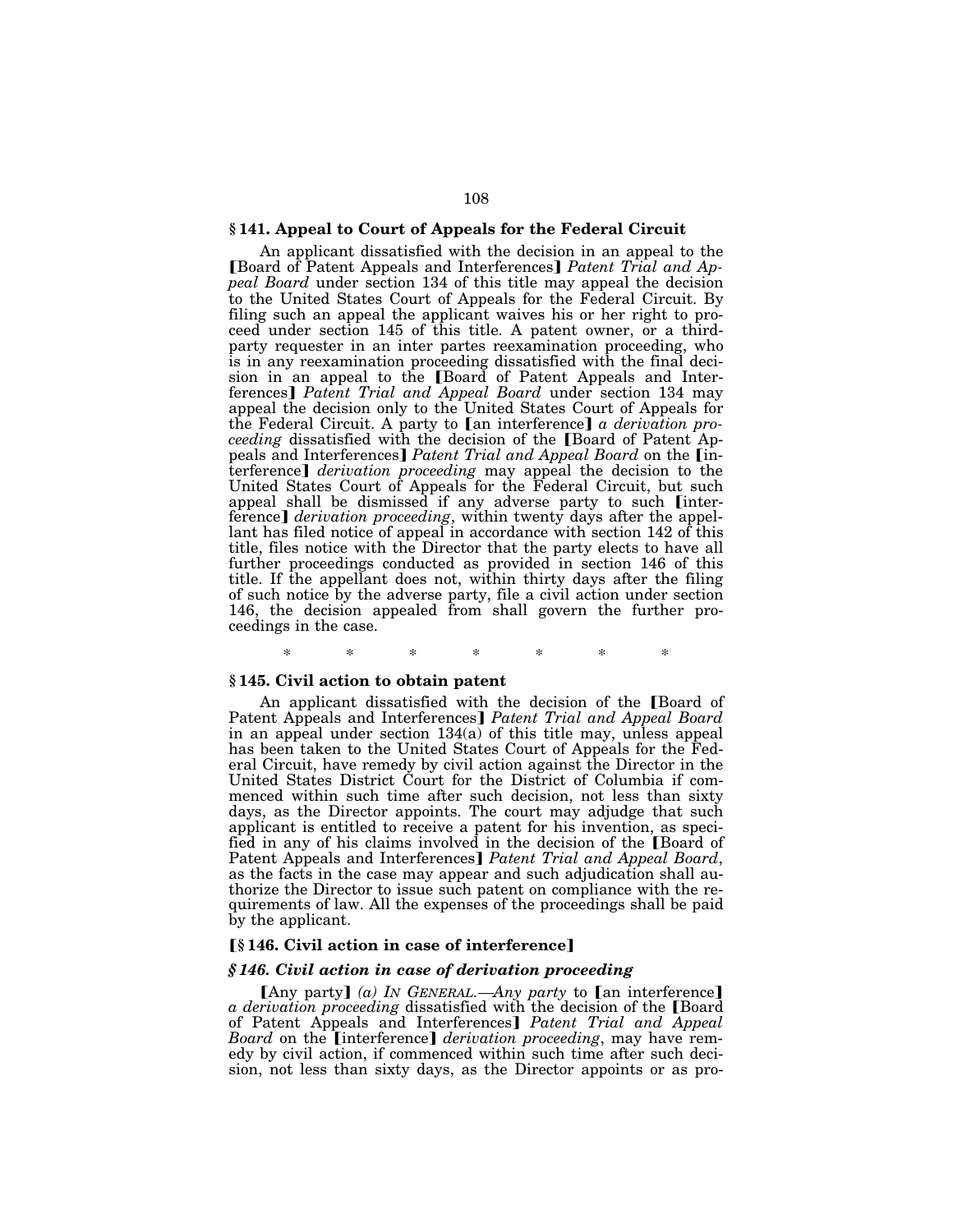vided in section 141 of this title, unless he has appealed to the United States Court of Appeals for the Federal Circuit, and such appeal is pending or has been decided. In such suits the record in the Patent and Trademark Office shall be admitted on motion of either party upon the terms and conditions as to costs, expenses, and the further cross-examination of the witnesses as the court imposes, without prejudice to the right of the parties to take further testimony. The testimony and exhibits of the record in the Patent and Trademark Office when admitted shall have the same effect as if originally taken and produced in the suit.

**[Such suit]** *(b) PROCEDURE.—A suit under subsection (a)* may be instituted against the party in interest as shown by the records of the Patent and Trademark Office at the time of the decision complained of, but any party in interest may become a party to the action. If there be adverse parties residing in a plurality of districts not embraced within the same state, or an adverse party residing in a foreign country, the United States District Court for the District of Columbia shall have jurisdiction and may issue summons against the adverse parties directed to the marshal of any district in which any adverse party resides. Summons against adverse parties residing in foreign countries may be served by publication or otherwise as the court directs. The Director shall not be a necessary party but he shall be notified of the filing of the suit by the clerk of the court in which it is filed and shall have the right to intervene. Judgment of the court in favor of the right of an applicant to a patent shall authorize the Director to issue such patent on the filing in the Patent and Trademark Office of a certified copy of the judgment and on compliance with the requirements of law.

## \* \* \* \* \* \* \* **CHAPTER 14—ISSUE OF PATENT**

| Sec.<br>151. |              | Issue of patent.                  |        |                                                       |                       |                  |        |
|--------------|--------------|-----------------------------------|--------|-------------------------------------------------------|-----------------------|------------------|--------|
|              | sk.          |                                   | 冰      | $\mathcal{H}$                                         | $\frac{1}{2\sqrt{2}}$ | $\frac{1}{2\pi}$ | 字      |
| [157.        |              | Statutory invention registration. |        |                                                       |                       |                  |        |
|              | $\ast$       | $\ast$                            | $\ast$ | $\ast$                                                | $\ast$                | $\ast$           | $\ast$ |
|              |              |                                   |        | §154. Contents and term of patent; provisional rights |                       |                  |        |
|              | * * *<br>(a) |                                   |        |                                                       |                       |                  |        |
|              |              |                                   |        | (b) ADJUSTMENT OF PATENT TERM.-                       |                       |                  |        |
|              |              |                                   |        | (1) PATENT TERM GUARANTEES.—                          |                       |                  |        |

(A) GUARANTEE OF PROMPT PATENT AND TRADEMARK OFFICE RESPONSES.—Subject to the limitations under paragraph (2), if the issue of an original patent is delayed due to the failure of the Patent and Trademark Office to—  $(i) * * *$ 

\* \* \* \* \* \* \* (iii) act on an application within 4 months after the date of a decision by the **Board** of Patent Appeals and Interferences] *Patent Trial and Appeal Board* under section 134 or 135 or a decision by a Federal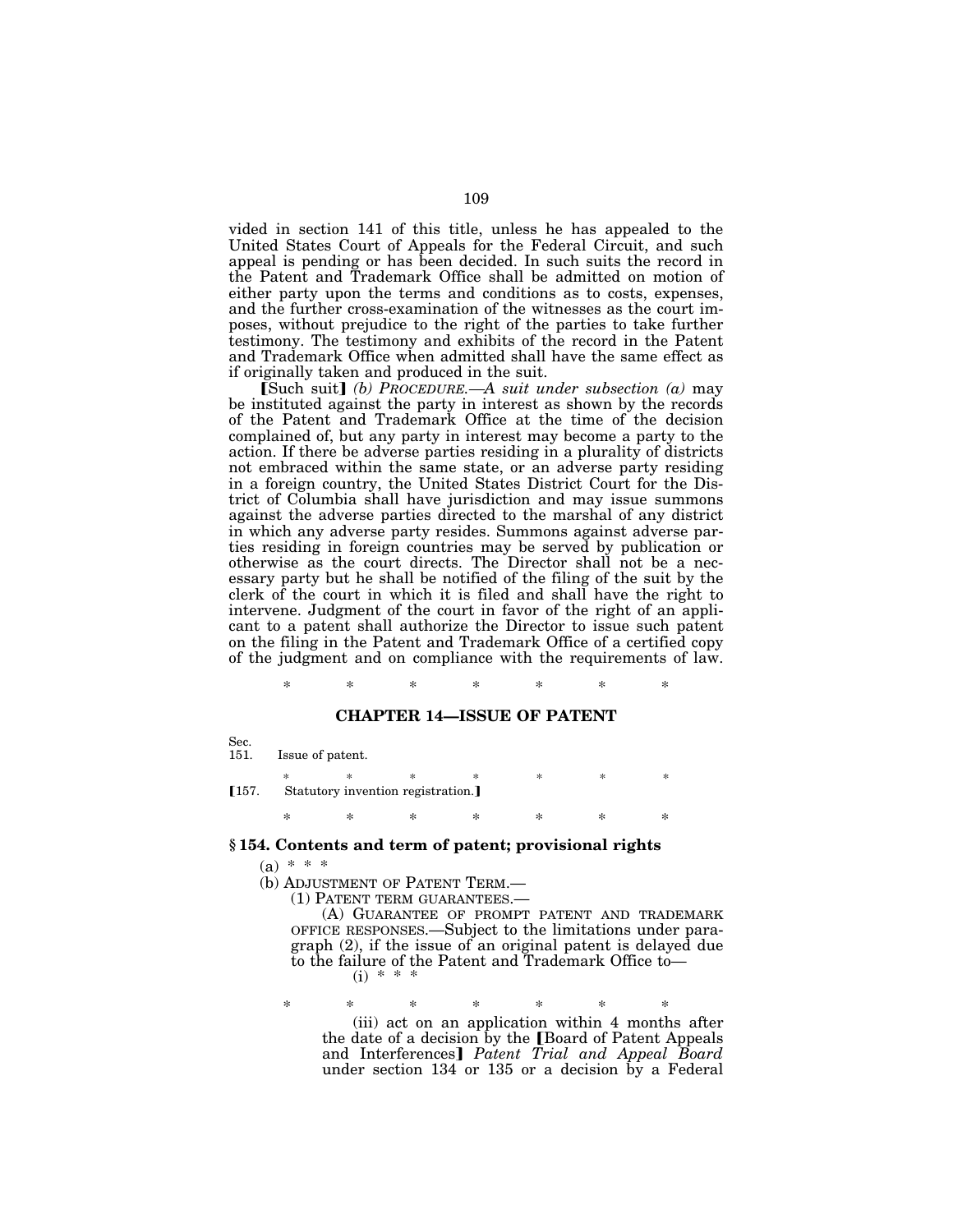court under section 141, 145, or 146 in a case in which allowable claims remain in the application; or

\* \* \* \* \* \* \* (B) GUARANTEE OF NO MORE THAN 3-YEAR APPLICATION PENDENCY.—Subject to the limitations under paragraph (2), if the issue of an original patent is delayed due to the failure of the United States Patent and Trademark Office to issue a patent within 3 years after the actual filing date of the application in the United States, not including—<br> $(i) * * * *$ 

(ii) any time consumed by a proceeding under section 135(a), any time consumed by the imposition of an order under section 181, or any time consumed by appellate review by the [Board of Patent Appeals and Interferences¿ *Patent Trial and Appeal Board* or by a Federal court; or

\* \* \* \* \* \* \* (C) GUARANTEE OR ADJUSTMENTS FOR DELAYS DUE TO [INTERFERENCES] *DERIVATION PROCEEDINGS*, SECRECY OR-DERS, AND APPEALS.—Subject to the limitations under paragraph (2), if the issue of an original patent is delayed due to—

 $(i) * * *$ 

\* \* \* \* \* \* \*  $(iii)$  appellate review by the [Board of Patent Appeals and Interferences] Patent Trial and Appeal *Board*or by a Federal court in a case in which the patent was issued under a decision in the review reversing an adverse determination of patentability,

## ø**§ 157. Statutory invention registration**

ø(a) Notwithstanding any other provision of this title, the Director is authorized to publish a statutory invention registration containing the specification and drawings of a regularly filed application for a patent without examination if the applicant—

\* \* \* \* \* \* \*

 $[(1)$  meets the requirements of section  $112$  of this title;

 $\Gamma(2)$  has complied with the requirements for printing, as set forth in regulations of the Director;

 $(3)$  waives the right to receive a patent on the invention within such period as may be prescribed by the Director; and

 $(a)$  pays application, publication, and other processing fees established by the Director.

If an interference is declared with respect to such an application, a statutory invention registration may not be published unless the issue of priority of invention is finally determined in favor of the applicant.

 $(a)(b)$  The waiver under subsection  $(a)(3)$  of this section by an applicant shall take effect upon publication of the statutory invention registration.

 $(c)$  A statutory invention registration published pursuant to this section shall have all of the attributes specified for patents in this title except those specified in section 183 and sections 271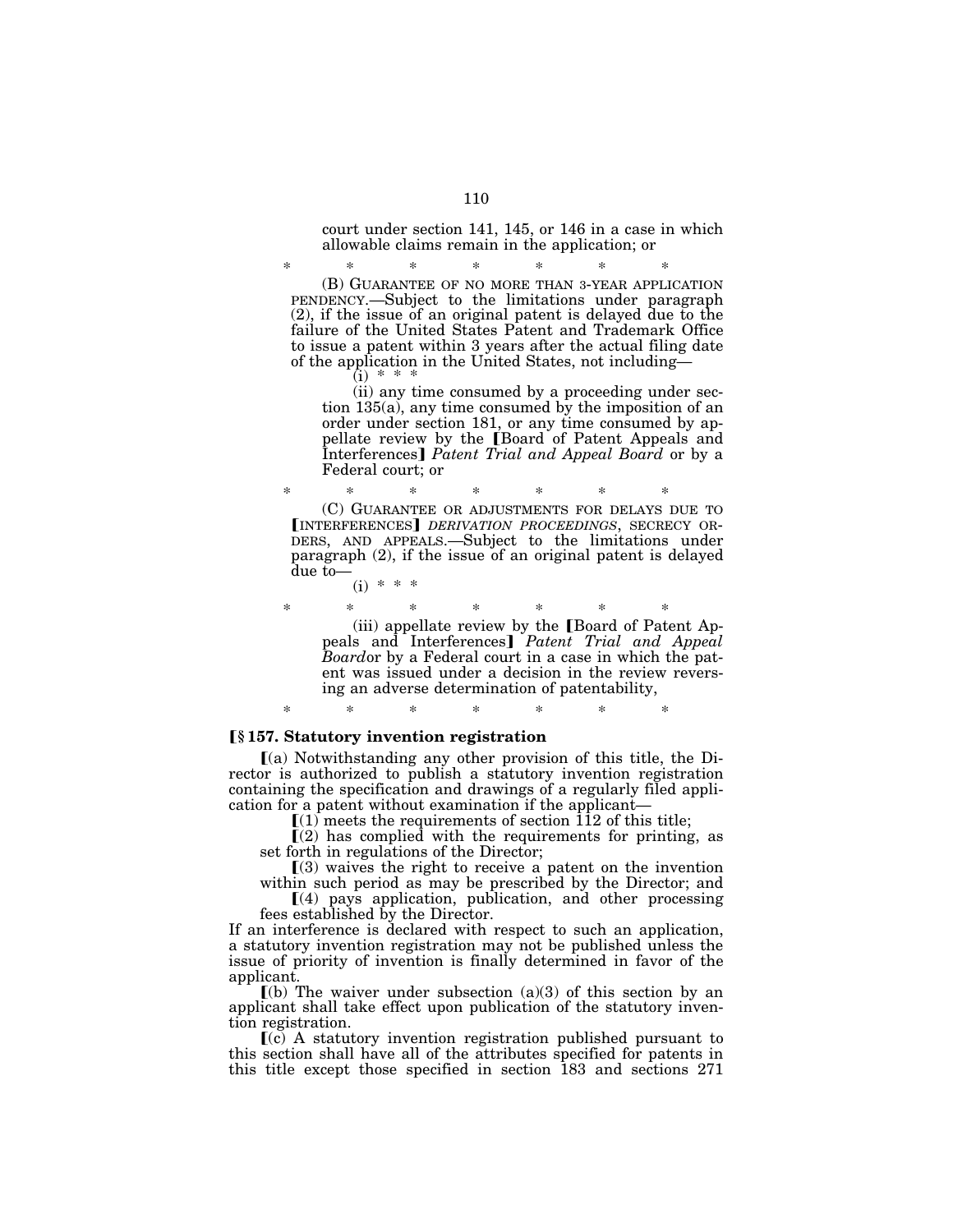through 289 of this title. A statutory invention registration shall not have any of the attributes specified for patents in any other provision of law other than this title. A statutory invention registration published pursuant to this section shall give appropriate notice to the public, pursuant to regulations which the Director shall issue, of the preceding provisions of this subsection. The invention with respect to which a statutory invention certificate is published is not a patented invention for purposes of section 292 of this title.

 $\lceil$ (d) The Director shall report to the Congress annually on the use of statutory invention registrations. Such report shall include an assessment of the degree to which agencies of the Federal Government are making use of the statutory invention registration system, the degree to which it aids the management of federally developed technology, and an assessment of the cost savings to the Federal Government of the use of such procedures.

## \* \* \* \* \* \* \*

#### **CHAPTER 16—DESIGNS**

\* \* \* \* \* \* \*

#### **§ 172. Right of priority**

The right of priority provided for by subsections (a) through (d) of section 119 of this title  $\lceil \text{and the time specified in section 102(d)} \rceil$ shall be six months in the case of designs. The right of priority provided for by section 119(e) of this title shall not apply to designs.

## **CHAPTER 17—SECRECY OF CERTAIN INVENTIONS AND FILING APPLICATIONS IN FOREIGN COUNTRY**

\* \* \* \* \* \* \*

\* \* \* \* \* \* \*

#### **§ 184. Filing of application in foreign country**

[Except when] *(a) FILING IN FOREIGN COUNTRY.—Except when* authorized by a license obtained from the Commissioner of Patents a person shall not file or cause or authorize to be filed in any foreign country prior to six months after filing in the United States an application for patent or for the registration of a utility model, industrial design, or model in respect of an invention made in this country. A license shall not be granted with respect to an invention subject to an order issued by the Commissioner of Patents pursuant to section 181 of this title without the concurrence of the head of the departments and the chief officers of the agencies who caused the order to be issued. The license may be granted retroactively where an application has been filed abroad through error and without deceptive intent and the application does not disclose an invention within the scope of section 181 of this title.

**The term** (b) APPLICATION.—The term "application" when used in this chapter includes applications and any modifications, amendments, or supplements thereto, or divisions thereof.

**[The scope]** *(c)* SUBSEQUENT MODIFICATIONS, AMENDMENTS, *AND SUPPLEMENTS.—The scope* of a license shall permit subsequent modifications, amendments, and supplements containing additional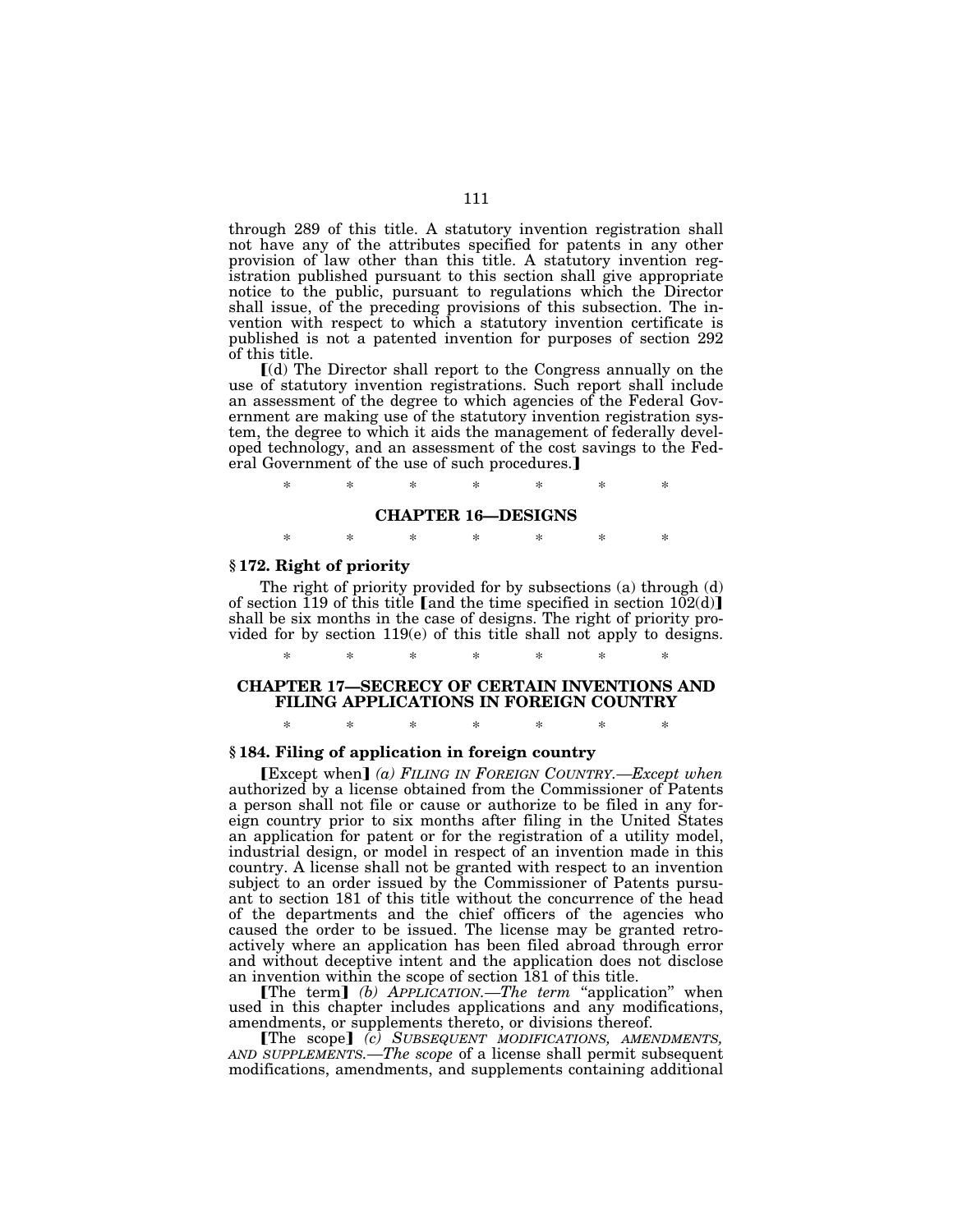subject matter if the application upon which the request for the license is based is not, or was not, required to be made available for inspection under section 181 of this title and if such modifications, amendments, and supplements do not change the general nature of the invention in a manner which would require such application to be made available for inspection under such section 181. In any case in which a license is not, or was not, required in order to file an application in any foreign country, such subsequent modifications, amendments, and supplements may be made, without a license, to the application filed in the foreign country if the United States application was not required to be made available for inspection under section 181 and if such modifications, amendments, and supplements do not, or did not, change the general nature of the invention in a manner which would require the United States application to have been made available for inspection under such section 181.

\* \* \* \* \* \* \*

#### **CHAPTER 18—PATENT RIGHTS IN INVENTIONS MADE WITH FEDERAL ASSISTANCE**

\* \* \* \* \* \* \*

#### **§ 202. Disposition of rights**

 $(a) * * *$ 

\* \* \* \* \* \* \*

(c) Each funding agreement with a small business firm or nonprofit organization shall contain appropriate provisions to effectuate the following:

 $(1) * *$ 

(2) That the contractor make a written election within two years after disclosure to the Federal agency (or such additional time as may be approved by the Federal agency) whether the contractor will retain title to a subject invention: *Provided*, That in any case where [publication, on sale, or public use, has initiated the one year statutory period in which valid patent protection can still be obtained in the United States] the 1-year *period referred to in section 102(a) would end before the end of that 2-year period*, the period for election may be shortened by the Federal agency to a date that is not more than sixty days prior to the end of [the statutory] *that 1-year* period: And pro*vided further*, That the Federal Government may receive title to any subject invention in which the contractor does not elect to retain rights or fails to elect rights within such times.

(3) That a contractor electing rights in a subject invention agrees to file a patent application prior to [any statutory bar date that may occur under this title due to publication, on sale, or public use] the expiration of the 1-year period referred to in *section*  $102(a)$ *,* and shall thereafter file corresponding patent applications in other countries in which it wishes to retain title within reasonable times, and that the Federal Government may receive title to any subject inventions in the United States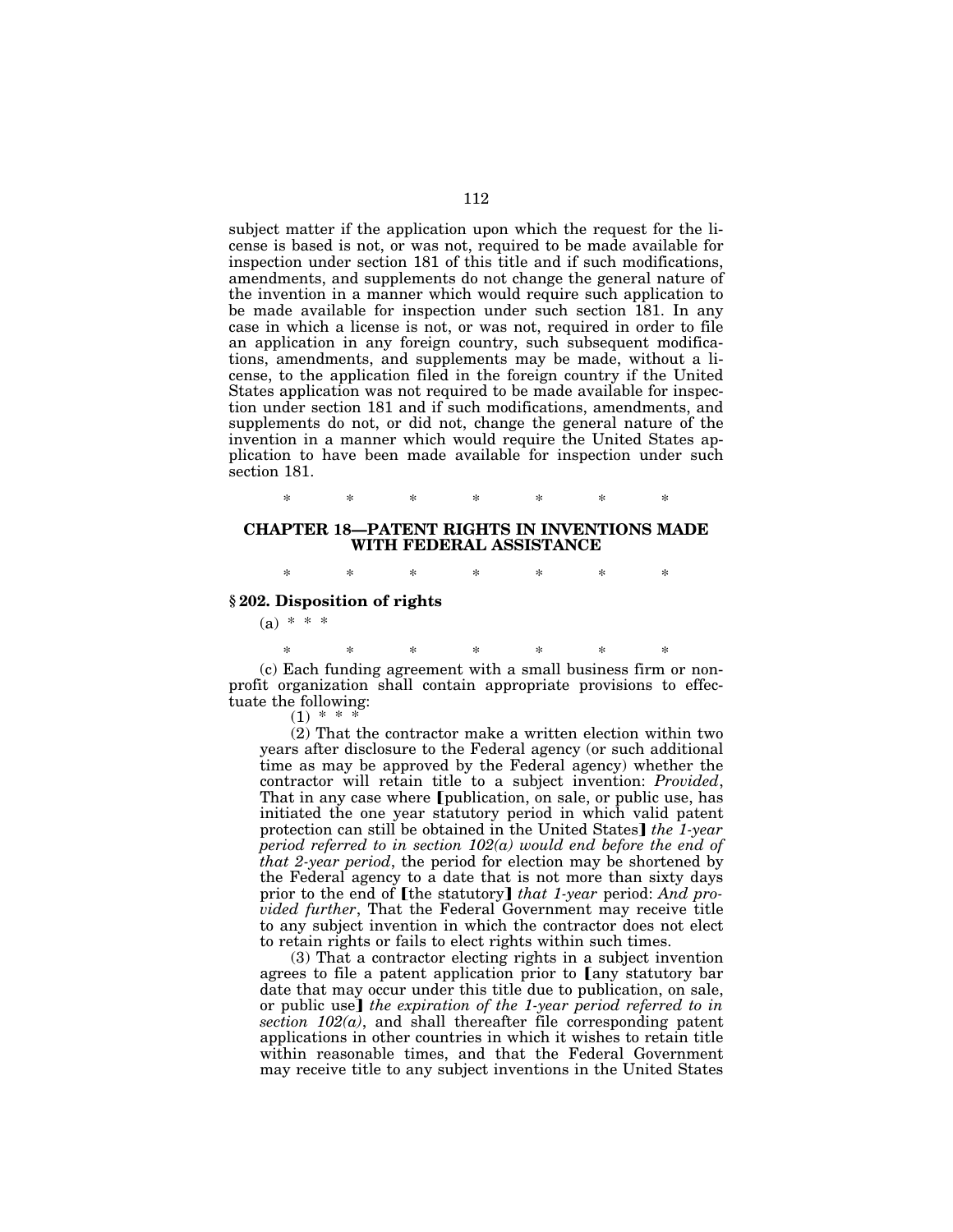or other countries in which the contractor has not filed patent applications on the subject invention within such times.

## **PART III—PATENTS AND PROTECTION OF PATENT RIGHTS**

\* \* \* \* \* \* \*

| Chap. |   |   |              |  |        |    |  |     |
|-------|---|---|--------------|--|--------|----|--|-----|
|       |   |   |              |  |        |    |  |     |
|       |   |   |              |  |        |    |  | 321 |
|       | × | × | $\mathbb{R}$ |  | $\ast$ | ж. |  |     |

#### **CHAPTER 25—AMENDMENT AND CORRECTION OF PATENTS**

\* \* \* \* \* \* \*

#### **§ 251. Reissue of defective patents**

**[Whenever]** (*a)* IN GENERAL.—Whenever any patent is, through error without any deceptive intention, deemed wholly or partly inoperative or invalid, by reason of a defective specification or drawing, or by reason of the patentee claiming more or less than he had a right to claim in the patent, the Director shall, on the surrender of such patent and the payment of the fee required by law, reissue the patent for the invention disclosed in the original patent, and in accordance with a new and amended application, for the unexpired part of the term of the original patent. No new matter shall be introduced into the application for reissue.

øThe Director¿ *(b) MULTIPLE REISSUED PATENTS.—The Director*  may issue several reissued patents for distinct and separate parts of the thing patented, upon demand of the applicant, and upon payment of the required fee for a reissue for each of such reissued patents.

[The provisions] (c) APPLICABILITY OF THIS TITLE.-The provi*sions* of this title relating to applications for patent shall be applicable to applications for reissue of a patent, except that application for reissue may be made and sworn to by the assignee of the entire interest if the application does not seek to enlarge the scope of the claims of the original patent.

[No reissued patent] (d) REISSUE PATENT ENLARGING SCOPE OF *CLAIMS.—No reissued patent* shall be granted enlarging the scope of the claims of the original patent unless applied for within two years from the grant of the original patent.

\* \* \* \* \* \* \*

#### **§ 253. Disclaimer**

**[Whenever]** (a) IN GENERAL.—Whenever, without any deceptive intention, a claim of a patent is invalid the remaining claims shall not thereby be rendered invalid. A patentee, whether of the whole or any sectional interest therein, may, on payment of the fee required by law, make disclaimer of any complete claim, stating therein the extent of his interest in such patent. Such disclaimer shall be in writing, and recorded in the Patent and Trademark Of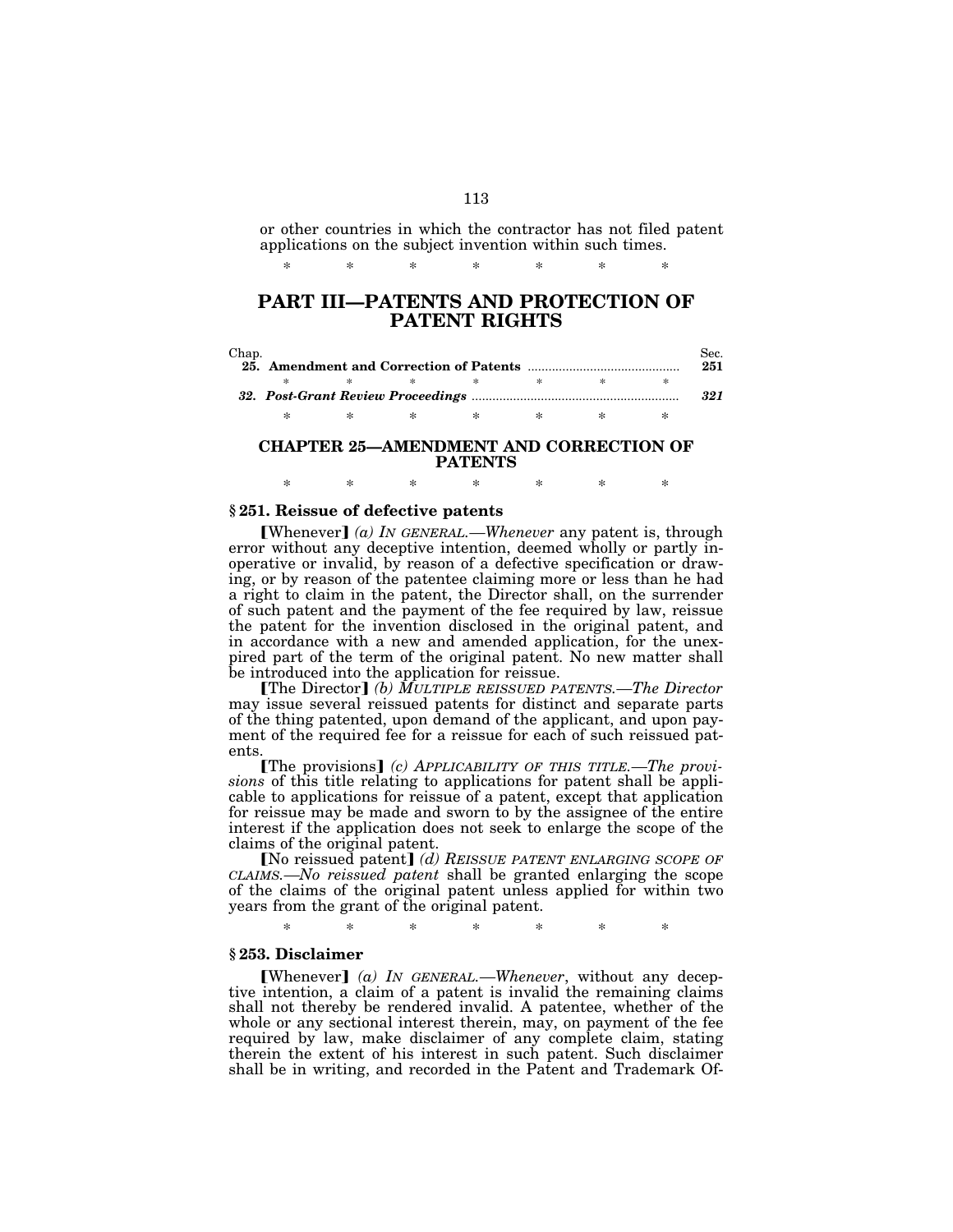fice; and it shall thereafter be considered as part of the original patent to the extent of the interest possessed by the disclaimant and by those claiming under him.<br>  $\begin{bmatrix} \text{In} \text{ like manner} \\ \end{bmatrix}$  (b) ADDITIONAL DISCLAIMER OR DEDICA-

TION.—In the manner set forth in subsection (a), any patentee or applicant may disclaim or dedicate to the public the entire term, or any terminal part of the term, of the patent granted or to be granted.

\* \* \* \* \* \* \*

#### **§ 256. Correction of named inventor**

**[Whenever]** (a) CORRECTION.—Whenever through error a person is named in an issued patent as the inventor, or through error an inventor is not named in an issued patent and such error arose without any deceptive intention on his part, the Director may, on application of all the parties and assignees, with proof of the facts and such other requirements as may be imposed, issued a certificate correcting such error.

øThe error¿ *(b) PATENT VALID IF ERROR CORRECTED.—The error*  of omitting inventors or naming persons who are not inventors shall not invalidate the patent in which such error occurred if it can be corrected as provided in this section. The court before which such matter is called in question may order correction of the patent on notice and hearing of all parties concerned and the Director shall issue a certificate accordingly.

#### \* \* \* \* \* \* \*

#### **CHAPTER 28—INFRINGEMENT OF PATENTS**

Sec.<br>271.

271. Infringement of patent.<br>272. Temporary presence in 272. Temporary presence in the United States.<br>1273. Defense to infringement based on earlier

Defense to infringement based on earlier inventor.]

*273. Special defenses to and exemptions from infringement.* 

\* \* \* \* \* \* \*

#### **[§273. Defense to infringement based on earlier inventor]**

#### *§ 273. Special defenses to and exemptions from infringement*

(a) DEFINITIONS.—For purposes of this section—<br>
(1) the terms "commercially used" and "commercial use"<br>
mean use  $\lceil$  of a method $\rceil$  in the United States, so long as such use is in connection with an internal commercial use or an actual arm's-length sale or other arm's-length commercial transfer of a useful end result, whether or not the subject matter at issue is accessible to or otherwise known to the public, except that the subject matter for which commercial marketing or use is subject to a premarketing regulatory review period during which the safety or efficacy of the subject matter is established, including any period specified in section 156(g), shall be deemed ''commercially used'' and in ''commercial use'' during such regulatory *[review period;] review period; and* 

(2) in the case of activities performed by a nonprofit research laboratory, or nonprofit entity such as a university, research center, or hospital, a use for which the public is the in-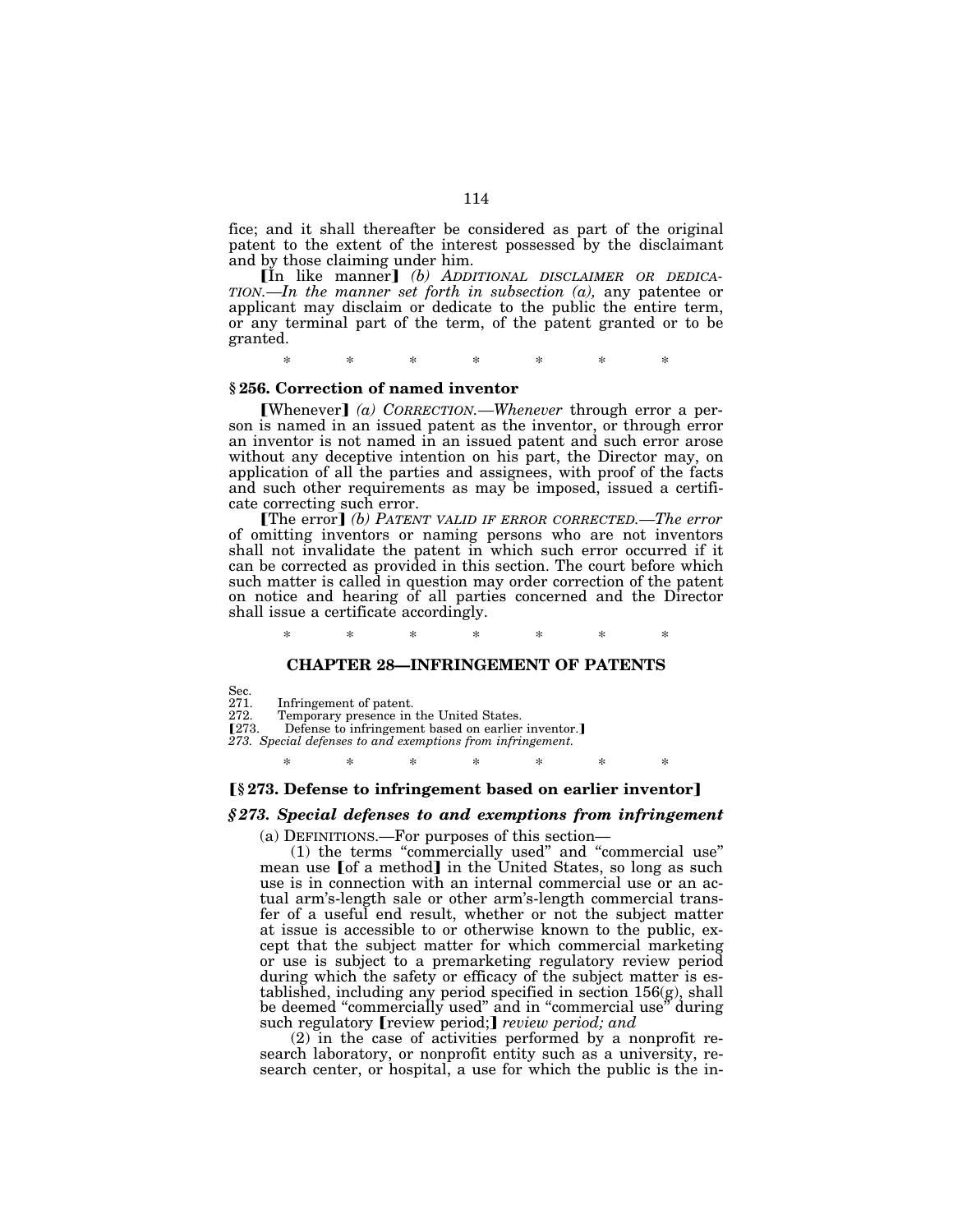tended beneficiary shall be considered to be a use described in paragraph (1), except that the use—<br>(A)  $* * *$ 

(B) may not be asserted as a defense with respect to any subsequent commercialization or use outside such laboratory or nonprofit entity[;].

 $(3)$  the term "method" means a method of doing or conducting business; and

 $(A)$  the "effective filing date" of a patent is the earlier of the actual filing date of the application for the patent or the filing date of any earlier United States, foreign, or international application to which the subject matter at issue is entitled under section 119, 120, or 365 of this title.

(b) DEFENSE TO INFRINGEMENT.— (1) IN GENERAL.—It shall be a defense to an action for infringement under section 271 of this title with respect to any subject matter that would otherwise infringe one or more claims [for a method] in the patent being asserted against a person, if such person had, acting in good faith, actually reduced the subject matter to practice [at least 1 year before the effective filing date of such patent, and commercially used the subject matter before the effective filing date of such patent. *and commercially used, or made substantial preparations for* 

*commercial use of, the subject matter before the effective filing date of the claimed invention.* 

 $(2)$  EXHAUSTION OF RIGHT.—**[The sale or other disposition** of a useful end product produced by a patented method] The *sale or other disposition of subject matter that qualifies for the defense set forth in this section*, by a person entitled to assert a defense under this section with respect to that useful end result] *such defense* shall exhaust the patent owner's rights under the patent to the extent such rights would have been exhausted had such sale or other disposition been made by the patent owner.

(3) LIMITATIONS AND QUALIFICATIONS OF DEFENSE.—The defense to infringement under this section is subject to the following:

 $(A)$  PATENT.—A person may not assert the defense under this section unless the invention for which the defense is asserted is for a method.]

[(B)] (A) DERIVATION.—A person may not assert the defense under this section if the subject matter on which the defense is based was derived from the patentee or persons in privity with the patentee.

 $(C)$  *(B)* NOT A GENERAL LICENSE.—The defense asserted by a person under this section is not a general license under all claims of the patent at issue, but extends only to the specific subject matter claimed in the patent with respect to which the person can assert a defense under this chapter, except that the defense shall also extend to variations in the quantity or volume of use of the claimed subject matter, and to improvements in the claimed subject matter that do not infringe additional specifically claimed subject matter of the patent.

\* \* \* \* \* \* \*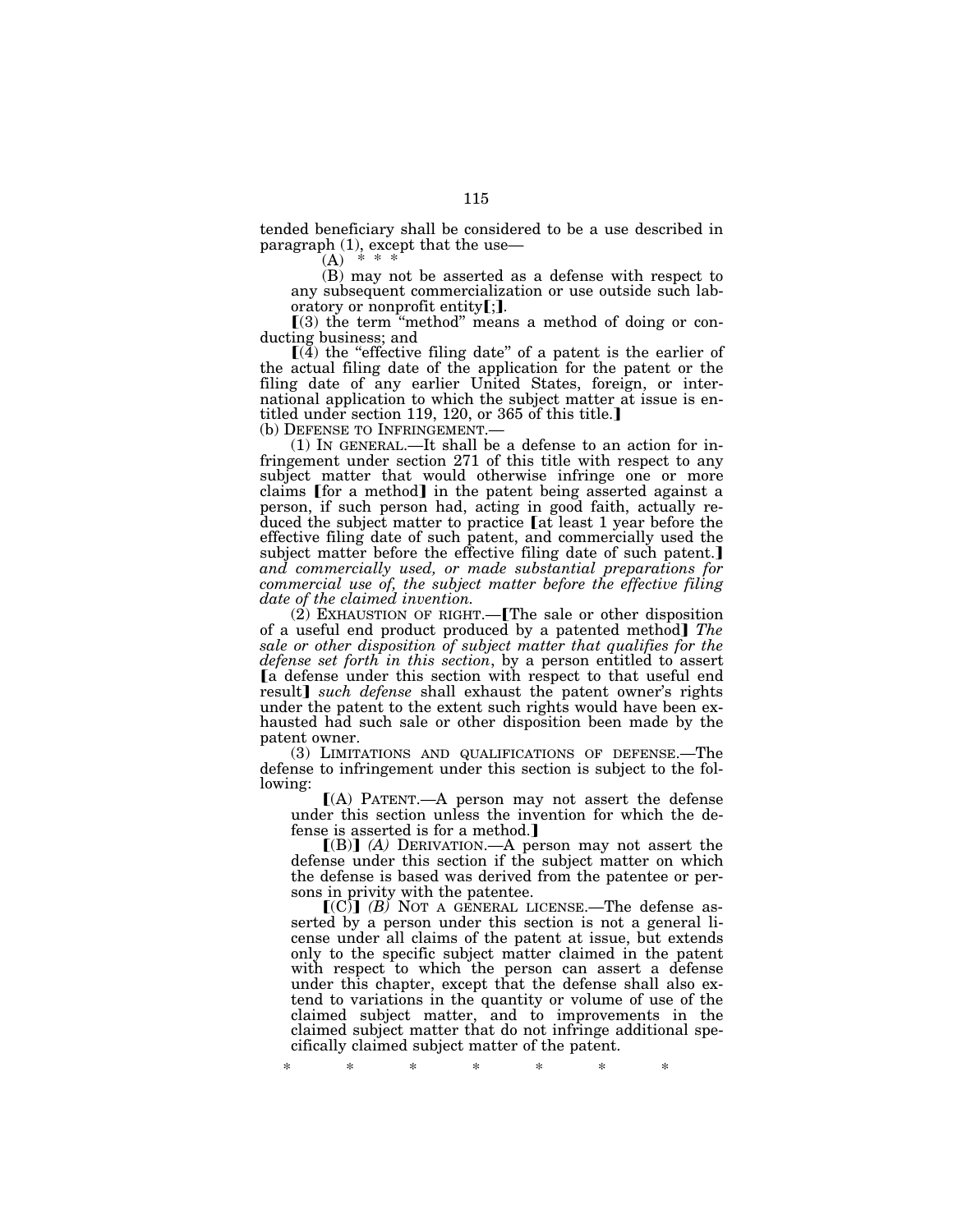(7) LIMITATION ON SITES.—A defense under this section, when acquired as part of a good faith assignment or transfer of an entire enterprise or line of business to which the defense relates, may only be asserted for uses at sites where the subject matter that would otherwise infringe one or more of the claims is in use before the later of the effective filing date  $\lceil \cdot \rceil$ the patent] *of the claimed invention* or the date of the assignment or transfer of such enterprise or line of business.

\* \* \* \* \* \* \*

#### **CHAPTER 29—REMEDIES FOR INFRINGEMENT OF PATENT, AND OTHER ACTIONS**

Sec.<br>281. Remedy for infringement of patent.

| [291. | Interfering patents.] |   | ж  | ∗ | * | ж |  |
|-------|-----------------------|---|----|---|---|---|--|
|       | ×                     | × | ж. | × | × | × |  |

#### **§ 282. Presumption of validity; defenses**

 $[A$  patent] (a) IN GENERAL.—A patent shall be presumed valid. Each claim of a patent (whether in independent, dependent, or multiple dependent form) shall be presumed valid independently of the validity of other claims; dependent or multiple dependent claims shall be presumed valid even though dependent upon an invalid claim. Notwithstanding the preceding sentence, if a claim to a composition of matter is held invalid and that claim was the basis of a determination of nonobviousness under section  $103(b)(1)$ , the process shall no longer be considered nonobvious solely on the basis of section  $103(b)(1)$ . The burden of establishing invalidity of a patent or any claim thereof shall rest on the party asserting such invalidity.

**The following** (b) DEFENSES.—The following shall be defenses in any action involving the validity or infringement of a patent and shall be pleaded:

(1) Noninfringement, absence of liability for infringement or unenforceability [.].

(2) Invalidity of the patent or any claim in suit on any ground specified in part II of this title as a condition for patentability<sub>[,]</sub>.

 $(3)$  Invalidity of the patent or any claim in suit for failure to comply with any requirement of sections 112 or 251 of this  $\text{title}, \textbf{]}$ 

*(3) Invalidity of the patent or any claim in suit for failure to comply with—*

*(A) any requirement of section 112 of this title, other than the requirement that the specification shall set forth the best mode contemplated by the inventor of carrying out his invention; or* 

*(B) any requirement of section 251 of this title.* 

(4) Any other fact or act made a defense by this title. *(c) INEQUITABLE CONDUCT.—*

*(1) DEFENSE.—A patent may be held to be unenforceable, or other remedy imposed under paragraph (3), for inequitable con-*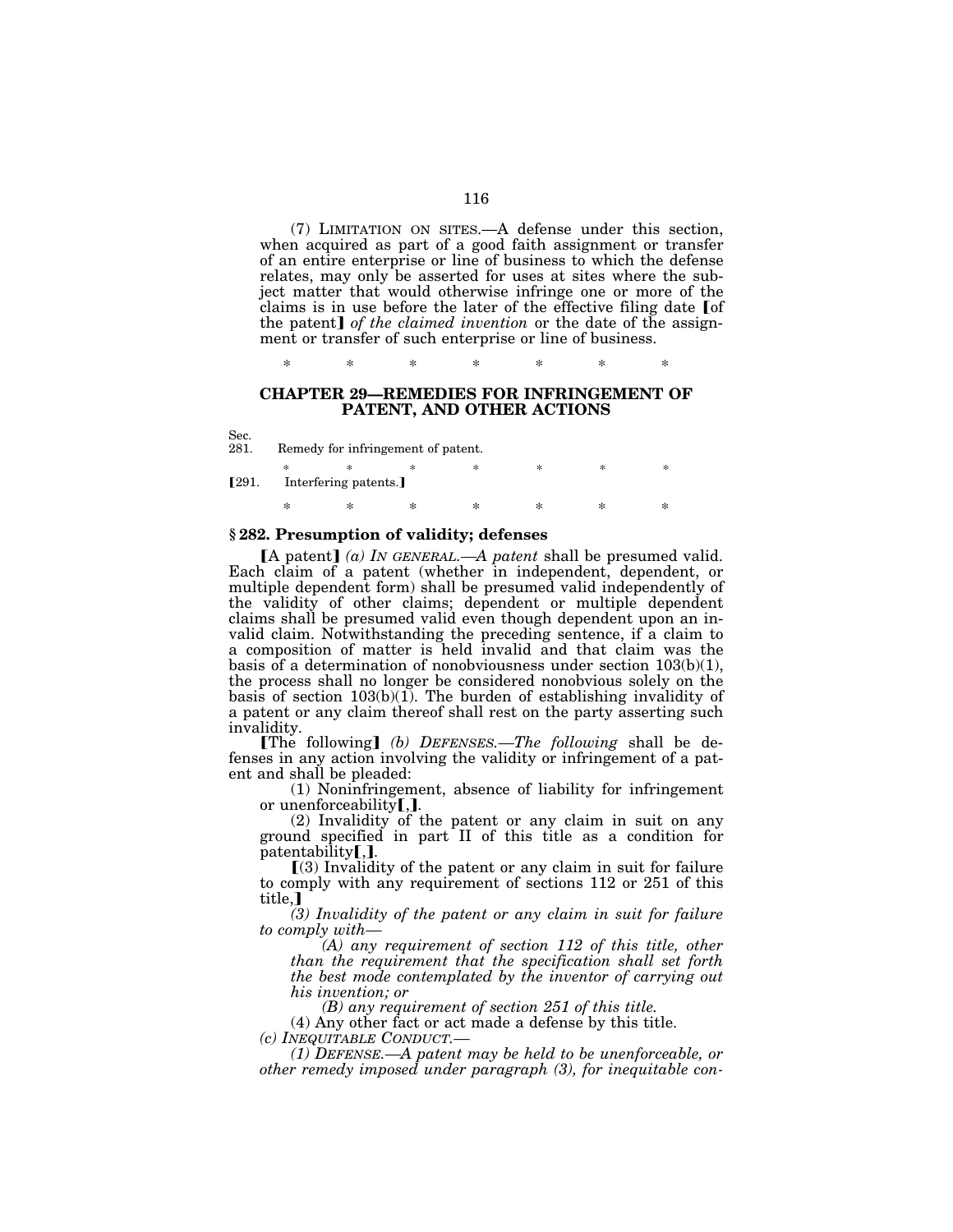*duct only if it is established, by clear and convincing evidence, that—*

*(A) the patentee, its agents, or another person with a duty of disclosure to the Office, with the intent to mislead or deceive the patent examiner, misrepresented or failed to disclose material information concerning a matter or proceeding before the Office; and* 

*(B) in the absence of such deception, the Office, acting reasonably, would, on the record before it, have made a prima facie finding of unpatentability.* 

*(2) INTENT.—In order to prove intent to mislead or deceive under paragraph (1), specific facts beyond materiality of the information submitted or not disclosed must be proven that support an inference of intent to mislead or deceive the Patent and Trademark Office. Facts support an inference of intent if they show circumstances that indicate conscious or deliberate behavior on the part of the patentee, its agents, or another person with a duty of disclosure to the Office, to not disclose material information or to submit materially false information.* 

*(3) REMEDY.—Upon a finding of inequitable conduct, the court shall balance the equities to determine which of the following remedies to impose:* 

*(A) Denying equitable relief to the patent holder and limiting the remedy for infringement to damages.* 

*(B) Holding the claims-in-suit, or the claims in which inequitable conduct occurred, unenforceable.* 

*(C) Holding the patent unenforceable.* 

*(D) Holding the claims of a related patent unenforceable.* 

*(4) ATTORNEY MISCONDUCT.—Upon a finding of inequitable conduct, if there is evidence that the conduct can be attributable to a person or persons authorized to practice before the Office, the court shall refer the matter to the Office for appropriate disciplinary action under section 32, and shall order the parties to preserve and make available to the Office any materials that may be relevant to the determination under section 32.* 

[In actions] *(d) NOTICE OF ACTIONS; PLEADING.—In actions* involving the validity or infringement of a patent the party asserting invalidity or noninfringement shall give notice in the pleadings or otherwise in writing to the adverse party at least thirty days before the trial, of the country, number, date, and name of the patentee of any patent, the title, date, and page numbers of any publication to be relied upon as anticipation of the patent in suit or, except in actions in the United States Court of Federal Claims, as showing the state of the art, and the name and address of any person who may be relied upon as the prior inventor or as having prior knowledge of or as having previously used or offered for sale the invention of the patent in suit. In the absence of such notice proof of the said matters may not be made at the trial except on such terms as the court requires. *In an action involving any allegation of inequitable conduct under subsection (c), the party asserting this defense or claim shall comply with the pleading requirements set forth in Rule 9(b) of the Federal Rules of Civil Procedure.* [Invalidity]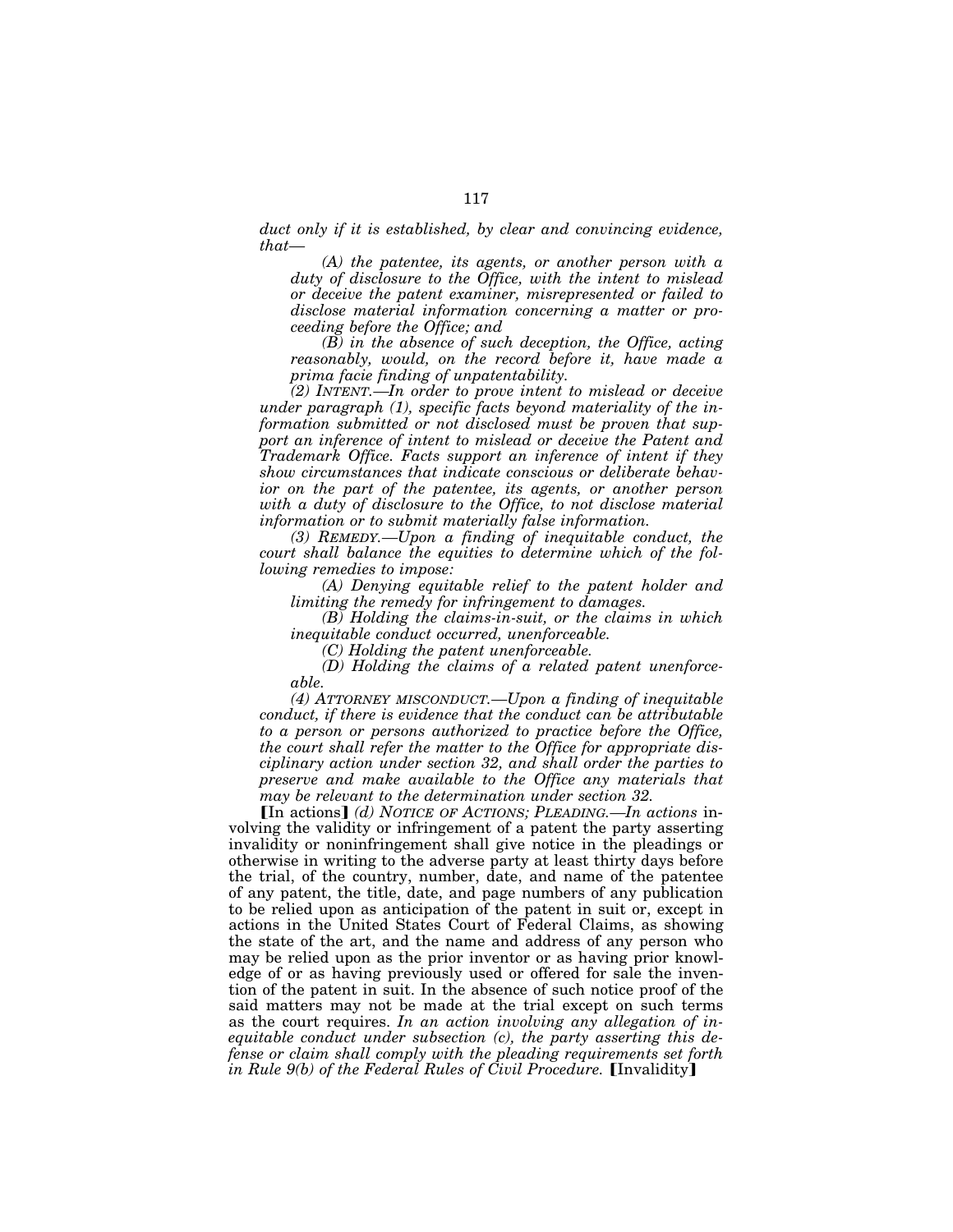*(e) EXTENSION OF PATENT TERM.—Invalidity* of the extension of a patent term or any portion thereof under section 154(b) or 156 of this title because of the material failure— (1) by the applicant for the extension, or

(2) by the Director,

to comply with the requirements of such section shall be a defense in any action involving the infringement of a patent during the period of the extension of its term and shall be pleaded. A due diligence determination under section  $156(d)(2)$  is not subject to review in such an action.

\* \* \* \* \* \* \*

#### **§ 284. Damages**

 $\lceil \text{Upon} \rceil$  *(a)* IN GENERAL.—Upon finding for the claimant the court shall award the claimant damages adequate to compensate for the infringement, but in no event less than a reasonable royalty for the use made of the invention by the infringer, together with interest and costs as fixed by the court.

*(b) REASONABLE ROYALTY.— (1) IN GENERAL.— An award pursuant to subsection (a) that is based upon a reasonable royalty shall be determined in accordance with this subsection. Based on the facts of the case, the court shall determine whether paragraph (2), (3), or (5) will be used by the court or the jury in calculating a reasonable royalty. The court shall identify the factors that are relevant to the determination of a reasonable royalty under the applicable paragraph, and the court or jury, as the case may be, shall consider only those factors in making the determination.* 

*(2) RELATIONSHIP OF DAMAGES TO CONTRIBUTIONS OVER PRIOR ART.—The court shall conduct an analysis to ensure that a reasonable royalty under subsection (a) is applied only to that economic value properly attributable to the patent's specific contribution over the prior art. The court shall exclude from the analysis the economic value properly attributable to the prior art, and other features or improvements, whether or not themselves patented, that contribute economic value to the infringing product or process.* 

*(3) ENTIRE MARKET VALUE.—Unless the claimant shows that the patent's specific contribution over the prior art is the predominant basis for market demand for an infringing product or process, damages may not be based upon the entire market value of the products or processes involved that satisfy that demand.* 

*(4) COMBINATION INVENTIONS.—For purposes of paragraphs (2) and (3), in the case of a combination invention the elements of which are present individually in the prior art, the patentee may show that the contribution over the prior art may include the value of the additional function resulting from the combination, as well as the enhanced value, if any, of some or all of the prior art elements resulting from the combination.* 

*(5) OTHER FACTORS.—In determining a reasonable royalty, the court may also consider, or direct the jury to consider, the terms of any nonexclusive marketplace licensing of the invention, where appropriate, as well as any other relevant factors under applicable law.*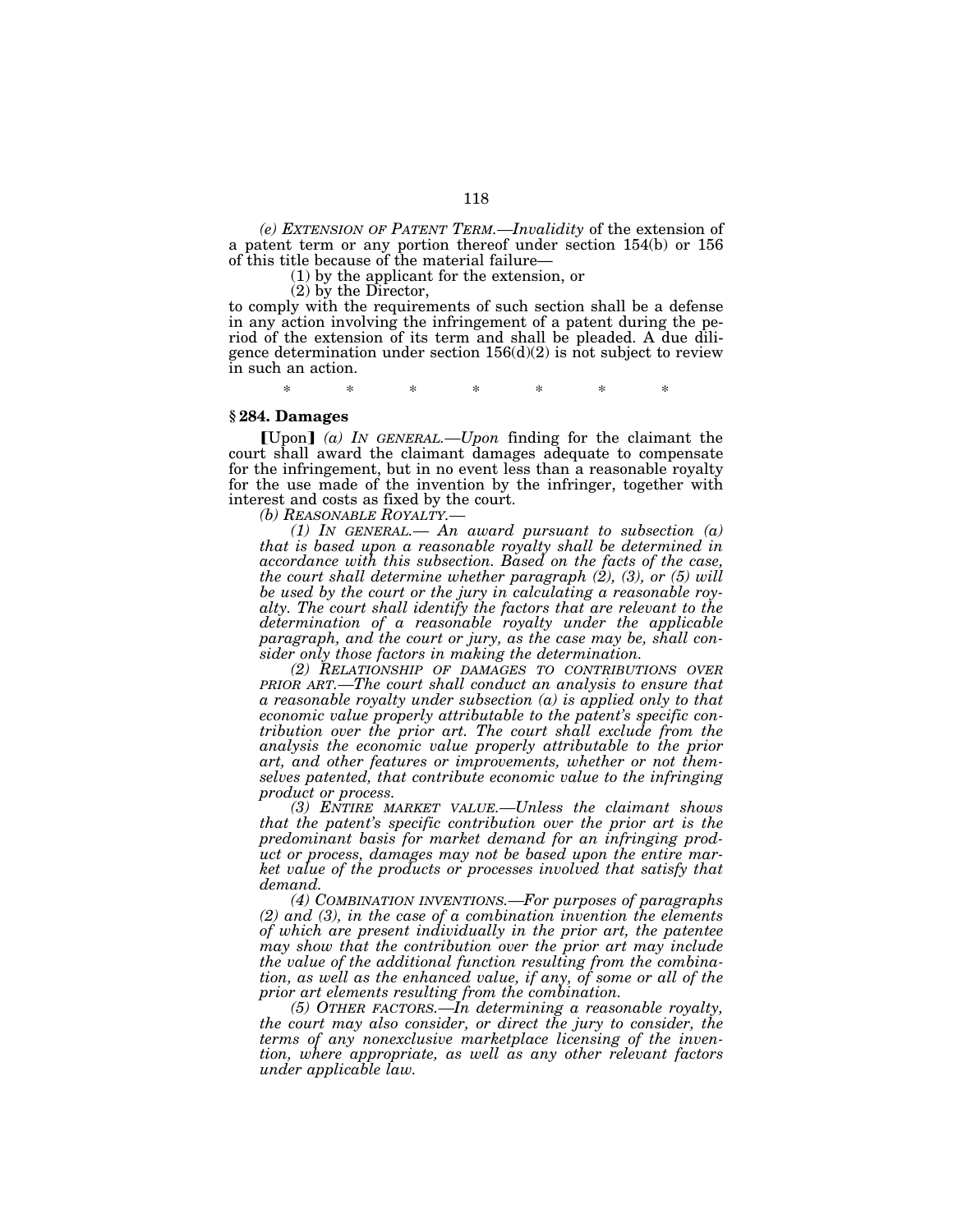øWhen the damages are not found by a jury, the court shall assess them. In either event the court may increase the damages up to three times the amount found or assessed. Increased damages under this paragraph shall not apply to provisional rights under section  $154(d)$  of this title.]

*(c) WILLFUL INFRINGEMENT.—*

*(1) INCREASED DAMAGES.—A court that has determined that the infringer has willfully infringed a patent or patents may increase the damages up to three times the amount of damages found or assessed under subsection (a), except that increased damages under this paragraph shall not apply to provisional rights under section 154(d).* 

*(2) PERMITTED GROUNDS FOR WILLFULNESS.—A court may*  find that an infringer has willfully infringed a patent only if *the patent owner presents clear and convincing evidence that— (A) after receiving written notice from the patentee—*

*(i) alleging acts of infringement in a manner sufficient to give the infringer an objectively reasonable apprehension of suit on such patent, and* 

*(ii) identifying with particularity each claim of the*  patent, each product or process that the patent owner *alleges infringes the patent, and the relationship of such product or process to such claim,* 

*the infringer, after a reasonable opportunity to investigate, thereafter performed one or more of the alleged acts of infringement;* 

*(B) the infringer intentionally copied the patented invention with knowledge that it was patented; or* 

*(C) after having been found by a court to have infringed that patent, the infringer engaged in conduct that was not colorably different from the conduct previously found to have infringed the patent, and that resulted in a separate finding of infringement of the same patent.* 

*(3) LIMITATIONS ON WILLFULNESS.—(A) A court may not*  find that an infringer has willfully infringed a patent under *paragraph (2) for any period of time during which the infringer had an informed good faith belief that the patent was invalid or unenforceable, or would not be infringed by the conduct later shown to constitute infringement of the patent.* 

*(B) An informed good faith belief within the meaning of subparagraph (A) may be established by—*

*(i) reasonable reliance on advice of counsel;* 

*(ii) evidence that the infringer sought to modify its conduct to avoid infringement once it had discovered the patent; or* 

*(iii) other evidence a court may find sufficient to establish such good faith belief.* 

*(C) The decision of the infringer not to present evidence of advice of counsel is not relevant to a determination of willful infringement under paragraph (2).* 

*(4) LIMITATION ON PLEADING.—Before the date on which a court determines that the patent in suit is not invalid, is enforceable, and has been infringed by the infringer, a patentee may not plead and a court may not determine that an infringer*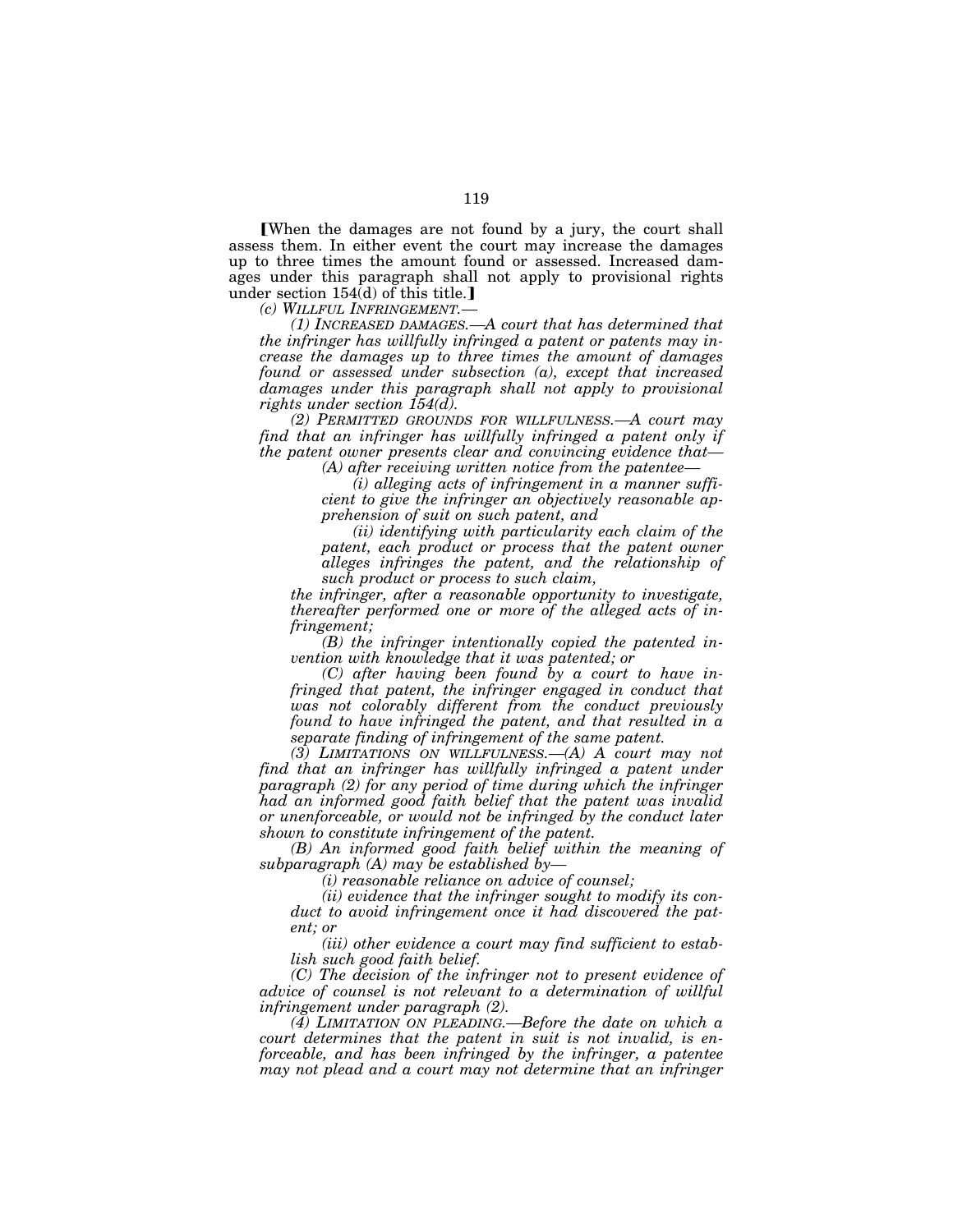*has willfully infringed a patent. The court's determination of an infringer's willfulness shall be made without a jury.* 

[The court] *(d) EXPERT TESTIMONY.—The court* may receive expert testimony as an aid to the determination of damages or of what royalty would be reasonable under the circumstances.

\* \* \* \* \* \* \*

#### **§ 287. Limitation on damages and other remedies; marking and notice**

| $(a) * * * *$  |        |   |   |        |   |   |  |  |
|----------------|--------|---|---|--------|---|---|--|--|
| $\ast$         | $\ast$ | ∗ | ∗ | ∗      | * | ∗ |  |  |
| $(c)(1) * * *$ |        |   |   |        |   |   |  |  |
| $\ast$         | ∗      | ∗ | ∗ | $\ast$ | ∗ | ∗ |  |  |

(4) This subsection shall not apply to any patent issued based on an application [the earliest effective filing date of which is prior to] which has an effective filing date before September 30, 1996.

\* \* \* \* \* \* \*

#### ø**§ 291. Interfering patents**

øThe owner of an interfering patent may have relief against the owner of another by civil action, and the court may adjudge the question of the validity of any of the interfering patents, in whole or in part. The provisions of the second paragraph of section 146 of this title shall apply to actions brought under this section.

\* \* \* \* \* \* \*

#### ø**§ 301. Citation of prior art**

Any person at any time may cite to the Office in writing prior art consisting of patents or printed publications which that person believes to have a bearing on the patentability of any claim of a particular patent. If the person explains in writing the pertinency and manner of applying such prior art to at least one claim of the patent, the citation of such prior art and the explanation thereof will become a part of the official file of the patent. At the written request of the person citing the prior art, his or her identity will be excluded from the patent file and kept confidential.]

#### *§ 301. Citation of prior art*

*(a) IN GENERAL.—Any person at any time may cite to the Office in writing—*

*(1) prior art consisting of patents or printed publications which that person believes to have a bearing on the patentability of any claim of a particular patent; or* 

*(2) written statements of the patent owner filed in a proceeding before a Federal court or the Patent and Trademark Office in which the patent owner takes a position on the scope of one or more patent claims.* 

*(b) SUBMISSIONS PART OF OFFICIAL FILE.—If the person citing prior art or written submissions under subsection (a) explains in writing the pertinence and manner of applying the prior art or written submissions to at least one claim of the patent, the citation of the prior art or written submissions (as the case may be) and the*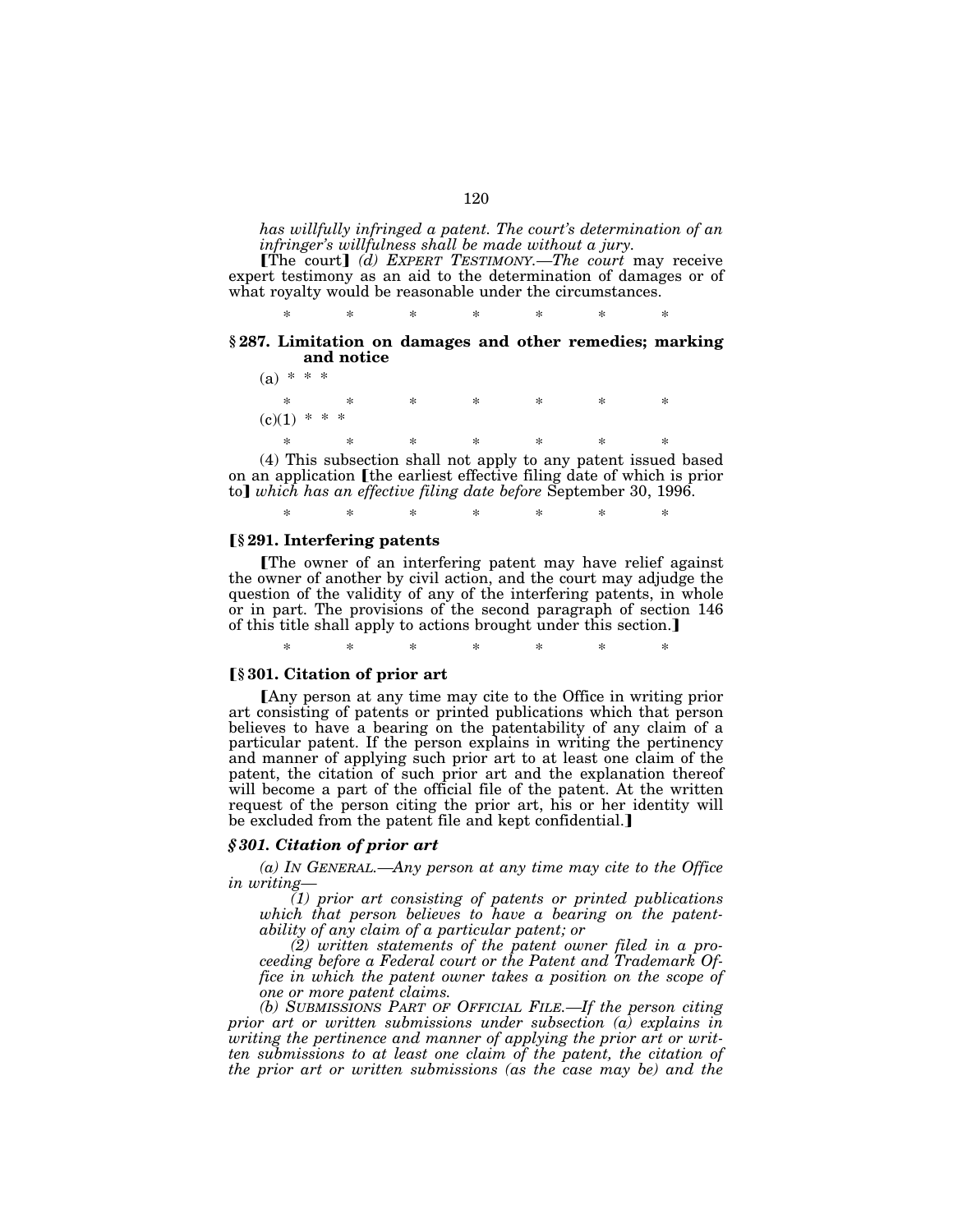*explanation thereof shall become a part of the official file of the pat*ent.<br>*(c) Procedures for Written Statements*.—

*(1) SUBMISSION OF ADDITIONAL MATERIALS.*—A party that *submits written statements under subsection (a)(2) in a proceeding shall include any other documents, pleadings, or evidence from the proceeding that address the patent owner's statements or the claims addressed by the written statements.* 

*(2) LIMITATION ON USE OF STATEMENTS.—Written statements submitted under subsection (a)(2) shall not be considered for any purpose other than to determine the proper meaning of the claims that are the subject of the request in a proceeding ordered pursuant to section 304 or 313. Any such written statements, and any materials submitted under paragraph (1), that are subject to an applicable protective order shall be redacted to exclude information subject to the order.* 

*(d) IDENTITY WITHHELD.—Upon the written request of the person citing prior art or written statements under subsection (a), the person's identity shall be excluded from the patent file and kept confidential.* 

\* \* \* \* \* \* \*

#### **§ 303. Determination of issue by Director**

 $(a)$  Within three months following the filing of a request for reexamination under the provisions of section 302 of this title, the Director will determine whether a substantial new question of patentability affecting any claim of the patent concerned is raised by the request, with or without consideration of other patents or printed publications. On his own initiative, and any time, the Director may determine whether a substantial new question of patentability is raised by patents and publications discovered by him or cited under the provisions of section 301 of this title. The existence of a substantial new question of patentability is not precluded by the fact that a patent or printed publication was previously cited by or to the Office or considered by the Office.

*(a) Within three months after the owner of a patent files a request for reexamination under section 302, the Director shall determine whether a substantial new question of patentability affecting any claim of the patent concerned is raised by the request, with or without consideration of other patents or printed publications. On the Director's own initiative, and at any time, the Director may determine whether a substantial new question of patentability is*  raised by patents and publications discovered by the Director, is *cited under section 301, or is cited by any person other than the owner of the patent under section 302 or section 311. The existence of a substantial new question of patentability is not precluded by the fact that a patent or printed publication was previously cited by or to the Office or considered by the Office.* 

\* \* \* \* \* \* \*

#### **§ 305. Conduct of reexamination proceedings**

After the times for filing the statement and reply provided for by section 304 of this title have expired, reexamination will be conducted according to the procedures established for initial examina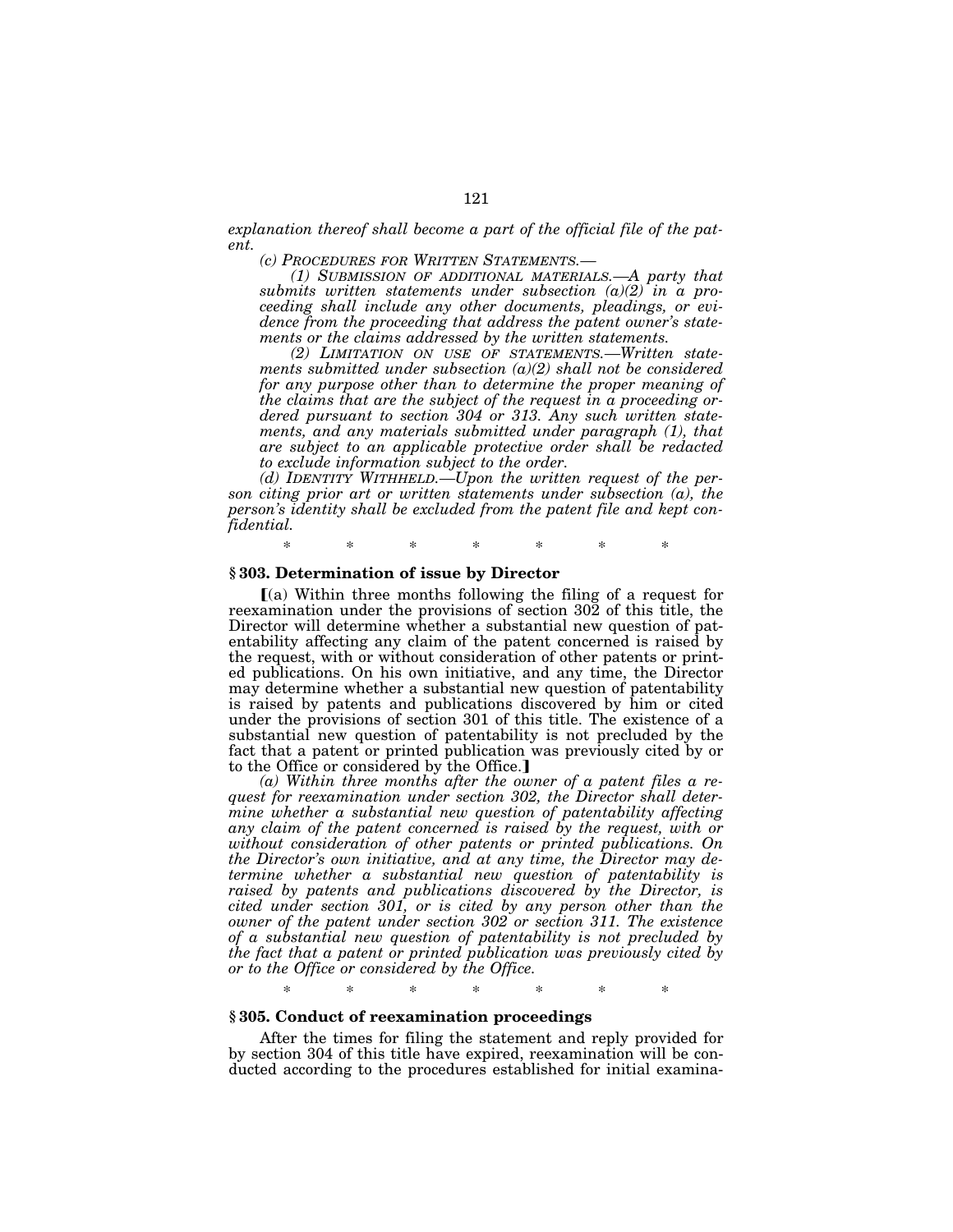tion under the provisions of sections 132 and 133 of this title. In any reexamination proceeding under this chapter, the patent owner will be permitted to propose any amendment to his patent and a new claim or claims thereto, in order to distinguish the invention as claimed from the prior art cited under the provisions of section 301 of this title, or in response to a decision adverse to the patentability of a claim of a patent. No proposed amended or new claim enlarging the scope of a claim of the patent will be permitted in a reexamination proceeding under this chapter. All reexamination proceedings under this section, including any appeal to the [Board] of Patent Appeals and Interferences¿ *Patent Trial and Appeal Board*, will be conducted with special dispatch within the Office.

#### **§ 314. Conduct of inter partes reexamination proceedings**

\* \* \* \* \* \* \*

(a) IN GENERAL.—Except as otherwise provided in this section, reexamination shall be [conducted according to the procedures established for initial examination under the provisions of sections 132 and 133] *heard by an administrative patent judge in accordance with procedures which the Director shall establish*. In any inter partes reexamination proceeding under this chapter, the patent owner shall be permitted to propose any amendment to the patent and a new claim or claims, except that no proposed amended or new claim enlarging the scope of the claims of the patent shall be permitted.

(b) RESPONSE.—(1) With the exception of the inter partes reexamination request, any document filed by either the patent owner or the third-party requester shall be served on the other party. In addition, the Office shall send to the third-party requester a copy of any communication sent by the Office to the patent owner concerning the patent subject to the inter partes reexamination proceeding.

 $\mathbb{I}(\overline{2})$  Each time that the patent owner files a response to an action on the merits from the Patent and Trademark Office, the third-party requester shall have one opportunity to file written comments addressing issues raised by the action of the Office or the patent owner's response thereto, if those written comments are received by the Office within 30 days after the date of service of the patent owner's response.

*(2) The third-party requester shall have the opportunity to file written comments on any action on the merits by the Office in the inter partes reexamination proceeding, and on any response that the patent owner files to such an action, if those written comments are received by the Office within 60 days after the date of service on the third-party requester of the Office action or patent owner response, as the case may be.* 

(c) SPECIAL DISPATCH.—Unless otherwise provided by the Director for good cause, all inter partes reexamination proceedings under this section, including any appeal to the [Board of Patent Appeals and Interferences¿ *Patent Trial and Appeal Board*, shall be conducted with special dispatch within the Office.

*(d) ORAL HEARING.—At the request of a third party requestor or the patent owner, the administrative patent judge shall conduct an oral hearing, unless the judge finds cause lacking for such hearing.*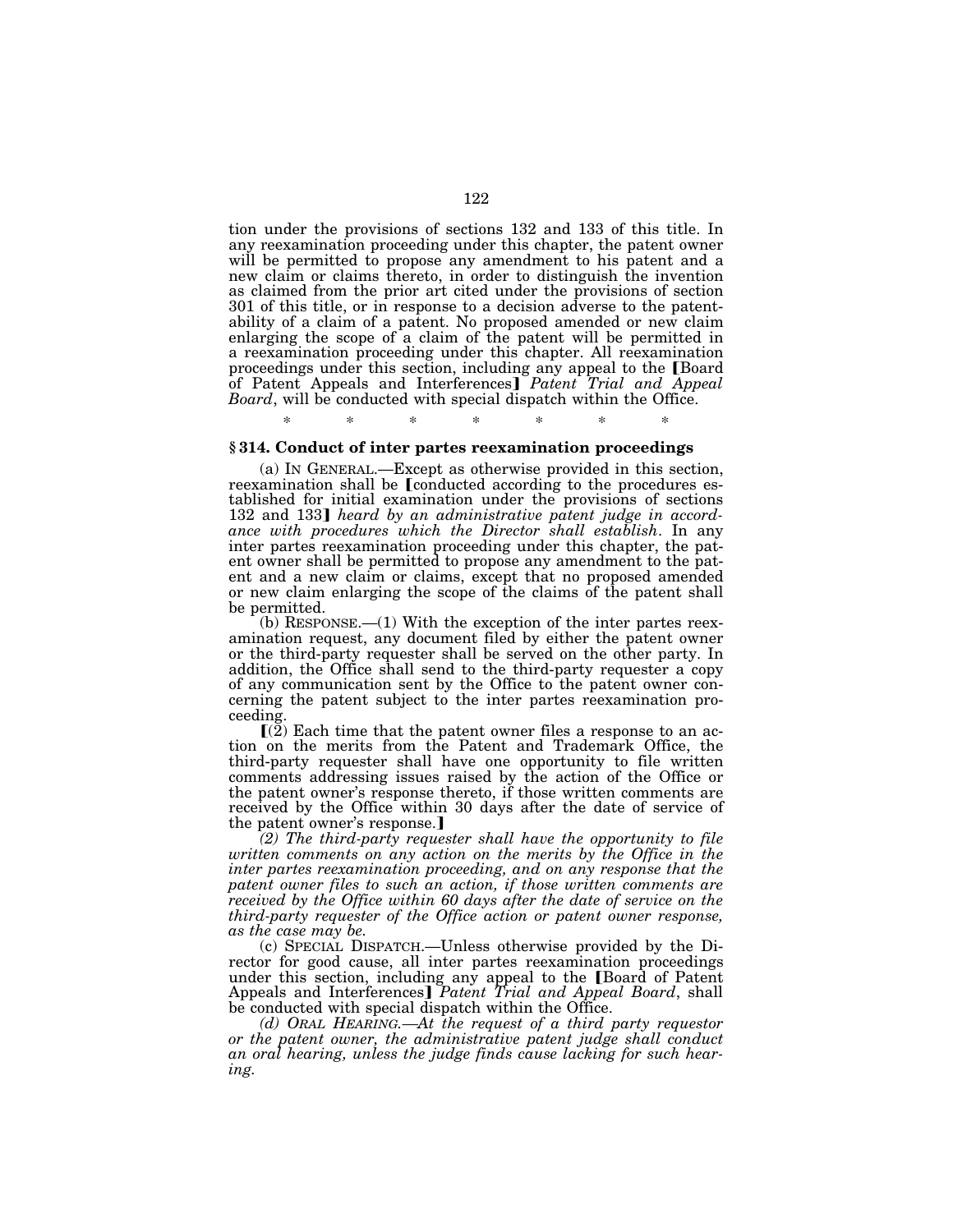#### **§ 315. Appeal**

 $(a) * * * *$ 

\* \* \* \* \* \* \*

(c) CIVIL ACTION.—A third-party requester whose request for an inter partes reexamination results in an order under section 313 is estopped from asserting at a later time, in any civil action arising in whole or in part under section 1338 of title 28, the invalidity of any claim finally determined to be valid and patentable on any ground which the third-party requester raised [or could have raised] during the inter partes reexamination proceedings. This subsection does not prevent the assertion of invalidity based on newly discovered prior art unavailable to the third-party requester and the Patent and Trademark Office at the time of the inter partes reexamination proceedings.

\* \* \* \* \* \* \*

#### **§ 317. Inter partes reexamination prohibited**

 $(a) * * * *$ 

(b)  $[$ FINAL DECISION.—Once a final decision has been entered $]$ *DISTRICT COURT DECISION.—Once the judgment of the district court has been entered* against a party in a civil action arising in whole or in part under section 1338 of title 28, that the party has not sustained its burden of proving the invalidity of any patent claim in suit or if a final decision in an inter partes reexamination proceeding instituted by a third-party requester is favorable to the patentability of any original or proposed amended or new claim of the patent, then neither that party nor its privies may thereafter request an inter partes reexamination of any such patent claim on the basis of issues which that party or its privies raised or could have raised in such civil action or inter partes reexamination proceeding, and an inter partes reexamination requested by that party or its privies on the basis of such issues may not thereafter be maintained by the Office, notwithstanding any other provision of this chapter. This subsection does not prevent the assertion of invalidity based on newly discovered prior art unavailable to the thirdparty requester and the Patent and Trademark Office at the time of the inter partes reexamination proceedings.

# \* \* \* \* \* \* \* *CHAPTER 32—POST-GRANT REVIEW PROCEDURES*

*Sec.* 

- *321. Petition for post-grant review.*
- *322. Timing and bases of petition.*
- *323. Requirements of petition.*
- *324. Prohibited filings.*
- *325. Submission of additional information; showing of sufficient grounds.*
- *326. Conduct of post-grant review proceedings.*
- *327. Patent owner response.*
- *328. Proof and evidentiary standards.*
- *329. Amendment of the patent.*
- *330. Decision of the Board.*
- *331. Effect of decision.*
- *332. Settlement.*
- *333. Relationship to other pending proceedings.*
- *334. Effect of decisions rendered in civil action on post-grant review proceedings.*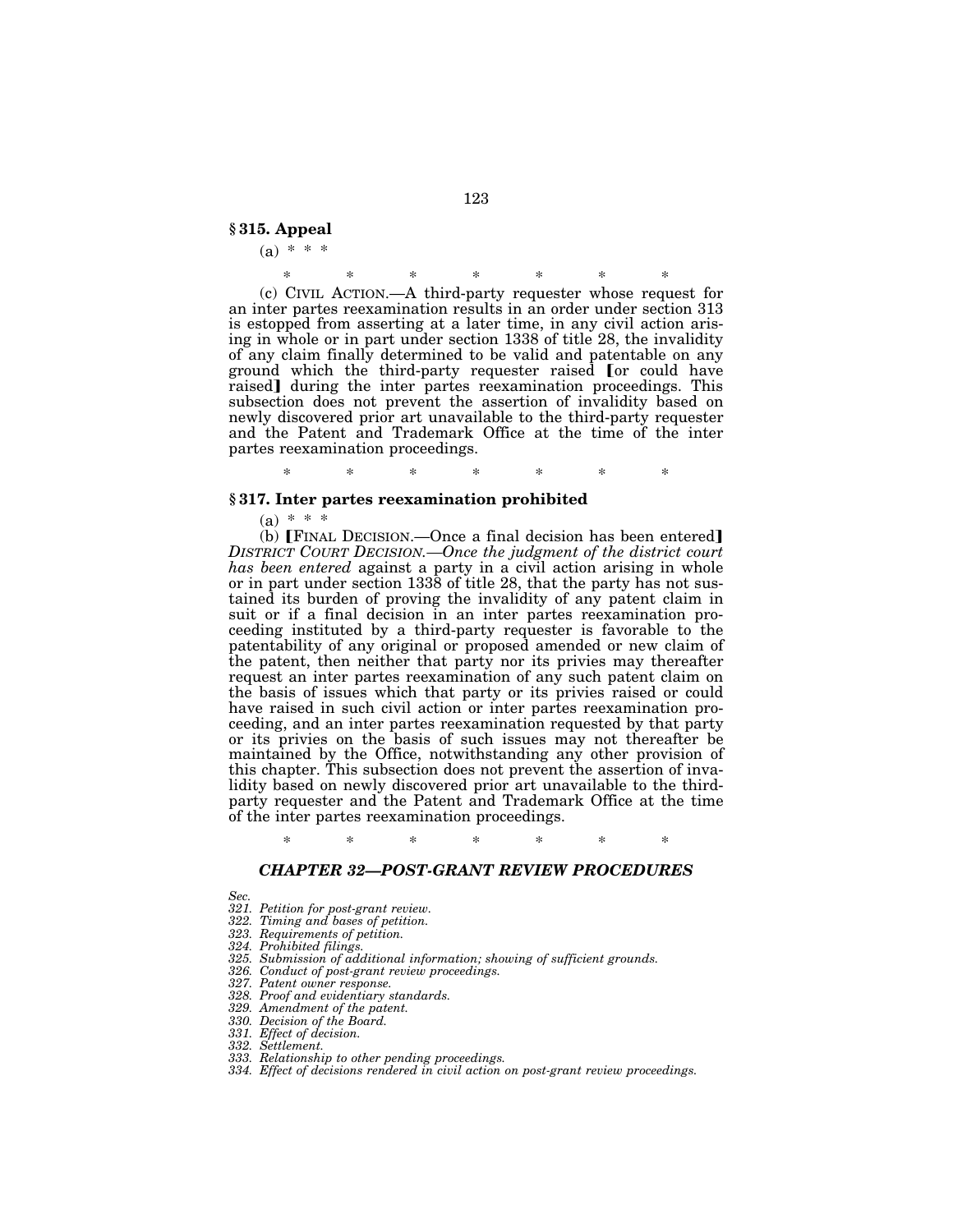*335. Effect of final decision on future proceedings. 336. Appeal.* 

#### *§ 321. Petition for post-grant review*

*Subject to sections 322, 324, 332, and 333, a person who is not the patent owner may file with the Office a petition for cancellation seeking to institute a post-grant review proceeding to cancel as unpatentable any claim of a patent on any ground that could be raised under paragraph (2) or (3) of section 282(b) (relating to invalidity of the patent or any claim). The Director shall establish, by regulation, fees to be paid by the person requesting the proceeding, in such amounts as the Director determines to be reasonable.* 

#### *§ 322. Timing and bases of petition*

*A post-grant proceeding may be instituted under this chapter pursuant to a cancellation petition filed under section 321 only if—*

*(1) the petition is filed not later than 12 months after the grant of the patent or issuance of a reissue patent, as the case may be; or* 

*(2) the patent owner consents in writing to the proceeding.* 

#### *§ 323. Requirements of petition*

*A cancellation petition filed under section 321 may be considered only if—*

*(1) the petition is accompanied by payment of the fee established by the Director under section 321;* 

*(2) the petition identifies the cancellation petitioner;* 

*(3) the petition sets forth in writing the basis for the cancellation, identifying each claim challenged and providing such information as the Director may require by regulation, and includes copies of patents and printed publications that the cancellation petitioner relies upon in support of the petition; and* 

*(4) the petitioner provides copies of those documents to the patent owner or, if applicable, the designated representative of the patent owner.* 

#### *§ 324. Prohibited filings*

*A post-grant review proceeding may not be instituted under section 322 if the petition for cancellation requesting the proceeding identifies the same cancellation petitioner and the same patent as a previous petition for cancellation filed under such section.* 

#### *§ 325. Submission of additional information; showing of sufficient grounds*

*(a) IN GENERAL.—The cancellation petitioner shall file such additional information with respect to the petition as the Director may require. For each petition submitted under section 321, the Director shall determine if the written statement, and any evidence submitted with the request, establish that a substantial question of patentability exists for at least one claim in the patent. The Director may initiate a post-grant review proceeding if the Director determines that the information presented provides sufficient grounds to believe that there is a substantial question of patentability concerning one or more claims of the patent at issue.*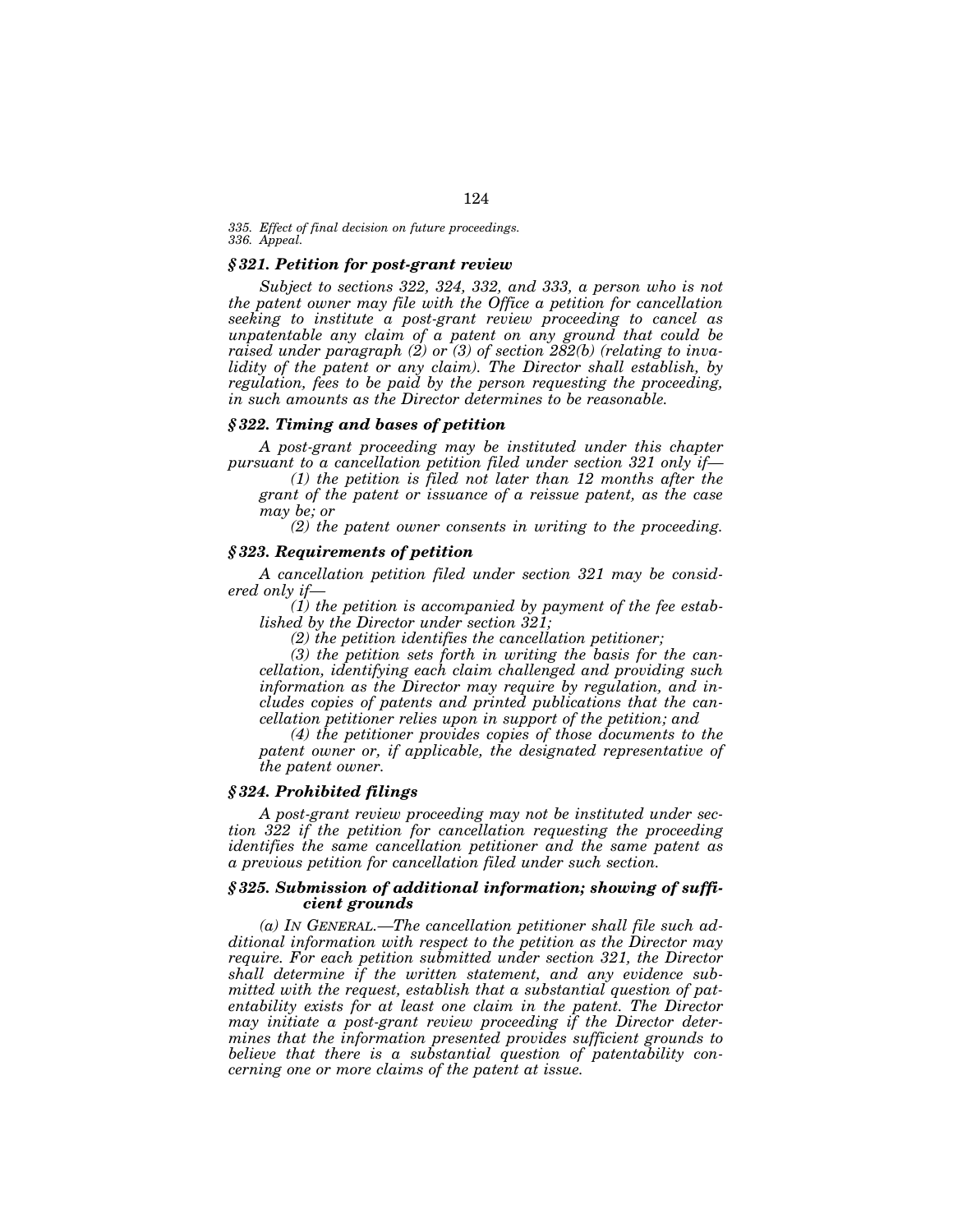*(b) NOTIFICATION; DETERMINATIONS NOT REVIEWABLE.—The Director shall notify the patent owner and each petitioner in writing of the Director's determination under subsection (a), including a determination to deny the petition. The Director shall make that determination in writing not later than 60 days after receiving the petition. Any determination made by the Director under subsection (a), including whether or not to institute a post-grant review proceeding or to deny the petition, shall not be reviewable.* 

#### *§ 326. Conduct of post-grant review proceedings*

(a) IN GENERAL.—The Director shall prescribe regulations, in accordance with section  $2(b)(2)$ —

*accordance with section 2(b)(2)— (1) establishing and governing post-grant review proceedings under this chapter and their relationship to other proceedings under this title;* 

*(2) establishing procedures for the submission of supplemental information after the petition for cancellation is filed; and* 

*(3) setting forth procedures for discovery of relevant evidence, including that such discovery shall be limited to evidence directly related to factual assertions advanced by either party in the proceeding, and the procedures for obtaining such evidence shall be consistent with the purpose and nature of the proceeding.* 

*(b) POST-GRANT REGULATIONS.—Regulations under subsection*   $(a)(1)$ —  $(1)$  shall require that the final determination in a post-

*grant proceeding issue not later than one year after the date on which the post-grant review proceeding is instituted under this chapter, except that, for good cause shown, the Director may extend the 1-year period by not more than six months;* 

*(2) shall provide for discovery upon order of the Director; (3) shall provide for publication of notice in the Federal Register of the filing of a petition for post-grant review under this chapter, for publication of the petition, and documents, orders, and decisions relating to the petition, on the website of the Patent and Trademark Office, and for filings under seal exempt from publication requirements;* 

*(4) shall prescribe sanctions for abuse of discovery, abuse of process, or any other improper use of the proceeding, such as to harass or to cause unnecessary delay or unnecessary increase in the cost of the proceeding;* 

*(5) may provide for protective orders governing the exchange and submission of confidential information; and* 

*(6) shall ensure that any information submitted by the patent owner in support of any amendment entered under section 329 is made available to the public as part of the prosecution history of the patent.* 

*(c) CONSIDERATIONS.—In prescribing regulations under this section, the Director shall consider the effect on the economy, the integrity of the patent system, and the efficient administration of the Office.* 

*(d) CONDUCT OF PROCEEDING.—The Patent Trial and Appeal Board shall, in accordance with section 6(b), conduct each postgrant review proceeding authorized by the Director.*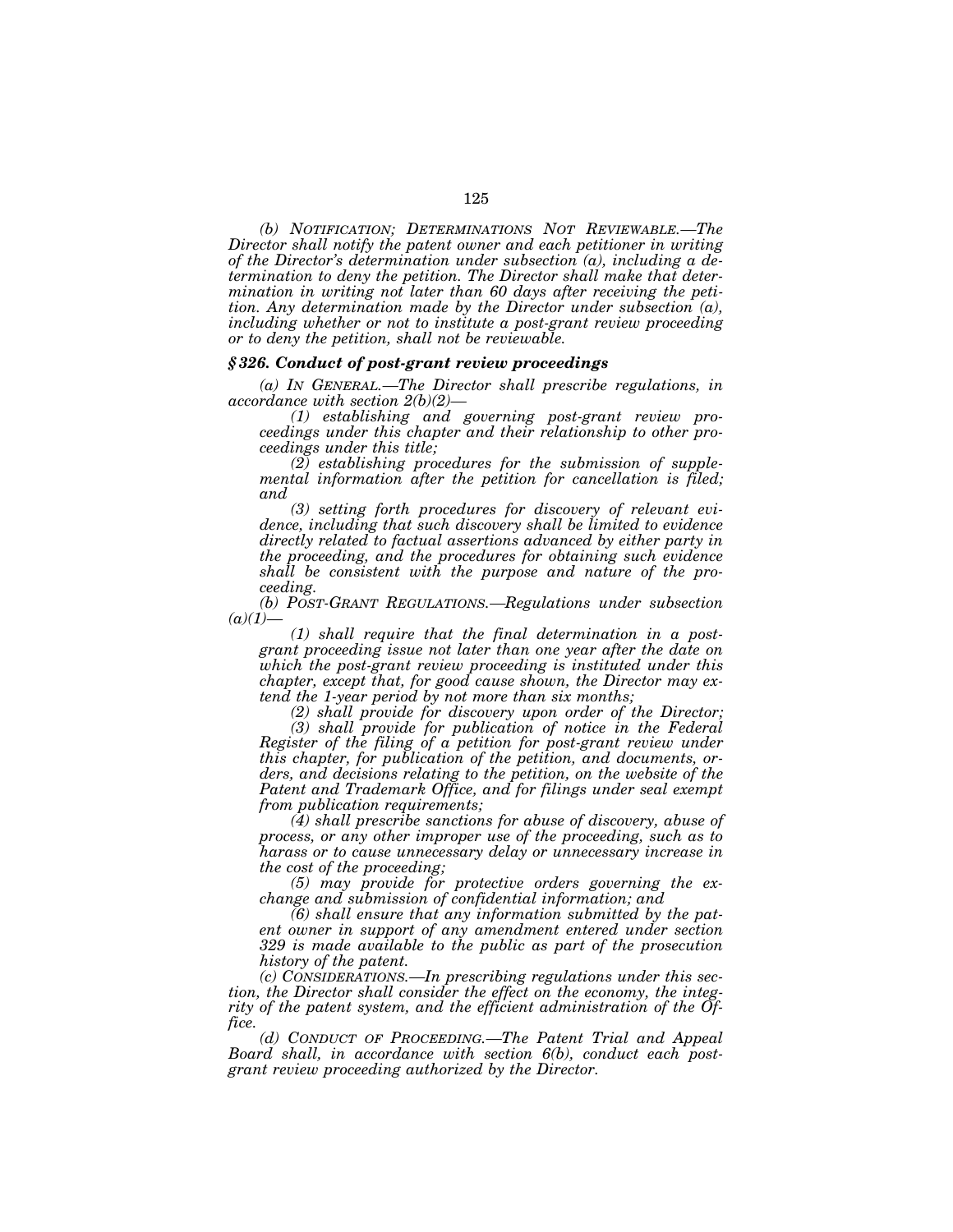#### *§ 327. Patent owner response*

*After a post-grant proceeding under this chapter has been instituted with respect to a patent, the patent owner shall have the right to file, within a time period set by the Director, a response to the cancellation petition. The patent owner shall file with the response, through affidavits or declarations, any additional factual evidence and expert opinions on which the patent owner relies in support of the response.* 

## *§ 328. Proof and evidentiary standards*

*(a) IN GENERAL.—The presumption of validity set forth in section 282 shall not apply in a challenge to any patent claim under this chapter.* 

*(b) BURDEN OF PROOF.—The party advancing a proposition under this chapter shall have the burden of proving that proposition by a preponderance of the evidence.* 

#### *§ 329. Amendment of the patent*

*(a) IN GENERAL.—In response to a challenge in a petition for cancellation, the patent owner may file one motion to amend the patent in one or more of the following ways:* 

*(1) Cancel any challenged patent claim.* 

*(2) For each challenged claim, propose a substitute claim.* 

*(3) Amend the patent drawings or otherwise amend the pat-*

*ent other than the claims.* 

*(b) ADDITIONAL MOTIONS.—Additional motions to amend may be permitted only for good cause shown.* 

*(c) SCOPE OF CLAIMS.—An amendment under this section may not enlarge the scope of the claims of the patent or introduce new matter.* 

#### *§ 330. Decision of the board*

*If the post-grant review proceeding is instituted and not dismissed under this chapter, the Patent Trial and Appeal Board shall issue a final written decision with respect to the patentability of any patent claim challenged and any new claim added under section 329.* 

#### *§ 331. Effect of decision*

*(a) IN GENERAL.—If the Patent Trial and Appeal Board issues a final decision under section 330 and the time for appeal has expired or any appeal proceeding has terminated, the Director shall issue and publish a certificate canceling any claim of the patent finally determined to be unpatentable and incorporating in the patent by operation of the certificate any new claim determined to be patentable.* 

*(b) NEW CLAIMS.—Any new claim held to be patentable and incorporated into a patent in a post-grant review proceeding shall have the same effect as that specified in section 252 for reissued patents on the right of any person who made, purchased, offered to sell, or used within the United States, or imported into the United States, anything patented by such new claim, or who made substantial preparations therefor, before a certificate under subsection (a) of this section is issued.*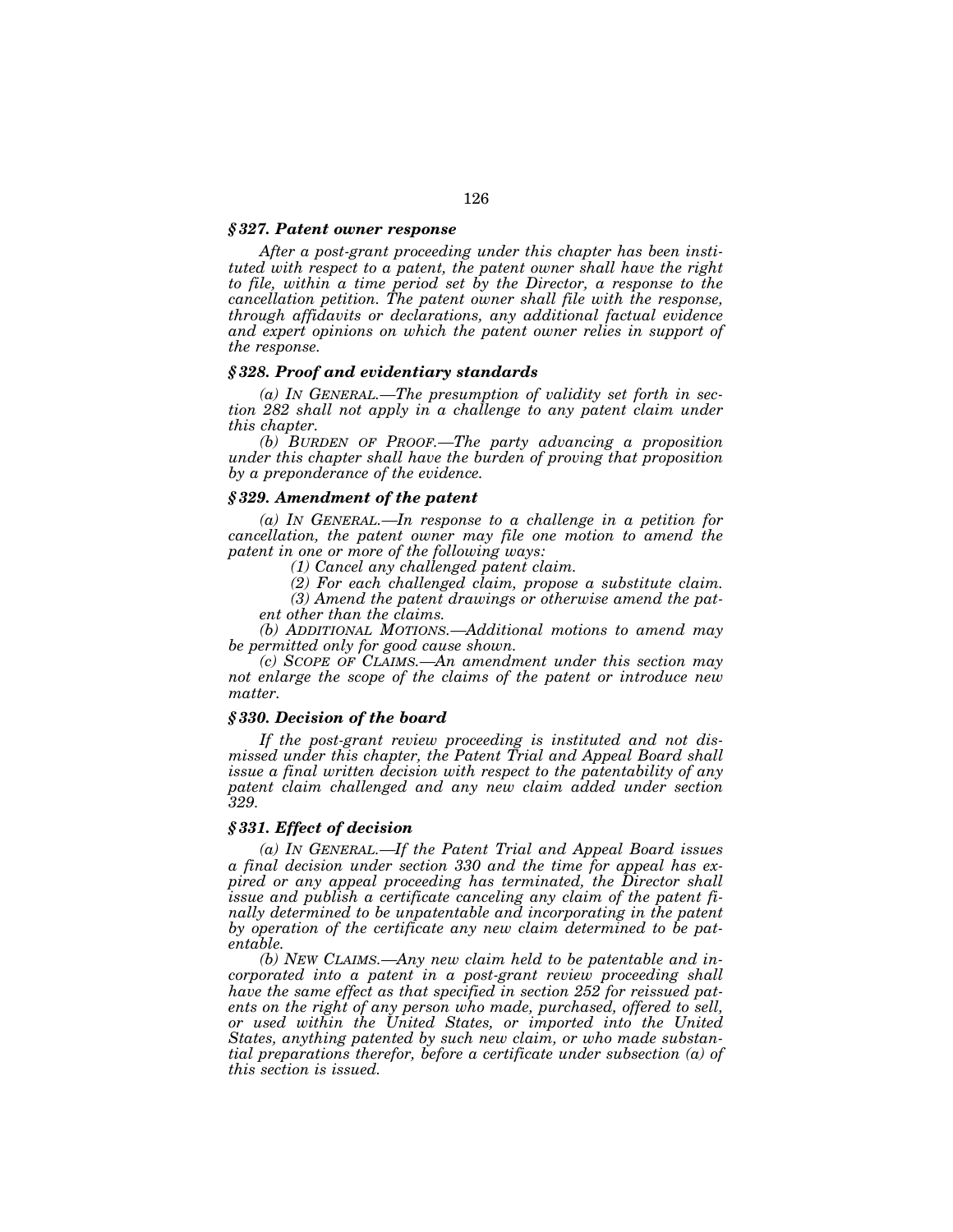#### *§ 332. Settlement*

*(a) IN GENERAL.—A post-grant review proceeding shall be terminated with respect to any petitioner upon the joint request of the petitioner and the patent owner, unless the Patent Trial and Appeal Board has issued a written decision before the request for termination is filed. If the post-grant review proceeding is terminated with respect to a petitioner under this paragraph, no estoppel shall apply to that petitioner. If no petitioner remains in the proceeding, the panel of administrative patent judges assigned to the proceeding shall terminate the proceeding.* 

*(b) AGREEMENT IN WRITING.—Any agreement or understanding between the patent owner and a petitioner, including any collateral agreements referred to in the agreement or understanding, that is made in connection with or in contemplation of the termination of a post-grant review proceeding, must be in writing. A post-grant review proceeding as between the parties to the agreement or understanding may not be terminated until a copy of the agreement or understanding, including any such collateral agreements, has been filed in the Office. If any party filing such an agreement or understanding requests, the agreement or understanding shall be kept separate from the file of the post-grant review proceeding, and shall be made available only to Government agencies on written request, or to any person on a showing of good cause.* 

#### *§ 333. Relationship to other pending proceedings*

*(a) IN GENERAL.—Notwithstanding subsection 135(a), sections 251 and 252, and chapter 30, the Director may determine the manner in which any reexamination proceeding, reissue proceeding, interference proceeding (commenced before the effective date provided in section 3(k) of the Patent Reform Act of 2007), derivation proceeding, or post-grant review proceeding, that is pending during a post-grant review proceeding, may proceed, including providing for stay, transfer, consolidation, or termination of any such proceeding.* 

*(b) STAYS.—The Director may stay a post-grant review proceeding if a pending civil action for infringement addresses the same or substantially the same questions of patentability.* 

#### *§ 334. Effect of decisions rendered in civil action on postgrant review proceedings*

*If a final decision is entered against a party in a civil action arising in whole or in part under section 1338 of title 28 estab*lishing that the party has not sustained its burden of proving the *invalidity of any patent claim—*

*(1) that party to the civil action and the privies of that party may not thereafter request a post-grant review proceeding on that patent claim on the basis of any grounds, under the provisions of section 321, which that party or the privies of that party raised or could have raised; and* 

*(2) the Director may not thereafter maintain a post-grant review proceeding that was requested, before the final decision was so entered, by that party or the privies of that party on the basis of such grounds.*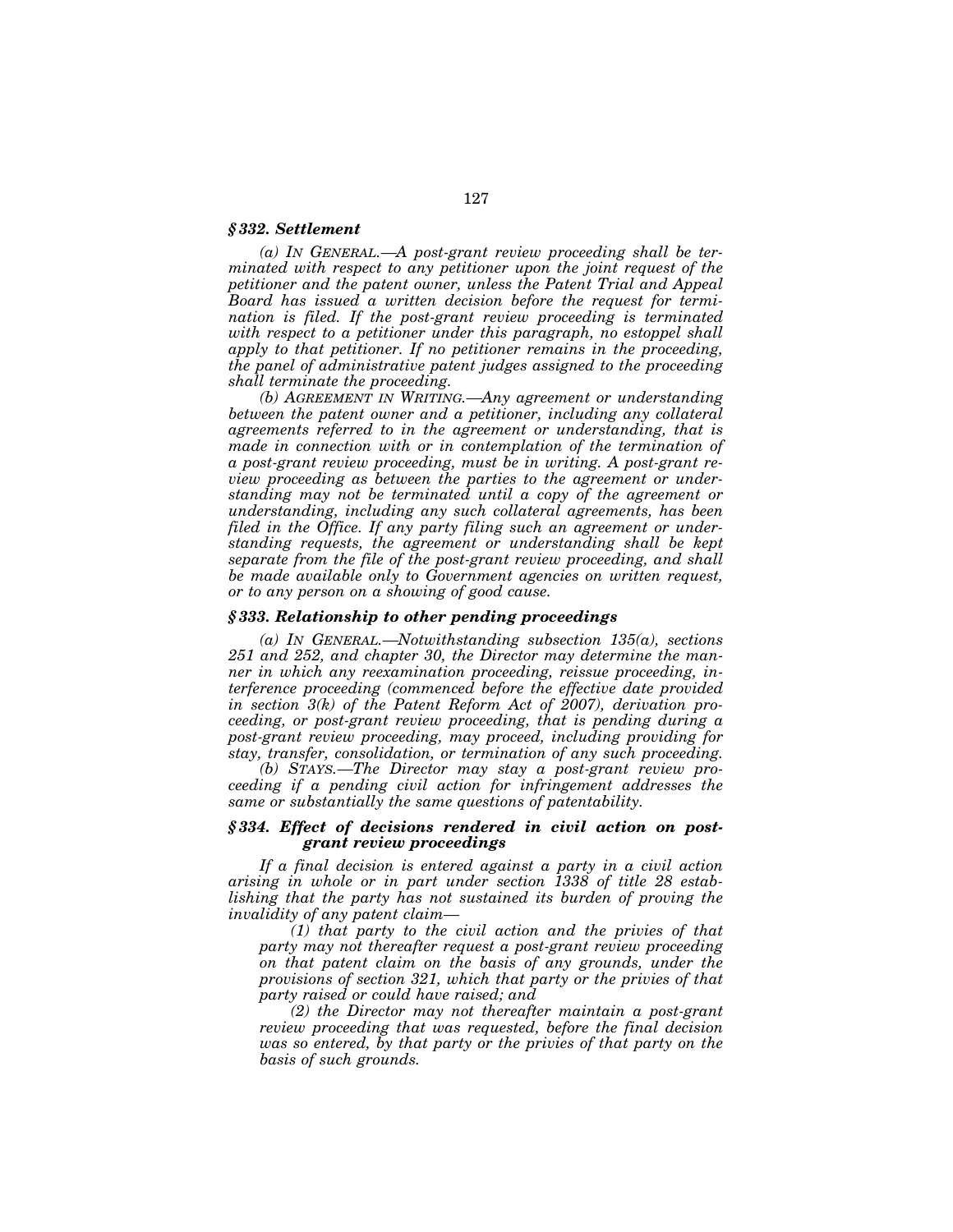#### *§ 335. Effect of final decision on future proceedings*

*If a final decision under section 330 is favorable to the patentability of any original or new claim of the patent challenged by the cancellation petitioner, the cancellation petitioner may not thereafter, based on any ground that the cancellation petitioner raised during the post-grant review proceeding—*

*(1) request or pursue a reexamination of such claim under chapter 31;* 

*(2) request or pursue a derivation proceeding with respect to such claim;* 

*(3) request or pursue a post-grant review proceeding under this chapter with respect to such claim; or* 

*(4) assert the invalidity of any such claim in any civil action arising in whole or in part under section 1338 of title 28.* 

#### *§ 336. Appeal*

*A party dissatisfied with the final determination of the Patent Trial and Appeal Board in a post-grant proceeding under this chapter may appeal the determination under sections 141 through 144. Any party to the post-grant proceeding shall have the right to be a party to the appeal.* 

\* \* \* \* \* \* \*

#### **§ 363. International application designating the United States: Effect**

An international application designating the United States shall have the effect, from its international filing date under article 11 of the treaty, of a national application for patent regularly filed in the Patent and Trademark Office [except as otherwise provided in section  $102(e)$  of this title].

\* \* \* \* \* \* \*

#### **CHAPTER 37—NATIONAL STAGE**

\* \* \* \* \* \* \*

#### **§ 374. Publication of international application**

The publication under the treaty defined in section 351(a) of this title, of an international application designating the United States shall be deemed a publication under section 122(b), except as provided in [sections  $102(e)$  and  $154(d)$ ] *section*  $154(d)$  of this title.

The publication under the treaty of an international application shall confer no rights and shall have no effect under this title other than that of a printed publication.

#### **§ 375. Patent issued on international application: Effect**

(a) A patent may be issued by the Director based on an international application designating the United States, in accordance with the provisions of this title. Subject to section  $102(e)$  of this title, such] *Such* patent shall have the force and effect of a patent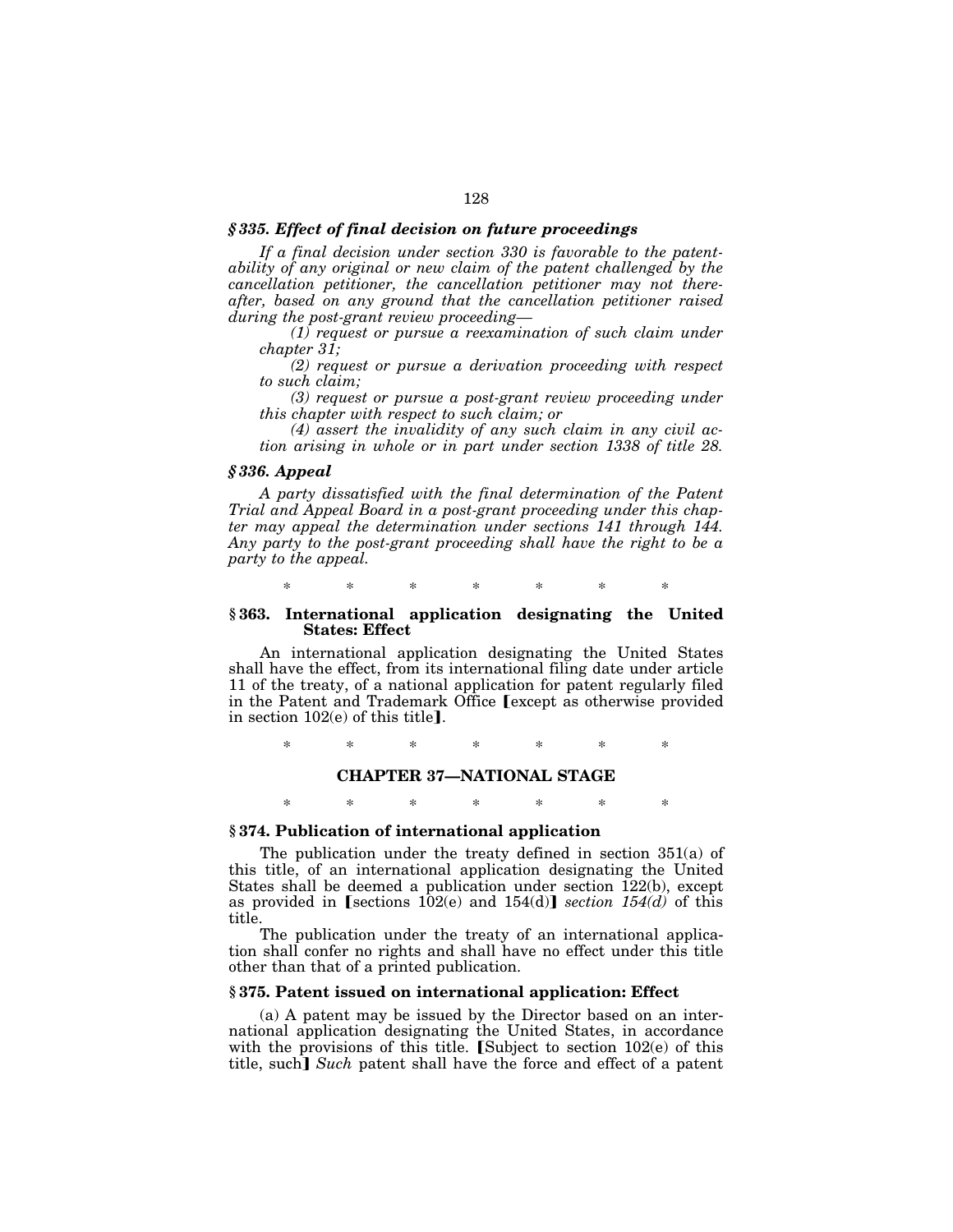issued on a national application filed under the provisions of chapter 11 of this title.

\* \* \* \* \* \* \*

#### **TITLE 28, UNITED STATES CODE**

\* \* \* \* \* \* \*

### **PART IV—JURISDICTION AND VENUE**

\* \* \* \* \* \* \*

## **CHAPTER 83—COURTS OF APPEALS**

\* \* \* \* \* \* \*

#### **§ 1292. Interlocutory decisions**

 $(a) * * *$ 

\* \* \* \* \* \* \* (c) THE UNITED STATES COURT OF APPEALS FOR THE FEDERAL CIRCUIT SHALL HAVE EXCLUSIVE JURISDICTION.—

(1) of an appeal from an interlocutory order or decree described in subsection (a) or (b) of this section in any case over which the court would have jurisdiction of an appeal under section 1295 of this title;  $\lceil \text{and} \rceil$ 

(2) of an appeal from a judgment in a civil action for patent infringement which would otherwise be appealable to the United States Court of Appeals for the Federal Circuit and is final except for an accounting[.]; and

*(3) of an appeal from an interlocutory order or decree determining construction of claims in a civil action for patent infringement under section 271 of title 35.* 

*Application for an appeal under paragraph (3) shall be made to the court within 10 days after entry of the order or decree. The district court shall have discretion whether to approve the application and, if so, whether to stay proceedings in the district court during pendency of the appeal.* 

\* \* \* \* \* \* \* **§ 1295. Jurisdiction of the United States Court of Appeals for** 

# **the Federal Circuit**

(a) THE UNITED STATES COURT OF APPEALS FOR THE FEDERAL CIRCUIT SHALL HAVE EXCLUSIVE JURISDICTION.—

 $(1) * * * *$ 

\* \* \* \* \* \* \*

(4) OF AN APPEAL FROM A DECISION OF.—

ø(A) the Board of Patent Appeals and Interferences of the United States Patent and Trademark Office with respect to patent applications and interferences, at the instance of an applicant for a patent or any party to a patent interference, and any such appeal shall waive the right of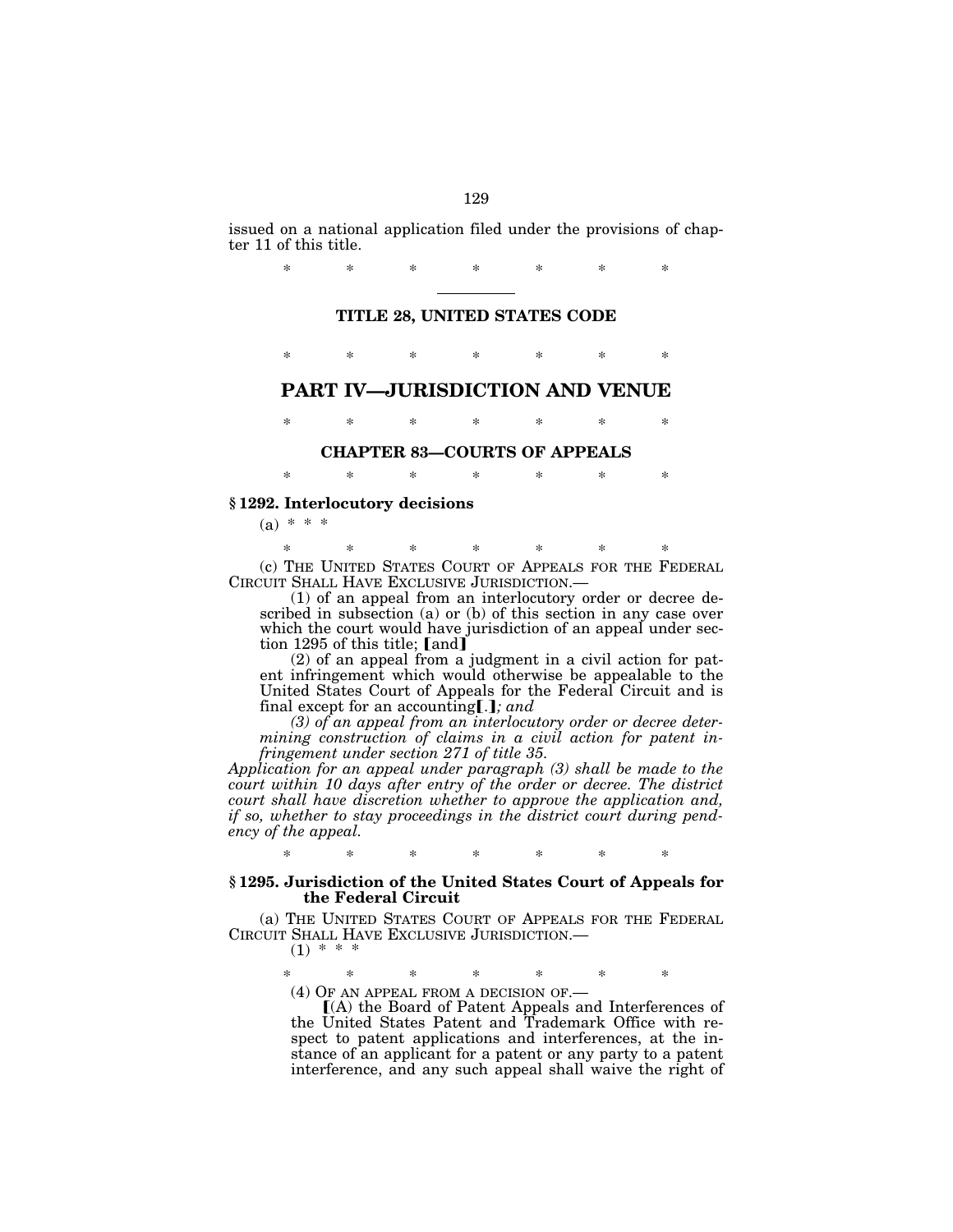such applicant or party to proceed under section 145 or 146 of title  $35$ ;

*(A) the Patent Trial and Appeal Board of the United States Patent and Trademark Office with respect to patent applications, derivation proceedings, and post-grant review proceedings, at the instance of an applicant for a patent or any party to a patent interference (commenced before the effective date provided in section 3(k) of the Patent Reform Act of 2007), derivation proceeding, or post-grant review proceeding, and any such appeal shall waive any right of such applicant or party to proceed under section 145 or 146 of title 35;* 

\* \* \* \* \* \* \*

# **CHAPTER 87—DISTRICT COURTS; VENUE**  \* \* \* \* \* \* \*

#### **§ 1400. Patents and copyrights, mask works, and designs**

 $(a) * * *$ 

 $\lceil$ (b) Any civil action for patent infringement may be brought in the judicial district where the defendant resides, or where the defendant has committed acts of infringement and has a regular and established place of business.]

*(b) Notwithstanding section 1391 of this title, in any civil action arising under any Act of Congress relating to patents, a party shall not manufacture venue by assignment, incorporation, or otherwise to invoke the venue of a specific district court.* 

*(c) Notwithstanding section 1391 of this title, any civil action for patent infringement or any action for declaratory judgment may be brought only in a judicial district— (1) where the defendant has its principal place of business* 

*or in the location or place in which the defendant is incorporated, or, for foreign corporations with a United States subsidiary, where the defendant's primary United States subsidiary has its principal place of business or in the location or place in which the defendants primary United States subsidiary is incorporated;* 

*(2) where the defendant has committed a substantial portion of the acts of infringement and has a regular and established physical facility that the defendant controls and that constitutes a substantial portion of the operations of the defendant;* 

*(3) where the primary plaintiff resides, if the primary plaintiff in the action is an institution of higher education as defined under section 101(a) of the Higher Education Act of 1965 (20 U.S.C. 1001(a)); or* 

*(4) where the plaintiff resides, if the plaintiff or a subsidiary of the plaintiff has an established physical facility in such district dedicated to research, development, or manufacturing that is operated by full-time employees of the plaintiff or such subsidiary, or if the sole plaintiff in the action is an individual inventor who is a natural person and who qualifies at the time such action is filed as a micro entity under section 124 of title 35.*